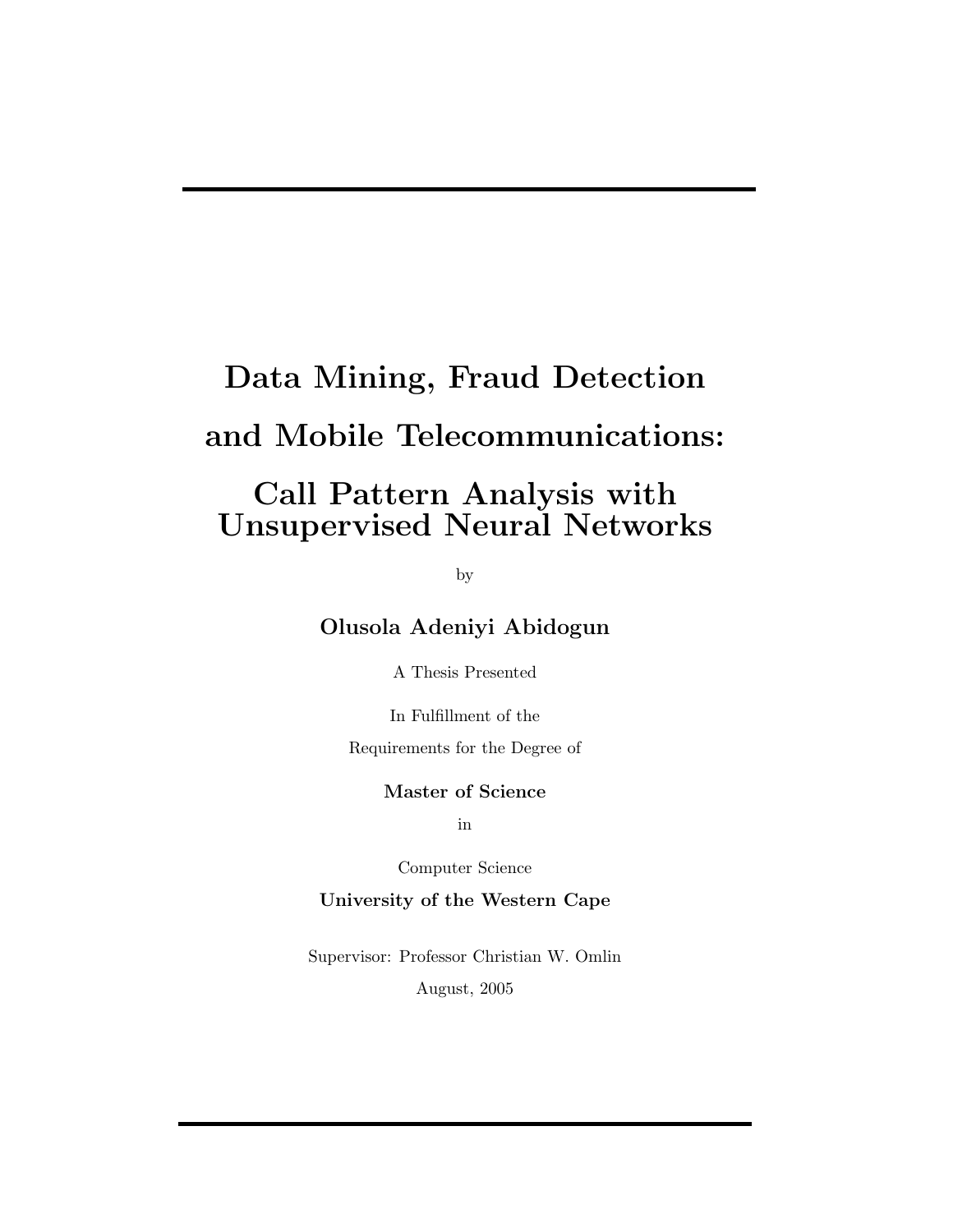Data Mining, Fraud Detection and Mobile Telecommunications: Call Pattern Analysis with Unsupervised Neural Networks

#### OLUSOLA ADENIYI ABIDOGUN

#### Keywords

Data Mining, Knowledge Discovery, Call Profiling, Mobile Telecommunications, Subscription Fraud, Fraud Detection, Self-Organizing Maps, Long Short-Term Memory Recurrent Neural Networks, Unsupervised Training, Spatiotemporal Pattern Modelling.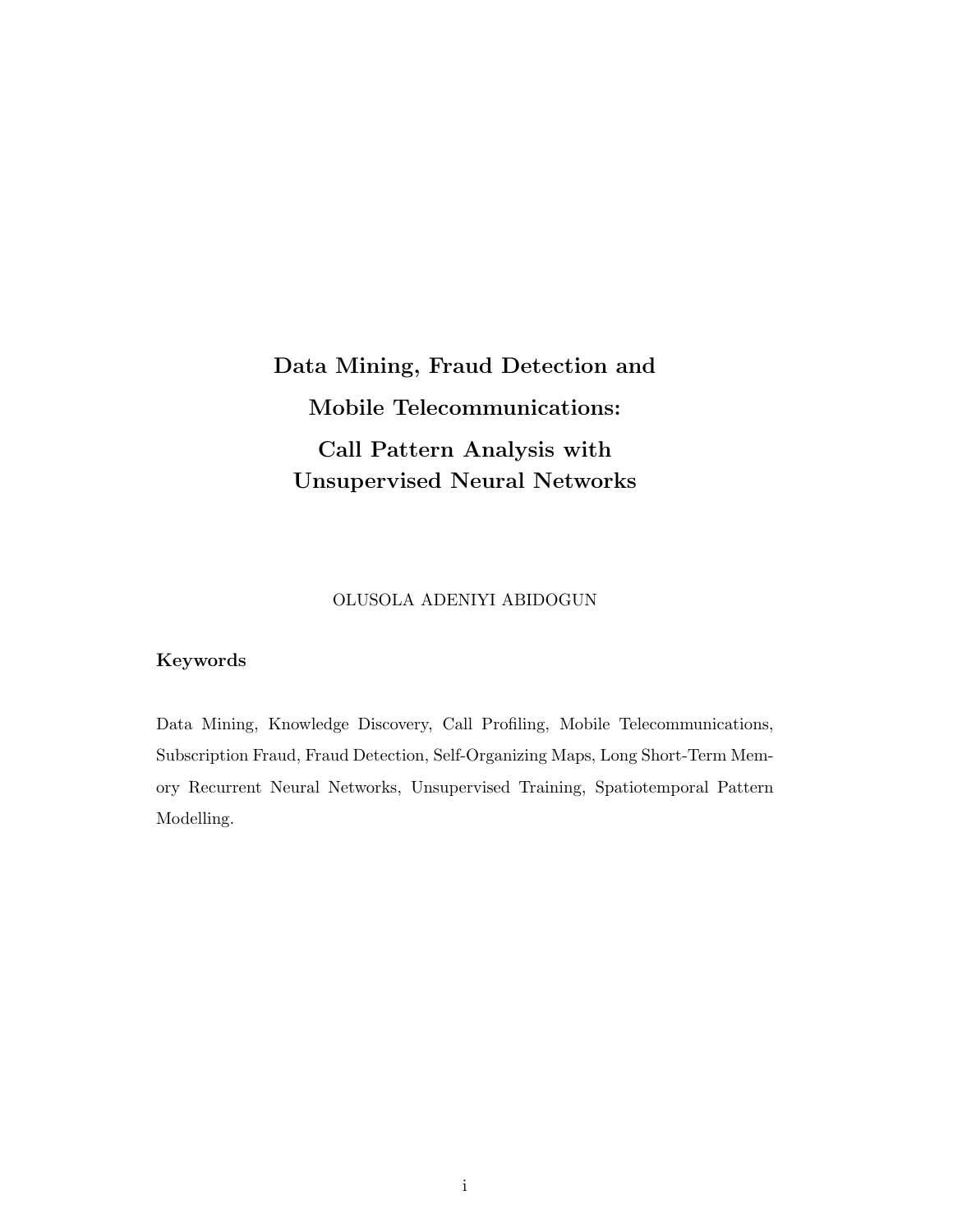### Abstract

Huge amounts of data are being collected as a result of the increased use of mobile telecommunications. Insight into information and knowledge derived from these databases can give operators a competitive edge in terms of customer care and retention, marketing and fraud detection.

One of the strategies for fraud detection checks for signs of questionable changes in user behavior. Although the intentions of the mobile phone users cannot be observed, their intentions are reflected in the call data which define usage patterns. Over a period of time, an individual phone generates a large pattern of use. While call data are recorded for subscribers for billing purposes, we are making no prior assumptions about the data indicative of fraudulent call patterns, i.e. the calls made for billing purpose are unlabeled. Further analysis is thus, required to be able to isolate fraudulent usage. An unsupervised learning algorithm can analyse and cluster call patterns for each subscriber in order to facilitate the fraud detection process.

This research investigates the unsupervised learning potentials of two neural networks for the profiling of calls made by users over a period of time in a mobile telecommunication network. Our study provides a comparative analysis and application of Self-Organizing Maps (SOM) and Long Short-Term Memory (LSTM) recurrent neural networks algorithms to user call data records in order to conduct a descriptive data mining on users call patterns.

Our investigation shows the learning ability of both techniques to discriminate user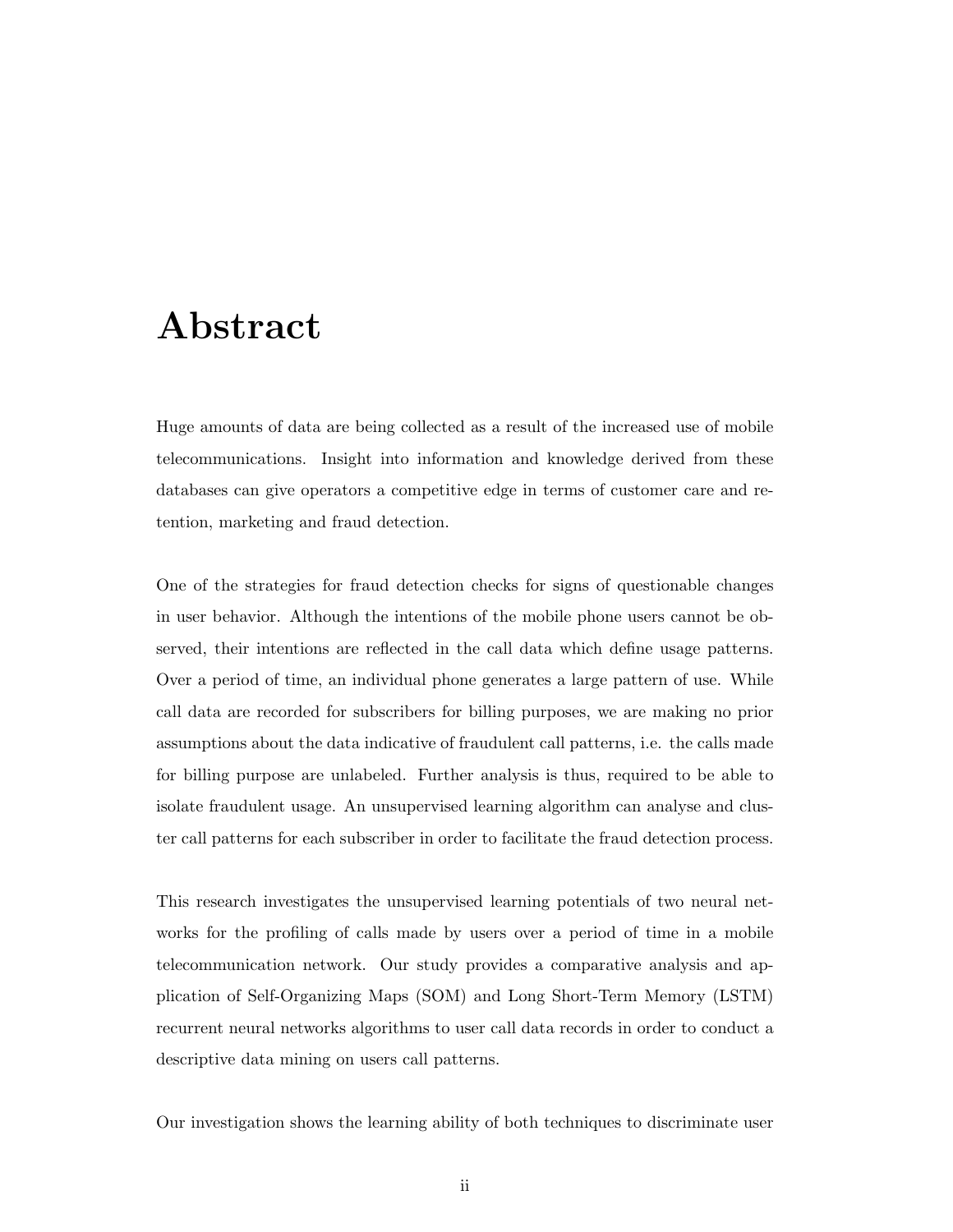call patterns; the LSTM recurrent neural network algorithm providing a better discrimination than the SOM algorithm in terms of long time series modelling. LSTM discriminates different types of temporal sequences and groups them according to a variety of features. The ordered features can later be interpreted and labeled according to specific requirements of the mobile service provider. Thus, suspicious call behaviours are isolated within the mobile telecommunication network and can be used to to identify fraudulent call patterns. We give results using masked call data from a real mobile telecommunication network.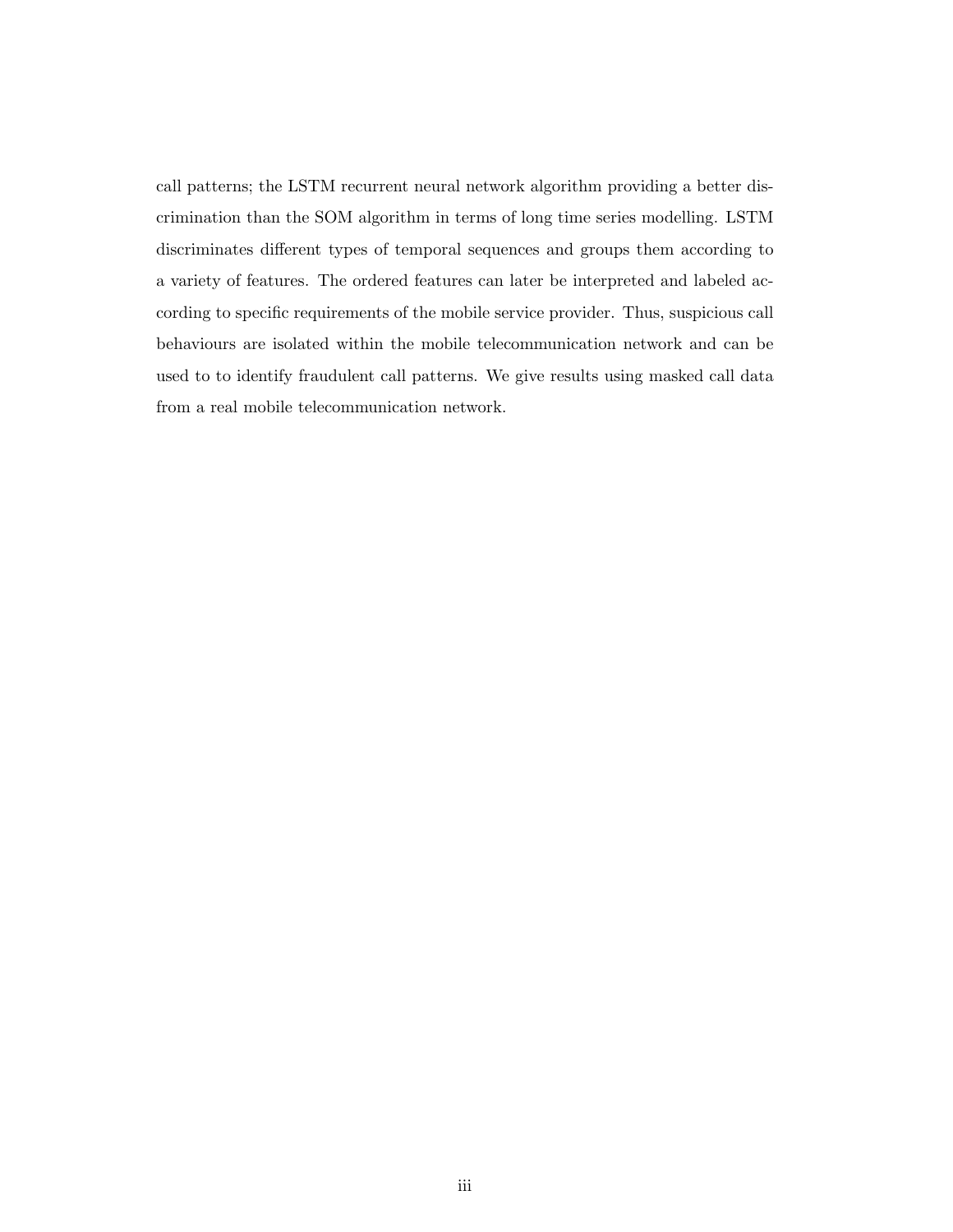### Declaration

I, the undersigned hereby declare that Data Mining, Fraud Detection and Mobile Telecommunications: Call Pattern Analysis with Unsupervised Neural Networks is my own work, that it has not been submitted for any degree or examination in any other university, and that all the sources I have used or quoted have been indicated and acknowledged by complete references.

OLUSOLA ADENIYI ABIDOGUN August 2005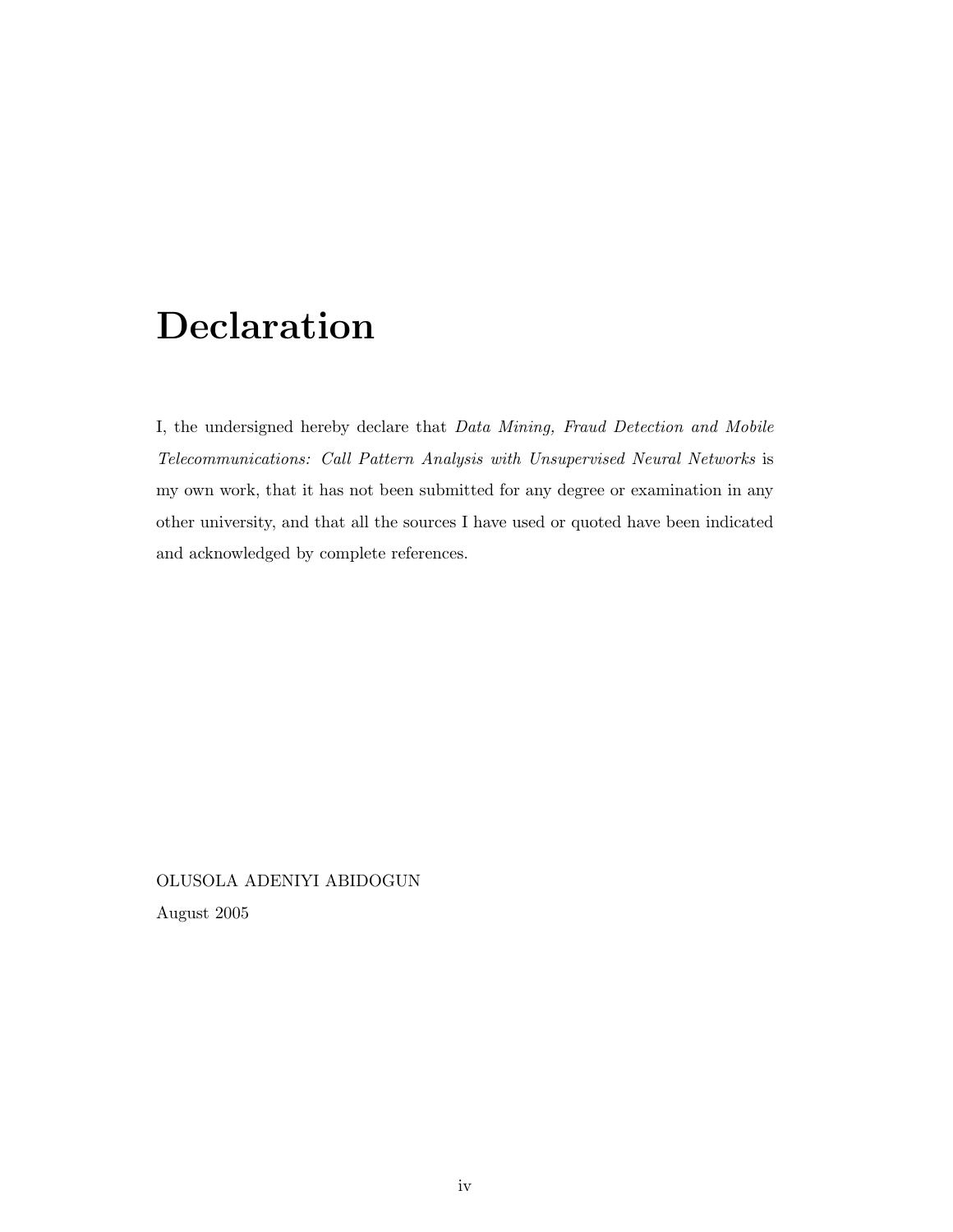# Dedication

To the One who is before all things and in Him all things hold together and to my late father Mr. E. A. Abidogun and my loving mother Mrs. J. O. Abidogun.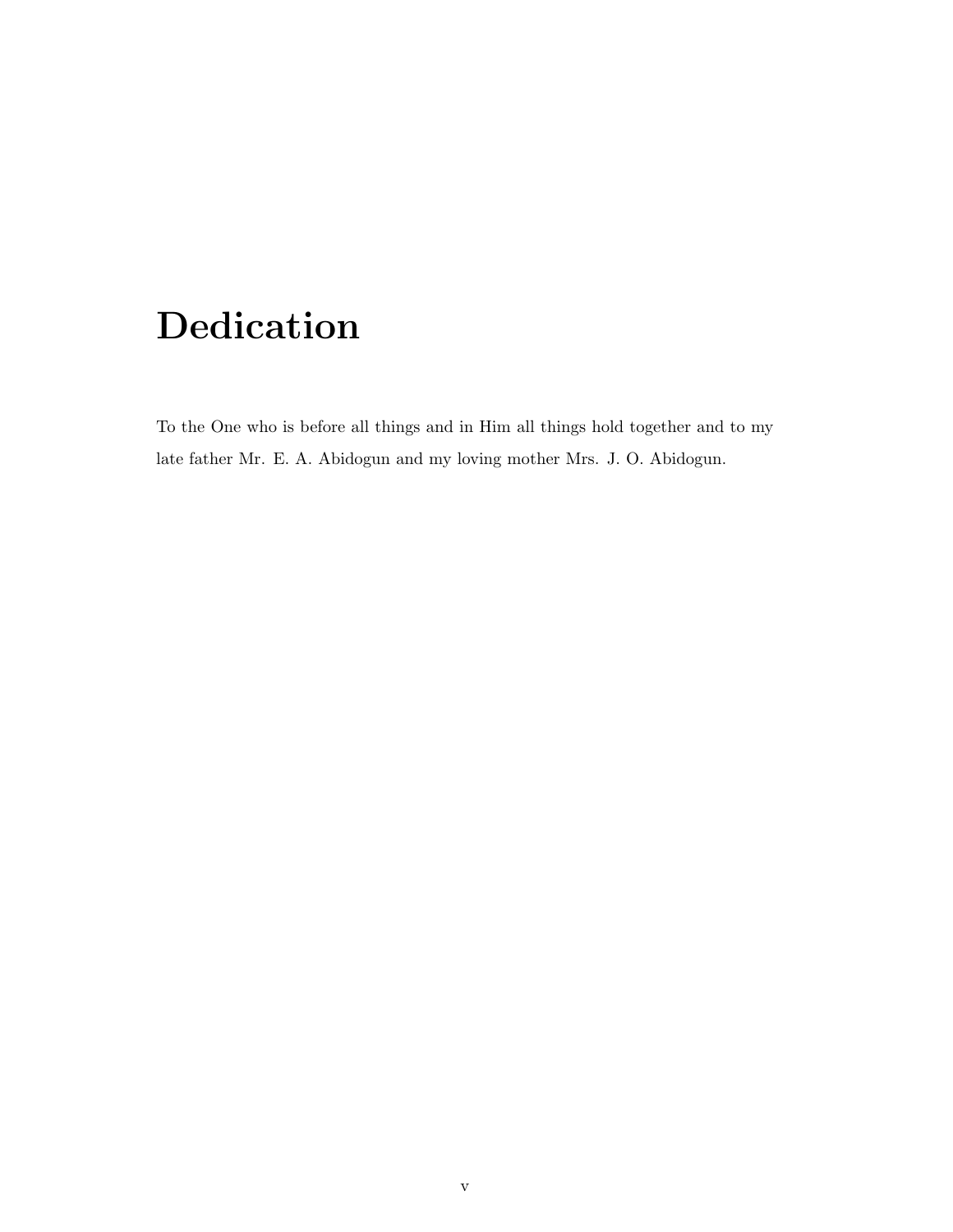### Acknowledgments

My profound gratitude goes to my supervisor Professor Christian W. Omlin for his valuable contribution and expertise. I appreciate the freedom he gave to me to follow my own ideas and for his being an excellent reference point and critic to test my ideas. His patience, motivation and guidance contributed significantly to the completion of this dissertation.

Further, I would like to express my appreciation to Dr. (Mrs.) Magdalena Klapper-Rybicka, formally of IDSIA (Istituto Dalle Molle di Studi sull'Intelligenza Artificiale) – Dalle Molle Institute for Artificial Intelligence, for her assistance with the Unsupervised LSTM RNN implementation. My sincere gratitude to Peter Kleiweg, of the University of Groningen, Netherlands for his assistance with the Extended SOM implementation.

I wish to acknowledge the support of the Telkom-Cisco Centre of Excellence for IP and Internet Computing, and the National Research Foundation for funding this research.

Special thanks to my family who always supported me in everything I wanted to do.

Finally, I am grateful to everybody who helped me to finish this thesis.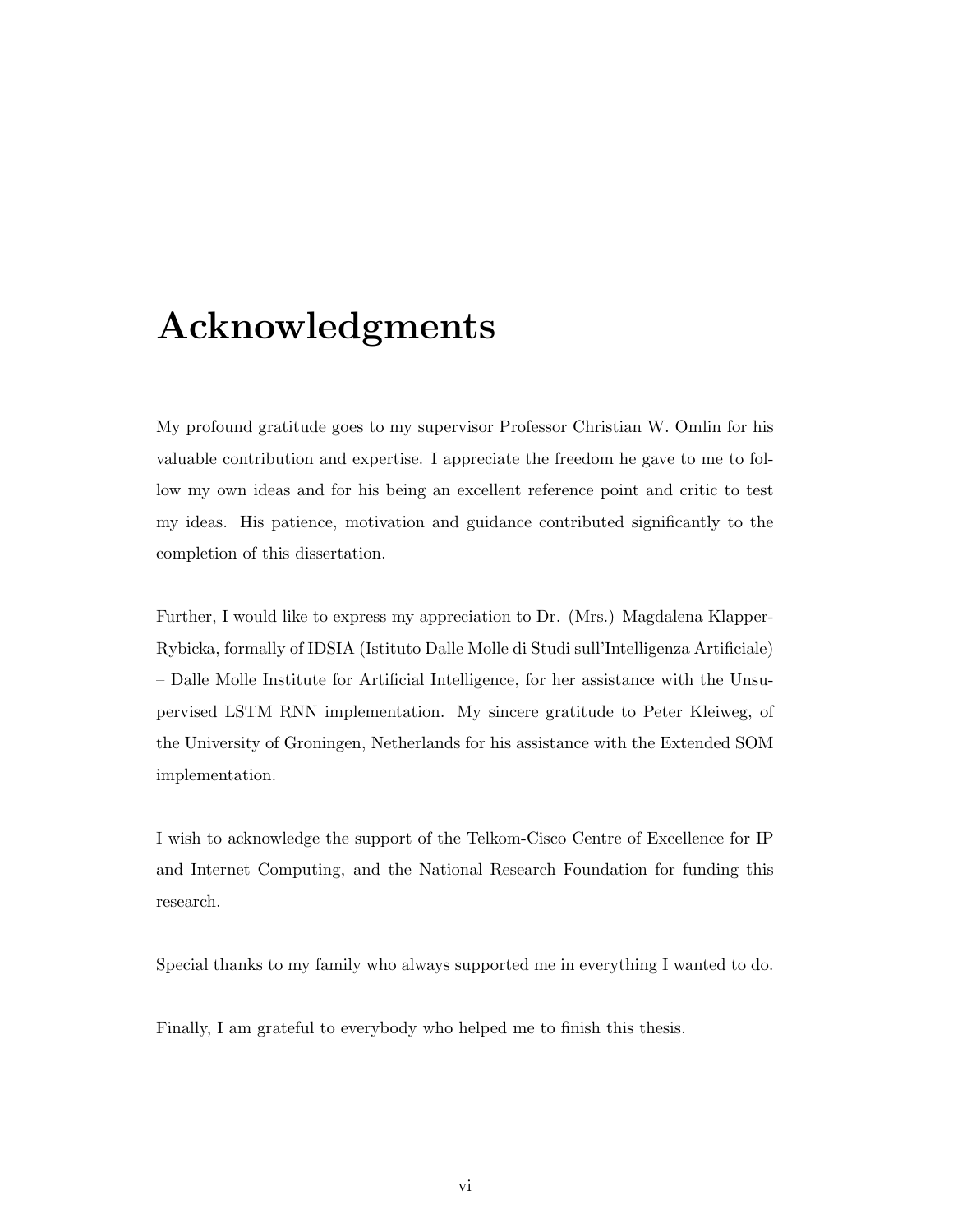### Articles

- O.A. Abidogun and C. W. Omlin, Intelligent Fraud Detection Work in Progress, In Proceedings of 7th Southern African Telecommunication Networks & Applications Conference (SATNAC 2003), September 7th - 10th, 2003 Southern Cape, South Africa.
- O.A. Abidogun and C. W. Omlin, Intelligent Fraud Detection, In *Proceedings* of 1st African Conference on the Digital Common (Idlelo 2004), January 13th - 16th 2004, University of the Western Cape, Bellville, Cape Town, South Africa.
- O.A. Abidogun and C. W. Omlin, Call Profiling Using Self–Organizing Maps, In Proceedings of the 4th International Conference on Computational Intelligence for Modelling, Control and Automation (CIMCA 2004), July 12th - 14th 2004, Gold Coast, Australia.
- O.A. Abidogun and C. W. Omlin, A Self–Organizing Maps Model for Outlier Detection in Call Data from Mobile Telecommunication Networks, In Proceedings of 8th Southern African Telecommunication Networks & Applications Conference (SATNAC 2004), September 6th - 8th 2004, Spier Wine Estate, South Western Cape, South Africa.
- O.A. Abidogun and C.W. Omlin, Fraud Detection in Mobile Telecommunication Networks: Call Profiling with Unsupervised Neural Networks, In Proceedings of 12th International Conference on Telecommunications (ICT 2005), May 3 - 6 2005, Cape Town, South Africa.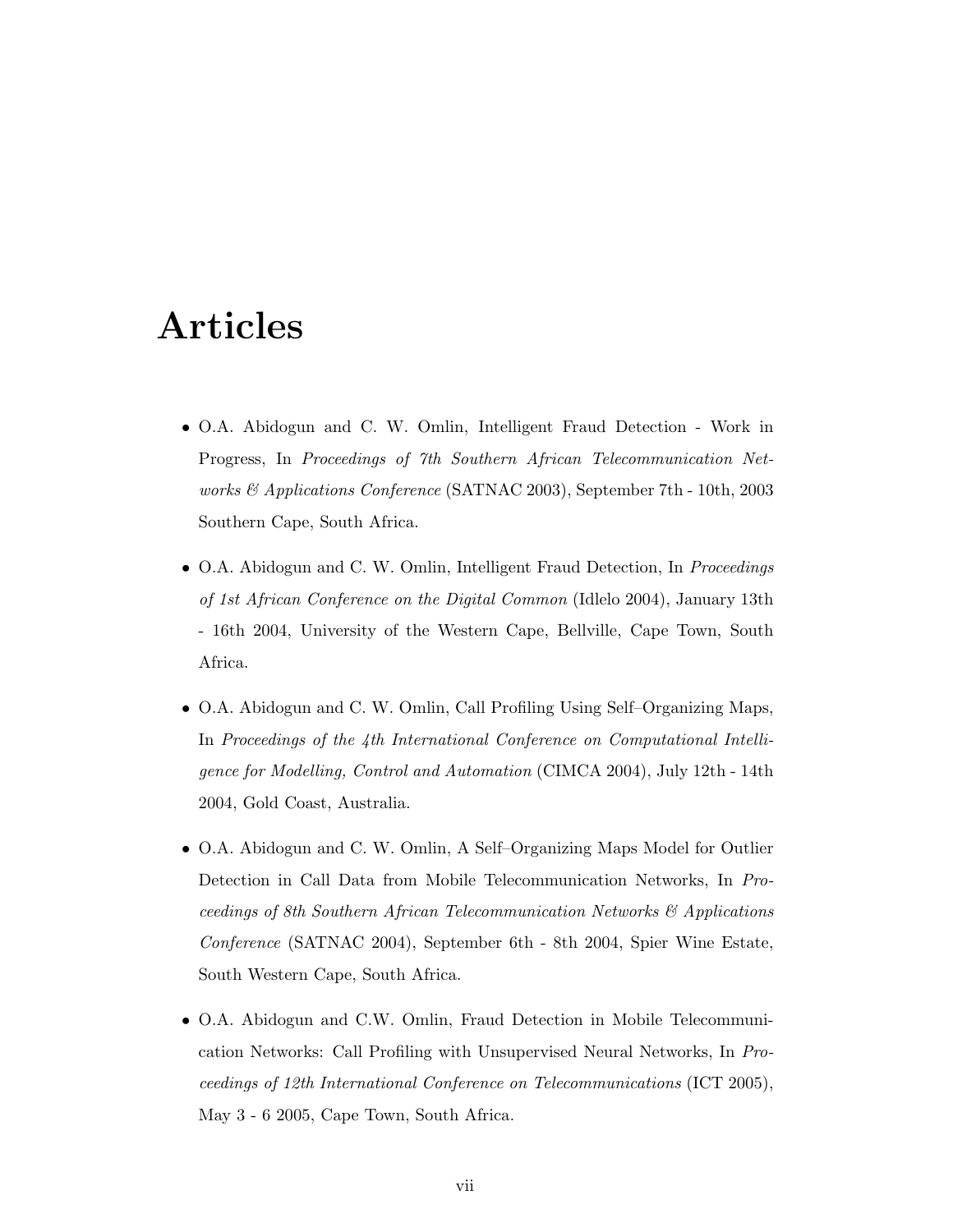## **Contents**

| $\mathbf{1}$ | Introduction |                                                       | $\mathbf{1}$   |
|--------------|--------------|-------------------------------------------------------|----------------|
|              | 1.1          |                                                       | $\mathbf{1}$   |
|              | 1.2          |                                                       | $\overline{2}$ |
|              | 1.3          |                                                       | 3              |
|              | 1.4          |                                                       | $\overline{4}$ |
|              | 1.5          |                                                       | $\overline{5}$ |
|              | 1.6          |                                                       | 6              |
|              | 1.7          |                                                       | 6              |
|              | 1.8          |                                                       | 6              |
|              | 1.9          |                                                       | $\overline{7}$ |
| $\bf{2}$     |              | <b>Fraud Detection</b>                                | 8              |
|              | 2.1          |                                                       | 8              |
|              | 2.2          |                                                       | 8              |
|              | 2.3          |                                                       | 9              |
|              | 2.4          |                                                       | 10             |
|              | 2.5          |                                                       | 16             |
| $\bf{3}$     |              | Time Series Modelling with Artificial Neural Networks | 17             |
|              | 3.1          |                                                       | 17             |
|              | 3.2          |                                                       | 18             |
|              | 3.3          |                                                       | 19             |
|              | 3.4          |                                                       | 21             |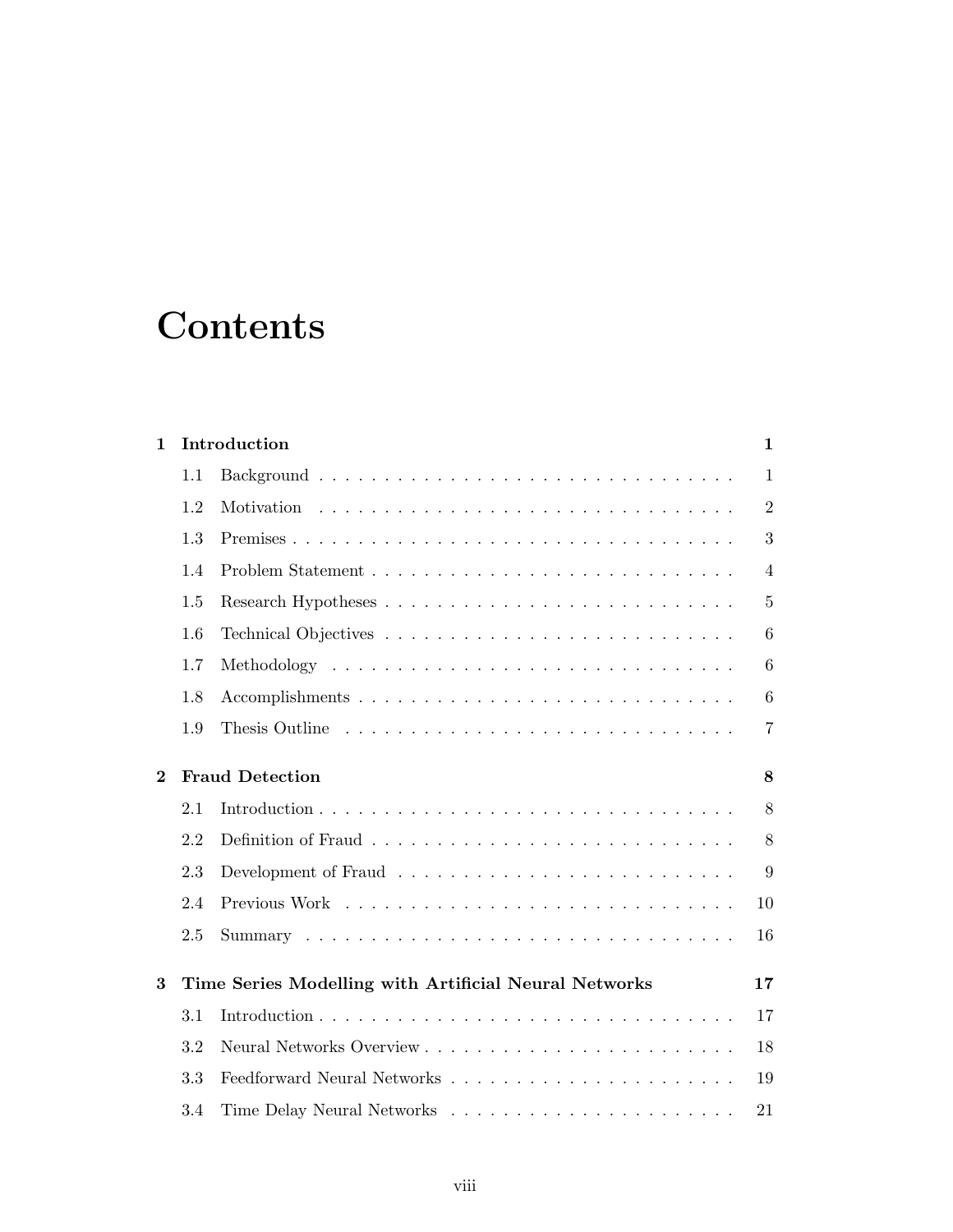|   | $3.5\,$ | Finite Impulse Response and Infinite Impulse Response Neural Net-                  |        |  |
|---|---------|------------------------------------------------------------------------------------|--------|--|
|   |         | works                                                                              | 23     |  |
|   | 3.6     |                                                                                    | 27     |  |
|   | 3.7     |                                                                                    | 30     |  |
|   |         | Back-Propagation Through Time<br>3.7.1                                             | 32     |  |
|   |         | Real-Time Recurrent Learning $\ldots \ldots \ldots \ldots \ldots \ldots$<br>3.7.2  | 33     |  |
|   | $3.8\,$ |                                                                                    | 35     |  |
|   |         | 3.8.1                                                                              | 36     |  |
|   |         | 3.8.2                                                                              | 37     |  |
|   |         | 3.8.3                                                                              | 37     |  |
|   |         | 3.8.4                                                                              | 37     |  |
|   | 3.9     |                                                                                    | 37     |  |
| 4 |         | Long Short-Term Memory Recurrent Neural Networks                                   | 39     |  |
|   | 4.1     |                                                                                    | 39     |  |
|   | 4.2     |                                                                                    | 40     |  |
|   |         | 4.2.1                                                                              | 42     |  |
|   | 4.3     |                                                                                    | 43     |  |
|   | 4.4     | LSTM RNNs With Peephole Connections                                                | 45     |  |
|   | 4.5     |                                                                                    | 46     |  |
|   | 4.6     |                                                                                    | 49     |  |
|   |         | 4.6.1<br>Binary Information Gain Optimization $(BINGO) \ldots \ldots$              | 50     |  |
|   |         | Nonparametric Entropy Optimisation (NEO) $\hfill\ldots\ldots\ldots\ldots$<br>4.6.2 | 50     |  |
|   | 4.7     |                                                                                    | 51     |  |
|   |         | 4.7.1                                                                              | 51     |  |
|   |         | 4.7.2<br>Automatic Speech Recognition                                              | $52\,$ |  |
|   |         | 4.7.3                                                                              | 52     |  |
|   | 4.8     |                                                                                    | 53     |  |
| 5 |         | Call Pattern Analysis in Mobile Telecommunication Networks                         | 54     |  |
|   | 5.1     | 54                                                                                 |        |  |
|   | $5.2\,$ |                                                                                    | 54     |  |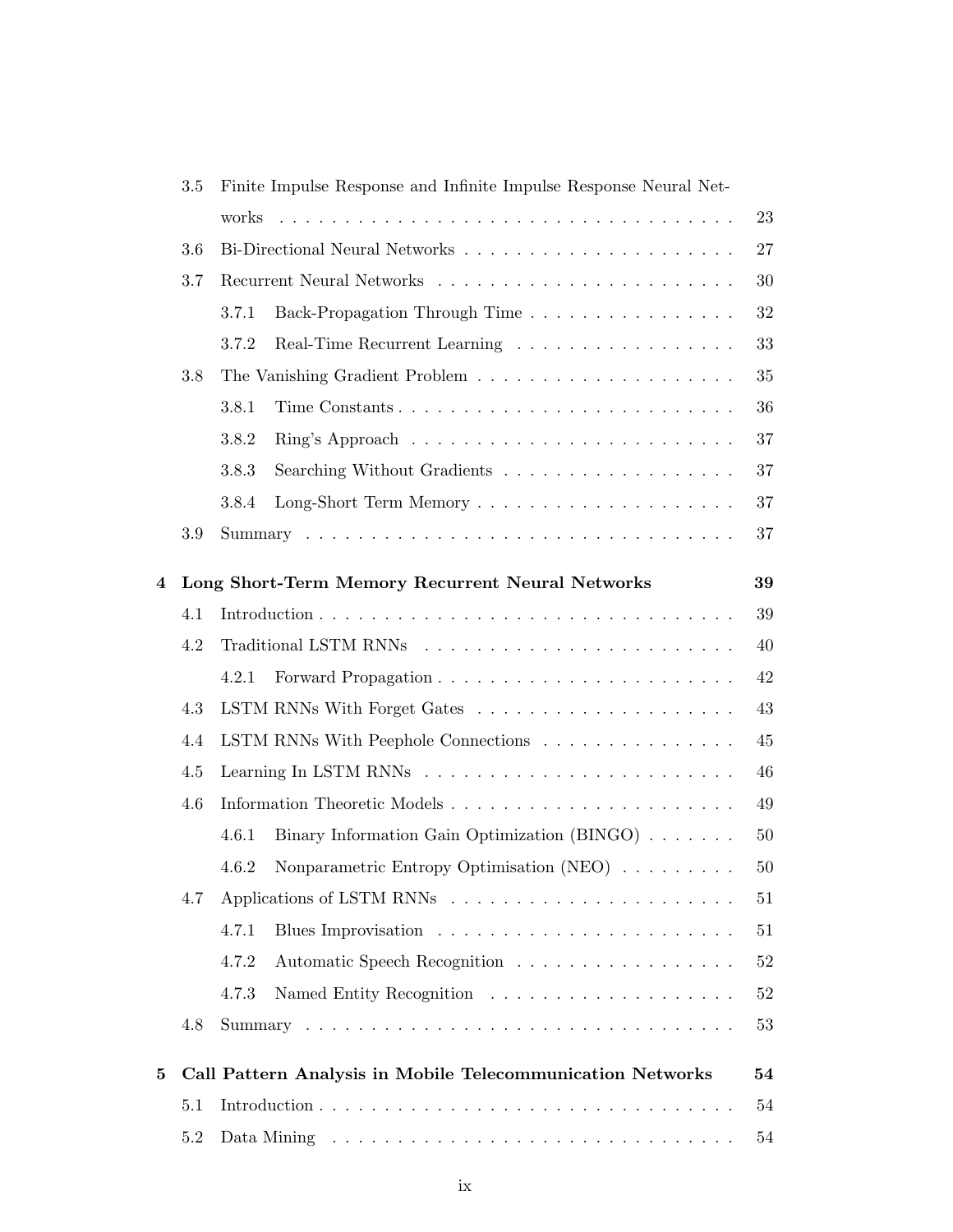|   | 5.3 | Self-Organizing Maps |                                                       | 55 |
|---|-----|----------------------|-------------------------------------------------------|----|
|   | 5.4 |                      |                                                       | 57 |
|   |     | 5.4.1                | Experiment 1: Self Organizing Map Model               | 57 |
|   |     | 5.4.2                | Experiment 2: Unsupervised Training of LSTM Recurrent |    |
|   |     |                      |                                                       | 62 |
|   | 5.5 |                      |                                                       | 69 |
|   | 5.6 |                      |                                                       | 70 |
|   |     |                      |                                                       |    |
| 6 |     |                      | Conclusions and Directions for Future Research        | 71 |
|   | 6.1 |                      |                                                       | 71 |
|   | 62  |                      |                                                       | 72 |
|   |     | 6.2.1                | LSTM RNN Trained With Other Objective Functions       | 72 |
|   |     | 6.2.2                | LSTM RNN for Predictive Data Mining Tasks             | 72 |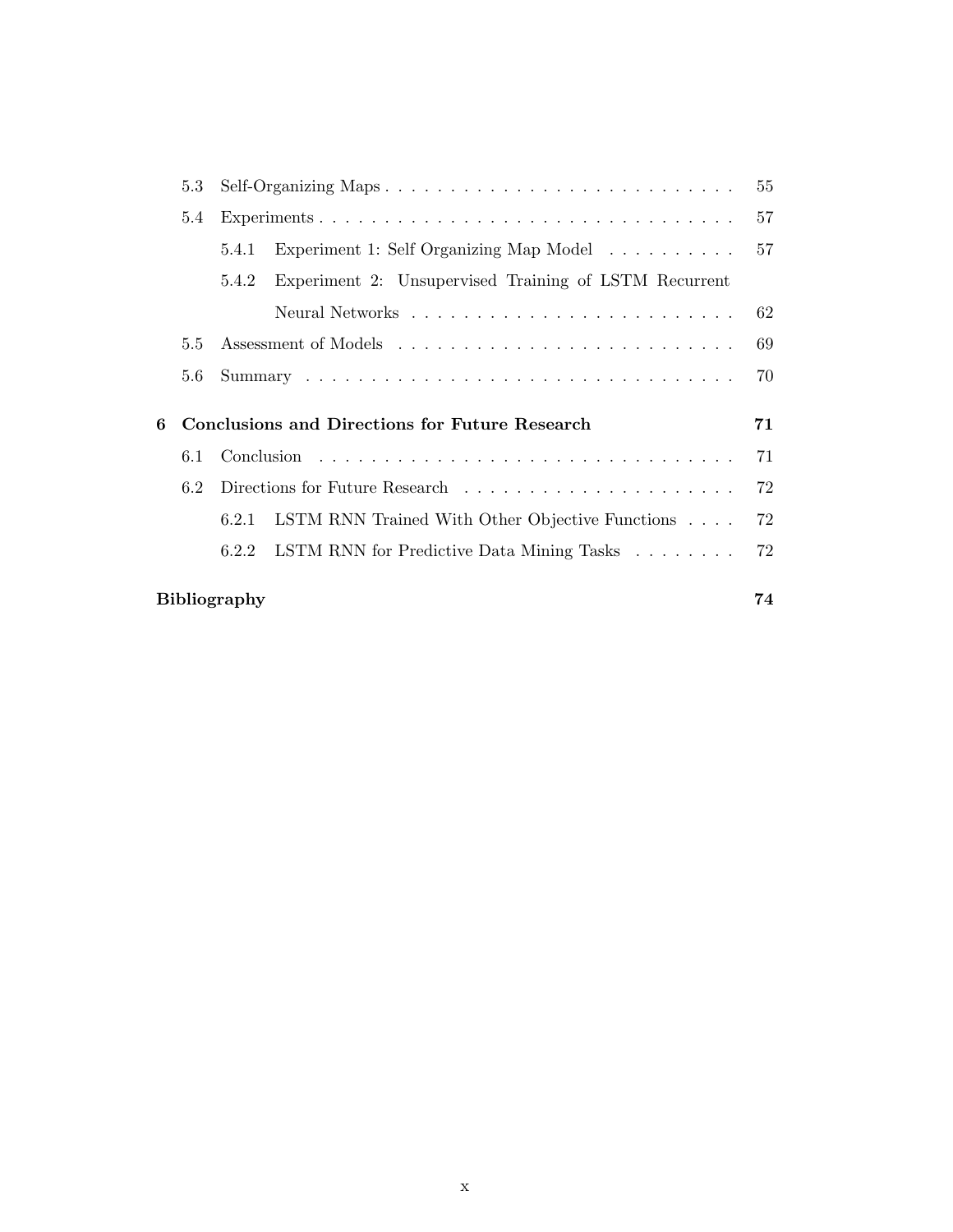# List of Figures

| 3.1 | A Multi-layer Feedforward Neural Network with l layers of units:                         |        |
|-----|------------------------------------------------------------------------------------------|--------|
|     | The input layer $N_i$ is distinguished by its lack of incoming connections.              |        |
|     | Similarly, the ouput layer $No$ is deprived of outgoing connections.<br>The              |        |
|     | remaining layers possess both types of connectivity and are referred to as               |        |
|     |                                                                                          | 20     |
| 3.2 | A Time Delay Neural Network (TDNN) Representation: TDNN                                  |        |
|     | is a multilayer feedforward network whose hidden and output neurons are                  |        |
|     |                                                                                          | 22     |
| 3.3 | A FIR Digital Filter: The filter contains weighted tapped delay lines and                |        |
|     | do not have recurrent connections. The unit delay operator $z^{-1}$ represents           |        |
|     | the input at a given time step $\ldots \ldots \ldots \ldots \ldots \ldots \ldots \ldots$ | 24     |
| 3.4 | An IIR Digital Filter: The filter contains weighted tapped delay lines                   |        |
|     | and do have connections that are locally recurrent. The unit delay operator              |        |
|     | $z^{-1}$ represents the input at a given time step                                       | 25     |
| 3.5 | A Neuron Structure with both FIR and IIR Filters                                         | $25\,$ |
| 3.6 | Outline of the signal flow in the bi-directional computing archi-                        |        |
|     |                                                                                          | 27     |
| 3.7 | A Bi-directional Neural Network Model: The model consists of                             |        |
|     | two mutually connected sub networks performing direct and inverse signal                 |        |
|     | transformations bi-directionally $\dots \dots \dots \dots \dots \dots \dots \dots$       | 28     |
| 3.8 | Elman RNN, Jordan RNN and a Fully RNN                                                    | 30     |
| 4.1 | A LSTM RNN: The network is similar in structure to a fully RNN except                    |        |
|     |                                                                                          |        |
|     | that the hidden layer is replaced by a memory block $\dots \dots \dots \dots$            | 41     |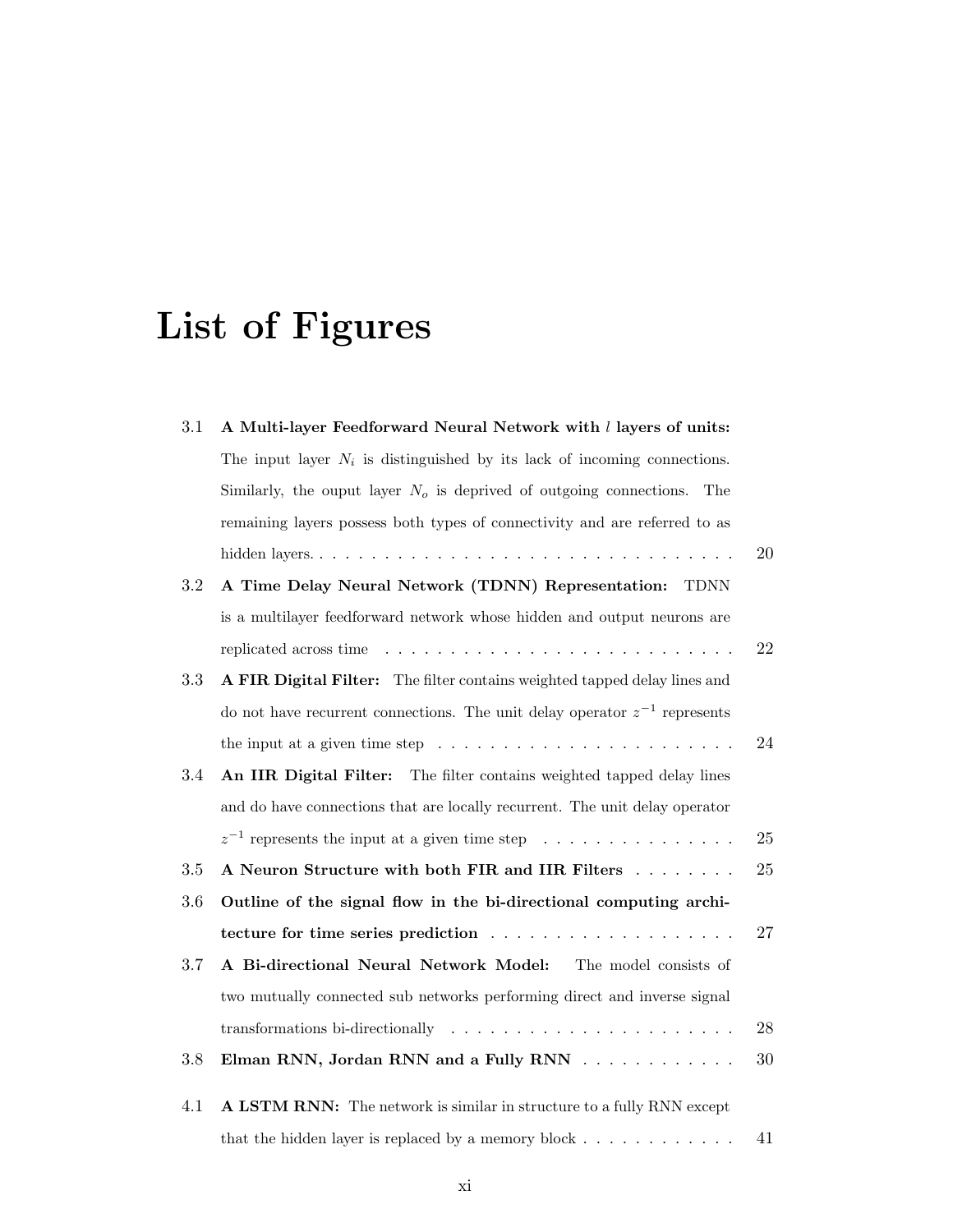| 4.2 |                                                                    | 41   |
|-----|--------------------------------------------------------------------|------|
| 4.3 | A Memory Block with Forget Gates                                   | - 44 |
| 4.4 | A Memory Block with Peephole Connections                           | 45   |
| 5.1 | An extended Kohonen Map showing difference and resemblance         |      |
|     |                                                                    | 60   |
| 5.2 | Extended Kohonen Maps for 3 runs on the same input vector of       |      |
|     | size 9 showing the preservation of the topological property of the |      |
|     |                                                                    | 61   |
| 5.3 | Trained network output for a subscriber with 9 call transactions.  | 64   |
| 5.4 | Trained network output for a subscriber with 13 call transactions  | 65   |
| 5.5 | Trained network output for a subscriber with 22 call transactions  | 66   |
| 5.6 | Trained network output for a subscriber with 30 call transactions  | 66   |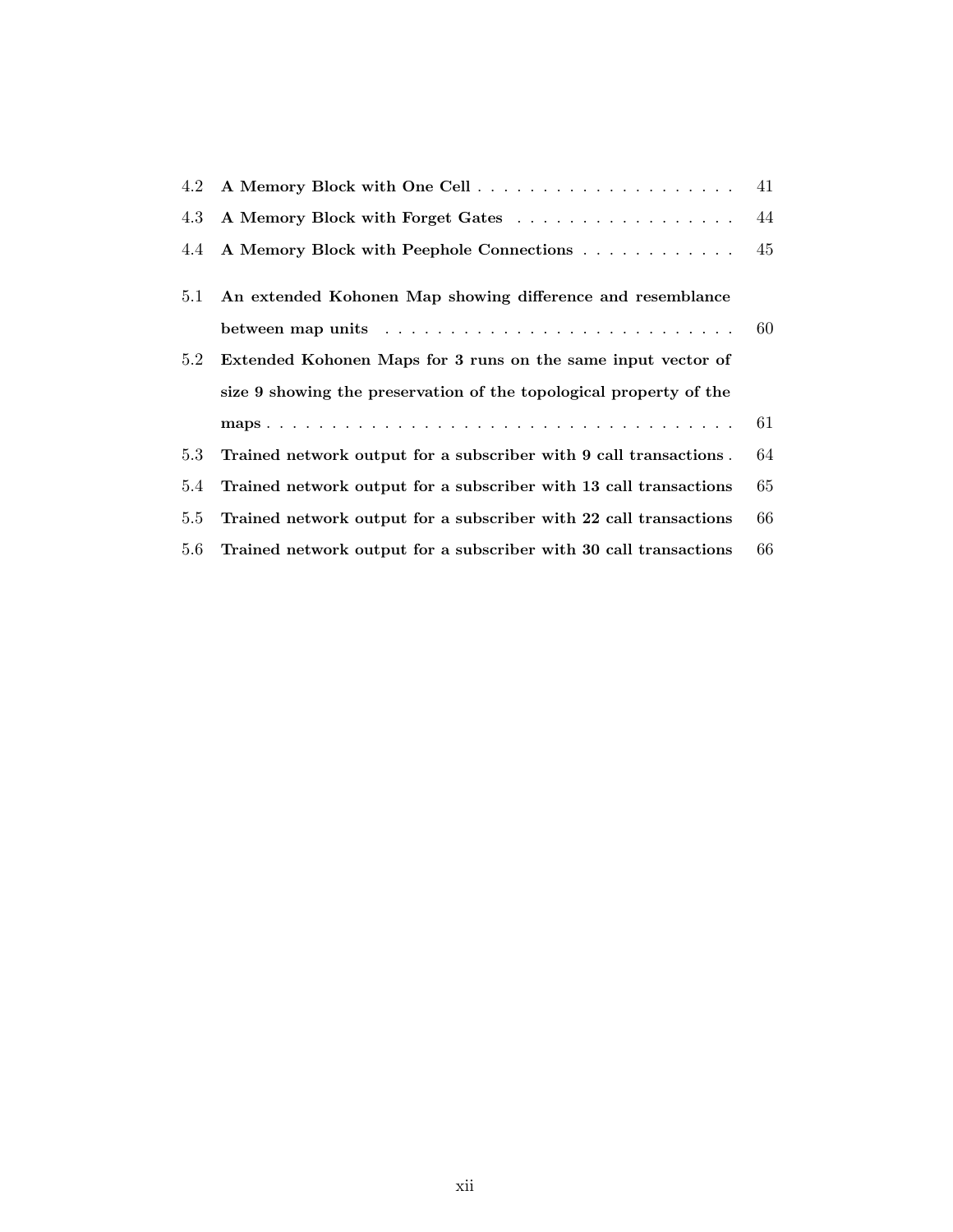### List of Tables

| 5.1 | A set of 9 feature vectors for a user transactions in 6 months: The                   |    |
|-----|---------------------------------------------------------------------------------------|----|
|     | calls made are labeled C1-C9 for traceability. $\ldots \ldots \ldots \ldots \ldots$   | 59 |
| 5.2 | Trained Weight Vectors for Input features in Table 5.1                                | 59 |
| 5.3 | A set of 9 feature vectors for a user call transactions in 6 months                   |    |
|     | with discrete time steps to reflect the temporal order of the se-                     |    |
|     | <b>quence:</b> The calls made are labeled C1-C9 for traceability. $\dots \dots \dots$ | 62 |
| 5.4 | Trained network output for a subscriber with 9 call transactions.                     | 63 |
| 5.5 | Trained network output for a subscriber with 13 call transactions                     | 63 |
| 5.6 | Trained network output for a subscriber with 22 call transactions                     | 64 |
| 5.7 | Trained network output for a subscriber with 30 call transactions                     | 65 |
| 5.8 | Clusters Identified by the LSTM network for Figure $5.3 \ldots$ .                     | 67 |
| 5.9 | Clusters Identified by the LSTM network for Figure $5.4 \ldots$ .                     | 67 |
|     | 5.10 Clusters Identified by the LSTM network for Figure 5.5 $\dots$ .                 | 67 |
|     | 5.11 Clusters Identified by the LSTM network for Figure 5.6 $\dots$ .                 | 68 |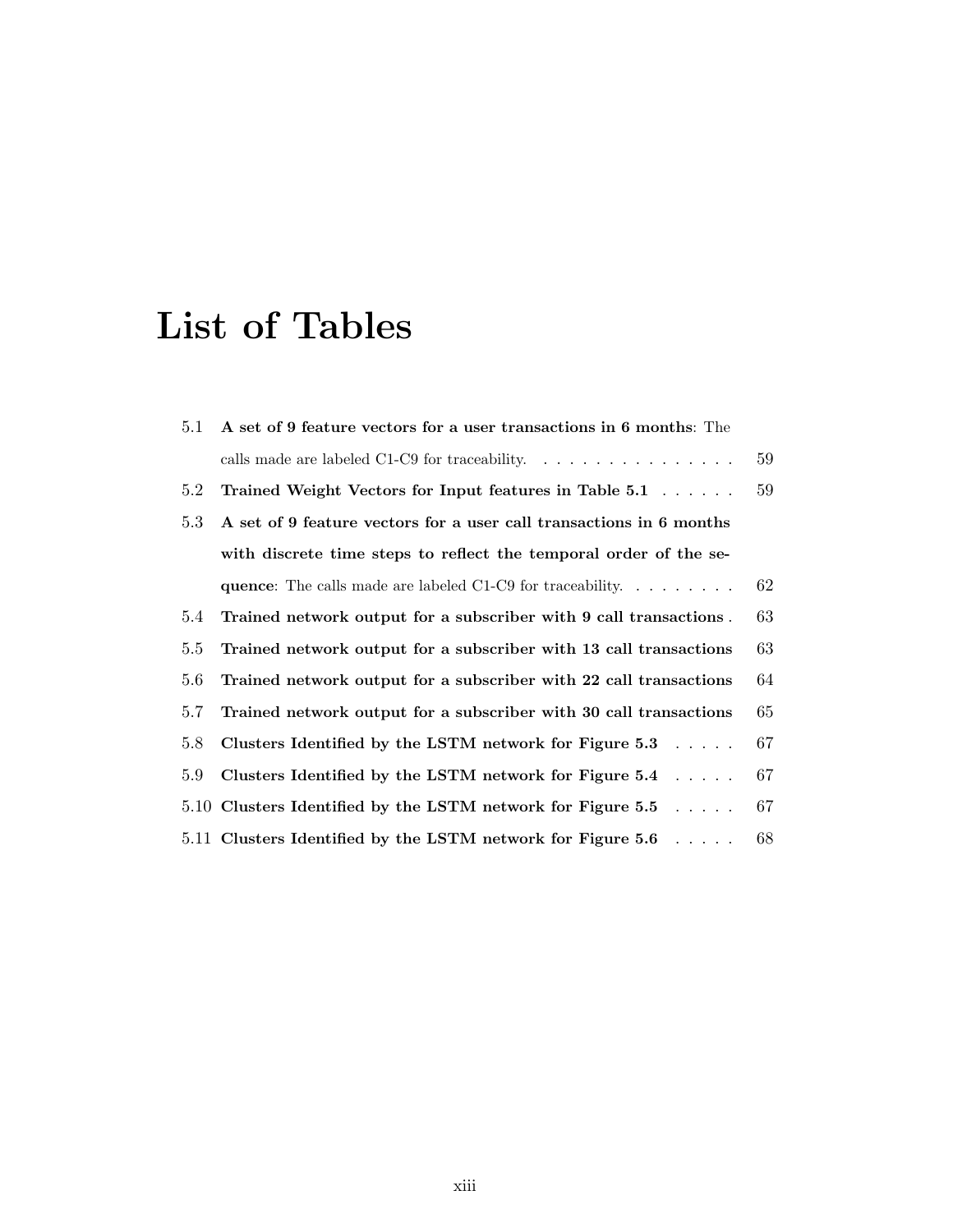#### Chapter 1

### Introduction

This chapter gives a general overview of the thesis. It starts with a background review of the thesis. It describes the motivation for the research and the premises on which the research work is based. The chapter further describes the problem statement and the research hypotheses that were tested in our experiments. Technical objectives are highlighted and the methodology of the dissertation are discussed. Finally, we summarize the results of this thesis and close with an outline of subsequent chapters.

#### 1.1 Background

Telecommunication fraud occurs whenever a perpetrator uses deception to receive telephony services free of charge or at a reduced rate [11]. It is a worldwide problem with substantial annual revenue losses for many companies. Globally, telecommunications fraud is estimated at about 55 billion US dollars [2]. In the United States of America, telecommunication fraud is generally considered to deprive network operators of approximately 2 percent of their revenue. However, as noted by [9], it is difficult to provide precise estimates since some fraud may never be detected, and the operators are reluctant to reveal figures on fraud losses. The situation can significantly be worse for mobile operators in Africa for, as a result of fraud, they become liable for large hard currency payments to foreign network operators. Thus, telecommunication fraud is a significant problem which needs to be addressed, detected and prevented in the strongest possible manner. Popular examples of fraud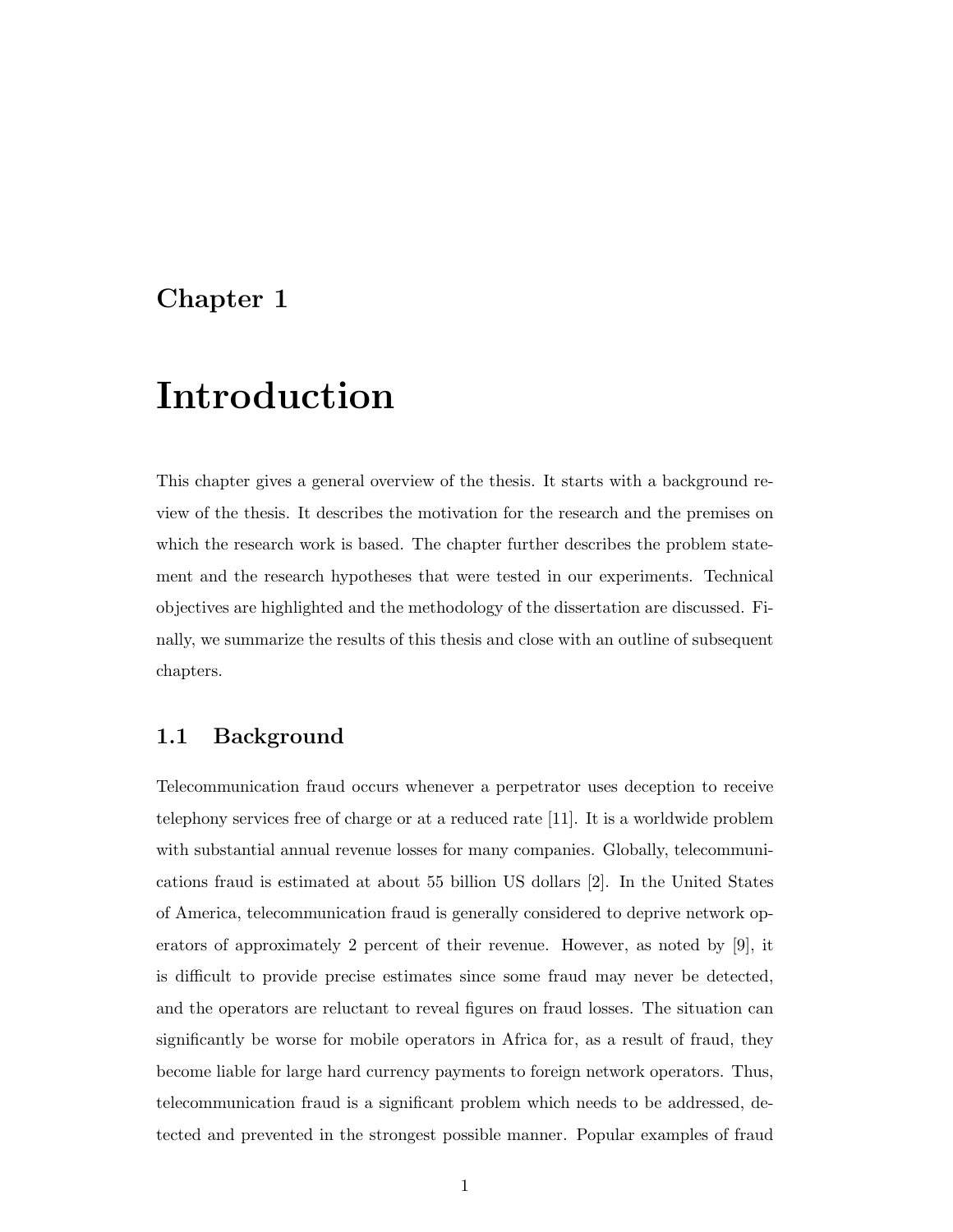in the telecommunication industry include subscription fraud, identity theft, voice over the internet protocol (VoIP) fraud, cellular cloning, billing and payment fraud on telecom accounts, prepay and postpaid frauds and PBX fraud.

#### 1.2 Motivation

Huge amounts of data are being collected and warehoused as a result of increased use of mobile communication services. Insight information and knowledge derived from these databases can give operators a competitive edge in terms of customer care and retention, marketing and fraud detection. Thus, telecommunication fraud has become a high priority item on the agenda of most telecommunication operators.

Fraud is a significant source of lost revenue to the telecommunications industry; furthermore, it lowers customers' confidence in the security of transactions available via the service operator. Since operators are facing increasing competition and losses have been on the rise [75], fraud has gone from being a problem – which carriers were willing to tolerate – to being one that dominates the front pages of both the trade and general press [84].

Efficient fraud detection and analysis systems can save telecommunication operators a lot of money and also help restore subscribers' confidence in the security of their transactions. Automated fraud detection systems enable operators to respond to fraud by detection, service denial and prosecutions against fraudulent users. The huge volume of call activity in a network means that fraud detection and analysis is a challenging problem.

In general, the more advanced a service, the more it is vulnerable to fraud. In the future, operators will need to adapt rapidly to keep pace with new challenges posed by fraudulent users. In addition, the number of actors involved in the provision of a service is likely to increase, making the possibilities for fraud to expand beyond the simple case of subscribers trying to defraud an operator. While conventional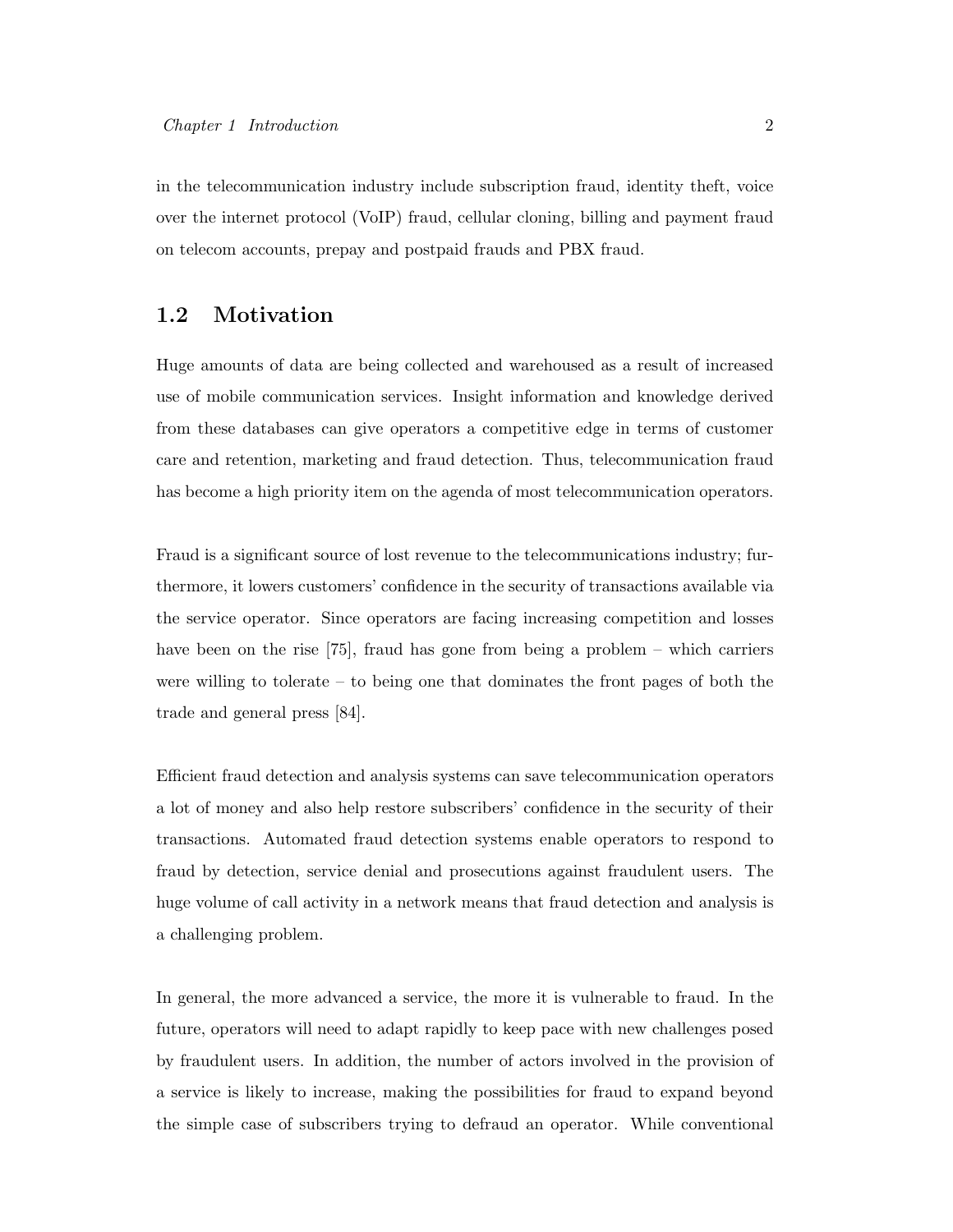approaches to fraud detection and analysis such as rule-based systems based on thresholds for particular parameters may be sufficient to cope with some current types of fraud, they are less able to cope with the myriad of new possibilities. In addition, fraudsters can change their tactics fairly easily to avoid detection; for instance, systems based on thresholds can be fooled by keeping the call duration below that of the detection threshold.

Therefore, there is need for the consideration of dynamic and adaptive fraud detection and analysis approaches; artificial intelligence techniques offer the promise to effectively address some of these challenges.

#### 1.3 Premises

A Call Detail Record (CDR) is created for every completed call in a mobile telecommunication network. These data records are referred to as Toll Tickets (TT). Toll Tickets contain a wealth of information about the call made by a subscriber. Besides their billing role, Toll Tickets constitute an enormous database within which other useful knowledge about callers can be extracted. One example is the detection of anomalous usage of the mobile telecommunication network. Although various other CDR-like services exist on which anomalous usage can be detected, this study is based on Global System for Mobile communications CDR.

Specifically, this study is based on call detail record for prepaid service subscribers from a real mobile telecommunication network. The data set contains 500 masked subscribers, each with calling data for a period of 6 months. We based our investigation on Mobile Originating Calls (MOC) extracted from the data set. These are calls that were initiated by the subscribers within the 6 months period. Fraud related to prepaid service fall under subscription fraud which is the topic of this thesis.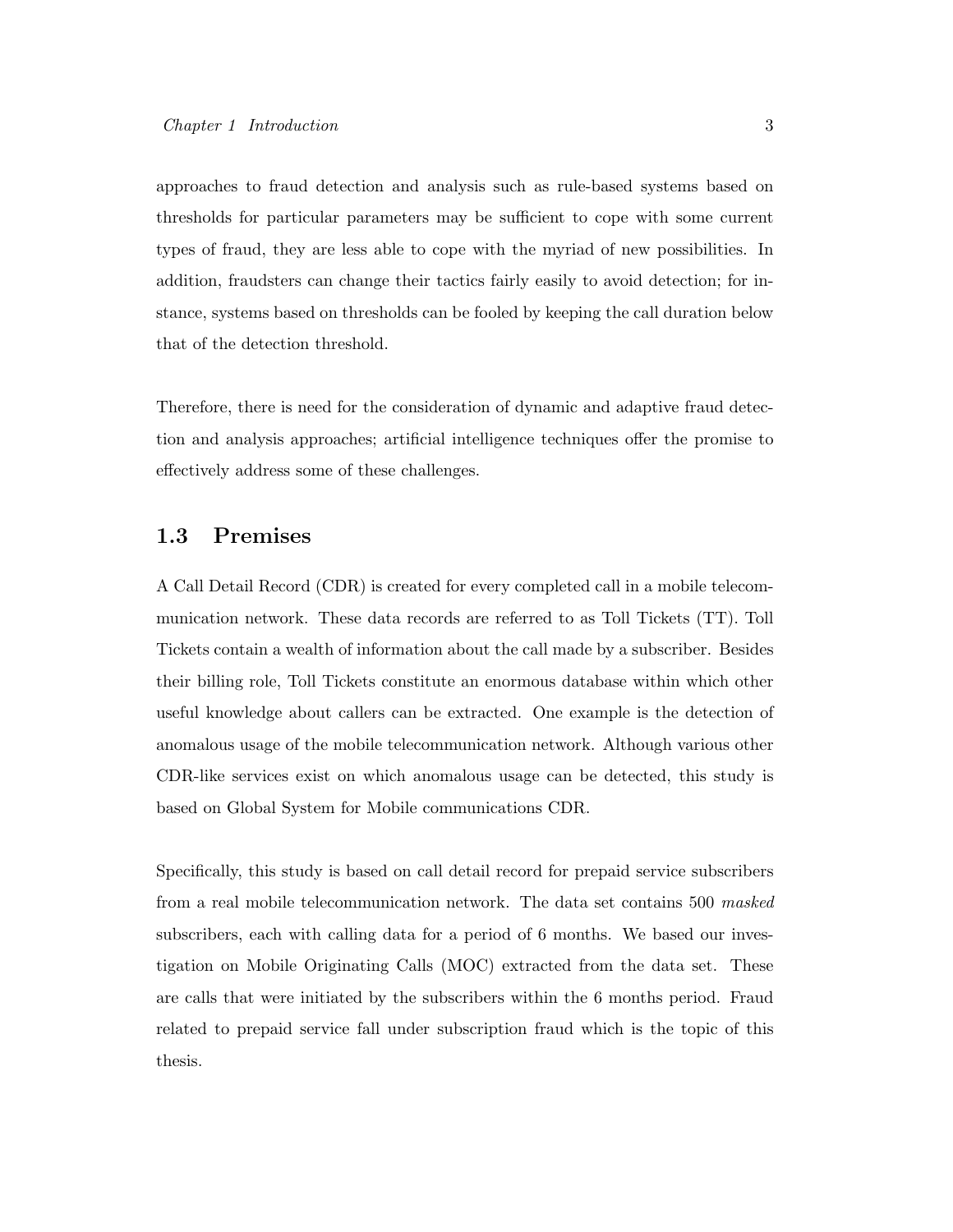#### 1.4 Problem Statement

Over a period of time, an individual handset's Subscriber Identity Module (SIM) card generates a large pattern of use. The pattern of use may include international calls and time-varying call patterns among others. Anomalous use can be detected within the overall pattern such as subscribers abuse of free call services such as emergency services.

Anomalous use can be identified as belonging to one of two types [36]:

- 1. The pattern is intrinsically fraudulent; it will almost never occur in normal use. This type is relatively easy to detect.
- 2. The pattern is anomalous only relative to the historical pattern established for that phone.

In order to detect fraud of the second type, it is necessary to have knowledge of the history of SIM usage. Hence, a descriptive analysis of the call profiling for each subscriber can be used for knowledge extraction. Interpretation by way of clustering or grouping of similar patterns can help in isolating suspicious call behaviour within the mobile telecommunication network. This can also help fraud analysts in their further investigation and call pattern analysis of subscribers. While call data are recorded for subscribers for billing purposes, it is interesting to know that no prior assumptions are made about the data indicative of fraudulent call patterns. In other words, the calls made for billing purposes are unlabeled. Further analysis is thus required to be able to identify possible fraudulent usage. Because of the huge call volumes, it is virtually impossible to analyse without sophisticated techniques and tools. So there is need for techniques and tools to intelligently assist humans in analysing large volumes of calls. One such technique is unsupervised learning. Consequently, this thesis investigates the following open problem.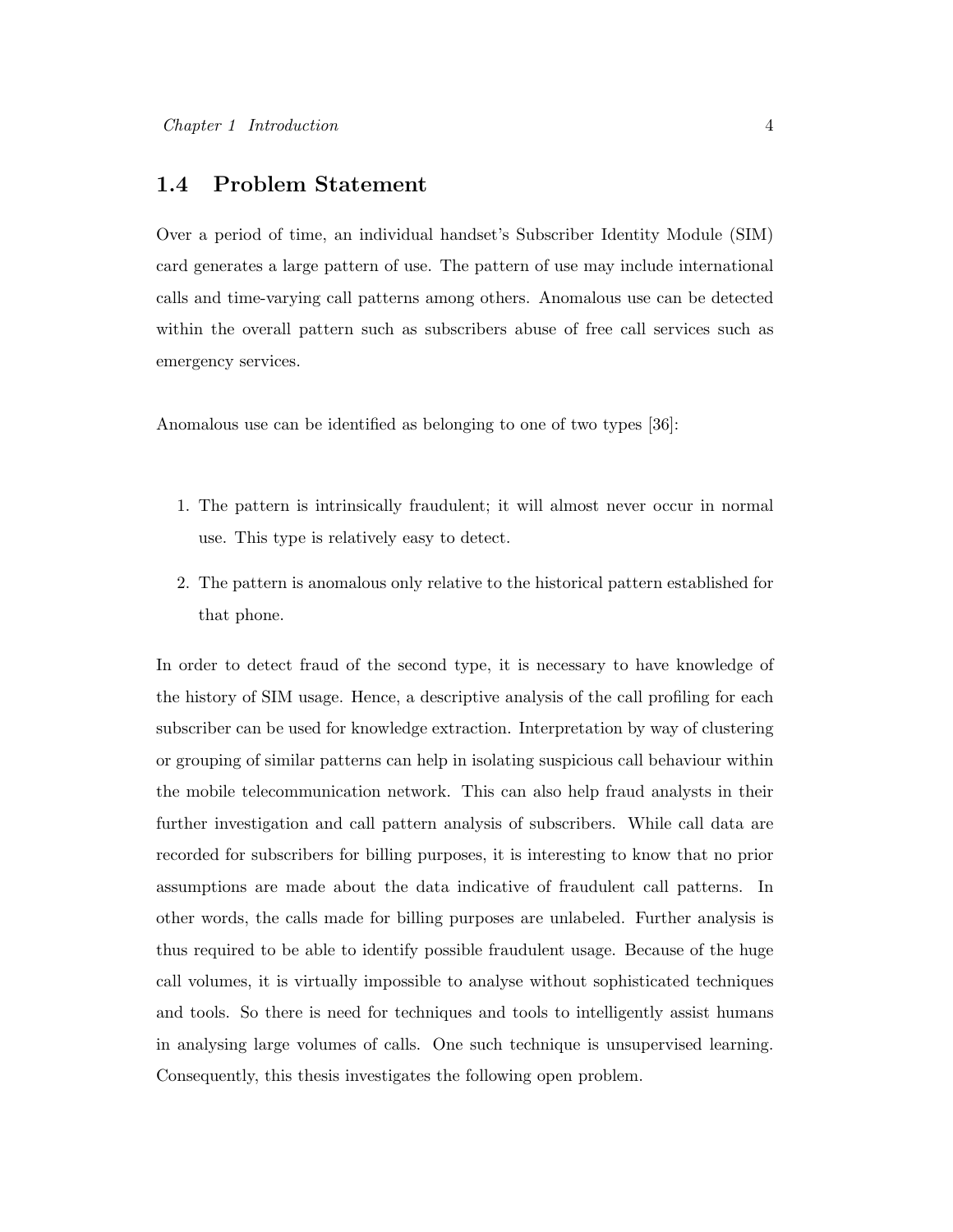The unsupervised learning potentials of two neural networks for the profiling of calls made by users over a period of time in a mobile telecommunication network. Specifically, our study provides a comparative analyses and application of Self–Organizing Maps (SOM - a feedforward neural network) and Long Short-Term Memory (LSTM) recurrent neural networks algorithms to user call data records in order to conduct a descriptive data mining on users call patterns.

#### 1.5 Research Hypotheses

The large volume of calls by an individual handset's SIM over a period of time can be regarded as a dynamic time-varying process and this can be captured and represented as a time series.

Unsupervised detection of input regularities is an important application of feedforward neural networks (FNNs) [53]. Typical real-world inputs, however, are not static but temporal sequences with embedded statistical regularities and redundancies [53]. FNNs, therefore, necessarily ignore a large potential for compactly encoding data [4, 6]. While much work has been done on unsupervised learning in feedforward neural networks architectures, its potential with theoretically more powerful recurrent networks and time-varying inputs has rarely been explored [53].

Consequently, the hypothesis of this research is that LSTM Recurrent Neural Networks can be used to discriminate user call patterns in an unsupervised learning approach. The unsupervised LSTM RNN can provide a better discrimination than the SOM (a FFN architecture) in terms of long time series modelling of the user call data. LSTM discriminates different types of temporal sequences and group them according to a variety of features. The ordered features can later be interpreted and labeled according to specific requirements of the mobile service provider. Thus, suspicious call behaviours can be isolated within the mobile telecommunication network, in order to detect fraudulent call patterns.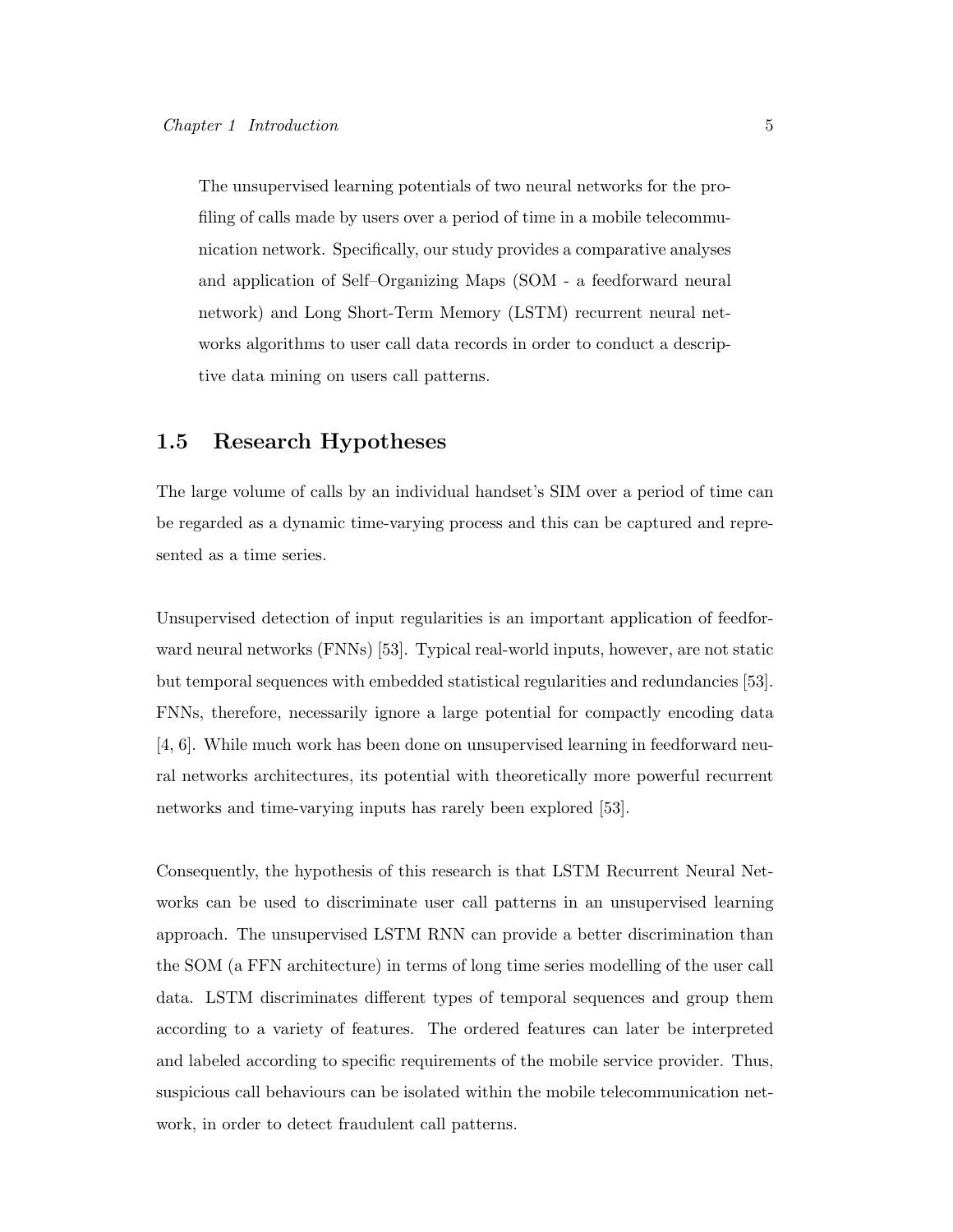#### 1.6 Technical Objectives

The primary aim of this thesis is to investigate the unsupervised learning potentials of two novel neural networks for the profiling of calls made by users over a period of time in a mobile telecommunication network. Specifically, this study provides a comparative analyses and application of Self Organizing Maps (SOM) and Long Short-Term Memory (LSTM) recurrent neural networks algorithms to user call data records in order to conduct a descriptive data mining on users call patterns.

In addition, from this investigation we aim to highlight the salient call features from the call detail records in order to identify anomalous usage of the mobile phone network services. Finally, we hope to establish that LSTM algorithm provides a better discrimination than the SOM algorithm in terms of the unsupervised long time series modelling. LSTM discriminate different types of temporal sequences and group them according to a variety of features.

#### 1.7 Methodology

Our method of research proceeds with the normalization of our call data records which contained a 6-month call data set of 500 masked subscribers from a real mobile telecommunication network. We extracted from the data set, Mobile Originating Calls (MOC). These are calls that were initiated by the subscribers. Within the 6 months period, a total of 227,318 calls originated from the 500 subscribers. The SOM and LSTM RNN models are then applied to unsupervised discrimination of the normalized call data set. Results are reported which estimates the performances of the two learning models.

#### 1.8 Accomplishments

We applied SOM and LSTM RNNs to the problem of fraud detection in mobile telecommunication networks in an unsupervised learning approach. To our knowledge, these models have not been applied to unlabeled call data record before. We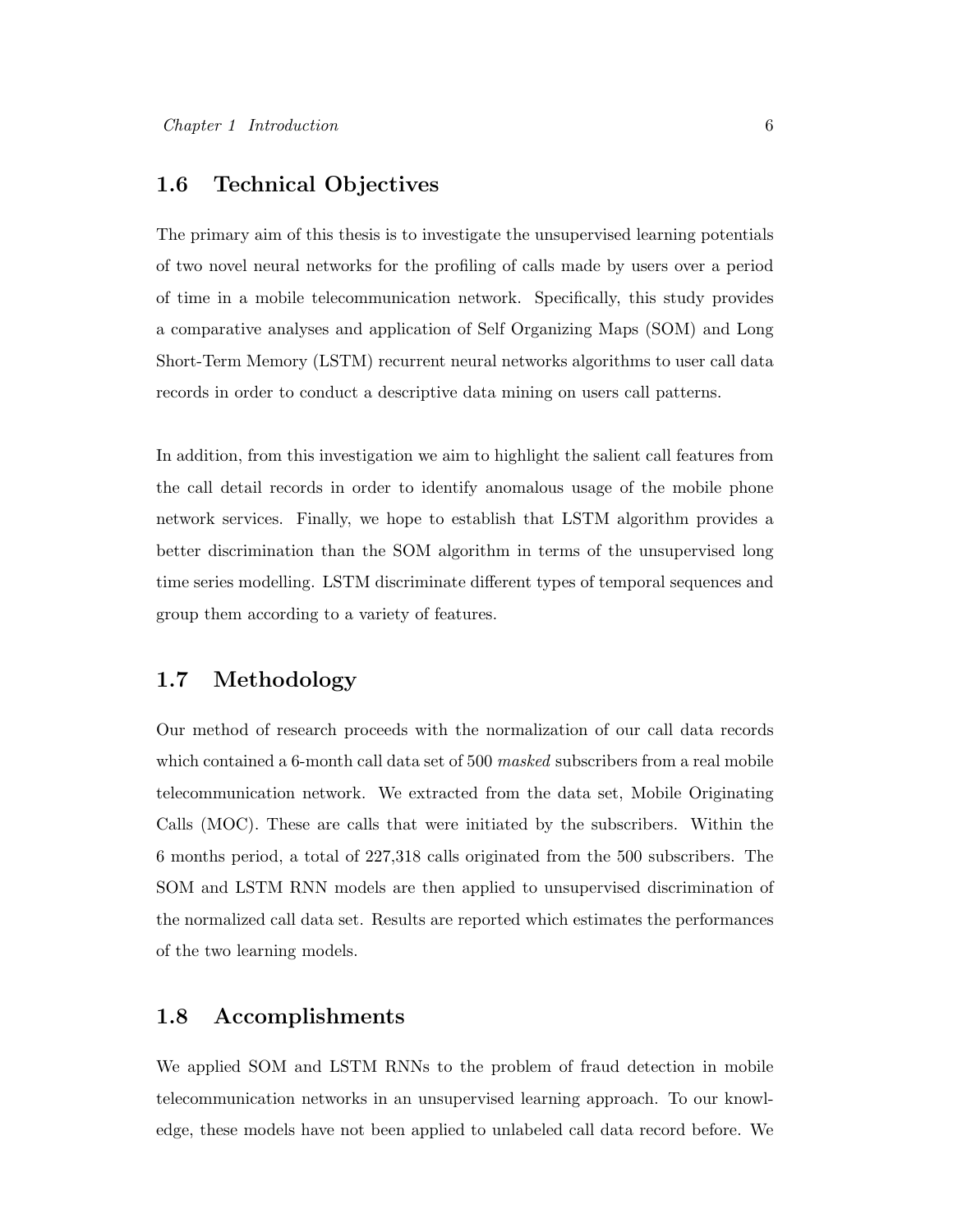give readers insight into various time series modelling approach and supply sufficient motivation for using LSTM RNNs as a preferred solution to our problem statement. Our results show the feasibility of applying LSTM RNNs to unsupervised discrimination of unlabeled call data records in a mobile telecommunication network for the purpose of call pattern analysis.

#### 1.9 Thesis Outline

The rest of this thesis is organized as follows: In Chapter 2 we introduce the problem of fraud detection and proceed to a review of previous work. In Chapter 3, we present an overview of the various artificial neural network time series modelling techniques as well as some application domains; we conclude with problems pertaining to modelling long time series. Chapter 4, focuses on the theory of long short-term memory recurrent neural networks and discuss a few of its application. We then present our application of long short-term memory recurrent neural networks to fraud detection in mobile telecommunication networks in Chapter 5, as well as our Self Organizing Maps model application. In Chapter 6, we discussed the results of our experiments and conclude with possible direction for future research.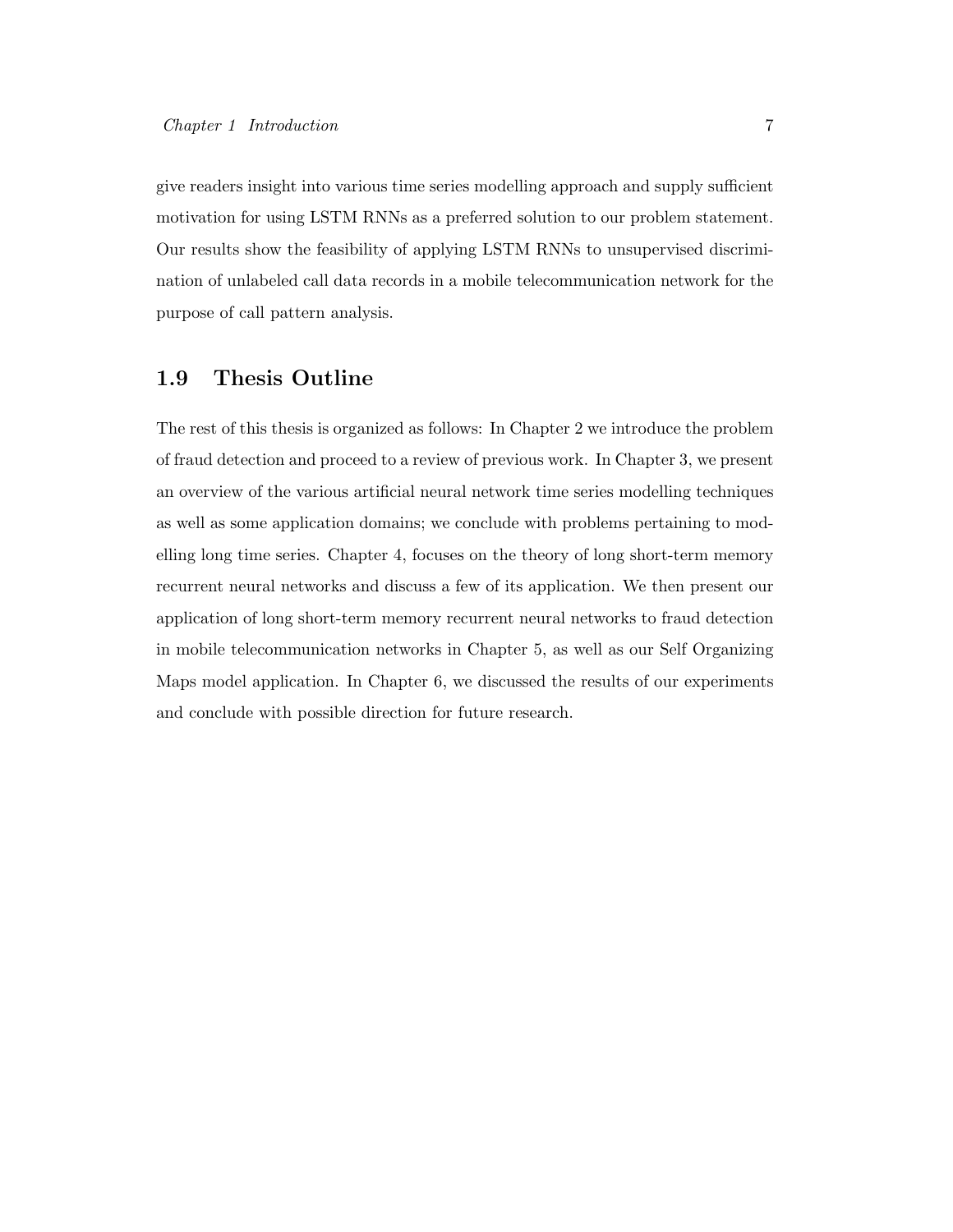#### Chapter 2

### Fraud Detection

#### 2.1 Introduction

This chapter introduces the problem of fraud detection, starting from definitions. A historical development of fraud is also discussed with a review of previous work.

#### 2.2 Definition of Fraud

In many of the existing literature, the intention of the subscriber plays a central role in the definition of fraud. [51] defines fraud as any transmission of voice or data across a telecommunications network where the intent of the sender is to avoid or reduce legitimate call charges. Likewise, [25] defines fraud as obtaining unbillable services and undeserved fees. According to [51], the serious fraudster sees himself as an entrepreneur, admittedly utilizing illegal methods, but motivated and directed by essentially the same issues of cost, marketing, pricing, network design and operations as any legitimate network operator. [44] considers fraud as attractive from the fraudsters' point of view, since detection risk is low, no special equipment is needed, and the product in question is easily converted to cash. It is important to state that although the term fraud has a particular meaning in legislation, this established term is used broadly to mean misuse, dishonest intention or improper conduct without implying any legal consequences.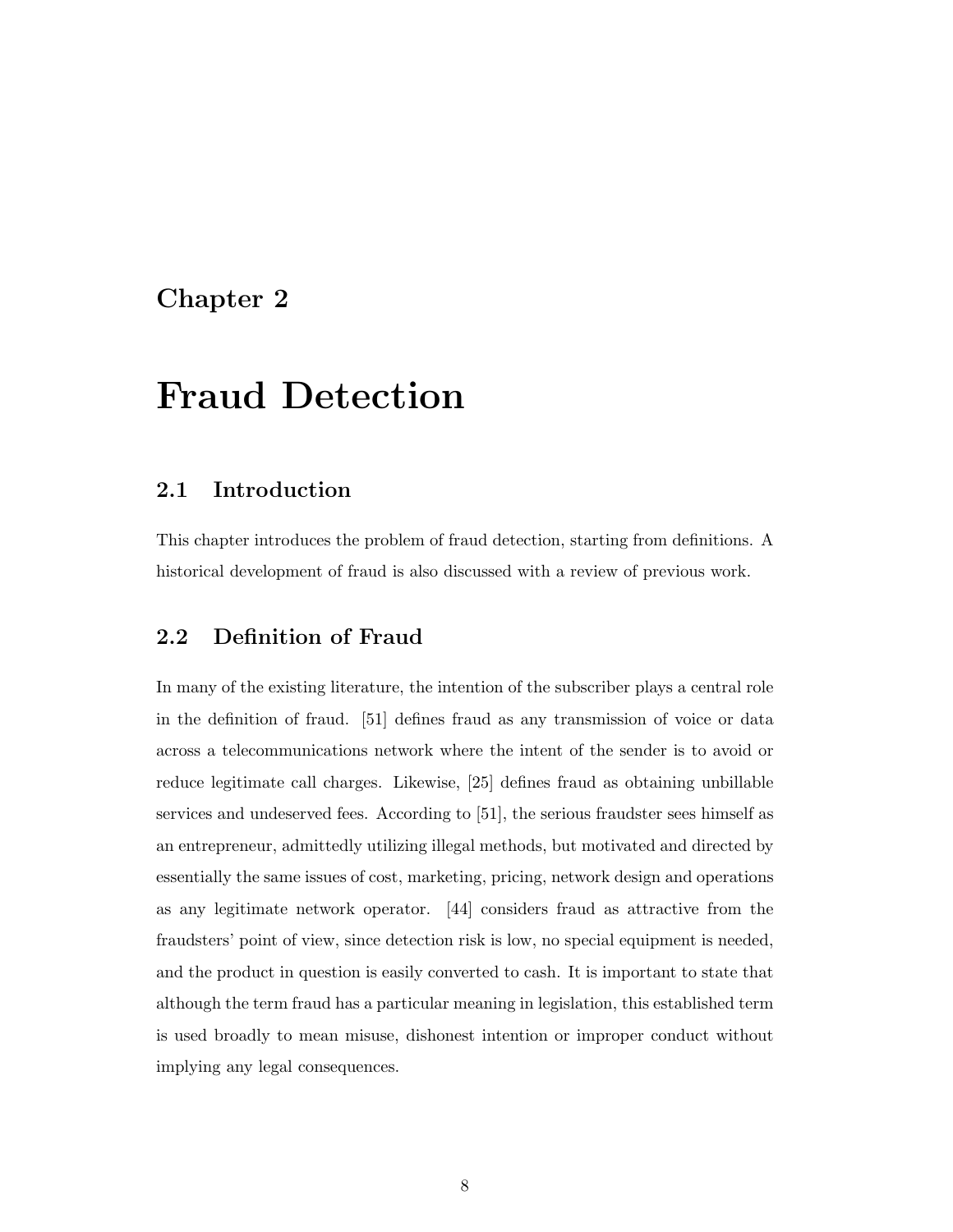#### 2.3 Development of Fraud

Historically, earlier types of fraud used technological means to acquire free access [48]. Cloning of mobile phones by creating copies of mobile terminals with identification numbers from legitimate subscribers was used as a means of gaining free access [25]. In the era of analog mobile terminals, identification numbers could be easily captured by eavesdropping with suitable receiver equipment in public places, where mobile phones were evidently used. One specific type of fraud, tumbling, was quite prevalent in the United States [25]. It exploited deficiencies in the validation of subscriber identity when a mobile phone subscription was used outside of the subscriber's home area. The fraudster kept tumbling (switching between) captured identification numbers to gain access. [25] state that the tumbling and cloning fraud have been serious threats to operators' revenues. First fraud detection systems examined whether two instances of one subscription were used at the same time (overlapping calls detection mechanism) or at locations far apart in temporal proximity (velocity trap). Both the overlapping calls and the velocity trap try to detect the existence of two mobile phones with identical identification codes, clearly evidencing cloning. As a countermeasure to these fraud types, technological improvements were introduced.

However, new forms of fraud came into existence. A few years later, [84] reports the so-called subscription fraud to be the trendiest and the fastest-growing type of fraud. In similar spirit, [44] characterizes subscription fraud as being probably the most significant and prevalent worldwide telecommunications fraud type. In subscription fraud, a fraudster obtains a subscription (possibly with false identification) and starts a fraudulent activity with no intention to pay the bill. It is indeed non-technical in nature and by call selling, the entrepreneur-minded fraudster can generate significant revenues for a minimal investment in a very short period of time [51]. From the above explanation it is evident that the detection mechanisms of the first generation fraud soon became inadequate. More advanced detection mechanisms must, therefore, be based on the behavioural modeling of calling activity – this is the central subject of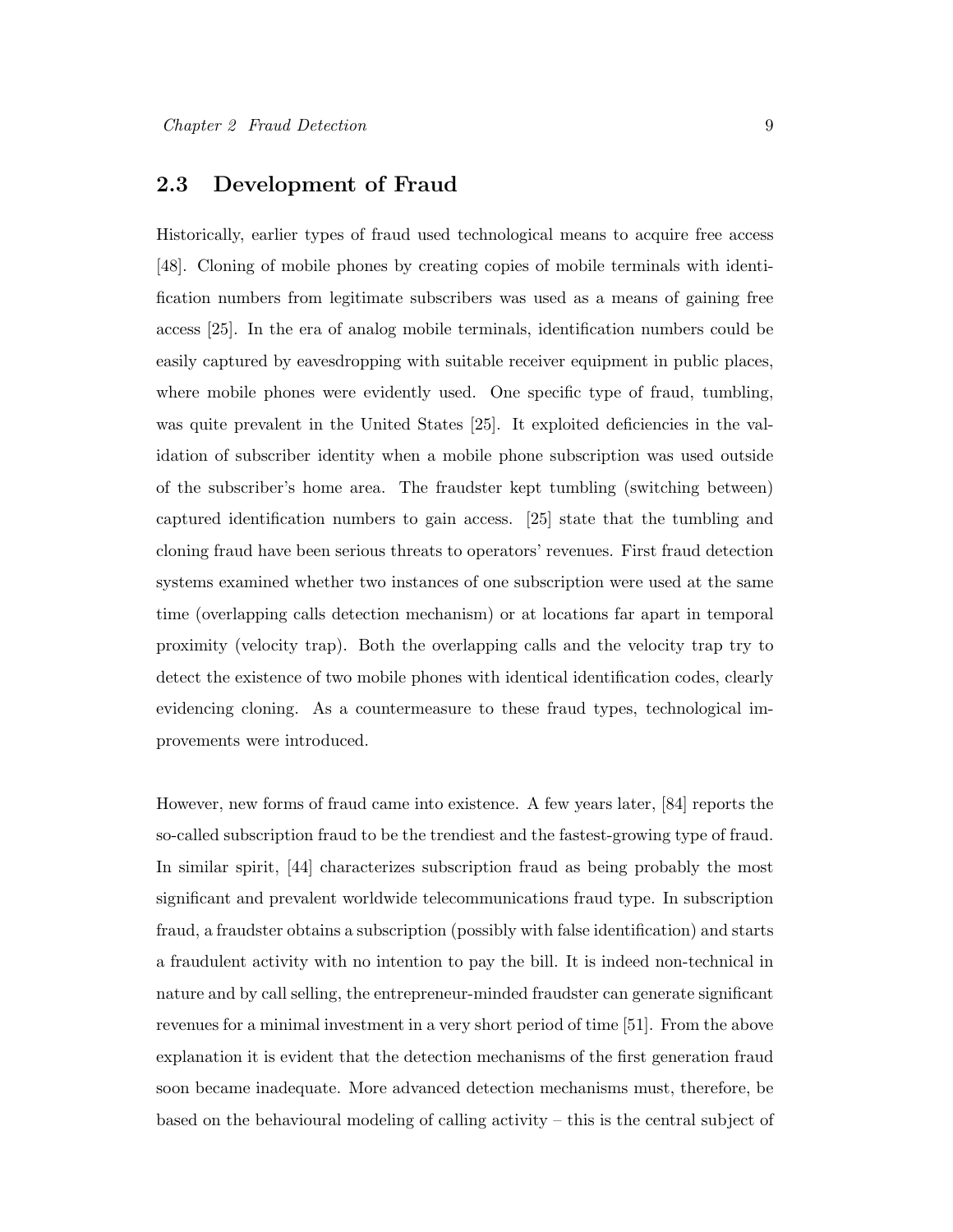this thesis.

#### 2.4 Previous Work

In this section we review published work with relevance to fraud detection in telecommunications networks.

Telecommunications companies have been studying fraud and fraud detection for many years and have probably spent more time and money on this than the research community [58]. However, most of their efforts do not reach beyond the limits of the companies and have not been available to the public research community. Still, a number of published papers on the subject are available.

[65] describes toll fraud, how it occurs and offers ways to secure systems from hackers. [65] also raises questions about who should be responsible for prevention of toll-fraud - subscribers, long-distance carrier, operators or manufacturer of telecommunication equipment.

[82] discusses various aspects of digital transmission of wireless communication. It describes the vulnerability of wireless communication to a type of wireless fraud known as tumbling. [82] noted that this fraud could easily allow fraudsters to steal telephone services and digital technology. The work also refers to clone fraud and attempts to foil cloners.

[82] describes a solution that creates a profile of normal use for subscribers and then track calling patterns, in terms of frequency, destination, length, origination, parties called, time of day and distance. The authors also describe a solution that can detect the unique signal characteristic of each individual cellular phone and compare it with a database of prints, each of which is assigned to a unique electronic serial number. The system denies call access once the calling telephone does not have the electronic fingerprint it is supposed to. [82] noted that none of these solutions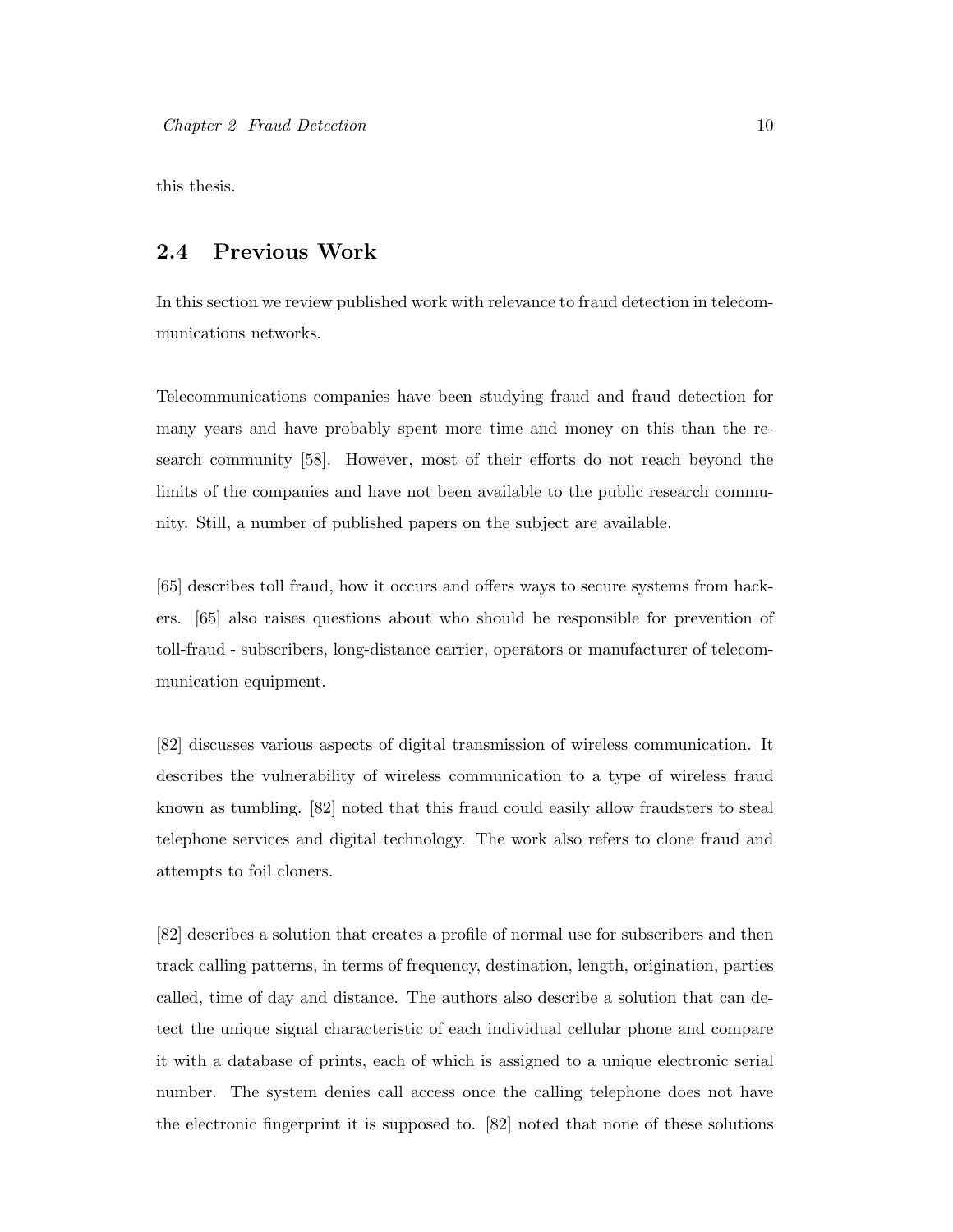however is foolproof and that their adoption is slow.

[1] reports on the increasing incidence of phone fraud with corporation and telecommunication firms as victims. It describes the alliance formed to curb phone fraud, preventive measures undertaken by customers and telephone companies to combat fraud and cloning of cellular phone.

[90] comments on the crime of theft and sale of cellular-phone access codes and consequent billing to phone companies and consumers in the United States. It highlights the costs involved in telecommunication fraud and losses incurred. [90] evaluated the extent of the crime and ways in which cellular-phone access codes can be misused. Efforts toward preventive technology were also discussed.

[64] presents an analysis of a report on fraud in the wireless telecommunication industry, estimated losses from fraud; increase in the incidence of subscription fraud and emerging solutions for subscription fraud.

Fraud in telecommunications networks can be characterized by fraud scenarios, which essentially describe how the fraudster gained the illegitimate access to the network [48]. Detection methodologies designed for one specific scenario are likely to miss plenty of the others. For example, velocity trap and overlapping calls detection methodologies are solely aimed at detecting cloned instances of mobile phones and do not catch any of the subscription fraud cases. As stated earlier in Section 2.2, the nature of fraud has changed from cloning fraud to subscription fraud, which makes specialized detection methodologies inadequate. Instead, the focus is on the detection methodologies based on the calling activity which in turn can be roughly divided into two categories [48]. In absolute analysis, detection is based on the calling activity models of fraudulent behavior and normal behavior. Differential analysis approaches the problem of fraud detection by detecting sudden changes in behavior. Again, it is important to state that the latter approach defines the focus of this thesis. Using differential analysis, methods typically alarm deviations from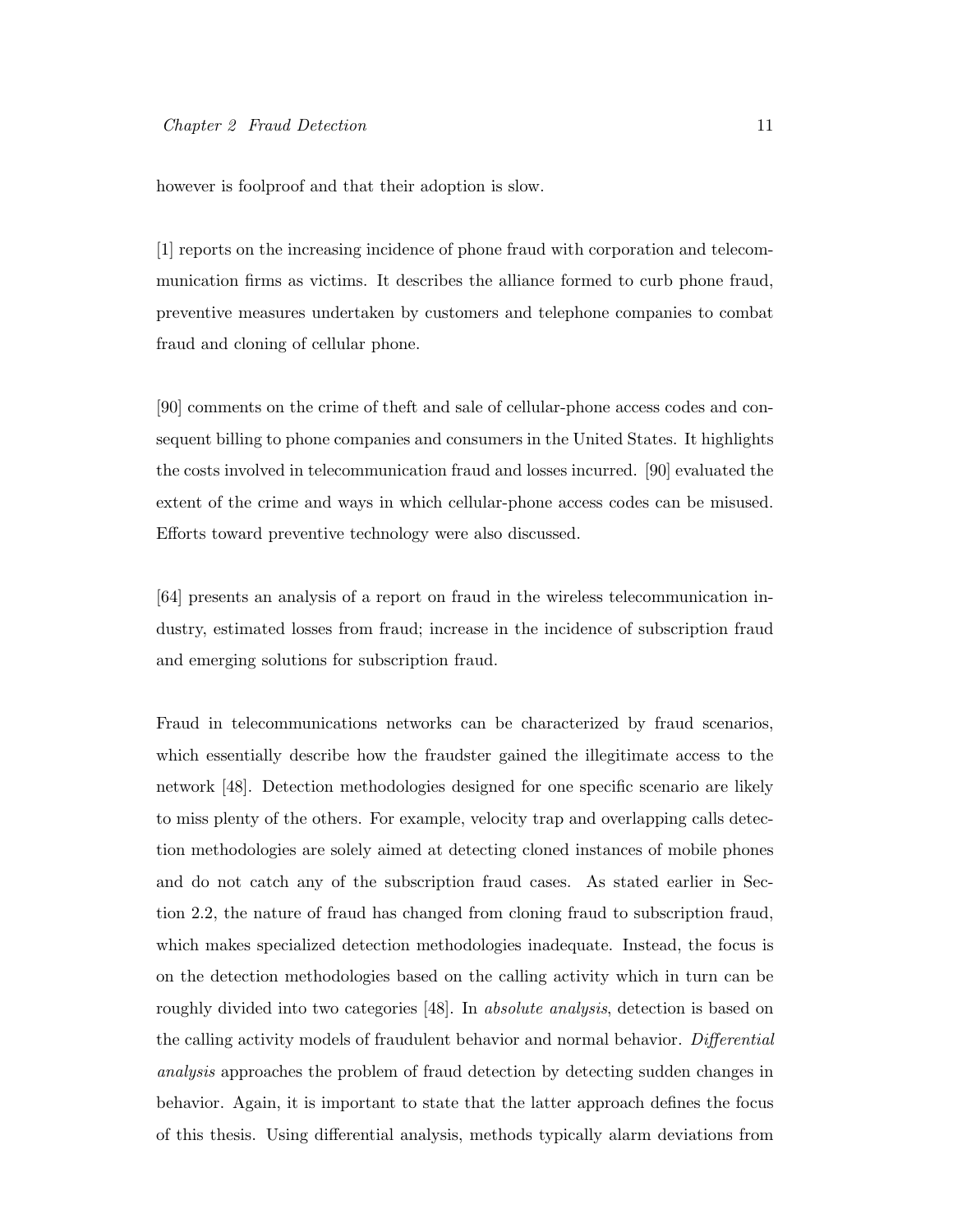the established patterns of usage. When current behavior differs from the established model of behavior, an alarm is raised. In both cases, the analysis methods are usually implemented by using probabilistic models, neural networks or rule-based systems. Henceforth, we shall focus our review on some prominent work which are considered relevant to the work presented in this thesis.

[25] report on the use of a knowledge-based approach to analyze call records delivered from cellular switches in real time. They state that the application of uniform thresholds to all of a carrier's subscribers essentially forces comparison against a mythical average subscriber. Instead, they choose to model each subscriber individually and allow the subscribers' profile to be adaptive in time. In addition, they use knowledge about the general fraudulent behavior, for example, suspicious destination numbers. The analysis component in their system determines if the alarms, taken together, give enough evidence for the case to be reviewed by a human analyst. In their conclusion, the system is credited with the ability to detect fraud quickly – allowing the analysts to focus on the most likely and dangerous fraud cases. In [9], the authors report their first experiments detecting fraud in a database of simulated calls. They use a supervised feedforward neural network to detect anomalous use. Six different user types are simulated stochastically according to the users' calling patterns. Two types of features are derived from this data, one set describing the recent use and the other set describing the longer-term behavior. Both are accumulated statistics of call data over time windows of different lengths. This data is used as input to the neural network. The performance of their classifier is estimated to be 92.5 % on the test data, which has limited value in the light of simulated data and the need to give class-specific estimates on accuracy. This work has also been reported in [35].

[16, 17] focus on unsupervised learning techniques in analyzing user profiles over sequences of call records. They apply their adaptive prototyping methods in creating models of recent and long-term behavior and calculate a distance measure between the two profiles. They discuss on-line estimation techniques as a solution to avoid storing call detail records for calculating statistics over a time period. Their user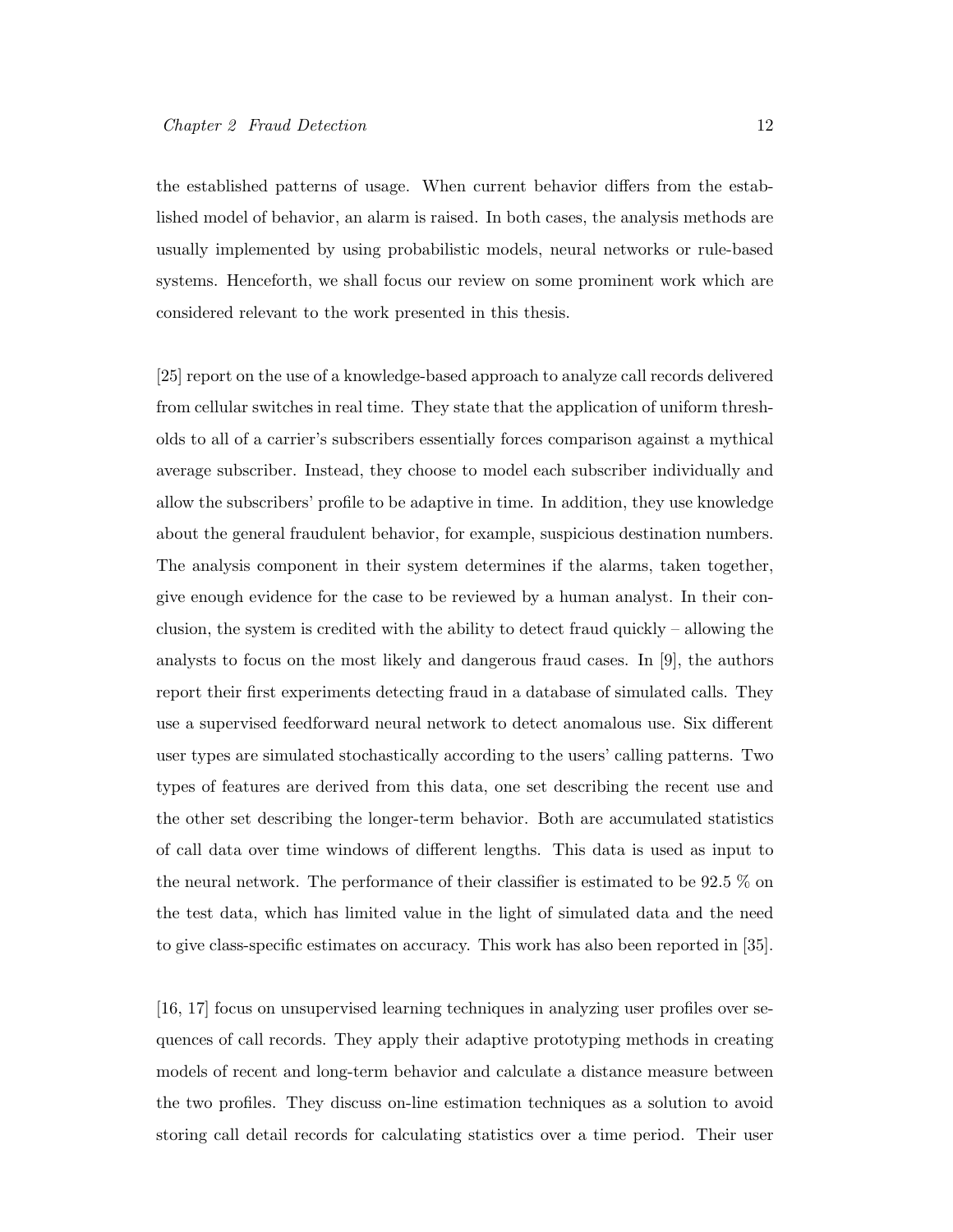profiles are based on the user-specific prototypes, which model the probability distribution of the call starting times and call durations. A large change in user behavior profiles expressed by the Hellinger distance between profiles is reported as an alarm. In [70, 71], work on fraud detection based on supervised feedforward neural network techniques is reported. The authors criticize thresholding techniques that are based on excessive usage detection since these might be the very best customers if they are legitimate users. In order to use supervised learning techniques, they manually label the estimated user profiles of longer term and recent use, similar to those in [17], into fraudulent and non-fraudulent and train their neural networks on these user profiles. In [70], they report having classified test data with detection probabilities in the range of 80 - 90  $\%$  and false alarm probabilities in the range of 2 - 5  $\%$ . Collaborative efforts of the two previous groups to develop a fraud detection system have been reported in [69, 18]. Interesting in this context is the performance of the combination of the methods. In [49], performance of the combination of the tools is considered. They form an aggregated decision based on individual decisions of the rule-based tool, unsupervised and supervised user profiling tools with the help of logistic regression. They report improved results, particularly in the region of low false positives. In all, their combined tool detects 60 % of the fraudsters with a false alarm rate of 0.5 %. [68] reports on the final stage of their fraud detection system for GSM networks – BRUTUS with rule-based, supervised and unsupervised learning approaches integrated for fraud detection. The performance of the hybrid detection tool was optimized in terms of the number of subscribers raising alarms. Specifically, the report on the performance curves showed trade-off between percentage of correctly identified fraudsters versus the percentage of new subscribers raising alarms.

[33, 34] present rule-based methods for fraud detection. The authors use adaptive rule sets to uncover indicators of fraudulent behavior from a database of cellular calls. These indicators are used to create profiles, which then serve as features to a system that combines evidence from the multiple profilers to generate alarms. They use rule selection to select a set of rules that span larger sets of fraudulent cases.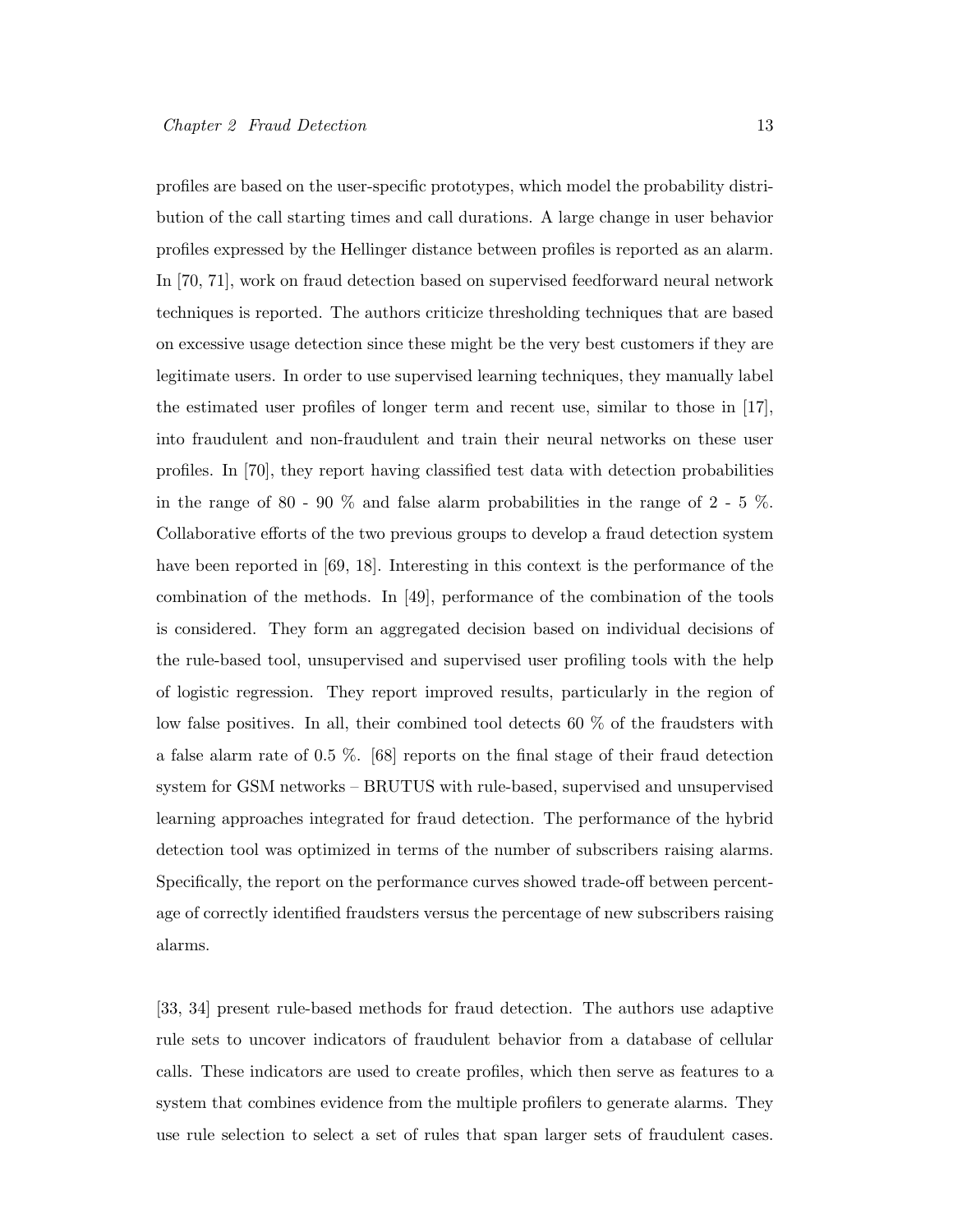Furthermore, these rules are used to formulate monitors, which are in turn pruned by a feature selection methodology. The output of these monitors is weighted together by a learning, linear threshold unit. They assess the results with a cost model in which misclassification cost is proportional to time.

Some work in fraud detection is based on detecting changes in geographical spread of call destinations under fraudulent activity. This view is promoted in [104, 85, 22, 24]. In [104], call data were clustered for further visualization. [22] in turn use neural networks in classification and some authors use human pattern recognition capabilities in recognizing fraud [24, 85].

Fraud and uncollectible debt detection with Bayesian networks has been presented in [31, 30, 32]. They perform variable and dependency selection on a Bayesian network. They also state that a Bayesian network that fits the database most accurately may be poor for a specific task such as classification. However, their problem formulation is to predict uncollectible debt, which includes cases where the intention was not fraudulent and which does not call for user profiles.

[63] reports on the generation of high quality test data for evaluation of fraud detection system. [63] stated that data generation process is designed to collect and analyse authentic data in order to find important statistical properties, which could be used to simulate users with a finite state machine, and to simulate the target system using event-driven simulation. [63] noted that by starting out from authentic data, high quality synthetic data can be artificially created, while preserving important statistical properties of the initial data. They conclude that the generation process is especially suitable for adaptive detection schemes where an exact understanding of the available fraud types is missing.

[15] reports on a review of statistics and machine learning tool as effective technologies for fraud detection in telecommunication.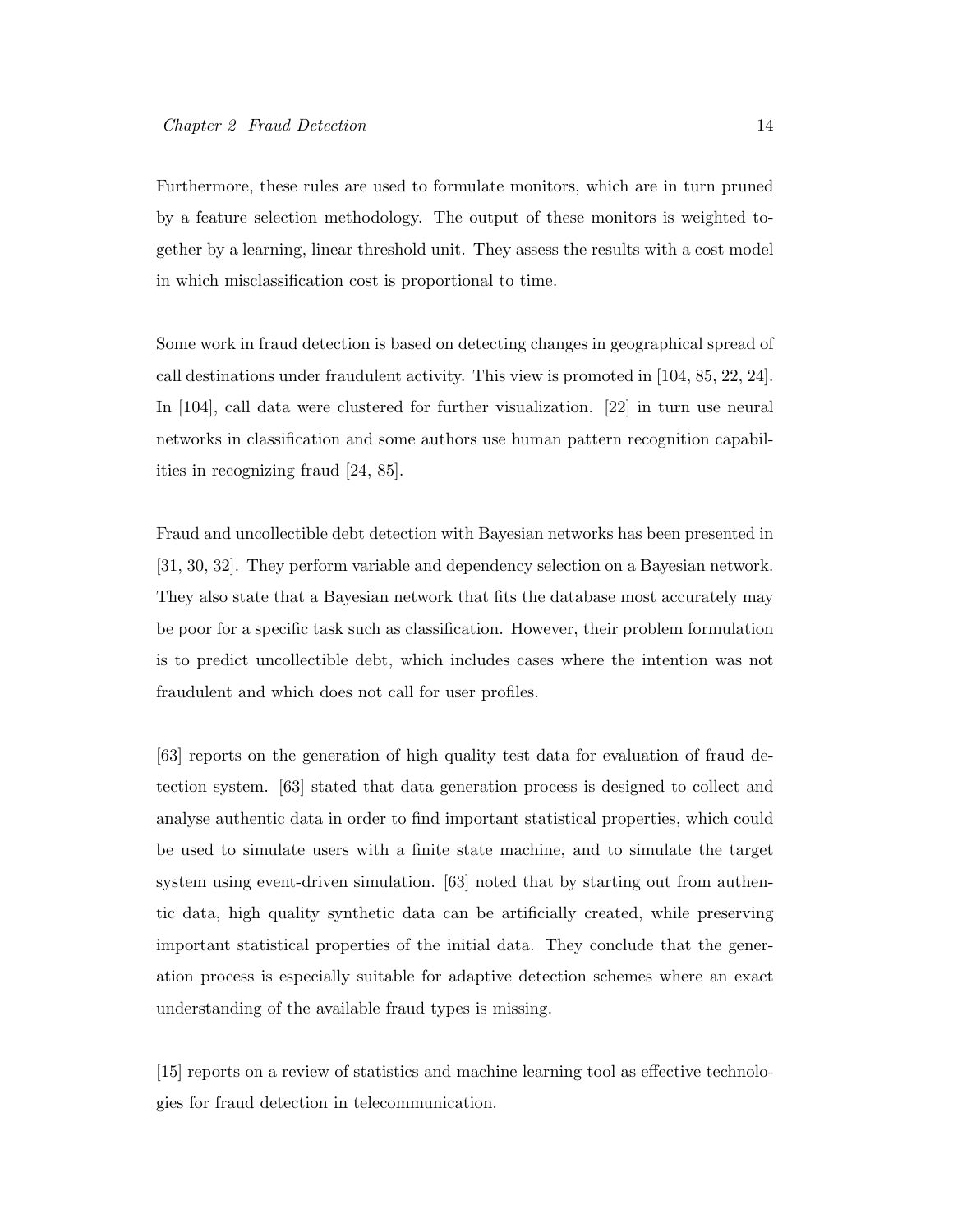Some papers, e.g. [19, 20, 21, 44], also describe the current fraud situation that telecommunication companies face, and well-known frauds. However, these papers do not discuss any details of the detection process or any organized fraud model. Because fraud happens over time, methods that deal with time series are relevant to this work.

[74] addresses a Support Vector Machine (SVM) based on user profiling method for fraud detection. An SVM ensemble was employed for fraud behaviour learning and alarm fraud decision-making. They report that user profiling can eventually be induced to binary classification and multi-classification problems of support vector machine. From their simulation results, it was established that the ensemble of SVM is a kind of cross-validation optimization of SVM, and it has been proved to have a better fraud pattern detection performance than other machine learning models, such as multi layer perceptron (MLP) and self-organizing maps (SOM), in terms of adaptability and pattern reorganization accuracy.

[48] presented user profiling and classification techniques for fraud detection in mobile communication networks. The author reported on the identification of relevant user groups based on call data: with each user assigned to a relevant group. He used neural networks and probabilistic models in learning user usage patterns from call data. The author attempts to promote the dynamic modelling of behavioural patterns for fraud detection.

Except for [16, 17], many of the literature available on fraud detection in telecommunications networks focus on supervised learning techniques. Likewise the kind of available data exemplified fraudulent and normal behaviour; in other words, the call data used is labeled. In addition, very few work exist on dynamic modelling of behaviour, although many authors state fraud to be a dynamic phenomenon. For example, [34] doubt the usefulness of hidden Markov models in fraud detection as, in this domain, one is concerned with two states of nature and one single transition between them. However [48] used extensively dynamic models in temporal modelling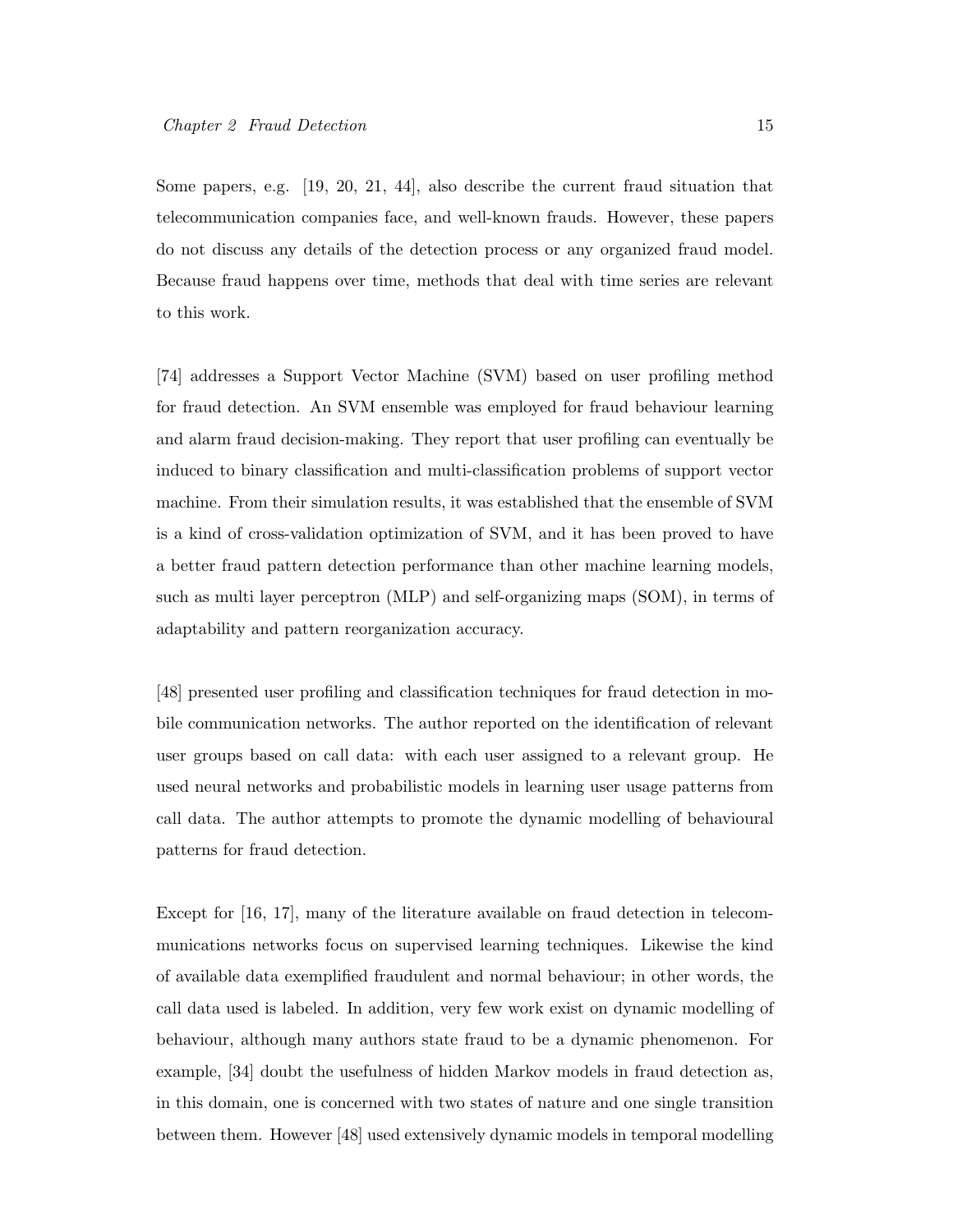of behaviour but in relation to labeled call data.

Available literature on fraud detection in telecommunications networks, therefore, to our knowledge, and as earlier noted, does not provide the basis where unsupervised learning in a dynamic model fashion is applied to unlabelled call data. This distinctively differentiates our work from already existing ones and clearly defines also the central focus of this thesis.

#### 2.5 Summary

Fraud detection is defined with a historical development of fraud discussed. Various existing papers on fraud detection in telecommunications network were reviewed. In addition, it was stated that fraud detection is usually approached by absolute or by differential analysis. It was mentioned that this thesis focuses on the differential analysis approach. Furthermore, we highlighted the central theme of our work which focuses on unsupervised learning in a dynamic model fashion applied to unlabelled call data. An approach which to our knowledge has not been addressed before. The dynamic, time series modelling capabilities of artificial neural networks is presented in the next chapter.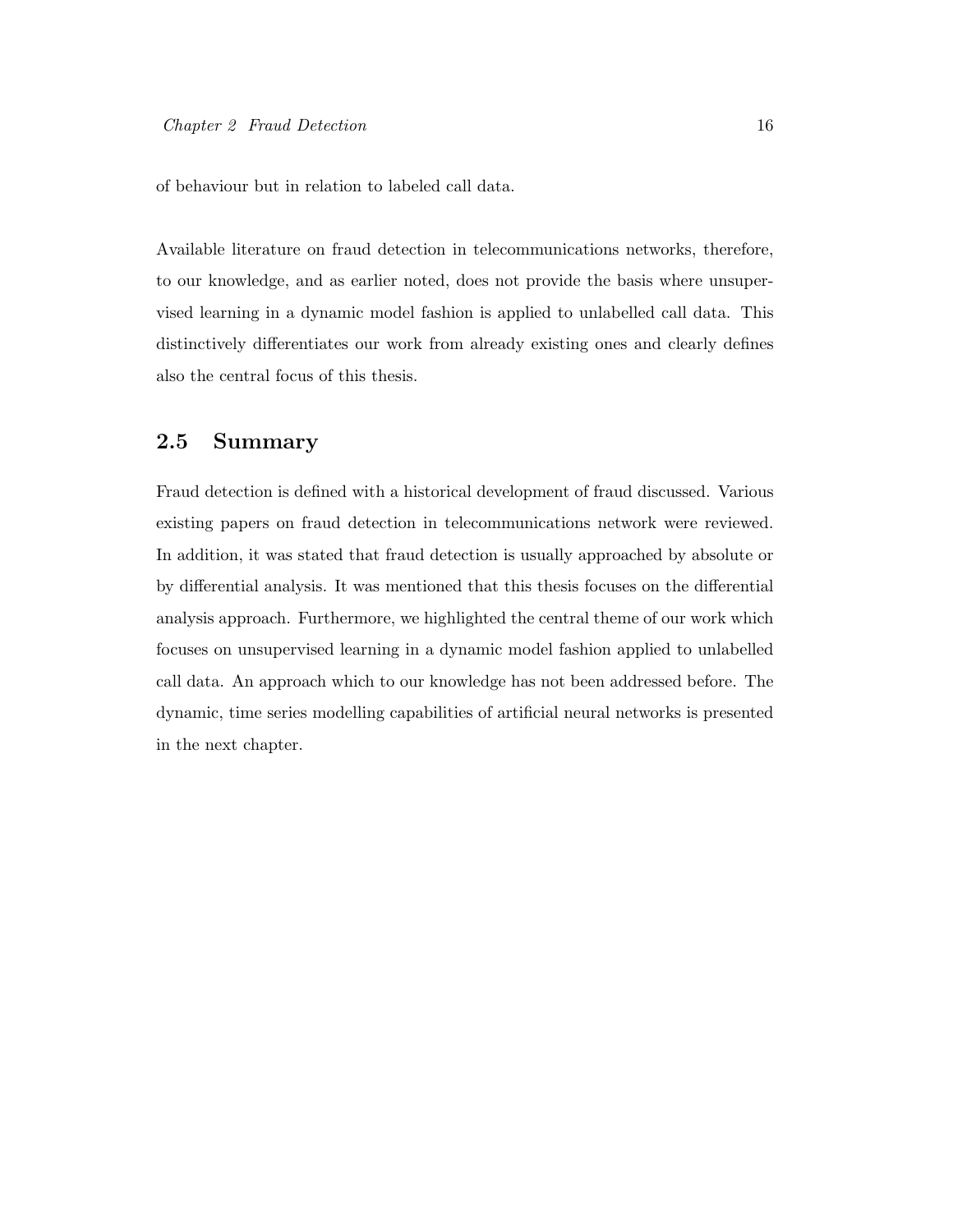#### Chapter 3

# Time Series Modelling with Artificial Neural Networks

#### 3.1 Introduction

Human beings are capable of gathering vast amounts of sensory data from their environment which in turn enables them to formulate logical decisions [87]. This data can be represented as a time series which the brain organizes and performs complex operations on that allow us to predict and classify sequences in nature. Artificial neural networks (ANNs) are simple mathematical models devised in an attempt to emulate some of these human functions. Recurrent neural networks (RNNs) are ideally suited for modelling dynamical systems with hidden states. The outputs of such processes are typically recorded in the form of time series.

Time series modelling is concerned with the analysis of temporal relationships in a sequence of values [92]. The goals of time series modelling include analysis and simulation in order to understand the underlying dynamics of the series, recognition, pattern classification, dynamic process control and prediction of future values in the series. We refer the reader to [88] for a review of introductory concepts of time series.

Various machine learning methods have been applied to time series prediction and classification tasks. For example, electroencephalogram classification [89] and dynamic gesture recognition [14]. Time can be continuous or discrete.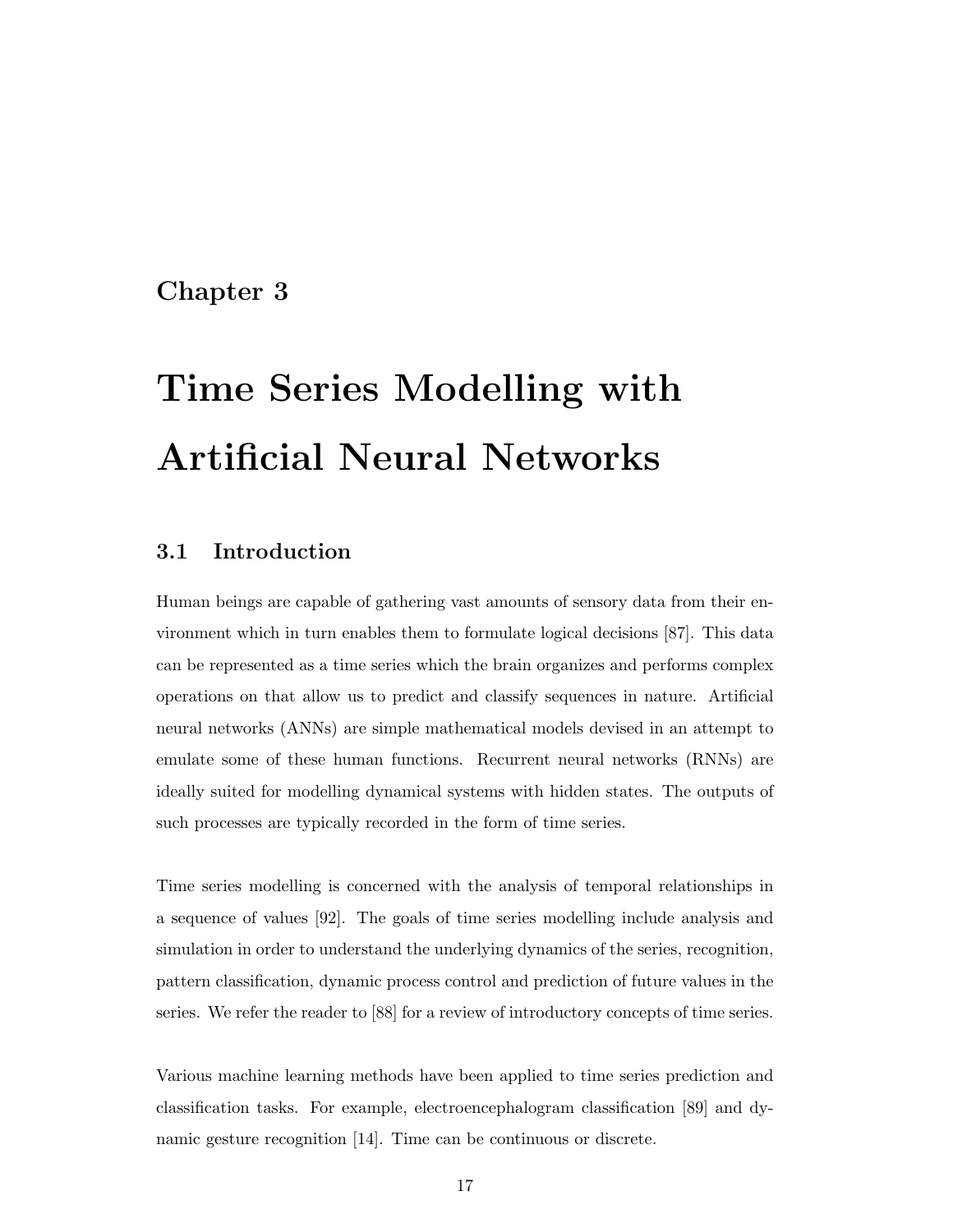We give a brief introduction to neural networks, followed by various neural network architectures that have been applied to time series modelling tasks. We conclude with an explanation of the long-term dependency problem that is inherent in traditional RNNs.

#### 3.2 Neural Networks Overview

There are two major classes of ANNs, namely feedforward neural networks (FNNs) and recurrent neural networks (RNNs). In feedforward networks, activation is "piped" through the network from input units to output units. They are also referred to as static networks [57]. FNNs contain no explicit feedback connections [77]. Conventional FNNs are able to approximate any finite function as long as there are enough hidden nodes to accomplish this [42]. RNNs however, are dynamical networks with cyclic path of synaptic connections which serves as the memory elements for handling time-dependent problems.

ANNs have the capability to *learn* from their environment, and to *improve* their performance through learning. Learning is achieved by the ANN through an iterative process of adjustments applied to its synaptic weight and bias level.

There are diverse varieties of learning algorithms for the design of ANNs. They differ from each other in the way in which the adjustment to a synaptic weight of a neuron is formulated. Learning algorithms can be described as a prescribed set of well-defined rules for the solution of a learning problem [42]. Basic learning algorithms include error-correction learning, memory-based learning, Hebbian learning, competitive learning, and Boltzmann learning.

Two fundamental learning paradigms exist. Learning paradigms for ANNs are described in terms of the way and manner by which the interconnected neurons relates to its environment. There exist supervised or associative learning and unsupervised or self-organizing learning paradigms. The former requires an input pattern along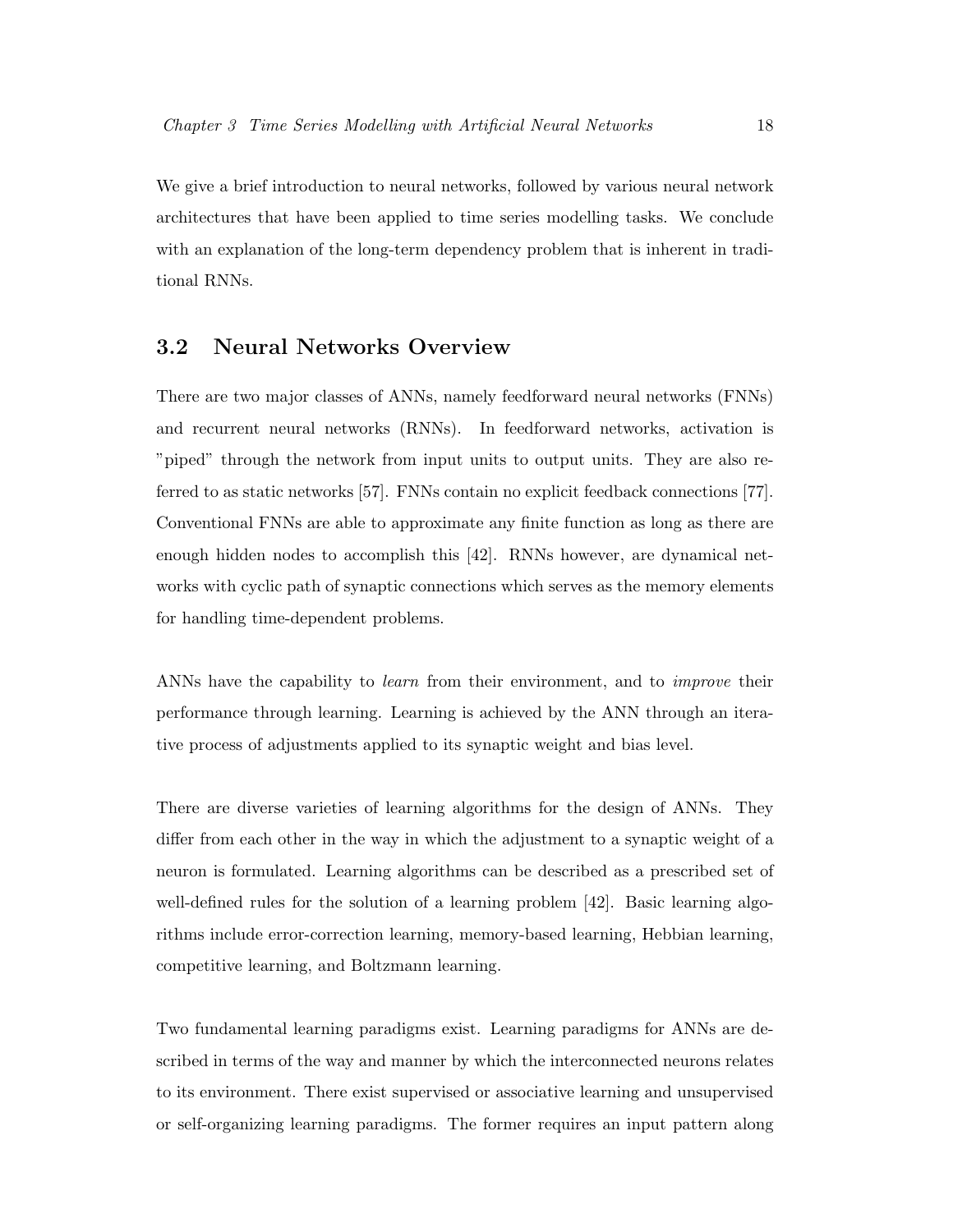with matching output patterns which is given by an external teacher whereas the latter requires input patterns from which it develops its own representation of the input stimuli.

#### 3.3 Feedforward Neural Networks

A feedforward network has a layered structure (see Figure 3.1). Each layer consists of processing units (or neurons). The layers are arranged linearly with weighted connections between each layer. All connections point in the same direction - a previous layer feeds into the current layer and that layer feeds into the next layer. Information flows from the first, or input, layer to the last, or output, layer. The input layer is distinguished by its lack of incoming connections. Similarly, the output layer is deprived of outgoing connections. The remaining layers possess both types of connectivity and are referred to as hidden layers. Hidden layers contain hidden units which are able to extract higher-order statistics [42]. This is particularly valuable when the size of the input layer is large. Common activation functions in the network may be those whose output is a nonlinear differential function, e.g. sigmoid function, of its input and hence, suitable for gradient descent learning. The error backpropagation learning algorithm and the generalized delta rule - both algorithms are examples of error-correction learning algorithms - are common gradient descent approaches that are used to train these static networks. The backpropagation algorithm is defined according to [66] as follows:

Training examples are presented to a neural network in the form  $(\vec{x}, \vec{t})$  where  $\vec{x}$ is a vector of network input data, and  $\overrightarrow{t}$  is the vector of desired network output signals.

- We construct a feedforward neural network with  $n_{in}$  inputs,  $n_{hidden}$  units, and  $n_{out}$  output units.
- We initialise the networks synaptic weights to a small random value
- We repeat the following steps until the termination condition is met: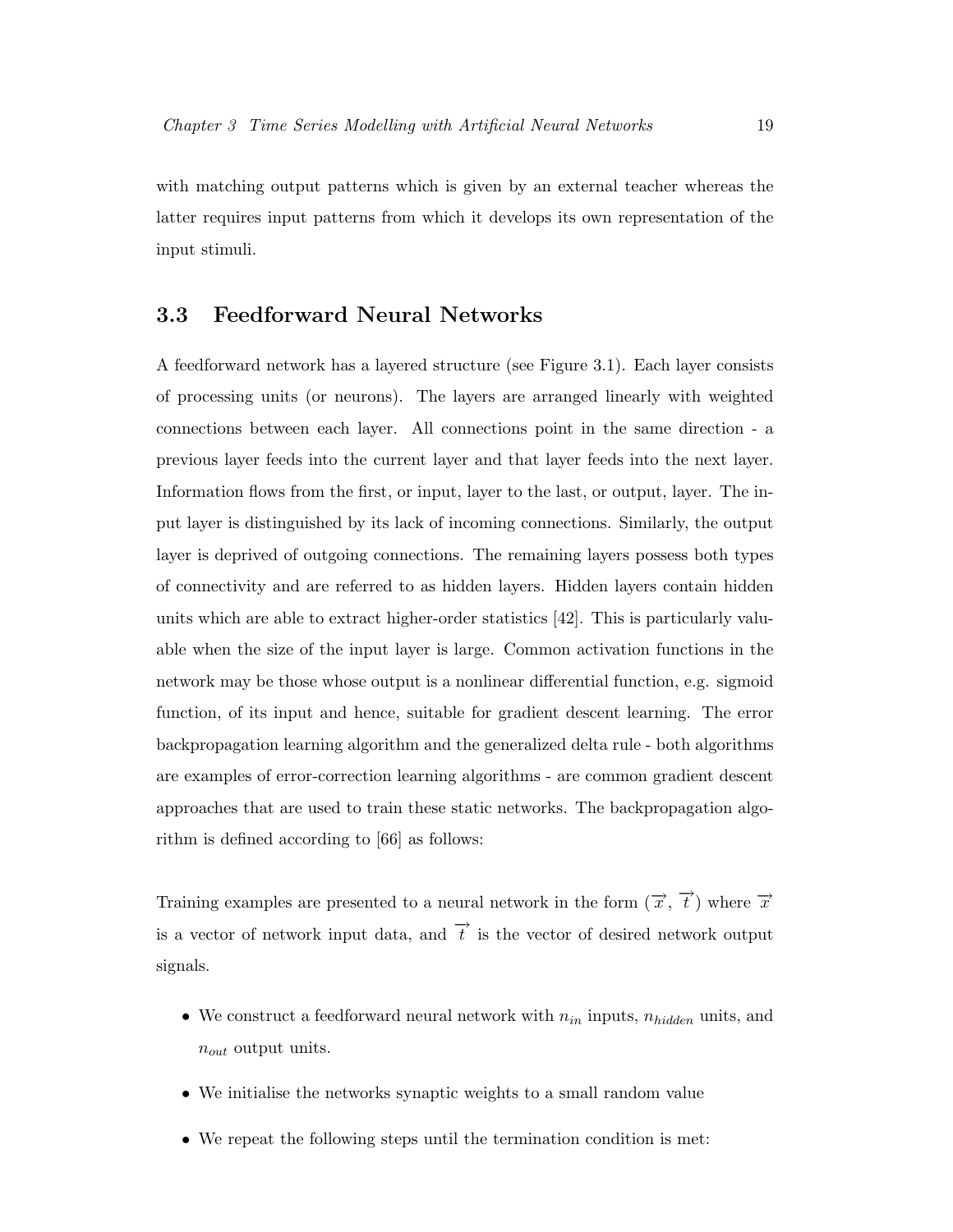

Figure 3.1: A Multi-layer Feedforward Neural Network with  $l$  layers of units: The input layer  $N_i$  is distinguished by its lack of incoming connections. Similarly, the ouput layer  $N<sub>o</sub>$  is deprived of outgoing connections. The remaining layers possess both types of connectivity and are referred to as hidden layers.

- $-$  For each  $(\vec{x}, \vec{t})$  in the training set, propagate the input forward through the network
- backpropagate the error through the network:
	- ∗ For each network output unit k, calculate its error term δ<sup>k</sup>

$$
\delta_k \leftarrow o_k(1 - o_k)(t_k - o_k)
$$

∗ For each hidden unit h, calculate its error term δ<sup>h</sup>

$$
\delta_h \leftarrow o_h(1 - o_h) \sum_{k \in outputs} w_{kh} \delta_k
$$

 $*$  We then update each network weight  $w_{ji}$ 

$$
w_{ji} \leftarrow w_{ji} + \Delta w_{ji}
$$

where

$$
\Delta w_{ji} = \eta \delta_j x_{ji}
$$

It is important to note that two basic methods exist for backpropagation learning [42]. These are sequential or on-line or stochastic mode (presented above) and batch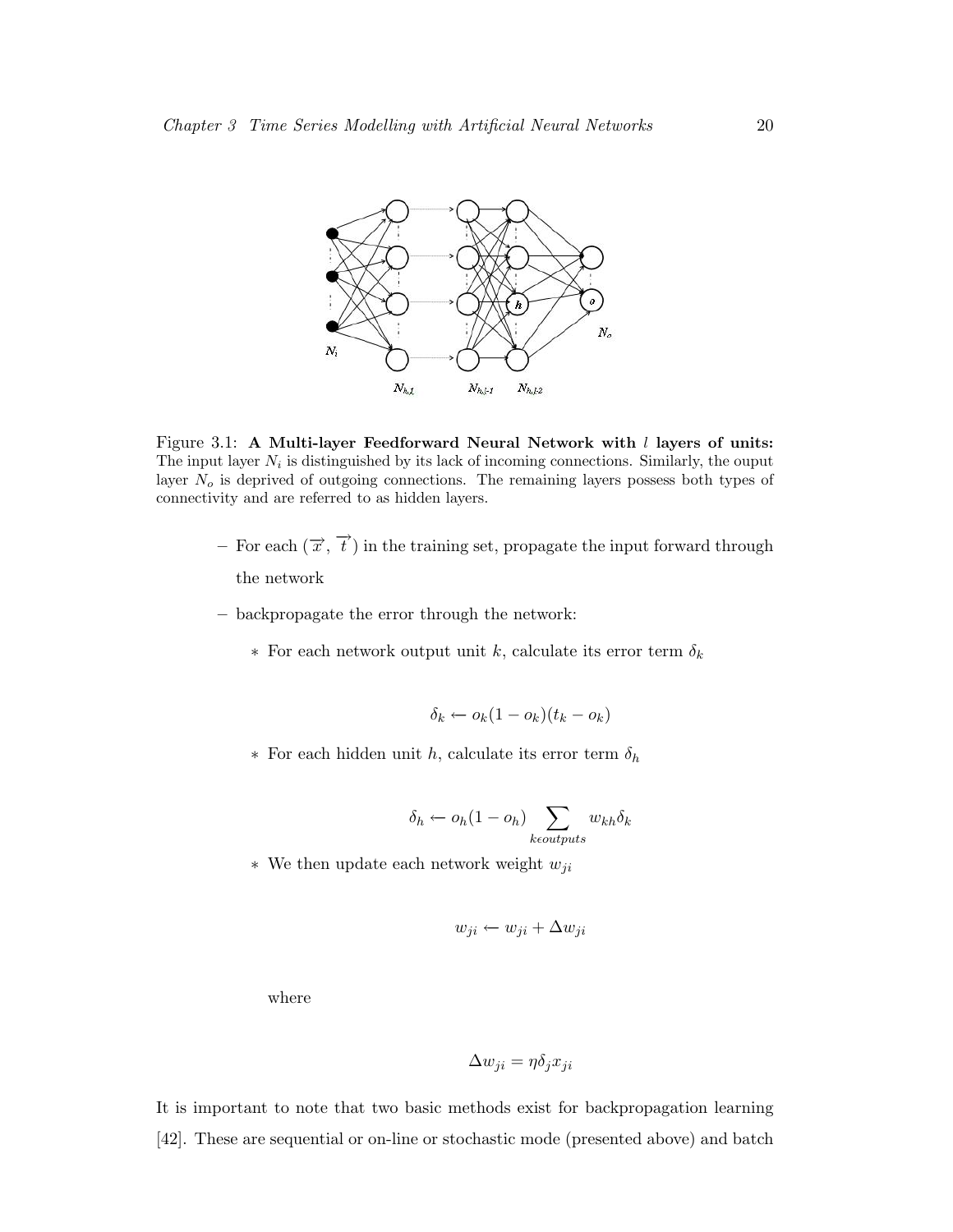mode backpropagation. The former learning approach updates weights after each training example is presented to the network, while the latter approach requires that the entire training set be presented to the network followed by the weight updates.

Conventional FFNNs only have a very limited ability to deal with time-varying input since they are static learning devices. They can, however, be adapted to deal with temporal relationships as we shall see in the next section.

#### 3.4 Time Delay Neural Networks

Time delay neural network (TDNN) is a popular neural network that uses time delays to perform temporal processing. It was first described in [60] with a a more elaborate study reported by [94]. TDNN is a multilayer feedforward network whose hidden neurons and output neurons are replicated across time (see Figure 3.2). TDNN was specifically developed for speech recognition. The purpose of the architecture is to have a network that contains context which is able to represent sequences. In TDNNs, context or short-term memory is represented as input history. The number of steps that a TDNN is able to process depend entirely on the time window that stores the input sequence. [57] noted that the buffer size limits the length of longest sequence which can successfully be differentiated by these networks. When dealing with time series problems, we must have a good idea of what the size of the longest sequence in the dataset will be. The reason for this is simply that, in TDNNs, a fixed input window size has to be selected based on the longest sequence length. If this prior information is not known a priori, the sequence of course cannot be stored in the time window, thus making processing of the sequence impossible. The number of input to hidden layer weight increases with increasing window size. The increased number of parameters increases the time complexity of the learning algorithm.

The input layer of a TDNN consists of a sliding window whose weight vector is shared amongst other inputs. The output of the activation units is computed by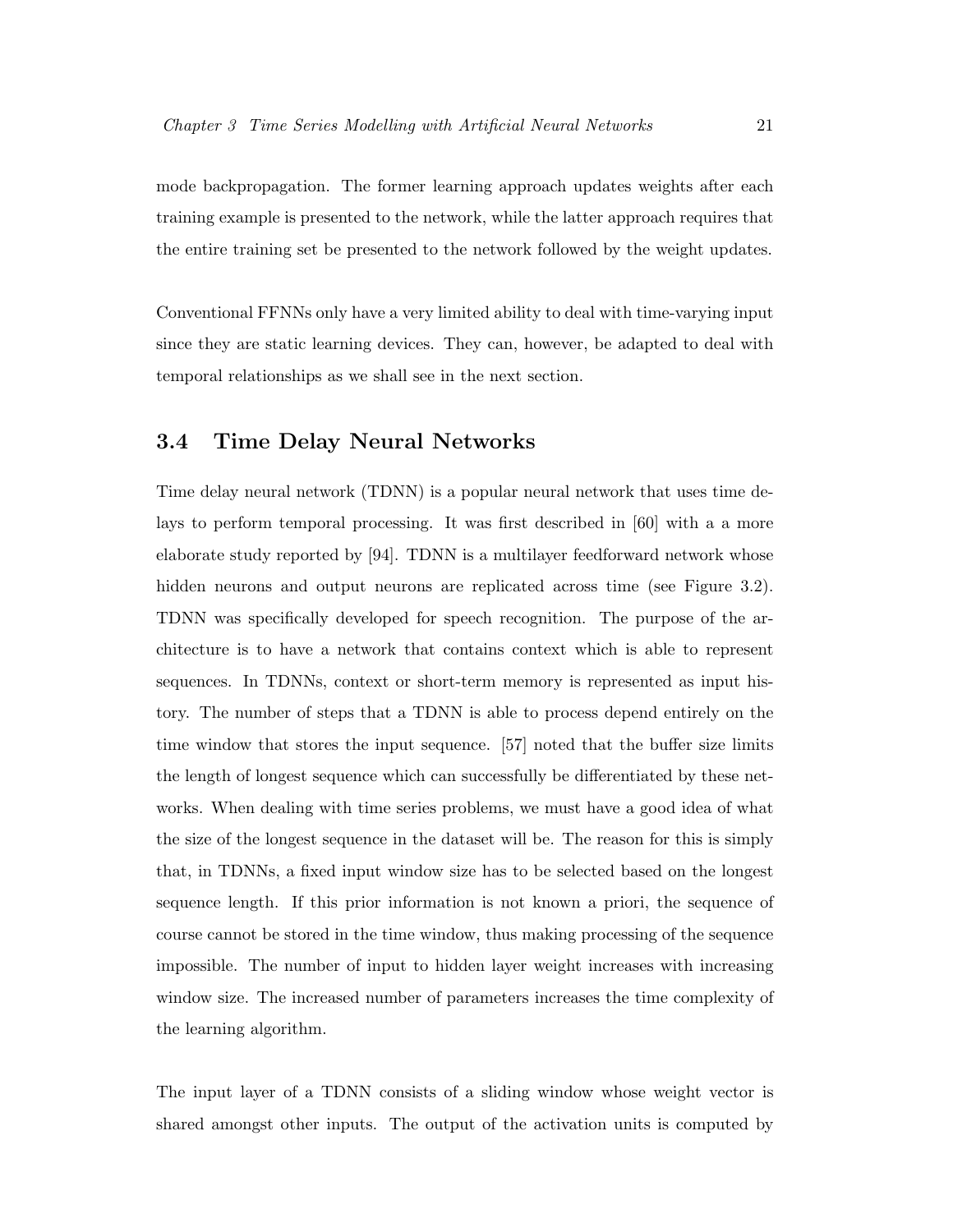

Figure 3.2: A Time Delay Neural Network (TDNN) Representation: TDNN is a multilayer feedforward network whose hidden and output neurons are replicated across time

taking a weighted sum of the nodes residing in the input window over a time period and then applying a squashing function to it. TDNNs are trained with the conventional error backpropagation learning algorithm.

[94] used a TDNN with two hidden layers for the recognition of three isolated words: "'bee"', "'dee"', and "'gee"'. In performance evaluation with the use of test data from three speakers, the TDNN achieved an average recognition score of 98.5 percent.

TDNN also classifies spatio-temporal patterns and provides robustness to noise and graceful degradation [62]. However, a limitation of the TDNN as originally posed in [94] is its inability to learn or adapt the values of the time delays. Time delays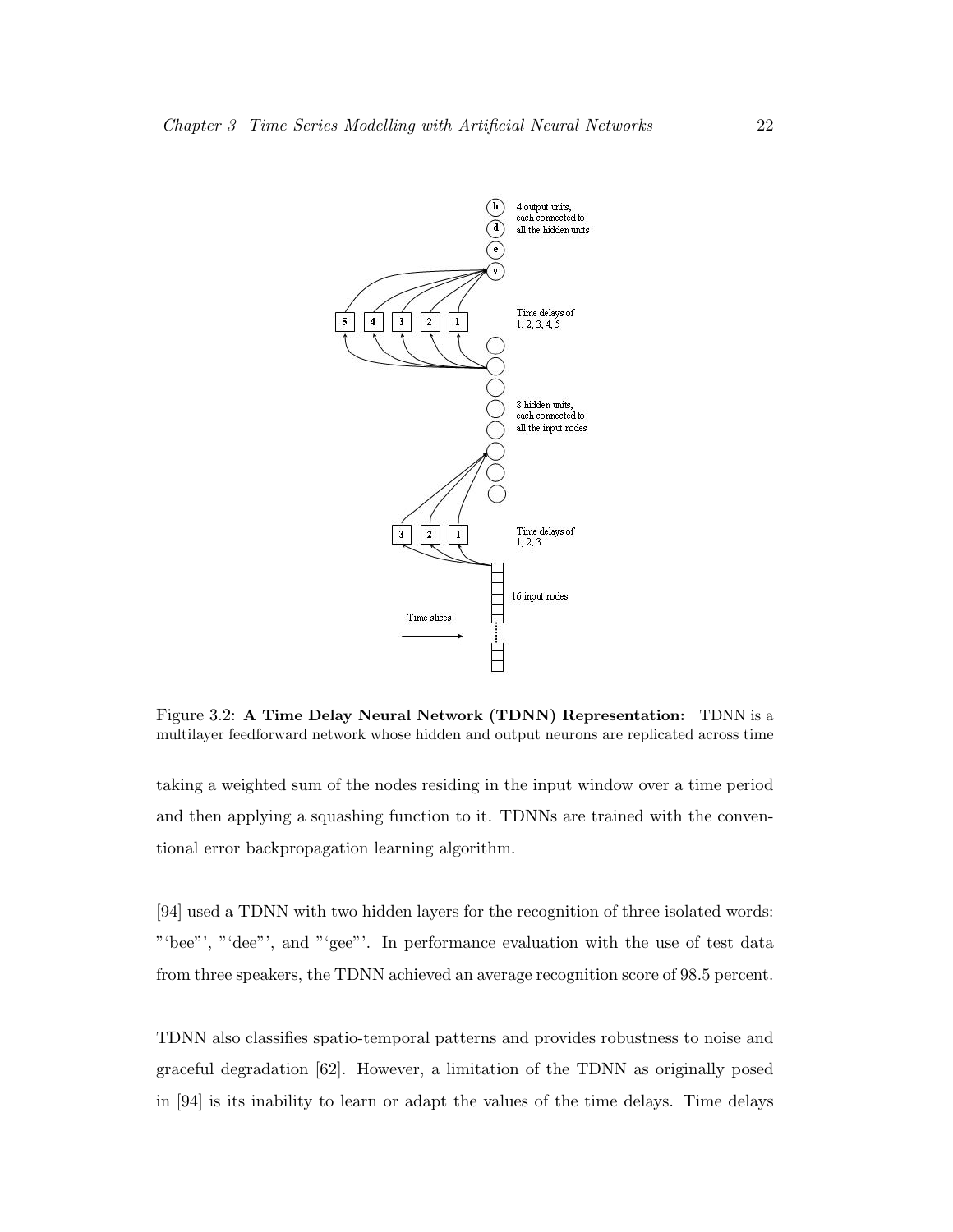are fixed initially and remain the same throughout training. As a result, the system may have poor performance due to the inflexibility of time delays and due to a mismatch between the choice of time delay values and the temporal location of the salient information in the input patterns. In addition, the system performance may vary depending on the range of the time delay values.

To overcome this limitation, [61] proposed a model referred to as Adaptive Time Delay Neural Network (ATDNN). This network adapts its time delay values as well as its weight during training, to better accommodate changing temporal patterns, and to provide more flexibility for optimization tasks. The ATDNN allows arbitrary placement of time delays along interconnections and adapts those time delays independently of one another. Furthermore, time-windows are not used as in [12], [94] but instead classification relies on a set of individual time delay values associated with each interconnection.

# 3.5 Finite Impulse Response and Infinite Impulse Response Neural Networks

Finite Impulse Response (FIR) and Infinite Impulse Response (IIR) neural networks are temporal neural networks developed by [7] specifically for the task of nonlinear time series prediction. They are based on the traditional FFNN architecture with each regular static synaptic weight replaced by a FIR/IIR linear filter. (See Figures 3.3 and 3.4 for FIR and IIR filters, respectively). FIR networks contain time delays and they do not have recurrent connections. However, the IIR networks have connections that are locally recurrent.

It should be noted that temporal neural network may use FIR filters, IIR filters, or both. This type of network is still globally feedforward in nature, in that it has a global feedforward structure, with possibly local recurrent features (for IIR synapses). Thus, in the FIR filter case, it has local feedforward global feedforward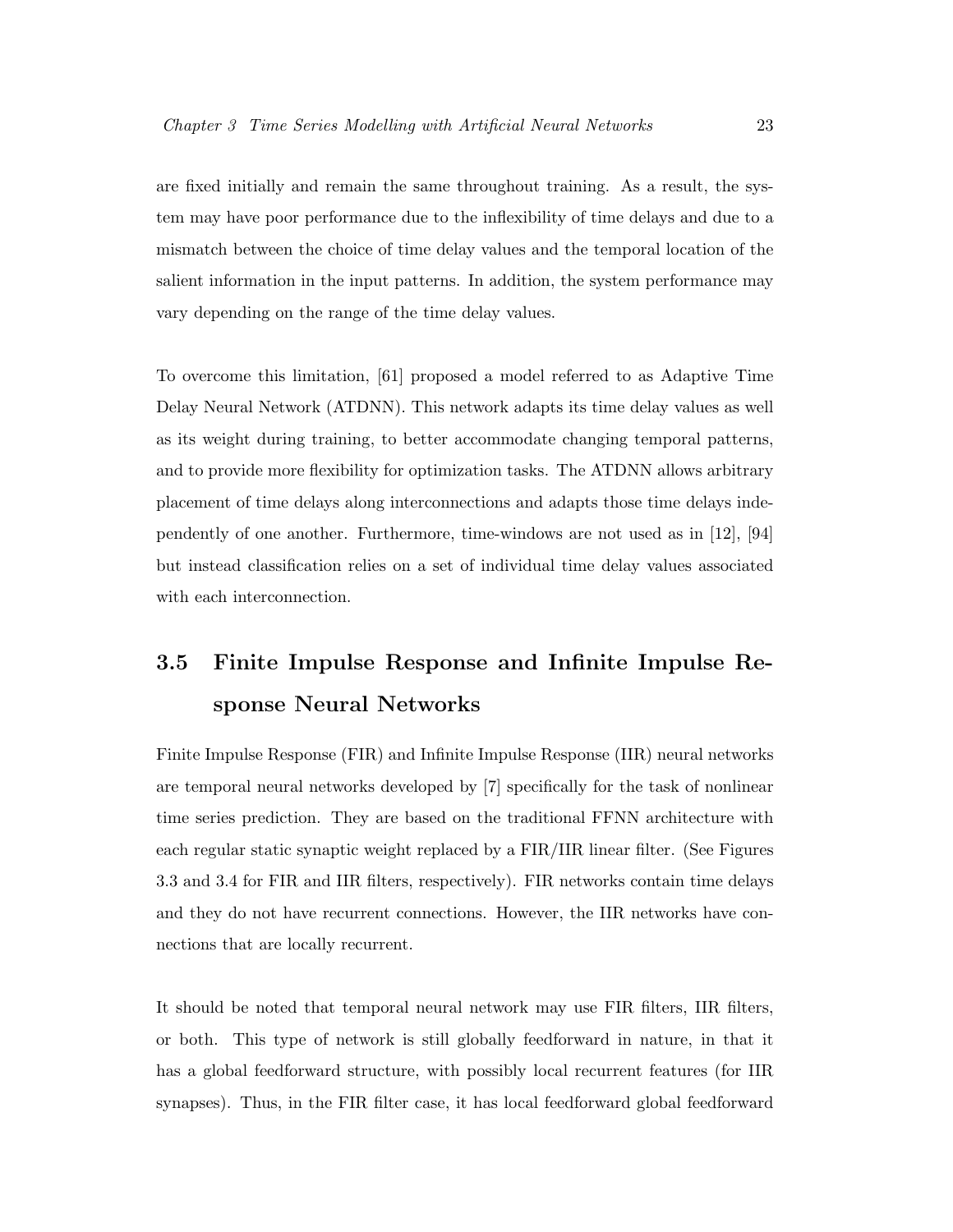

Figure 3.3: A FIR Digital Filter: The filter contains weighted tapped delay lines and do not have recurrent connections. The unit delay operator  $z^{-1}$  represents the input at a given time step

architecture, while in the IIR synapse case, it has a local recurrrent global feedforward architecture. Figure 3.5 shows a neuron structure with both FIR and IIR filters.

The FIR filter allows an input excitation of finite duration, which results in the output activation of the filter also being of finite duration. It was noted in [100] that FIR networks are functionally equivalent to TDNNs. However, neural networks containing IIR filter, also referred to as recurrent temporal neural networks [29], allow an input presented at any time to continue to influence the output indefinitely. Consequently, training in such network is achieved through feedback of the desired response to the network input after one unit delay in place of the actual output. Training is continued until the network response meets the required tolerance under feedforward conditions with actual output fed back.

A FIR filter produces an output,  $y(k)$ , which corresponds to the weighted sum of the current and past delayed values of the inputs,  $x(k)$ .

$$
y(k) = \sum_{n=0}^{T} w(n)x(k-n)
$$
 (3.1)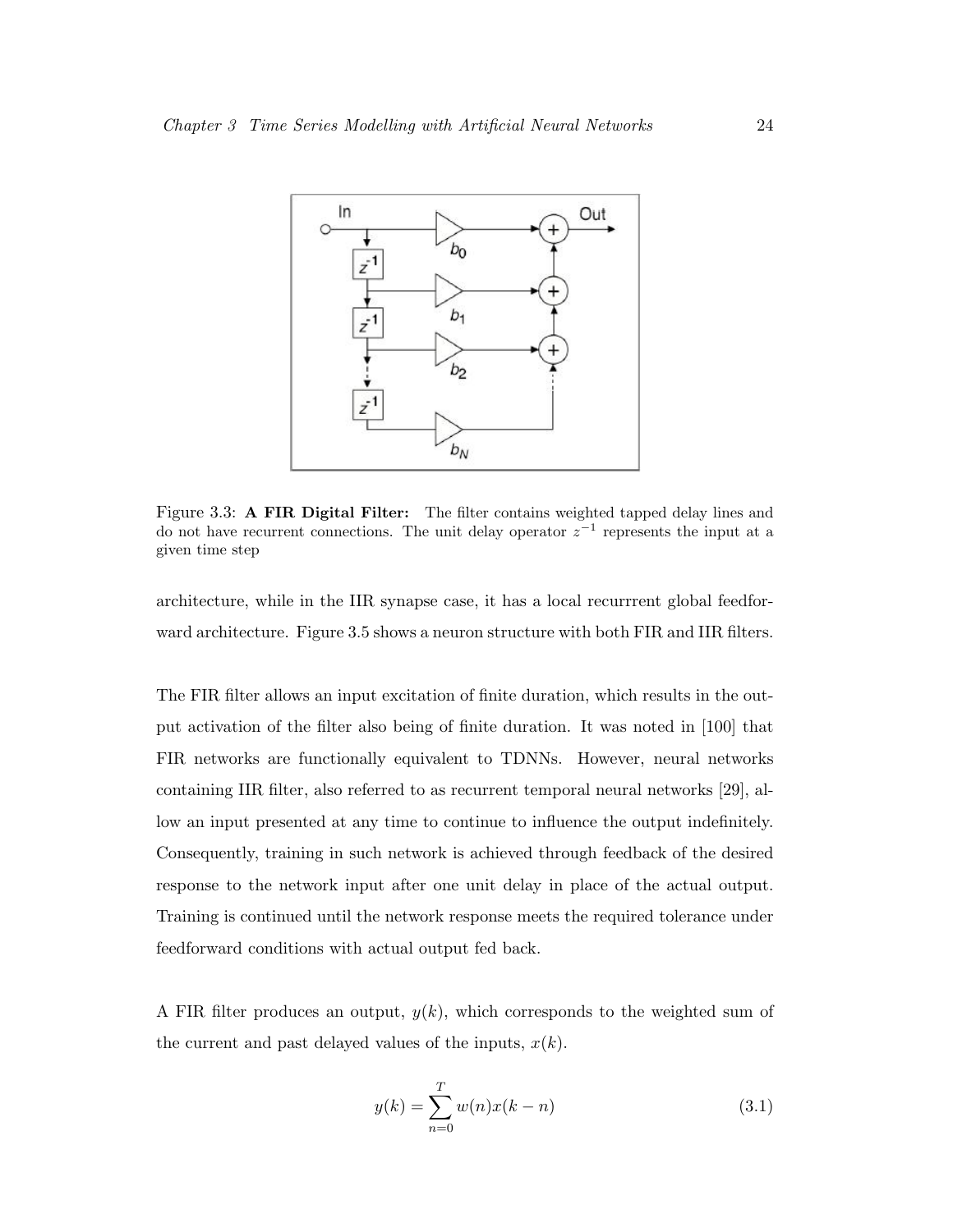

Figure 3.4: An IIR Digital Filter: The filter contains weighted tapped delay lines and do have connections that are locally recurrent. The unit delay operator  $z^{-1}$  represents the input at a given time step



Figure 3.5: A Neuron Structure with both FIR and IIR Filters

This is then passed through a sigmoid function which results in the activation of the neuron.

$$
y(k) = f(y(k))
$$

The IIR filter has the form:

$$
y(k) = \sum_{n=0} T a(n)x(k-n) + \sum_{m=0} M b(m)y(k-m)
$$
 (3.2)

Figures 3.3 and 3.4 illustrate FIR and IIR filters which contain weighted tapped delay lines. The unit delay operator  $z^{-1}$  represents the input at a given time step. The learning algorithm for these networks is known as temporal backpropagation.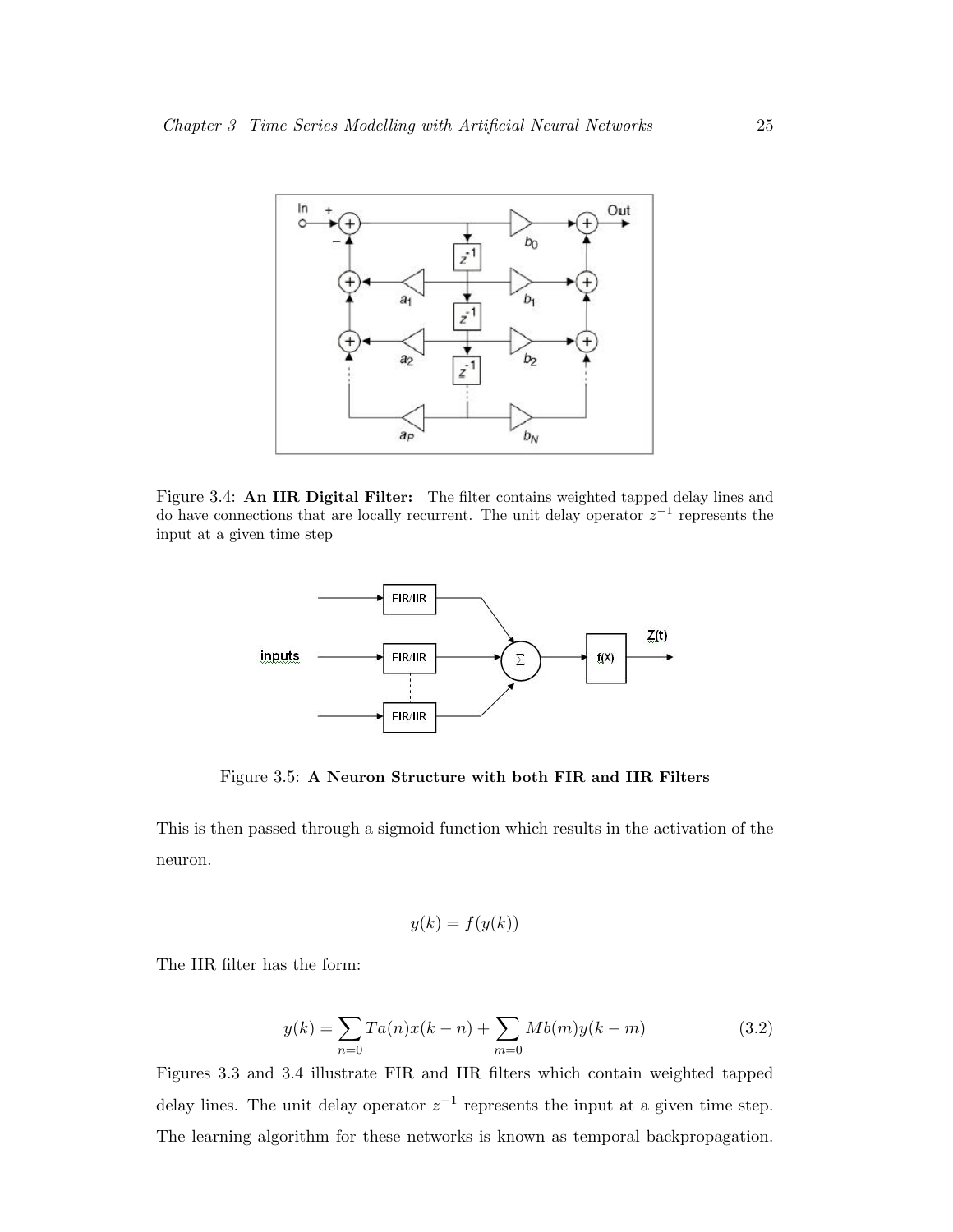(We refer the reader to [7] and [100] for its derivation).

[7] tested the performance of both FIR and IIR network on a time series generated by the following function:

$$
y(t) = \sin\{\pi \left[\frac{\beta_1(q^{-1})}{1 - \alpha_1(q^{-1}) - \alpha_2(q^{-2})} x(t)\right]\}\tag{3.3}
$$

where  $x(t)$  is a zero mean white noise source, low-pass filtered with a cut-off frequency of 7 rad/sec, with  $\alpha_1 = 0.8227$ ,  $\alpha_2 = -0.9025$ , and  $\beta_1 = 0.99$ . [7] notes that these parameters highlight the dynamics of the system and its nonlinearity. This problem stems from nonlinear control systems which occurs in a wide range of applications used in engineering and science. Some examples include nonlinear circuits, mechanical systems, robotics, chemical processes, flight control, jet engine control, evolutionary systems and biological systems. The time series generated by Equation 3.3 approximates a particular real-world control system.

The FIR and IIR networks were trained by  $[7]$  on  $5X10^6$  data points generated from Equation 3.3. The test set consisted of unseen generated data of 1000 points. [7] reported testing mean square errors of 0.0664 and  $1.2X10^{-5}$  for the FIR and IIR networks respectively.

[7] concludes that the IIR network achieves a lower error rate thus making it a more efficient model than a FIR network for this given task. The reason given is that networks which have local feedback connections, i.e. IIR networks, perform better than those with only local feedforward connections, i.e. FIR networks.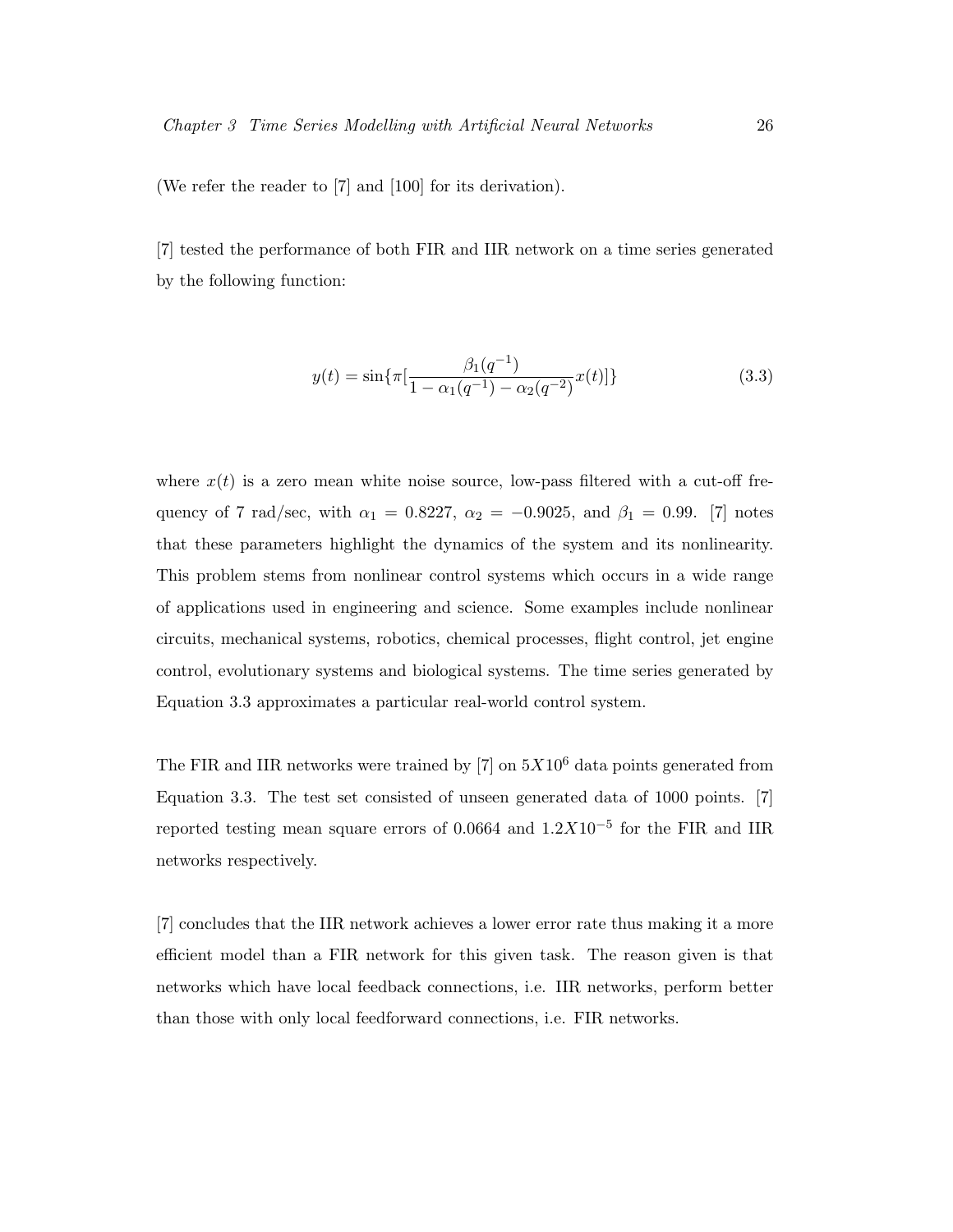## 3.6 Bi-Directional Neural Networks

A bi-directional neural network model consists of two mutually connected sub networks performing direct and inverse signal transformations bi-directionally [99]. The model not only deals with the conventional future prediction task, but it also deals with the past prediction, an additional task from the viewpoint of the conventional approach (see Figure 3.6). To apply this model to time series prediction tasks, one sub network is trained with a conventional future prediction task and the other is trained with an additional task for past prediction. Since the coupling effects between the future and past prediction subsystems promote the model's signal processing ability, bi-directionalization of the computing architecture makes it possible to improve its performance [97]. In their work, [97] gave empirical evidence for this claim. Its prediction score is found to be better than with traditional uni-directional method [99].



Figure 3.6: Outline of the signal flow in the bi-directional computing architecture for time series prediction

A bi-directional computation is able to improve future value prediction by adding values that are predicted from the past [95]. The reason for this is that past values are related to those that occur in the future [101]. The bi-directional neural network thus makes use of past and future values.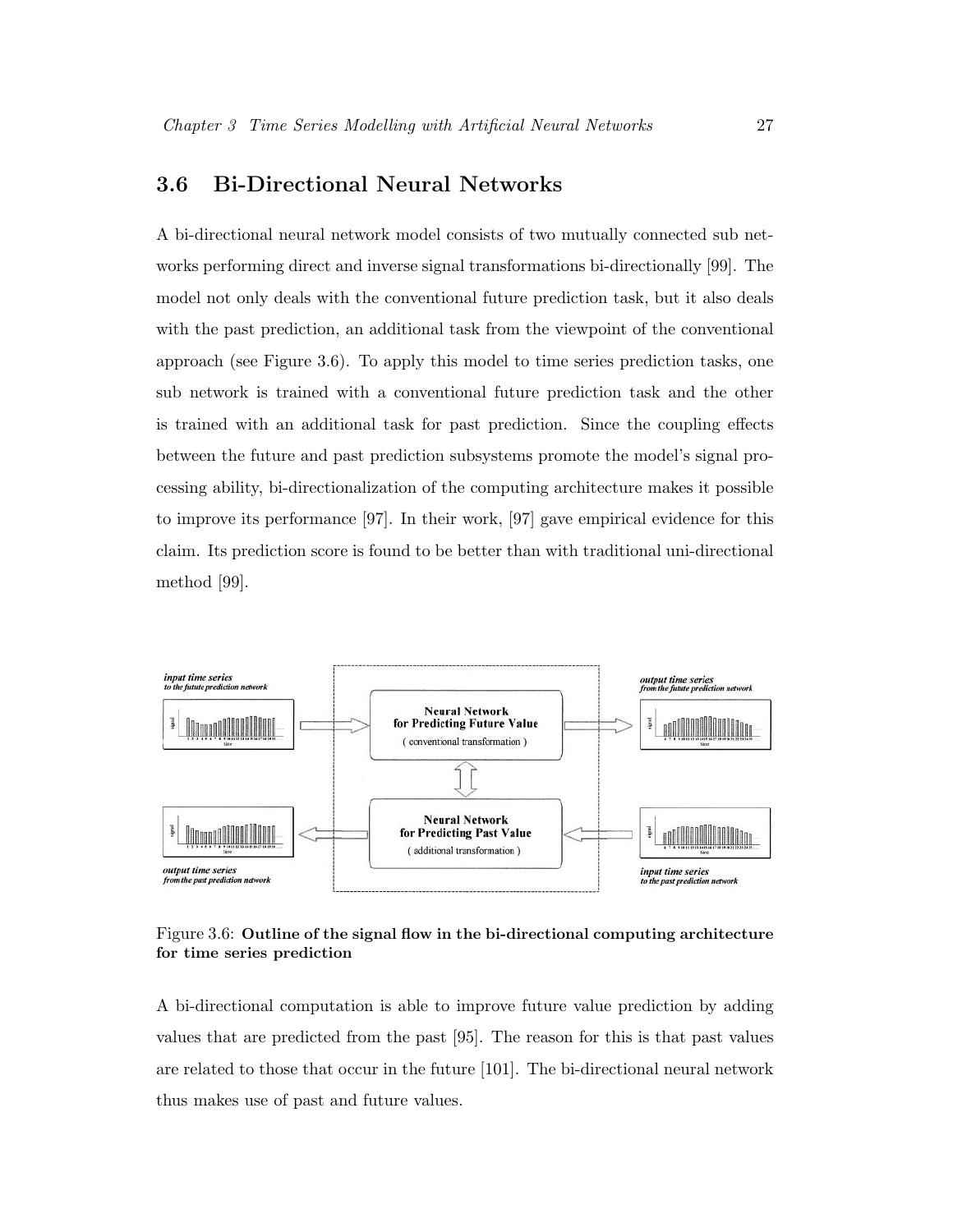Figure 3.7 shows the structure of the bi-directional neural network model. In this figure, as described by [96], the circles represent single neuron layers without internal connections, and the arrows represent weights between adjacent neuron layers. The upper half of the signal processing subsystem is for future prediction, and the lower half of the signal processing subsystem is for past prediction. Each of them consists of a four-layered network. The output signals for each layer in the future prediction system are denoted as  $y_i^{[0]}$  $\binom{[0]}{i}, y_i^{[1]}$  $[i^1, y_i^{[2]}$  $_{i}^{[2]}, y_{i}^{[3]}$  $i_i^{[0]}$   $(i = 1, 2, ..., n_l)$ . The state transition rules are defined as follows. Note that  $n_l$  ( $l = 1, 2, 3, 4$ ) is the number of neurons in the l-th layer.



Figure 3.7: A Bi-directional Neural Network Model: The model consists of two mutually connected sub networks performing direct and inverse signal transformations bidirectionally

$$
y_i^{[0]} = [y_{in}]_i,\tag{3.4}
$$

$$
y_i^{[1]} = f_1(\sum_j w_{ij}^{[1]} y_j^{[0]} + \sum_j w_{ij}^{[F]} s_j^{[F]} + \sum_j w_{ij}^{[P]} s_j^{[P]}),
$$
\n(3.5)

$$
\tau \frac{ds_j^{[F]}}{dt} + s_j^{[F]} = y_j^{[1]},\tag{3.6}
$$

$$
y_i^{[2]} = f_2(\sum_j w_{ij}^{[2]} y_j^{[1]}), \tag{3.7}
$$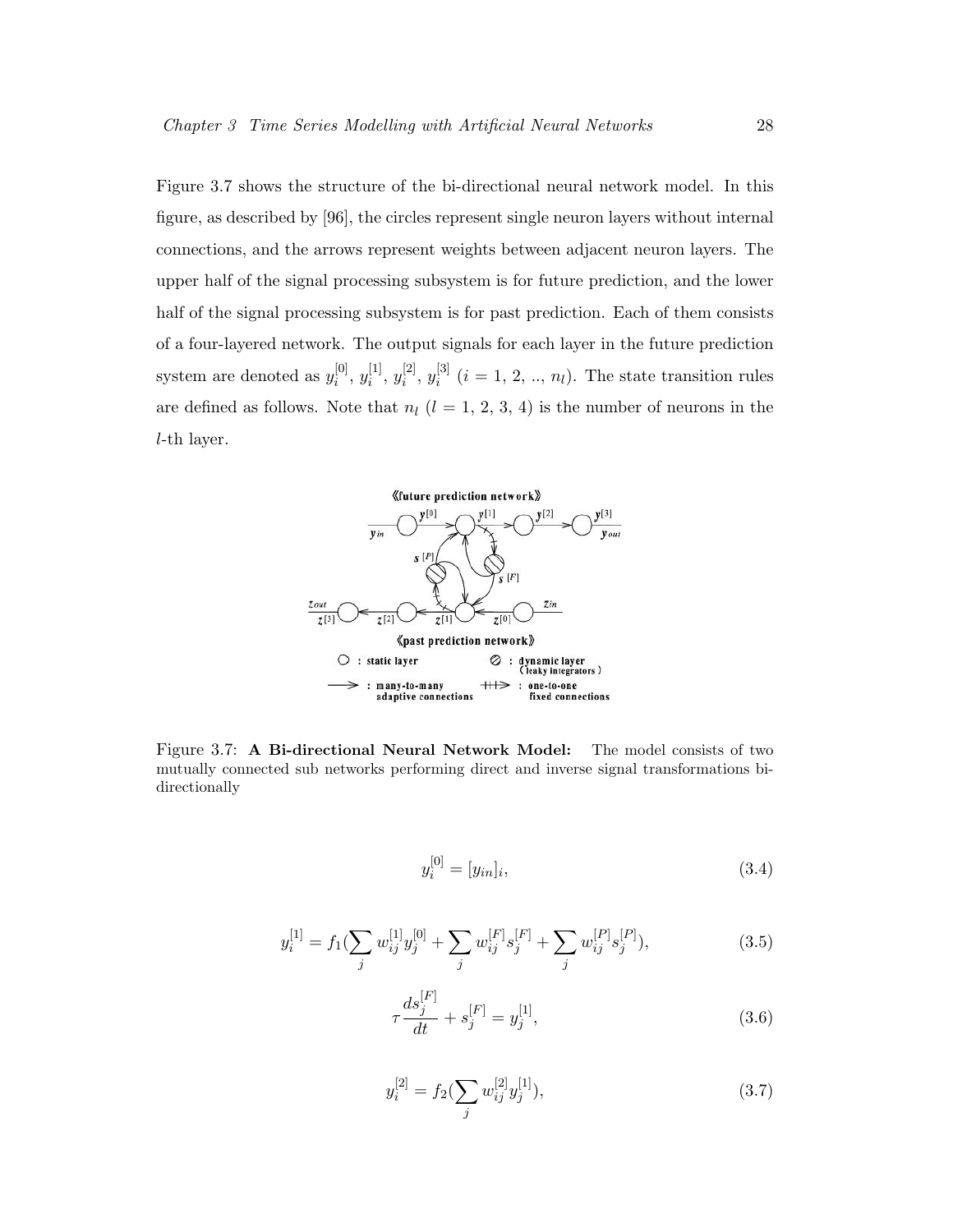$$
[y_{out}]_i = y_i^{[3]} = f_3(\sum_j w_{ij}^{[3]} y_j^{[2]}), \qquad (3.8)
$$

where  $y_{in}$  and  $y_{out}$  represent the input signal and output signal in the future prediction module, and  $\tau$  represents the time constant of a dynamic neuron with first-order decay property. This dynamic neuron plays the role of preserving past information in the form of an "internal state". The contents of the dynamic neurons are fed back to both the future and past prediction modules to train the desired signal transformation. In other words, as can be seen in Equation (3.4), both the internal states  $s^{[F]}$  for the future prediction network and  $s^{[P]}$  for the past prediction network are used for training of the future prediction module. Note that the first layer is a simple buffer; the second layer and the third layer are the nonlinear neuron layers of the normal sigmoid type; the fourth layer is the linear neuron layer to exclude limits on output values.

$$
f_1(x) = f_2(x) = \frac{1}{1 + exp(-x)},
$$
\n(3.9)

$$
f_3(x) = x.\tag{3.10}
$$

In the past prediction module, similar state transition rules are defined for output signal in each neuron layer as  $z_i^{[0]}$  $\begin{smallmatrix} [0] \ i \end{smallmatrix}, \, z^{[1]}_i$  $\genfrac{[}{]}{0pt}{}{1}{i}, z_{i}^{[2]}$  $\left[\begin{smallmatrix} 2 \ i \end{smallmatrix}\right], \, z^{[3]}_i$  $i^{\text{[3]}}$   $(i = 1, 2, ..., n_l)$ 

During training, the future prediction network weights are updated based on realtime recurrent learning algorithm. The function for minimizing the error is defined as:

$$
e_f = \sum_{t} \sum_{i} [y_{out}(t)]_i - d_i^{[F]}(t)^2.
$$
\n(3.11)

where  $d^{[F]}$  is simply the desired teacher signal and t is the time for applying the teacher signal. The error and the weight updates for the past prediction network are computed in the same way.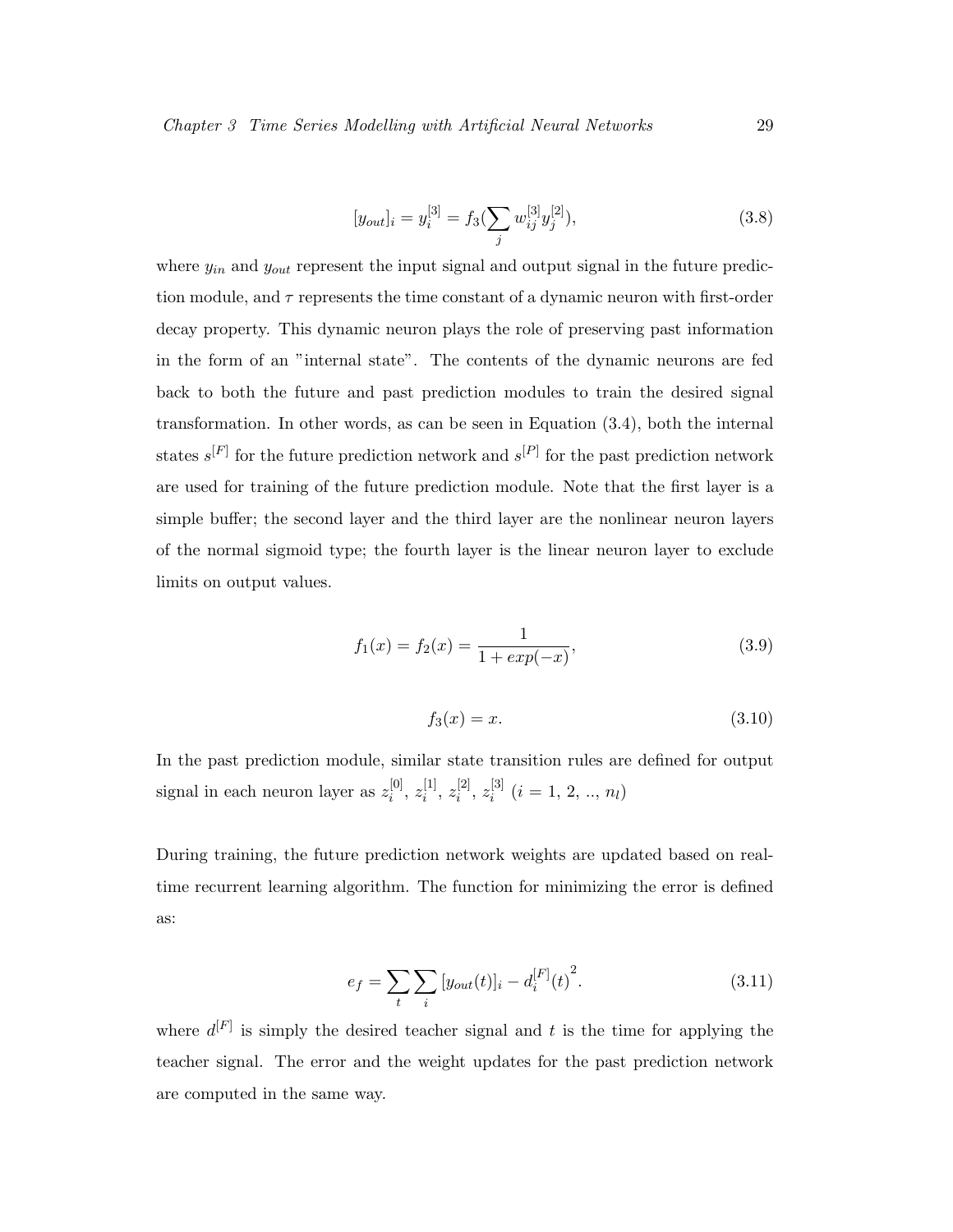The bi-directional network – as well as uni-directional network – have been applied to sunspots<sup>1</sup> data in [95], [98] which is one of the most popular data sets often used for time series prediction tasks. The data set consisted of 280 years (A.D. 1700-1979) of normalised annual data.

### 3.7 Recurrent Neural Networks

Recurrent neural networks come in three different architectures [87] (see Figure 3.8). In Elman networks, feedback connections exist between hidden neurons; these hidden neurons are used to learn a representation of a dynamical system's hidden states being modelled. In Jordan networks, feedback connections in the output layer are fed back into the hidden layer. In fully recurrent neural networks, connections exist between all the network's neurons. These feedback connections enable these networks to create a memory of past events that occurred numerous time steps ago.



Figure 3.8: Elman RNN, Jordan RNN and a Fully RNN

Gradient descent learning is the most commonly used learning algorithm for RNNs. For an excellent introduction to gradient learning in RNNs (see [103]). The aim of gradient descent learning is to find the best possible set of weights in the weight space that produce the minimum margin of error. Learning in recurrent networks

<sup>1</sup>Sunspots are dark spots found on the surface of the sun, which are really areas of intense magnetic energy which tend to cool down the area residing within it, thus resulting in a darker appearance compared with the surrounding solar atmosphere.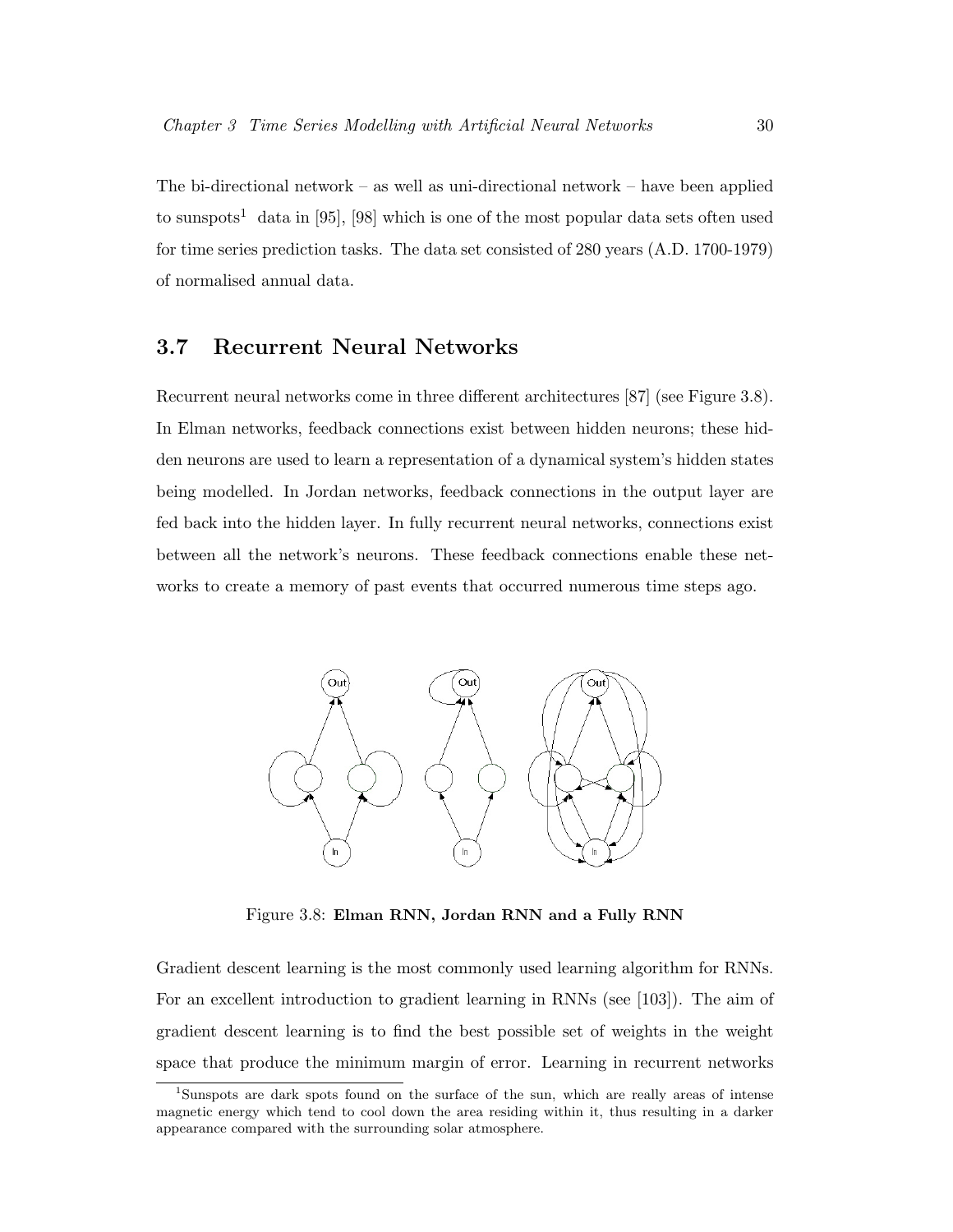is accomplished by finding the minimum of an error function  $E$  over all sequences which measures the difference between desired target outputs  $t_k$  and actual output  $a_k,$ 

$$
E(t) = \frac{1}{2\sum (t_k(t) - a_k(t))^2}
$$
\n(3.12)

The error at a time t is calculated for a particular pattern; thus,  $E(t)$  represents the sum of all the errors over all the patterns residing in the dataset. The weight are then updated according to the following rule:

$$
\Delta w = -\eta E(t) \tag{3.13}
$$

where  $\eta$  represents the learning rate constant which determines the step size in the gradient descent search. With a small learning rate, a network will take a considerable period of time to converge to the desired solution if one exists. Too large a learning rate may result in divergence; if the learning rate parameter is increased, the settling time of the network also increases which is the result of overshooting the solution. After the error signals have been calculated, they are added together and contribute to one big change for each weight. This is known as batch learning [42]. An alternative approach is on-line learning which allows the weights to be updated after each patern is presented to the network.

Potential applications of RNNs are time series prediction (e.g., of financial series), time series production (e.g., motor control in non-Markovian environments) and time series classification or labelling (e.g., rhythm detection in music and speech).

Common gradient descent based learning algorithms for recurrent networks include Backpropagation Through Time (BPTT) and Real-Time Recurrent Learning (RTRL).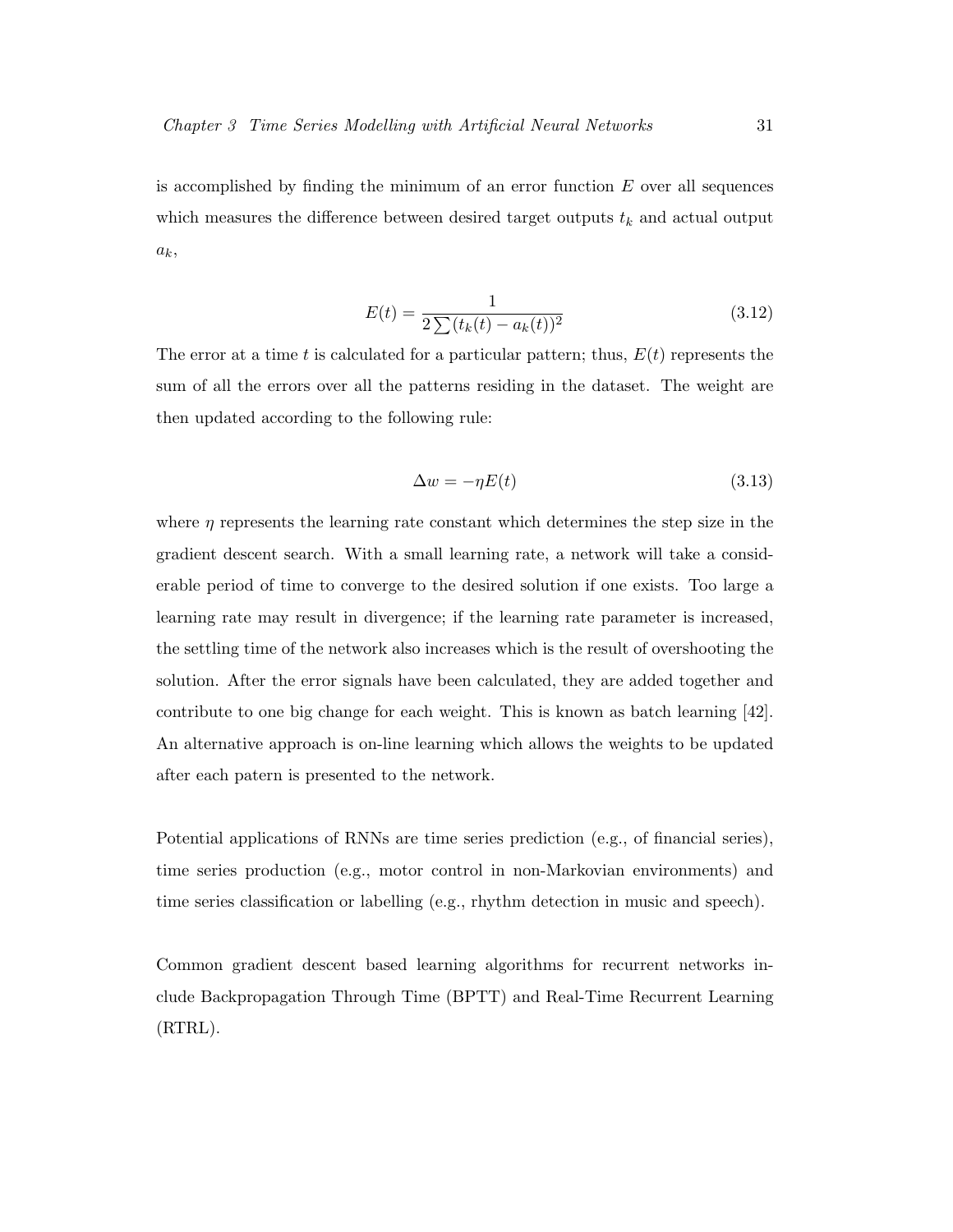#### 3.7.1 Back-Propagation Through Time

This learning algorithm, first proposed by [78], is based on the conventional error backpropagation algorithm. The back-propagation through time (BPTT) learning algorithm computes the error gradient on a RNN that is unfolded in time. This is accomplished by creating a copy of the network for each time step. The weights are then shared amongst these copies.

The total error of the unfolded network is defined by:

$$
E = \sum_{t_1}^{t_n} \sum_{j} \frac{1}{2(e_i^t)^2} \tag{3.14}
$$

where  $e_i^t =$  error of node *i* at time  $t = d_i^t - a_i^t$ 

 $e_i^t$  will = 0 if  $d_i^t$  is not specified.

The learning procedure computes weight updates as follows:

- 1. The forward pass for the given data is performed, and the error for each time step t is computed.
- 2. The error is back-propagated in order to calculate the local gradients for time step t.

$$
\delta_j^t = -\frac{\delta E}{\delta I_i^t} = g'(I_i^t)e_i^t \text{ for } t_1 = t_n \tag{3.15}
$$

otherwise

$$
\delta_i^t = g'(I_i^t)(e_i^t + \sum_j w_{ij} \delta_j^{t+1})
$$
\n(3.16)

where  $g(I_i^t)$  represents the squashing function.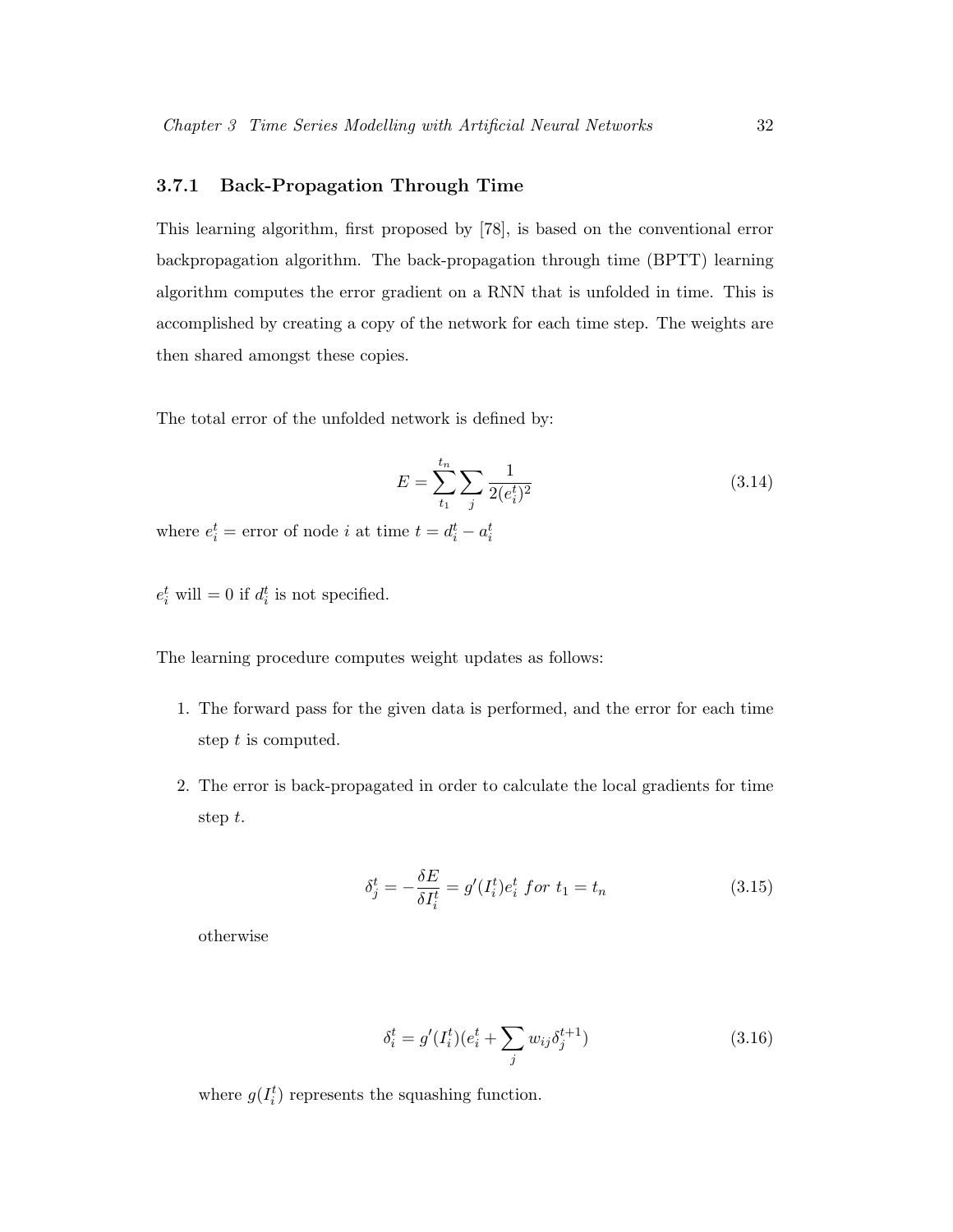3. The weight change is then computed:

$$
\Delta w_{ij} = -\frac{\alpha \delta E}{\delta w_i^j} = \alpha \delta \sum_{t_1}^{t_{n-1}} \delta_i^{t+1} \xi_j^t \tag{3.17}
$$

where  $\xi_j^t$  represents the input to node j at time step t.

#### 3.7.2 Real-Time Recurrent Learning

Real-time recurrent learning (RTRL) [42], [43], [102] is another gradient descent learning approach for training RNNs. This learning algorithm calculates the derivatives of states and outputs with respect to all weights in the network. This means that the network is not unfolded in time; instead, adjustments are made to the synaptic weights of the network in real time, that is, while the network continues to perform its signal processing function [102]

We define input units as:  $I = x_k(t)$ , where  $0 \le k \le m$ , hidden or output units as:  $U = y_k(t)$ , where  $0 \le k \le n$  and arbitrary units are indexed by:  $z_k(t) = x_k(t)$  if  $k \in I$  or  $y_k(t)$  if  $k \in U$ .

Let W represents the weight matrix which contains n rows and  $n + m$  columns and  $w_{ij}$  will represent a weight from unit i to unit j.

The network activation for a given unit is:

$$
net_k(t) = \sum_{I \in U \in J} w_{kI} z_i(t)
$$
\n(3.18)

where  $t$  denotes a given time step.

The network activation is then passed through a squashing function:

$$
y_k(t+1) = f_k(net_k(t))
$$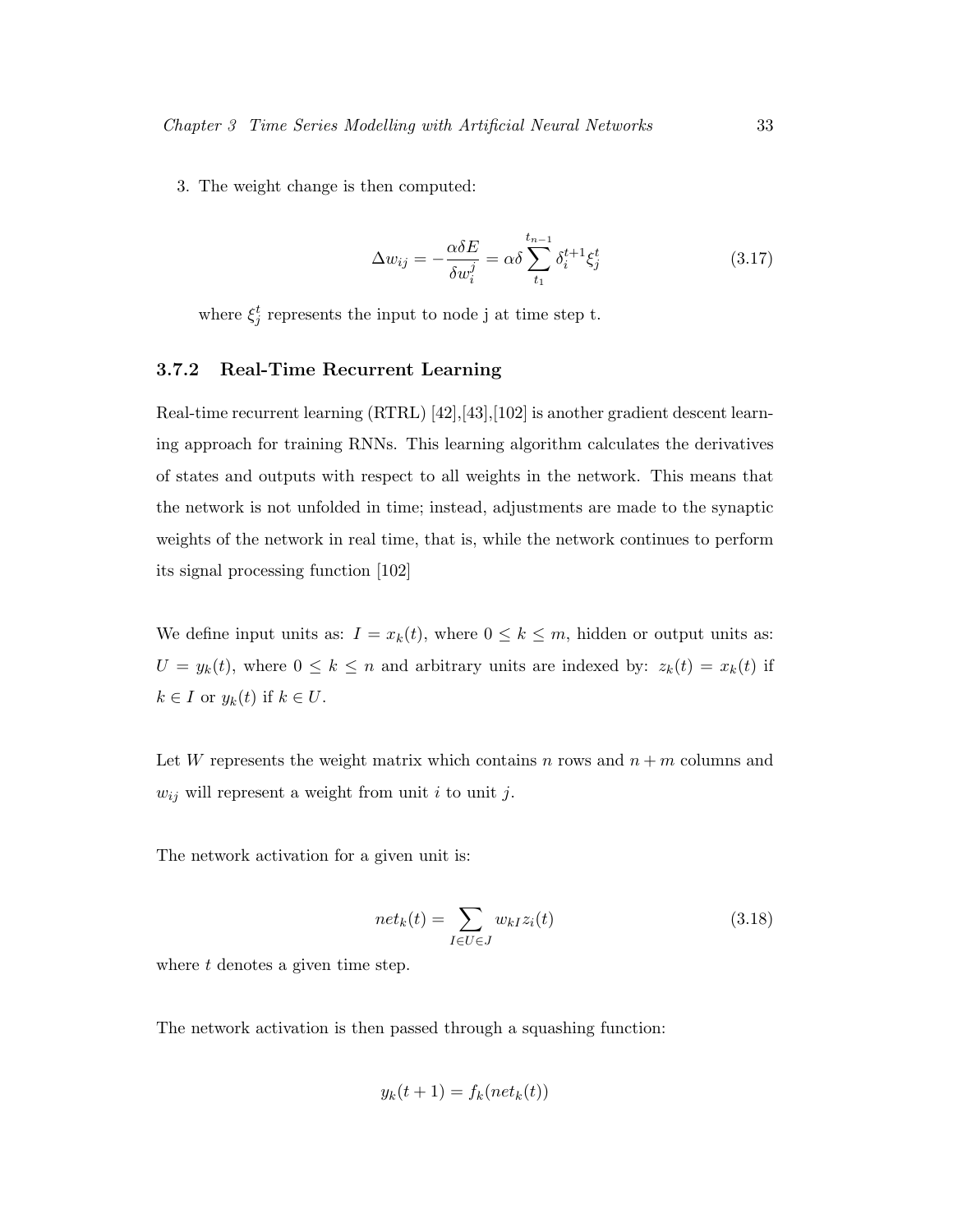A teacher signal may not be assigned for each input signal, i.e. a target is provided only for the last input in the sequence. An error defined over the output units needs to be time dependent. The reason for this is that if no target exists at a particular time step, an error produced at the output layer will be undefined or zero.

The output unit error is therefore defined as:

$$
e_k(t) = d_k(t) - y_k(t)
$$
 for  $k \in T(t)$  or 0 elsewhere

where  $T(t)$  is simply the set of indices in U where there exists a teacher signal  $d_k(t)$ . The cost or error function for a given time step is defined as:

$$
E(t) = \frac{1}{2\sum_{k \in U} e_k(t)^2}
$$
\n(3.19)

This error function needs to be minimized over all past steps of the network.

$$
E_{total}(t_0, t_1) = \sum_{t_0+1}^{t} 1E(t)
$$
\n(3.20)

The total error is now the sum of the current error and the error of the previous time steps. It then follows that  $E_{total}$  is the sum of the gradient for the preceding time steps and the current time step.

$$
\nabla_w E_{total}(t_0, t+1) = \nabla_w E_{total}(t_0, t) + \nabla_w E(t+1)
$$
\n(3.21)

where  $\nabla_w$  is simply the gradient of w. For every sequence that is presented to the network we can compute the weight change  $\Delta_w$ .

$$
\Delta w_{ij}(t) = -\frac{\mu \partial E(t)}{\partial w_{ij}} \tag{3.22}
$$

So each weight within the network is adjusted by:

$$
\sum_{t=t_0+1}^{t_1} \Delta w_{ij}(t) \tag{3.23}
$$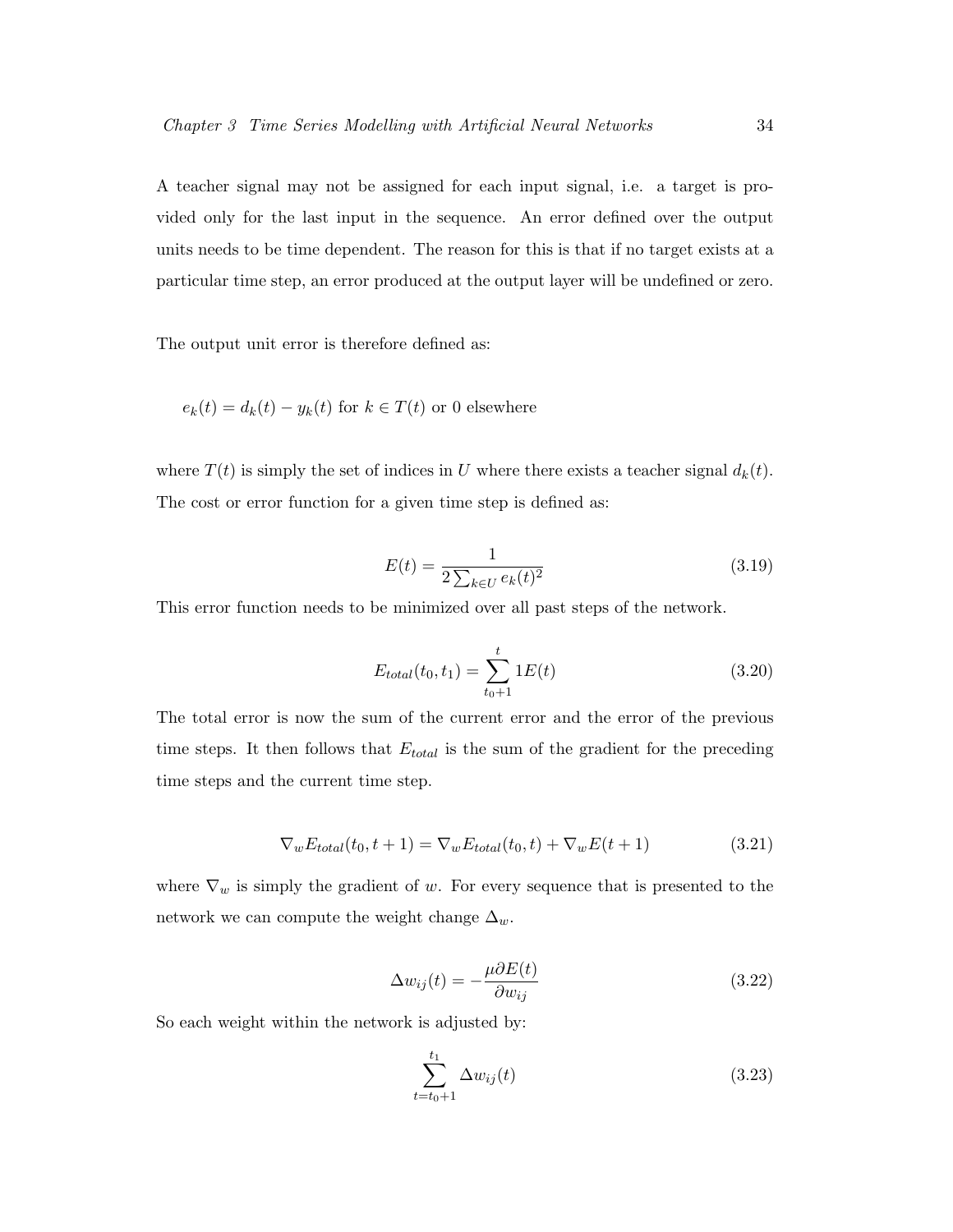## 3.8 The Vanishing Gradient Problem

According to [10], a task will exhibit long-term dependencies if the computation of a teacher signal at a given time step depends on the input signal presented at a much earlier instance. This means that current activation states within the network influence states in the distant future.

RNNs are appropriate tools for modelling short sequences. However, training is unlikely to converge when sequences have long-term dependencies [10]. [10] further notes that the vanishing gradient problem is really the main reason why gradient descent learning is not powerful enough to discover the temporal relationship that exists between current and past inputs.

[46] analysed the problem which these networks suffer from and explains it as follows: Using the conventional BPTT algorithm devised by [102], the premise is based on the fact that we initially have a fully connected RNN whose hidden and output unit indices range from 1 to n. We note that the local error flow for arbitrary unit  $u$  at a given instant will be back-propagated for q time steps to unit  $v$ . This then results in scaling<sup>2</sup> the error by the following component:

$$
\frac{\partial \vartheta_v(t-q)}{\partial \vartheta_u(t)} = f'_v(net_v(t-1))w_{uv}forq = 1
$$
\n(3.24)

and

$$
\partial \vartheta_u(t) = f'_v(net_v(t-q)) \sum_{t=1}^n \frac{\partial \vartheta_l(l-q+1)}{\partial \vartheta_u(t)w_{lv}} \text{for } q > 1. \tag{3.25}
$$

Thus, with  $l_q = v$  and  $l_o = u$ , we have:

$$
\frac{\partial \vartheta_v(t-q)}{\partial \vartheta_u(t)} = \sum_{t_1=1}^n \dots \sum_{t_{q-1}=1}^n \prod_{m=1}^q f'_{l_m}(net_{lm}(t-m))w_{l_m l_{m-1}} \tag{3.26}
$$

where  $\prod_{m=1}^{q} f'_{l_m}(net_{lm}(t-m))w_{l_{m}l_{m-1}}$  results in the total error flowing back in time.

<sup>&</sup>lt;sup>2</sup>Adjusting the weights by a small amount at a time so as to reduce the error of the network.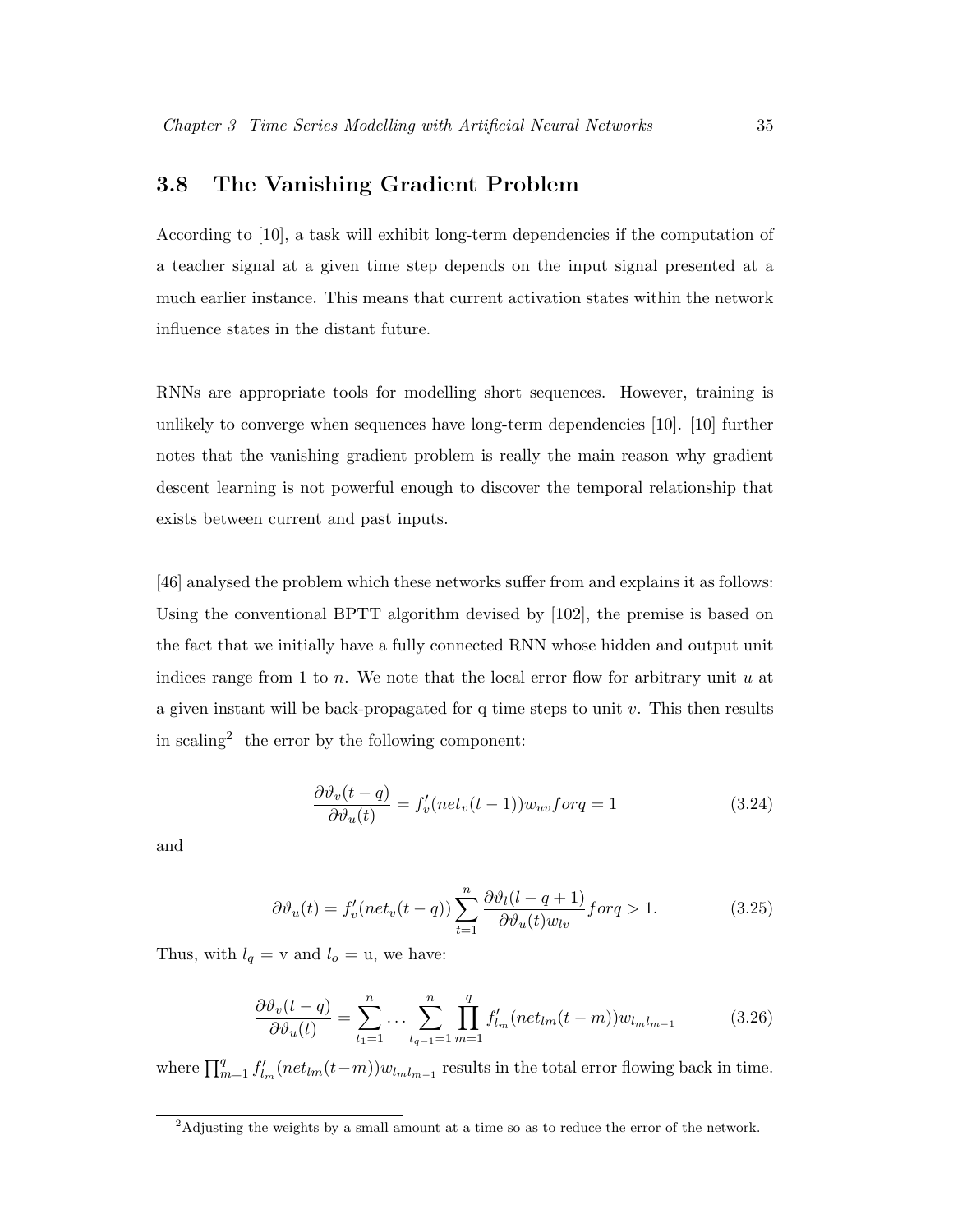Thus, if the absolute value  $|f'_{l_m}(net_{lm}(t-m))w_{l_ml_{m-1}}| > 1.0$ , then the error increases without bound and conflicting signals arriving at unit  $u$  will result in network instability and oscillating weight magnitude.

Additionally, if the absolute value

$$
\left|f'_{l_m}(net_{lm}(t-m))w_{lml_{m-1}}\right| < 1.0\tag{3.27}
$$

the error tends to vanish.

Since  $f_{lm}$  represents a sigmoid function, the upper bound of  $f'_{lm}$  is 0.25. If  $y^{l_{m-1}}$  is kept constant and  $\neq 0$ , then  $|f'_{l_m}(net_{lm}w_{l_ml_{m-1}}|)$  will have upper bound values where

$$
w_{l_m l_{m-1}} = \frac{1}{y^{l_{m-1}} \coth(1/2net_{lm})}
$$
(3.28)

tends to zero for  $|w_{l_m l_{m-1}}| \to \infty$  and is smaller than 1.0 for  $|w_{l_m l_{m-1}}| < 4.0$ . With a conventional sigmoid transfer function, the error flow will therefore diminish when the weights have absolute values below 4.0. This occurs mostly in the initial stages of the training phase.

[46] further notes that this local error flow results in the global error flow diminishing as well. It can be seen from the above analysis that the gradient descent learning technique is inadequate to deal with this problem. We will now review some solutions that various researchers have devised, most of which is described in [46] and [45].

#### 3.8.1 Time Constants

[72] proposed the idea of time constants. A time constant affects the changes in a networks unit activations. [86] proposed an alternative approach in which the activation of a feedback unit is updated by additions of a past activation value with the current network input.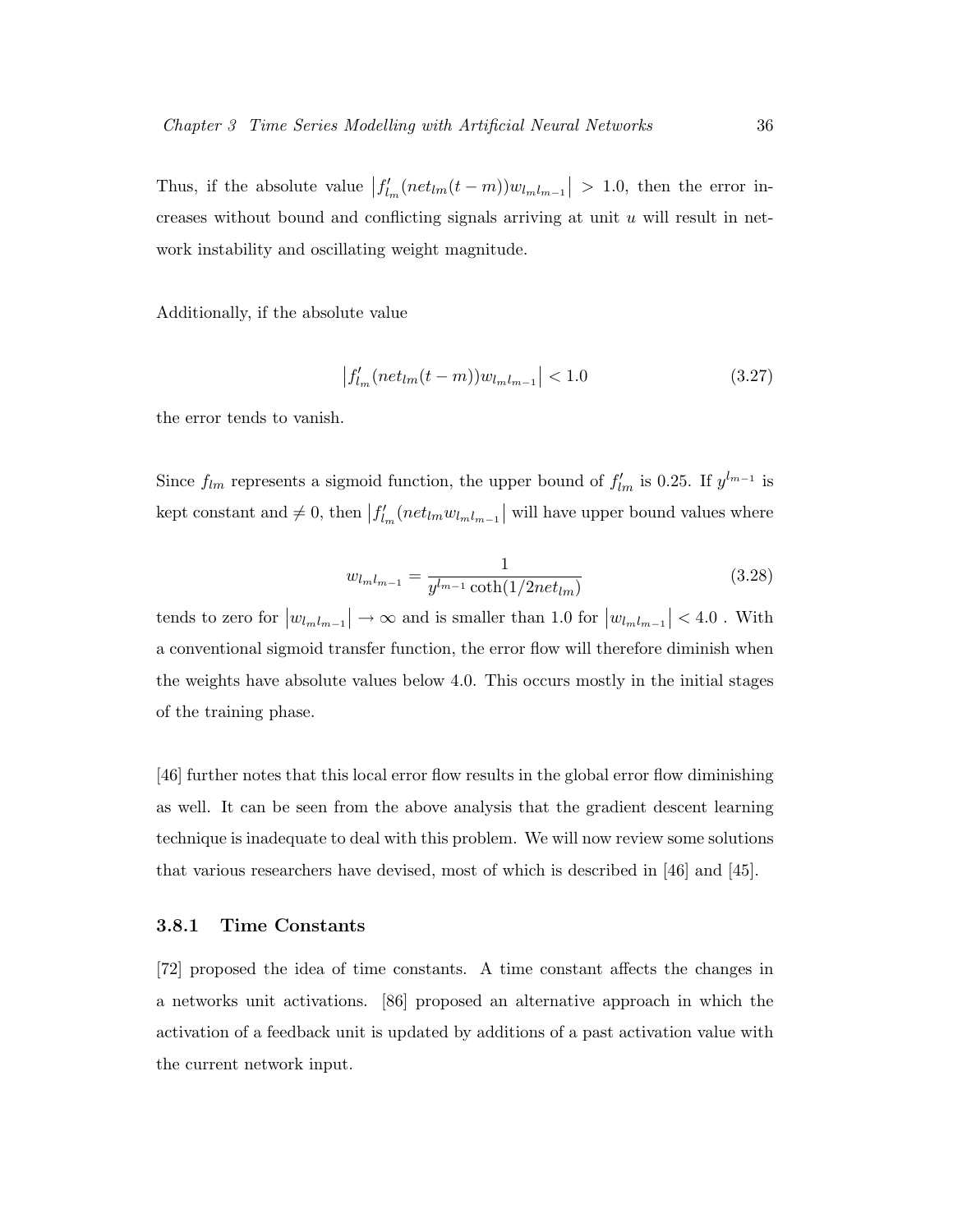#### 3.8.2 Ring's Approach

[76] determined that when conflicting error signals enter a unit in a network, particular error signals promote in increasing the activity of the unit by adding a higher order unit which will influence the appropriate connections. The dilemma that is confronted by this approach was that bridging gaps of n time steps may involve the addition of n units.

#### 3.8.3 Searching Without Gradients

Network weights are randomly initialised until the resulting network is able to classify all the training patterns correctly. It has been shown by [47] that simple weight guessing solves several popular tasks faster than RNN learning algorithms.

Other proposed methods include probabilistic target propagation and adaptive sequence chunkers, which can be found in [45].

We will now direct our focus on a gradient based-method which [46] devised.

#### 3.8.4 Long-Short Term Memory

[45] developed this model after theoretically analysing the long-term dependency problem. This model is a gradient descent based method which truncates the networks gradient. This model is described in detail in Chapter 4.

## 3.9 Summary

Neural networks have been successfully applied to time series modelling, i.e. time series analysis and prediction. In this chapter, we have defined what time series modelling is. We then introduced the theory of neural networks and discussed how various architectures have been applied to numerous problem domains. We then extended the idea to networks that contain feedback connections as well as learning algorithms adapted to deal with it. Furthermore, we highlighted a shortcoming of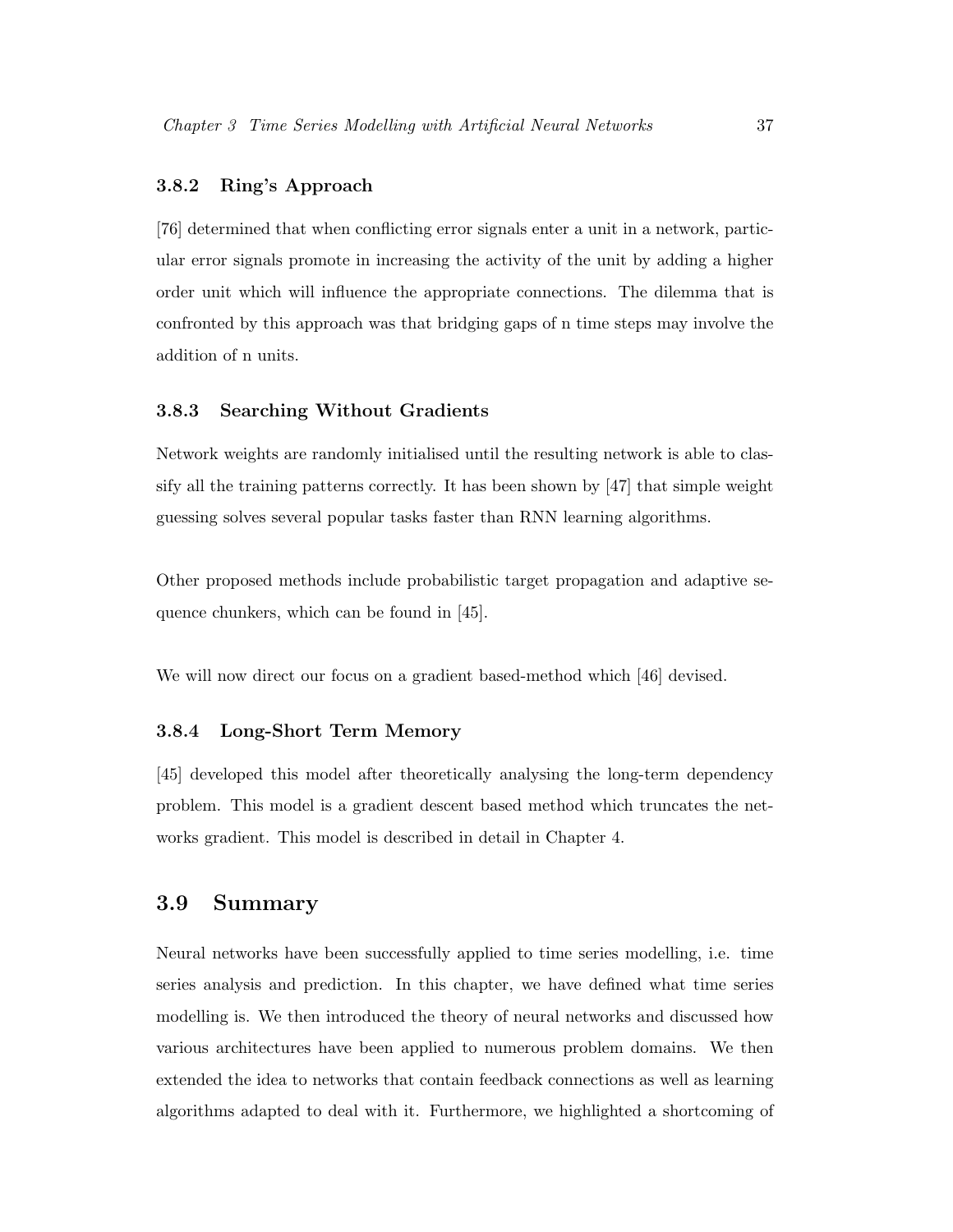recurrent neural networks which was evident when dealing with extremely long time series. Finally, we concluded by defining the long-term dependency problem as well as a few solutions discussed in literature. This then motivates and explains why we will be using the modelling approach discussed in Chapter 4.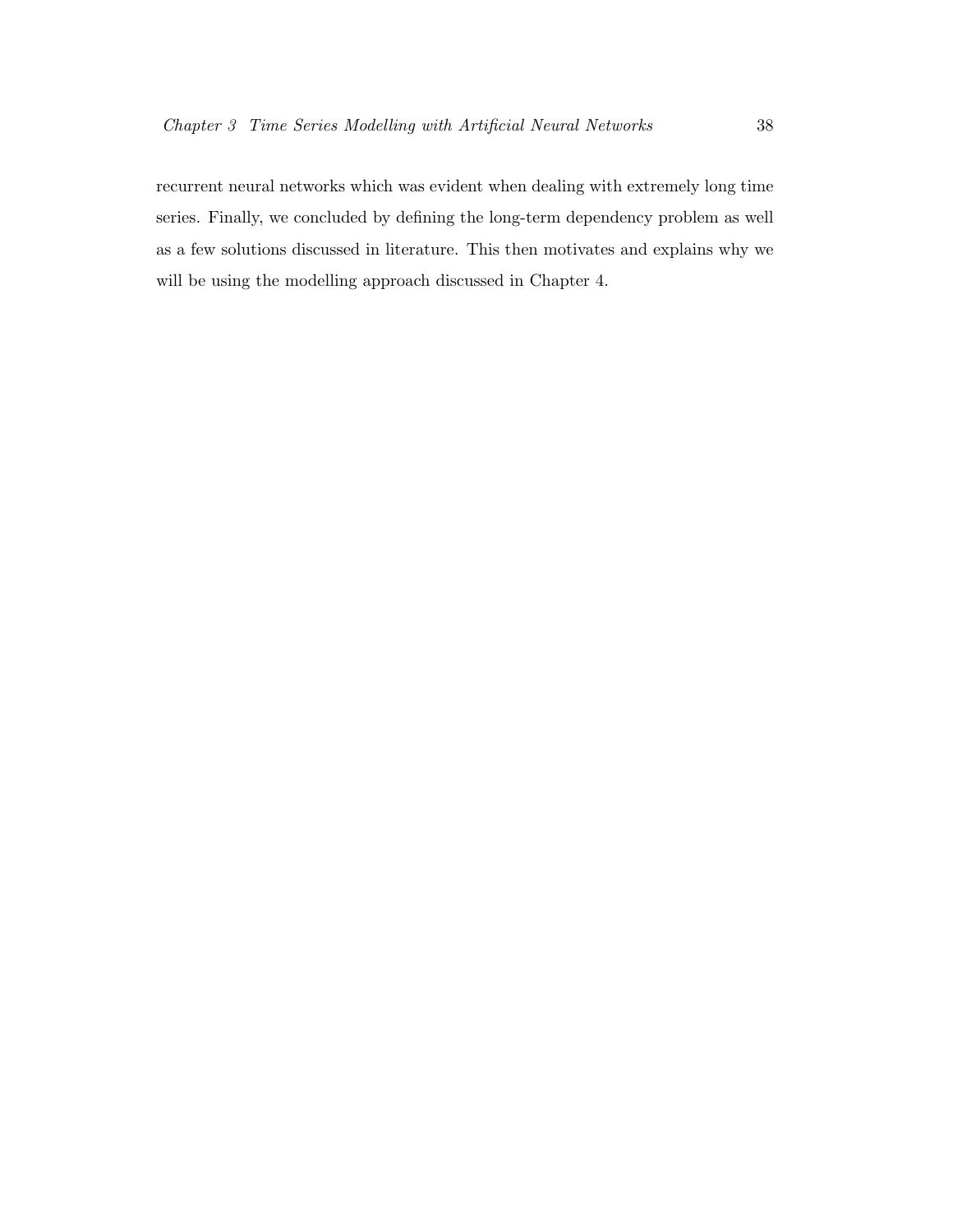## Chapter 4

# Long Short-Term Memory Recurrent Neural Networks

## 4.1 Introduction

In the previous chapter, we introduced the theory of neural networks and discussed how various architectures have been applied to numerous problem domains. The problem of RNNs in dealing with extremely long time series was mentioned and few solutions were discussed. In this chapter, we look at one of the prominent solutions – Long Short-Term Memory (LSTM) recurrent neural network.

Long Short-Term Memory (LSTM) recurrent neural network, first introduced by [46], is a gradient-based architecture specifically developed for modelling time series with long-term dependencies. This work aims to show the potentials of LSTM RNN in long time series modelling and its capabilities to discriminate different types of temporal sequences and group them according to a variety of features, it is therefore considered necessary to make reference to LSTM.

Previous successes in the real world applications of recurrent networks were limited due to practical problems of long time lag between relevant events. Difficulty arises in training recurrent neural networks from examples because their parameters often settle in sub-optional solutions which only take into account short-term dependencies and not long-term dependencies [37]. [46] proposed a novel RNN architecture and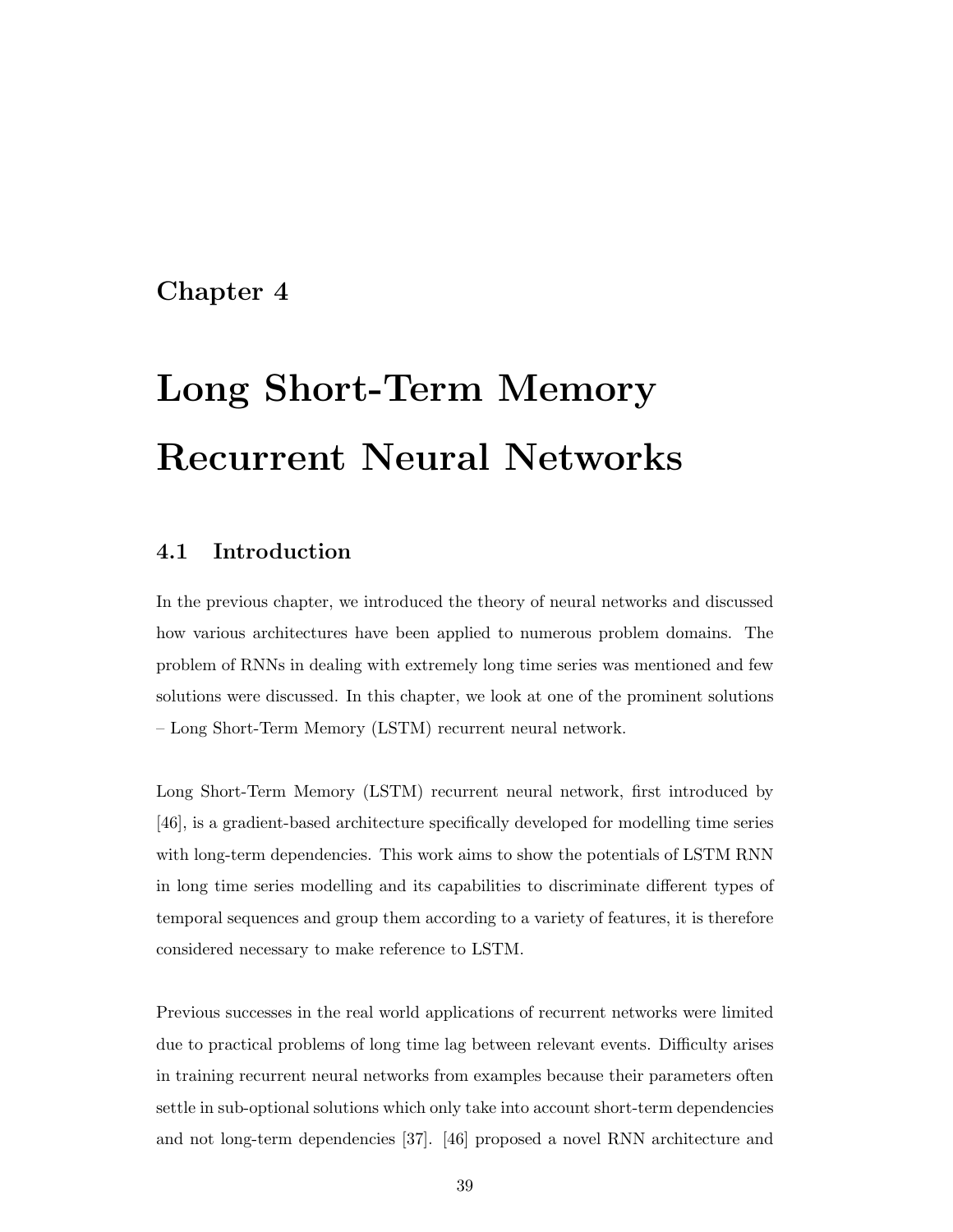learning algorithm to overcome the problem of long-term dependencies. The LSTM RNN architecture allows error to be back-propagated through time, and further than any other method that exists, with the exception of the echo state approach to training RNNs [50]. LSTM enforces constant error flow over extremely long temporally extended patterns.

We introduce traditional LSTM RNNs [46]. We then describe LSTM RNNs with forget gates and LSTM with peephole connections [38]; both are improvements on the traditional LSTM RNNs. Learning in LSTM RNNs is explained before we conclude with a highlight of some application domain of the architecture.

## 4.2 Traditional LSTM RNNs

A traditional LSTM RNN consists of an input layer, a recurrent hidden layer and an output layer (Figure 4.1). It is similar in structure to a conventional fully RNN in Figure 3.8, except that the hidden layer is replaced by a memory block layer. Each memory block contains one or more memory cells and a pair of adaptive, multiplicative gating units which gate input and output to all cells in the block. Memory blocks allow cells to share the same gates (provided the task permit this), thus reducing the number of adaptive parameters. The memory cell in Figure 4.2 has at its core a recurrently self-connected linear unit called Constant Error Carousel (CEC). The CEC has a weighted connection of 1.0 fed back to itself. The activation of the CEC is called the cell state. When the gating units of a cell produce an activation close to zero, no erroneous input enters that cell and consequently, does not contribute to the state of the cell. Thus, CEC produces an activation which reflects the state of the cell at a given instant. The CEC solves the vanishing error problem: in the absence of new input or error signals to the cell, the CEC's local error back flow remains constant, neither growing nor decaying. It thus maintain its activation state over time.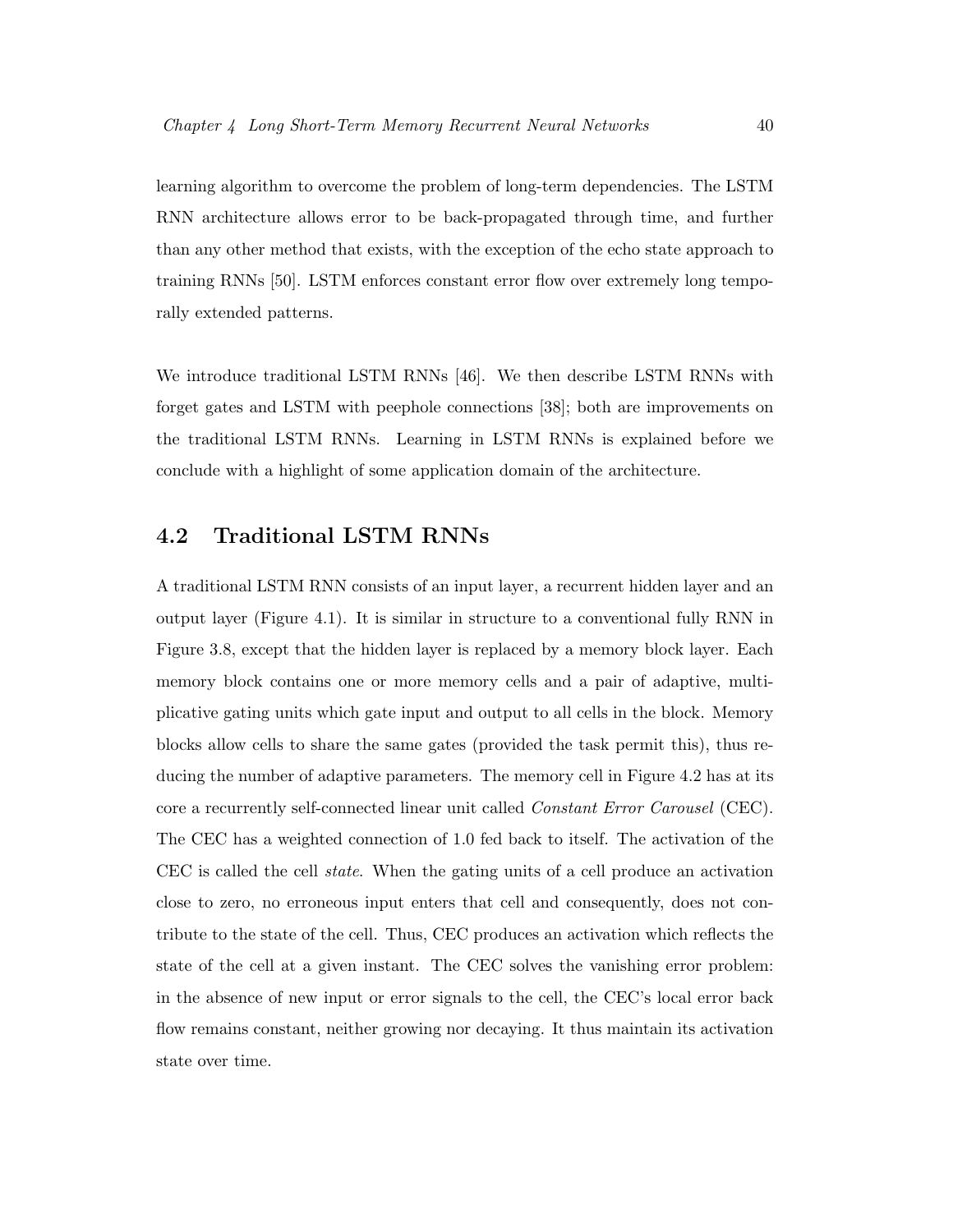In [46], empirical evidence shows that LSTM can learn temporal patterns with longterm dependencies which traditional RNNs find difficult to learn.



Figure 4.1: A LSTM RNN: The network is similar in structure to a fully RNN except that the hidden layer is replaced by a memory block



Figure 4.2: A Memory Block with One Cell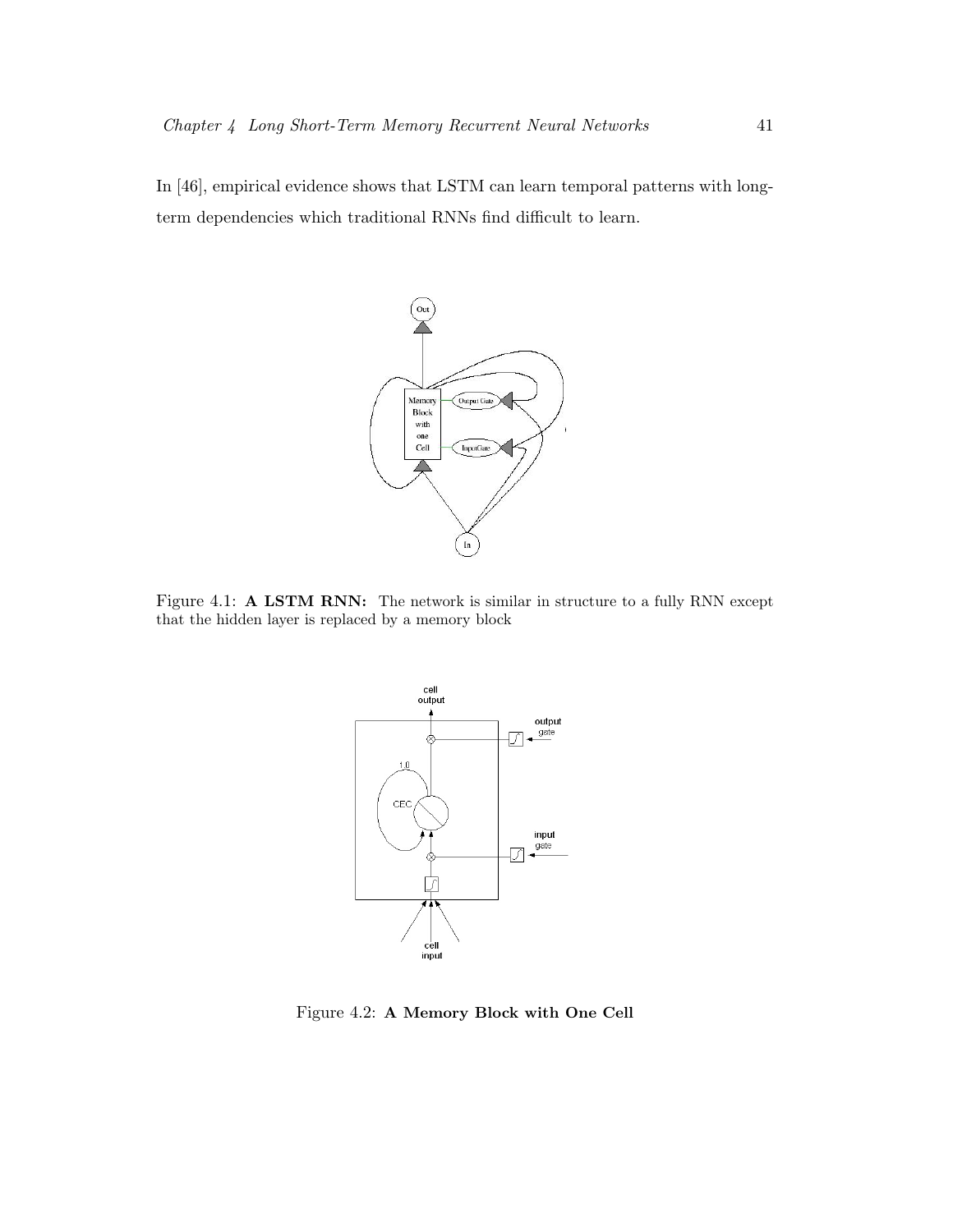#### 4.2.1 Forward Propagation

The cell state,  $s_c$ , is updated based on its current state and three sources of input:  $net_c$  is input to the cell itself while  $net_{in}$  and  $net_{out}$  are inputs to the input and output gates respectively [38]. In [46], only discrete-time steps are considered. A memory block is denoted by  $j$  and  $v$  denotes a memory cell within block  $j$ .

#### Activation of the Input Gate

The input to the cell is passed through a sigmoid function and is then multiplied by the activation of the input gate. Its main function is to regulate the flow of the input layer activation to the cell.

$$
net_{in_j}(t) = \sum_{m} w_{in_jm} y^m(t-1); y^{in_j}(t) = f_{in_j}(net_{in_j}(t)).
$$
\n(4.1)

#### Activation of the Output Gate

The output of the cell also passes through a sigmoid function and is then multiplied by the activation of the output gate. The output gate thus, regulates the flow of the output layer activation from the cell.

$$
net_{out_j}(t) = \sum_{m} w_{out_jm} y^m(t-1); y^{out_j}(t) = f_{out_j}(net_{out_j}(t)).
$$
 (4.2)

The gating units make use of a logistic sigmoid function with range [0,1].

$$
f(x) = \frac{1}{1 + e^{-x}}.\tag{4.3}
$$

The input to the cell itself is computed as follows:

$$
net_{c_j^v}(t) = \sum_m w_{c_j^v m} y^m(t-1),
$$
\n(4.4)

This activation is squashed by  $g$ , a centered logistic sigmoid function with range  $[-2,2]$ .

$$
g(x) = \frac{4}{1 + e^{-x}} - 2.
$$
\n(4.5)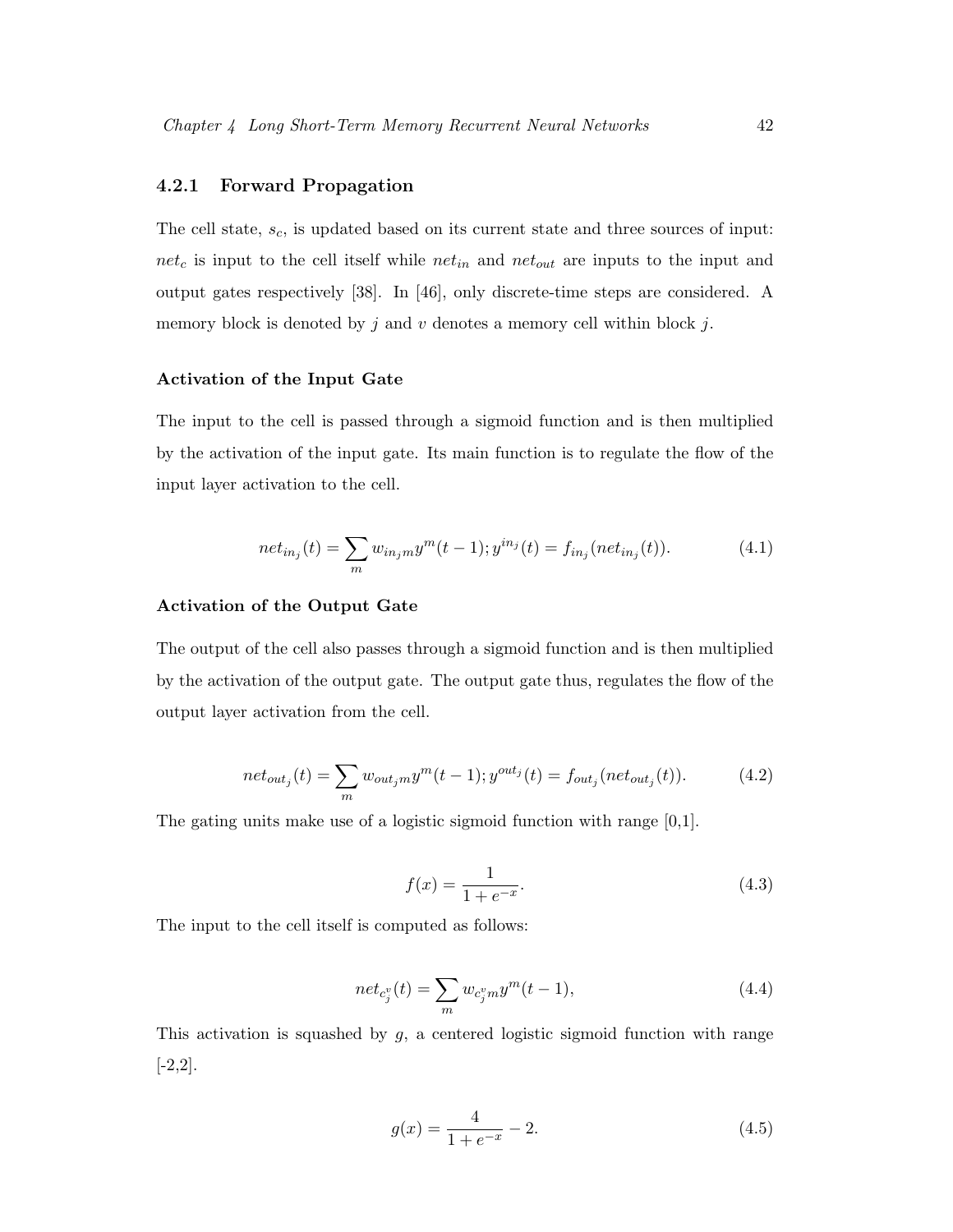The state of the memory cell  $s_c$  at a given instant, t, is computed as follows:

$$
s_{c_j^v}(0) = 0; s_{c_j^v}(t) = s_{c_j^v}(t-1) + y^{in_j}(t)g(net_{c_j^v}(t))
$$
\n(4.6)

for  $t > 0$ .

The output from the cell is computed as follows:

$$
yc_j^v(t) = y^{out_j}(t)h(s_{c_j^v}(t)),
$$
\n(4.7)

where  $h$  is a sigmoid function with range  $[-1,1]$ :

$$
h(x) = \frac{2}{1 + e^{-x}} - 1.
$$
\n(4.8)

Finally, the output of the network is computed as follows:

$$
net_k(t) = \sum_{m} w_{km} y^{m}(t-1), y^{k}(t) = f_k(net_k(t)),
$$
\n(4.9)

where  $f_k$  represents the sigmoid function expressed in Equation 4.3.

This concludes the traditional LSTM's forward propagation.

## 4.3 LSTM RNNs With Forget Gates

[46] demonstrates that LSTM can solve numerous tasks not solvable by previous learning algorithms for RNNs. However, LSTM RNNs fail to determine how to correctly handle long time series such as those that emanate from dynamical systems [39]. If any training pattern has no clear beginning and end, the internal state values of a given memory cell could grow indefinitely, and eventually cause the network to break down. The begin and end markers of a cell allow the cells state to be reset. [39] proposed a solution to this problem by modifying the traditional LSTM RNN to forget the unit activations which represents the short term memory within the network. Forget gates are introduced to circumvent this problem.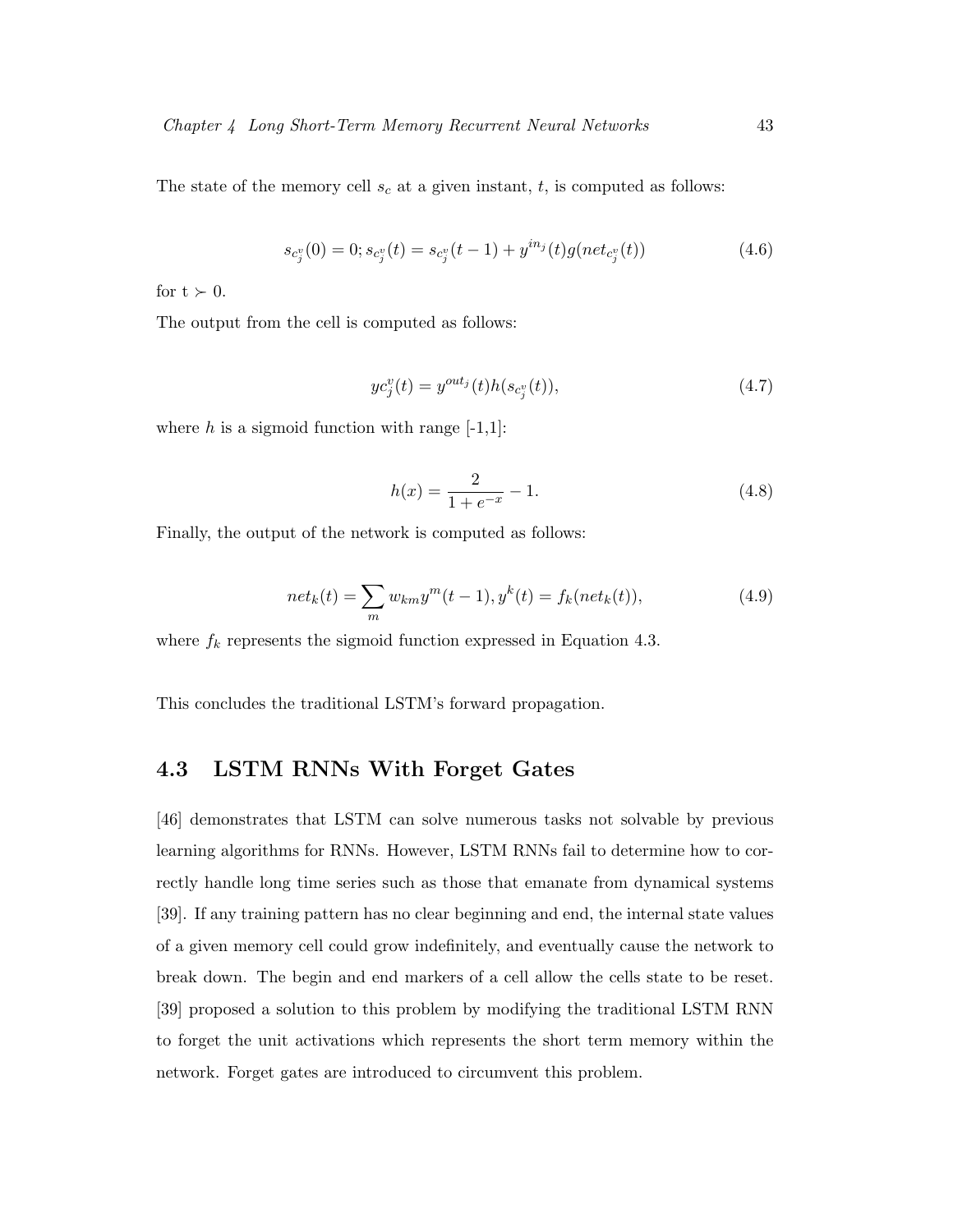The solution enables LSTM memory blocks to learn to reset itself once their contents are out of date and hence useless. By resets, we do not only mean immediate resets to zero but also gradual resets corresponding to slowly fading cell states. More specifically, the traditional LSTM's CEC self recurrent connection of 1.0 is replaced by a multiplicative forget gate activation  $y^{\varphi}$  See Figure 4.3.



Figure 4.3: A Memory Block with Forget Gates

The forget gate activation,  $y^{\varphi}$ , is calculated like the activations of the other gates – (see Equations 4.1 and 4.2):

$$
net_{\varphi_j}(t) = \sum_m w_{\varphi_j m} y^m(t-1); y^{\varphi_j}(t) = f_{\varphi_j}(net_{\varphi_j}(t)).
$$
\n(4.10)

where  $f_{\varphi_j}$  is a sigmoid function as in Equation 4.3.

The cell state now changes slightly, which now includes the forget gate activation:

$$
s_{c_j^v}(0) = 0; s_{c_j^v}(t) = y^{\varphi_j}(t)s_{c_j^v}(t-1) + y^{in_j}(t)g(net_{c_j^v}(t)),
$$
\n(4.11)

for  $t \succ 0$ .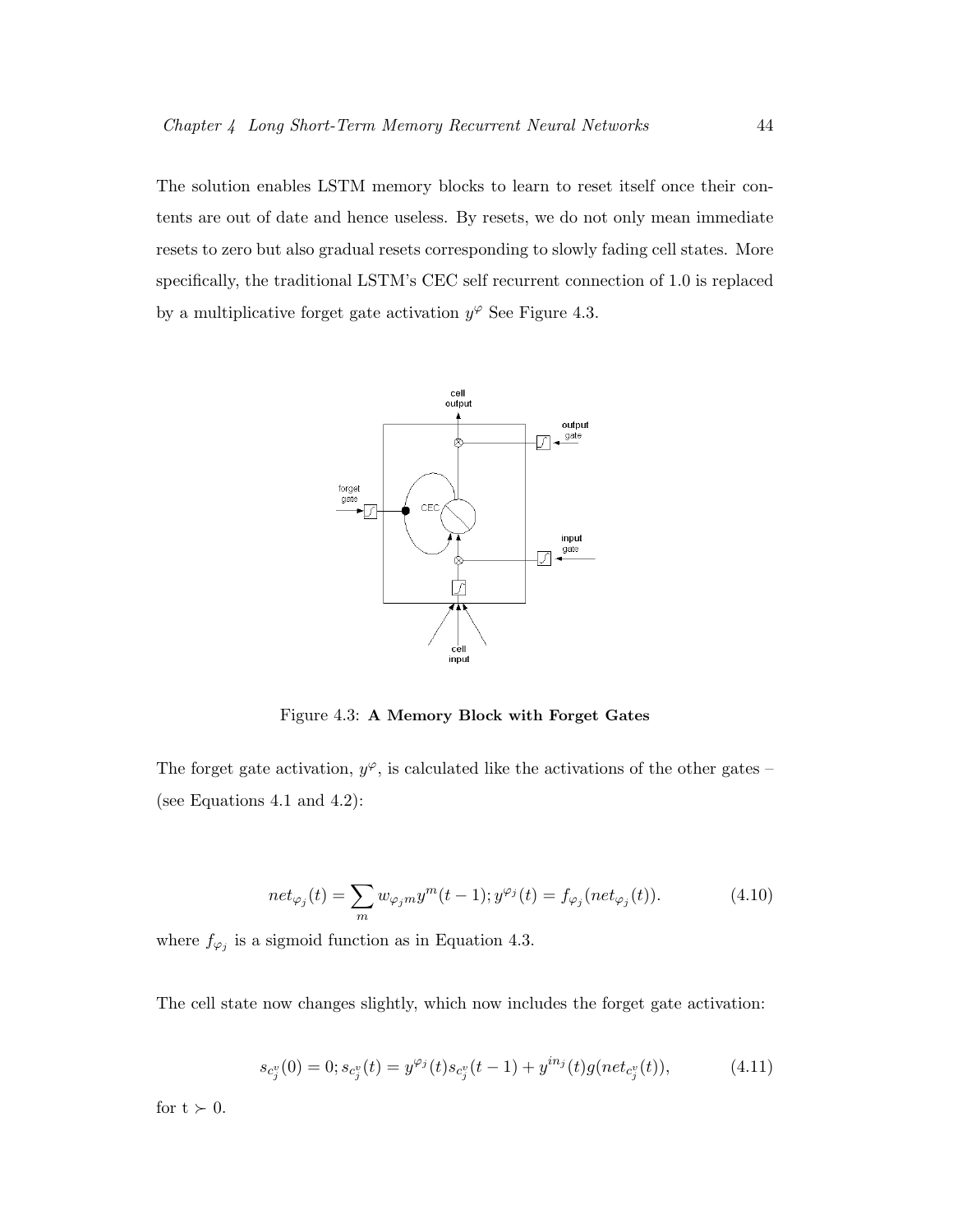## 4.4 LSTM RNNs With Peephole Connections

In LSTM RNN with forget gates, each gate receives connections from the input units and the output of all cells. But there exists no explicit connection from the CEC which its controls. This results in essential information being lost since the forget gate can only directly observe the output of a cell. This may harm network performance by not being able to inspect the CEC. Weighted peephole connections from the CEC to all the gates residing within the same memory block are, therefore, introduced [38],[40]. These peephole connections (Figure 4.4) shield the CEC from unwanted information during the forward and backward passes. Peephole connections are able to utilize the cells contents when decisions need to be made.



Figure 4.4: A Memory Block with Peephole Connections

The input and forget gate activation with peephole connections are as follows:

$$
net_{in_j}(t) = \sum_{m} w_{in_jm} y^m(t-1) + \sum_{v=1}^{s_j} w_{in_j} c_j^v s_{c_j^v}(t-1), y^{in_j}(t) = f_{in_j}(net_{in_j}(t)) \tag{4.12}
$$

$$
net_{\varphi_j}(t) = \sum_m w_{\varphi_j m} y^m(t-1) + \sum_{v=1}^{s_j} w_{\varphi_j} c_j^v s_{c_j^v}(t-1), y^{\varphi_j}(t) = f_{\varphi_j}(net_{\varphi_j}(t)) \quad (4.13)
$$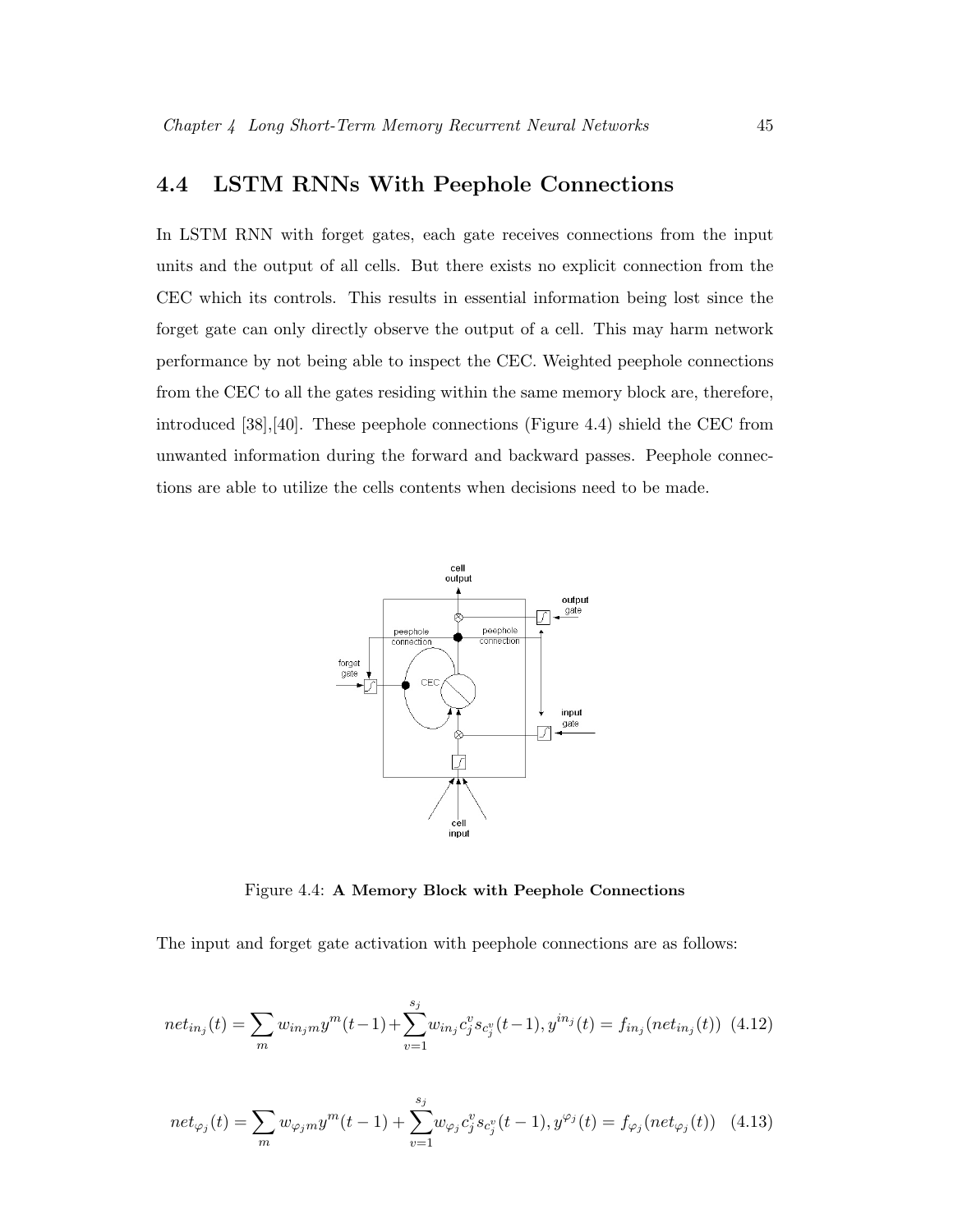The output gate activation with peephole connection is computed as:

$$
net_{out_j}(t) = \sum_{m} w_{out_jm} y^m(t-1) + \sum_{v=1}^{s_j} w_{out_j} c_j^v s_{c_j^v}(t-1),
$$
\n(4.14)

$$
y^{out_j}(t) = f_{out_j}(net_{out_j}(t)).
$$
\n(4.15)

The cell output is computed as:

$$
yc_j^v(t) = y^{out_j}(t)s_{c_j^v}(t).
$$
\n(4.16)

## 4.5 Learning In LSTM RNNs

Learning in LSTM RNNs is based on a combination of truncated BPTT and a modified version of RTRL which was derived in [46]. This learning algorithm includes forget gates and peephole connections which has been extended in [38] to deal with continuous time-series and precise timing problems.

Essentially, errors arriving at the net inputs of memory blocks and their gates do not get propagated back further in time, although they do serve to change the incoming weights. In essence, once an error signal arrives at a memory cell output, it gets scaled by the output gate and the output nonlinearity  $h$ ; then it enters the memory cell's linear CEC, where it can flow back indefinitely without ever being changed. This is why LSTM can bridge arbitrary time lags between input events and target signals.

During the training phase, the multiplicative gates learn to open and close, thus allowing the next set of input enter the cell. The sum of square errors is defined as follows:

$$
E(t) = \frac{1}{2} \sum_{k} e_k(t)^2; e_k(t) := t^k(t) - y^k(t)
$$
\n(4.17)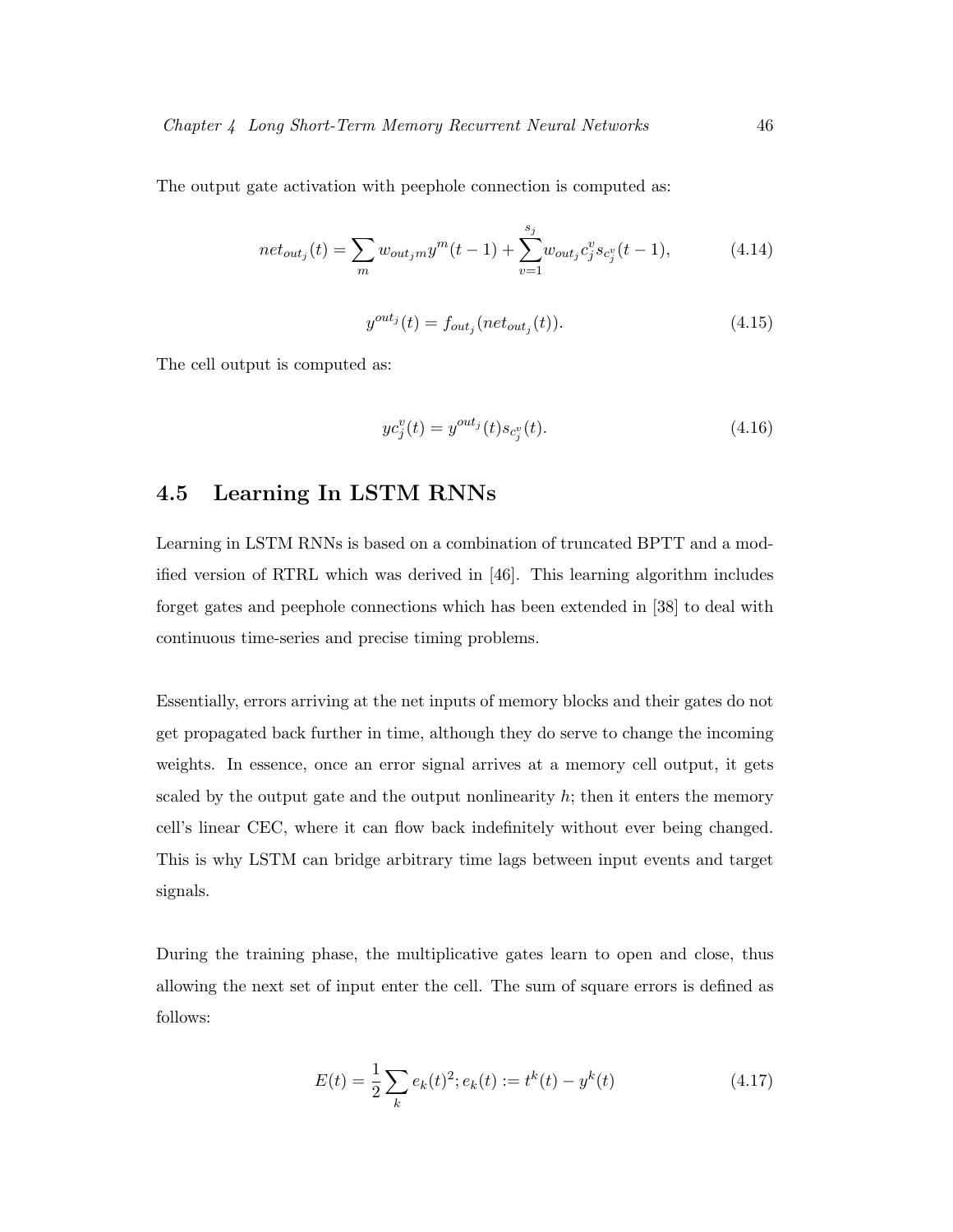where  $t^k$  represents the desired teacher signal and  $y_k$  represents the actual output of the network.

The learning procedure is as follows:

#### Step 1

The errors are backpropagated by engaging the following procedure:

Compute the derivative of the output units:

$$
\delta_k(t) = f'_k(net_k(t))e_k(t)
$$
\n(4.18)

For all memory block  $j$ , compute the derivatives of the output gates:

$$
\delta_{out_j} = f'_{out_j}(net_{out_j}(t))(\sum_{v=1}^{s_j} h(s_{c_j^v}(t)) \sum_k w_{kc_j}^v \delta_k(t))
$$
\n(4.19)

For the  $v^{th}$  cells in the  $j^{th}$  block compute the cell state error:

$$
e_{s_{c_j}^v}(t) = y^{out_j}(t)h'(s_{c_j}v(t))(\sum_k w_{k_{c_j}^v} \delta_k(t))
$$
\n(4.20)

#### Step 2

Update the weights within the network:

Output unit weight updates:

$$
\Delta w_{km}(t) = \alpha \delta_k(t) y^m \tag{4.21}
$$

For all memory blocks  $j$ 

Output gate weight updates:

$$
\Delta w_{out,m} = \alpha \delta_{out} y^m; \Delta w_{out,c_j^v} = \delta_{out} s_{c_j^v};
$$
\n(4.22)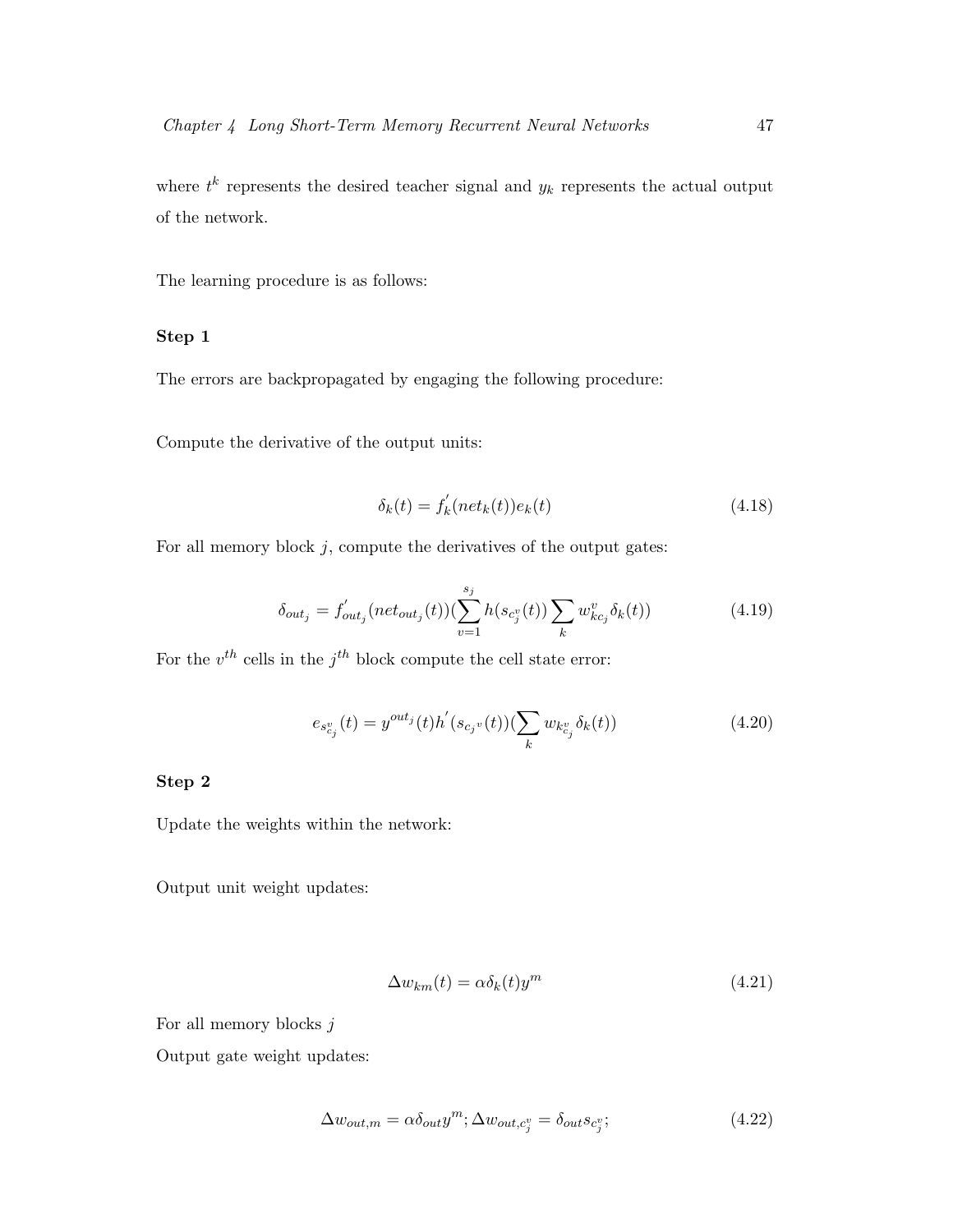Input gate weight updates:

$$
\Delta w_{in,m} = \alpha \sum_{v=1}^{s_j} e_{s_{c_j}v} ds_{in,m}^{jv}
$$
\n(4.23)

For all peephole connections,  $v'$ 

$$
\Delta w_{in,m} = \alpha \sum_{v=1}^{s_j} e_{s_{c_j}v} ds_{in,c_j^{v'}}^{jv}
$$
\n(4.24)

Forget gate weight updates:

$$
\Delta w_{in,c_j^{v'}} = \alpha \sum_{v=1}^{s_j} e_{s_{c_j^v}} ds_{\varphi,m}^{jv}
$$
\n(4.25)

For all peephole connections,  $v'$ 

$$
\Delta w_{\varphi, c_j^v} = \alpha \sum_{v=1}^{s_j} e_{s_{c_j^v}} ds_{\varphi, c_j^{v'}}^{jv}
$$
\n(4.26)

Update the cells for the  $v^{th}$  cells in the  $j^{th}$  block:

$$
\Delta w_{c_j^v,m} = \alpha e_{s_{c_j^v}} ds_{cm}^{jv}
$$
\n(4.27)

LSTM learning algorithm is local in both space and time. It has a computational complexity per time step and weights of  $O(1)$ , that means  $O(n^2)$  where n represents the number of hidden units. This is in essence determined by the network topology.

It is important to note that learning in LSTM RNNs as described above is supervised learning. Recent efforts have been made to exploit the computational ability of LSTM RNNs for unsupervised learning [53]. We are particularly interested in unsupervised learning of LSTM RNNs, where a good task-independent representation for a given set of data must be found.

As noted above, LSTM RNNs are typically trained, in a supervised learning fashion, based on truncated BPTT and a modified version of RTRL so as to minimize an objective function (also called error or loss function) that measures the network's performance. In supervised learning problems, there exist an explicit target for each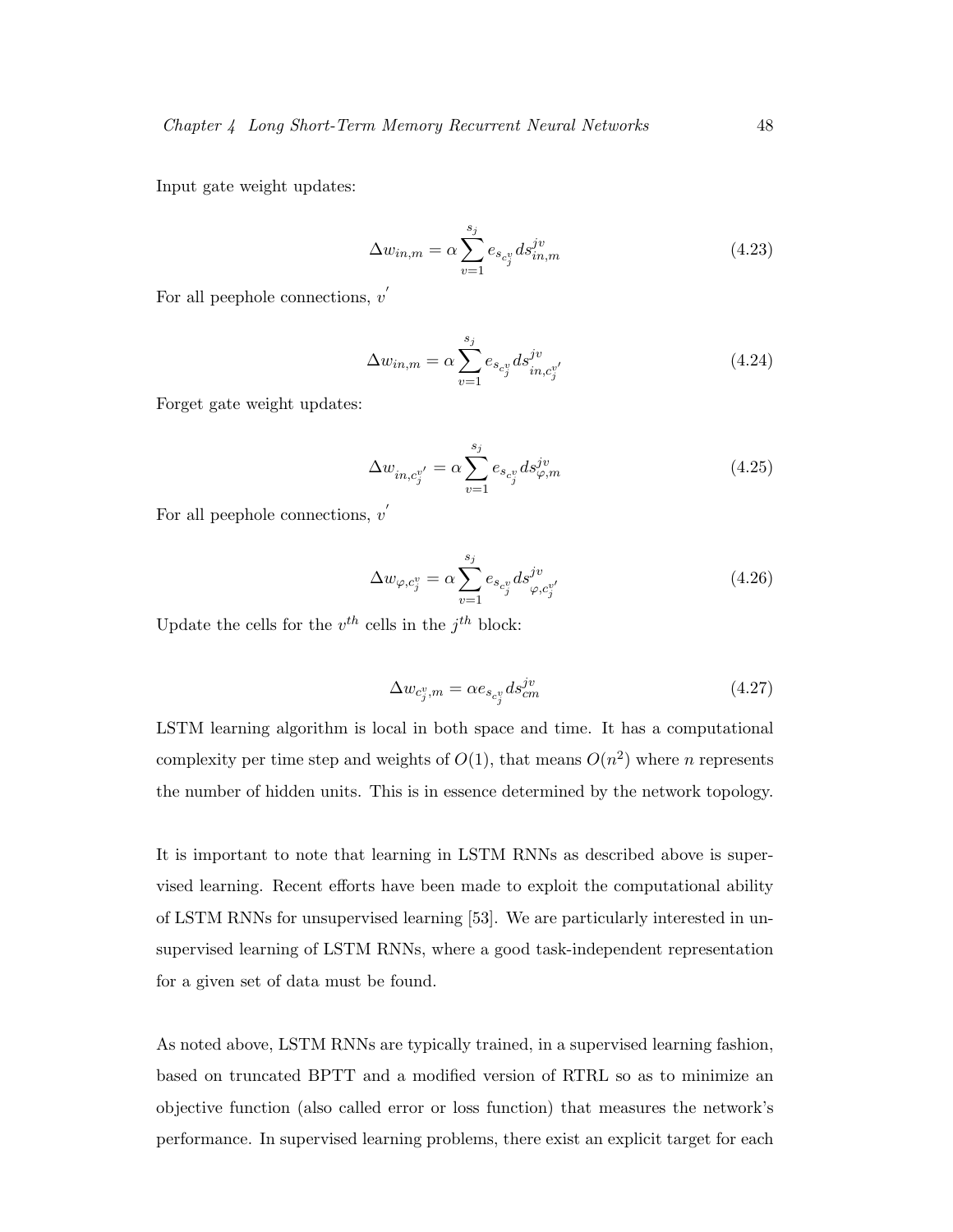output node and input pattern. In unsupervised learning, however, there is no target available to tell the network what to do. In the absence of a teacher, what should the network's objective be? The progress of these unsupervised networks must be evaluated in a task-independent manner, using general principles of efficient coding [80]. This is the domain of information theory, and we can therefore derive objective functions for unsupervised learning from information-theoretic arguments.

[53] report on certain information theoretic objective functions for unsupervised learning that can be plugged into the LSTM RNN for unsupervised learning task. We now describe information theoretic models in the following section.

## 4.6 Information Theoretic Models

The concept of information theory first developed by [83] is a deep mathematical theory that is concerned with the very essence of communication process [42]. The theory provides a framework for the study of fundamental issues – such as the efficiency of information representation, and the limitation involved in the reliable transmission of information over a communication channel. Models derived from the theory are referred to as information theoretic models. [80] reports on the neural network implementation of an information-theoretical model in an unsupervised learning fashion using parametric modelling, probabilistic networks and nonparametric estimation. For a review of information-theoretic models see [42]. [26] also discusses some information theory models suitable for data mining.

Two information theoretic models for unsupervised learning are binary information gain optimization (BINGO) and nonparametric entropy optimization (NEO). We now describe these models in the following sections.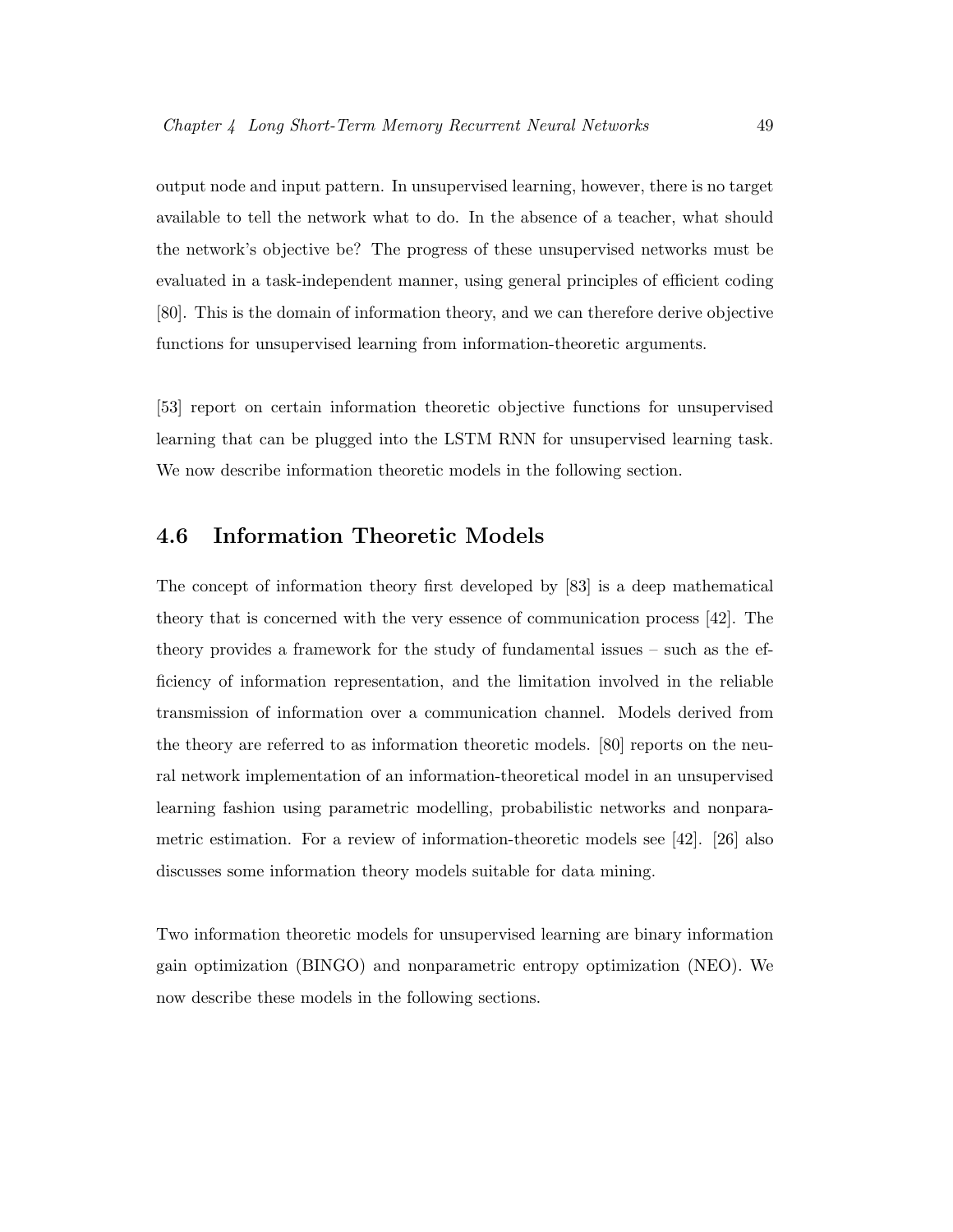#### 4.6.1 Binary Information Gain Optimization (BINGO)

BINGO, developed by [81], is a parametric unsupervised learning algorithm which clusters unlabelled data with linear adaptive discriminants stressing the gaps between clusters [81, 80]. The method maximizes the information gained from observing output of a single-layer network of logistic nodes, interpreting their activity as stochastic binary variables. The resulting weight update formula (see [81, 80] for a complete derivation) for node  $i$  is given by

$$
\Delta w_i \ \alpha \ f'(y_i)x(y_i - \hat{y}_i), \tag{4.28}
$$

where  $f'(y_i)$  is the derivative of the logistic squashing function f, x the presynaptic input, and  $\hat{y}_i$  the difference between actual and estimated network output. A linear second-order estimator is used for multiple outputs:

$$
\hat{y} = y + (Q_y - 2I)(y - \bar{y}),\tag{4.29}
$$

where  $\bar{y}$  denotes the average of y over the data, and  $Q_y$  its autocorrelation. The binary information gain is maximal (namely, 1 bit/node) when a network's outputs are uncorrelated, and approach '1' (resp. '0') for half the data points. Thus BINGO seeks to identify independent dichomoties in the data.

#### 4.6.2 Nonparametric Entropy Optimisation (NEO)

NEO, developed by [93], – in contrast to parametric unsupervised learning techniques – is a differential learning rule that optimizes signal entropy by way of kernel density estimation; thus, no additional assumptions about a density's smoothness or function form are necessary [80], [93]. The nonparametric Parzen window density estimate  $\hat{p}(y)$  is given by:

$$
\hat{p}(y) = \frac{1}{|T|} \sum_{y_j \in T} K_{\sigma}(y - y_j),
$$
\n(4.30)

where T is a sample of points  $y_j$  and  $K_{\sigma}$  is a kernel function, in our case an isotropic Gaussian with variance  $\sigma^2$ . The kernel width  $\sigma$  that best regularizies the density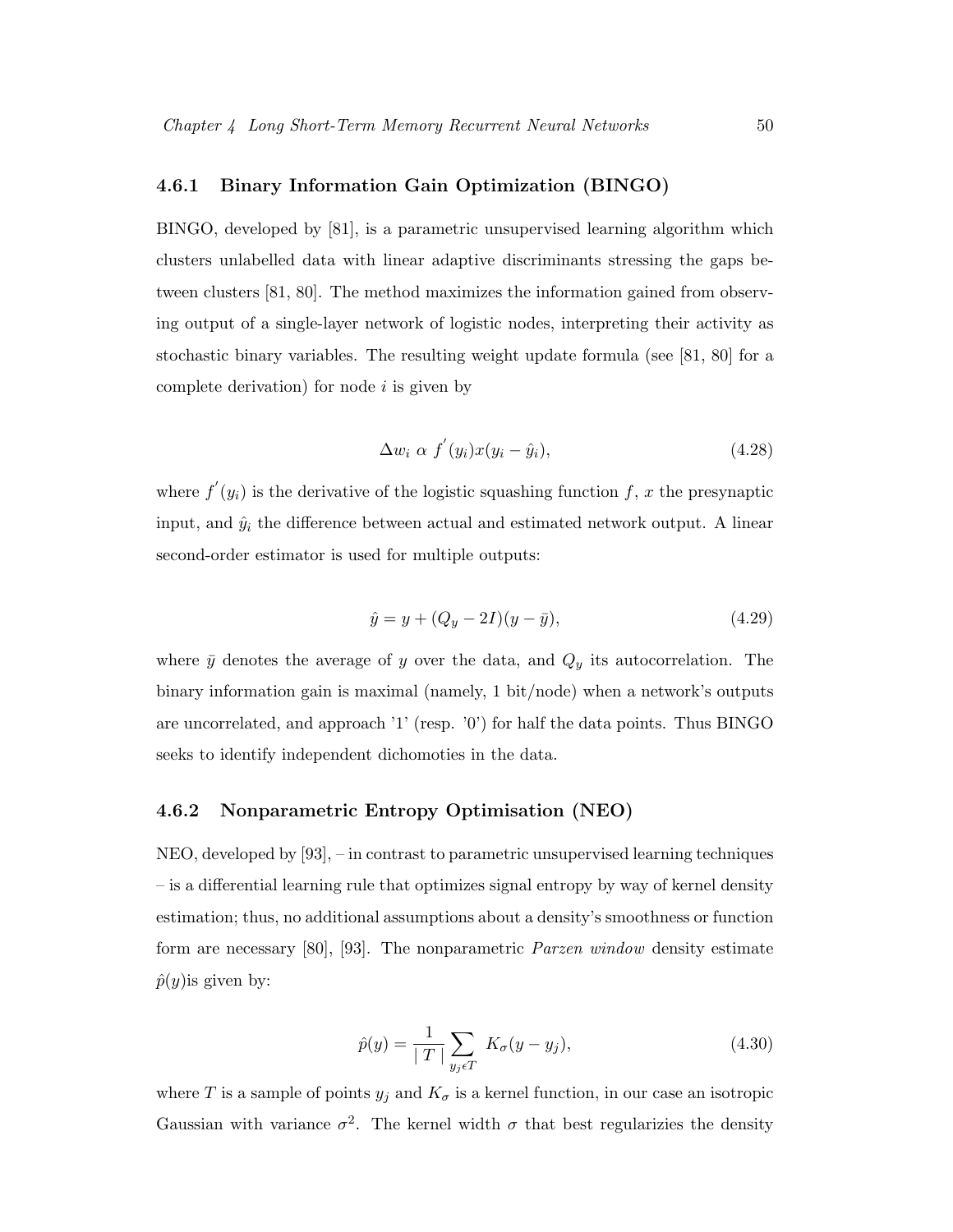estimate can be found by maximizing the log-likelihood:

$$
\hat{L} = \sum_{y_i \in S} \log \sum_{y_j \in T} K_{\sigma}(y_i - y_j) - |S| \log |T|,
$$
\n(4.31)

whose derivative with respect to the kernel width is given by:

$$
\frac{\partial}{\partial \sigma} \hat{L} = \sum_{y_i \in S} \frac{\sum_{y_j \in T} \frac{\partial}{\partial \sigma} K_{\sigma}(y_i - y_j)}{\sum_{y_j \in T} K_{\sigma}(y_i - y_j)}.
$$
(4.32)

The maximum likelihood kernel makes a second S derived from  $p(y)$  most likely under the estimated density  $\hat{p}(y)$  computed from the sample T.<sup>1</sup> A nonparametric estimate of the empirical entropy (given optimal kernel shape) of a neural network's output  $y$  can then be calculated as:

$$
\hat{H}(y) = -\frac{1}{|S|} \sum_{y_i \in S} \log \sum_{y_j \in T} K_{\sigma}(y_i - y_j) + \log |T|,
$$
\n(4.33)

and minimized by adjusting the neural network's weights  $w$ :

$$
\frac{\partial}{\partial w}\hat{H}(y) = -\frac{1}{|S|} \sum_{y_i \in S} \frac{\sum_{y_j \in T} \frac{\partial}{\partial w} K_{\sigma}(y_i - y_j)}{\sum_{y_j \in T} K_{\sigma}(y_i - y_j)}.
$$
(4.34)

Low  $\hat{H}(y)$  is achieved by clustering the data. See [80, 93] for further details.

In this thesis, we train LSTM recurrent neural networks to maximize NEO (Section 5.4.2).

## 4.7 Applications of LSTM RNNs

#### 4.7.1 Blues Improvisation

[28] showed that LSTM RNNs are able to learn a form of blues music and are able to compose novel melodies with the same style. [28] notes that the compositions of music have a distinct global temporal structure in the form of nested periodicities. Music therefore has some notes that are more distinctive than others. A LSTM

<sup>&</sup>lt;sup>1</sup>To make efficient use of available training data, we let  $y_j$  in the inner sums of Equations 4.32 and 4.34 range over  $T = S | \{y_i\}$  for each  $y_i \in S$  in the outer sum [80]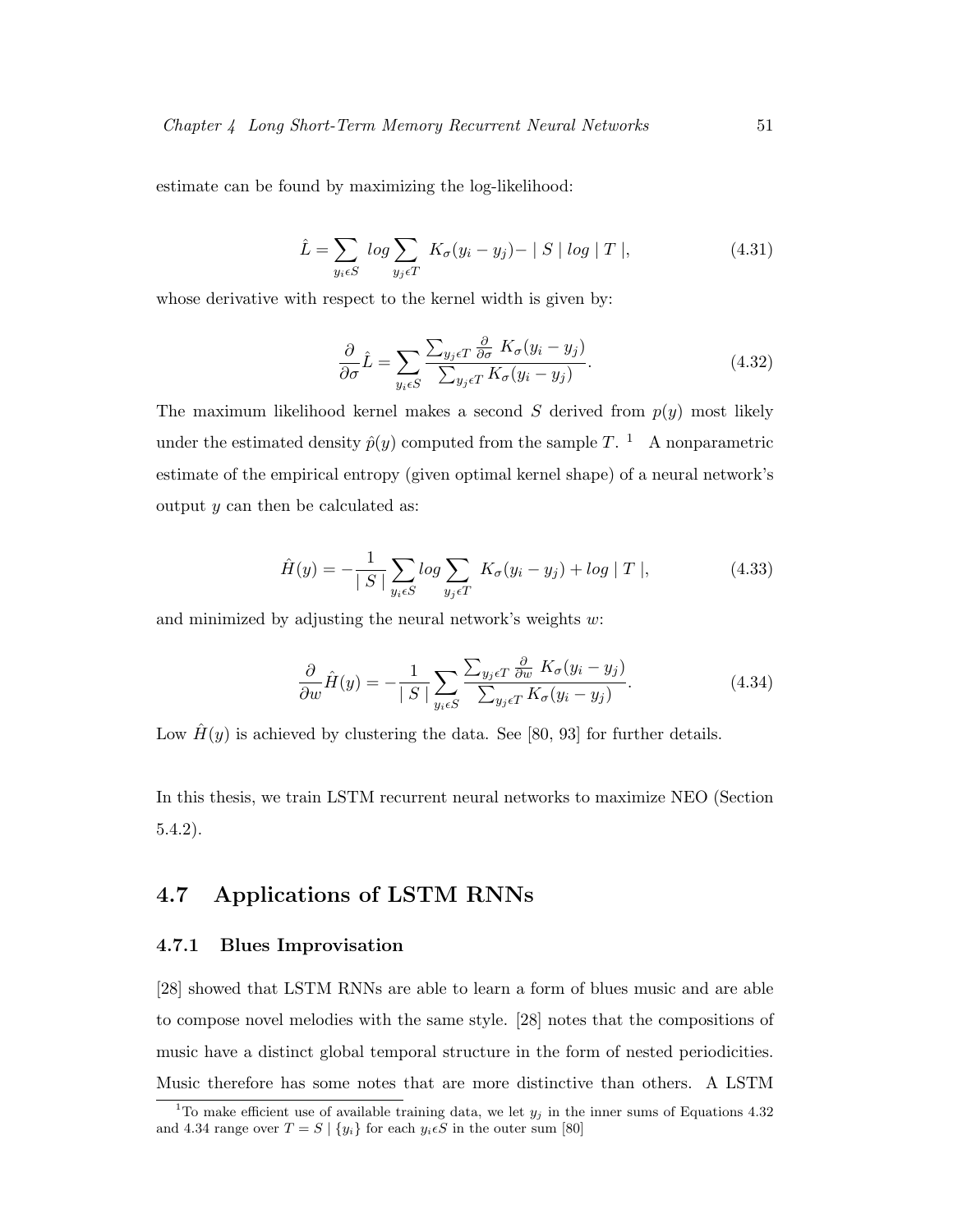RNN is able to successfully learn to predict notes at time  $t + 1$  by making use of input data at times  $\leq t$ .

#### 4.7.2 Automatic Speech Recognition

Since traditional RNNs suffer from the vanishing gradient problem (see Section 3.8), they are unable to learn correlations between inputs and errors which span long time intervals, [27]. This then leads to general failure to find long-term dependencies spanning several phones  $2 \quad \text{[27]}$ .  $\text{[27]}$  notes that traditional RNNs are not able to discover transition probabilities among sequences of words at a very slow timescale. The authors note that even at faster timescales, time warping and co-articulation effects tend to stretch phones which in turn blur their boundaries. LSTM seeks to address these problems that traditional RNNs face. A LSTM RNN maps every frame of an acoustic speech signal onto a set of fixed phone targets. The training involves using a collection of hand-labelled data. Two LSTM RNNs are used: the first network estimates the frame-level phone probability; the second network computes a mapping of the phone predictions into words; i.e. when the network is trained, it predicts sequences of words from sequences of phones which has been obtained from the first network. Results indicate that LSTM RNNs perform well at the frame-level phone prediction.

#### 4.7.3 Named Entity Recognition

Involves identifying atomic elements of information in text, such as names, locations and monetary values, etc. [41] trained a LSTM RNN on English and German atomic elements. A self-organising map for sequences is used to generate representations for the lexical items presented to the network [41]. The network is trained to output a vector which represents a particular tag, i.e. for the tag  $O$  a vector representation of 0100000 is produced. Promising results were yielded. The reader can consult [41] for the results.

<sup>&</sup>lt;sup>2</sup>A small unit of speech sound that assists to distinguish one word from another.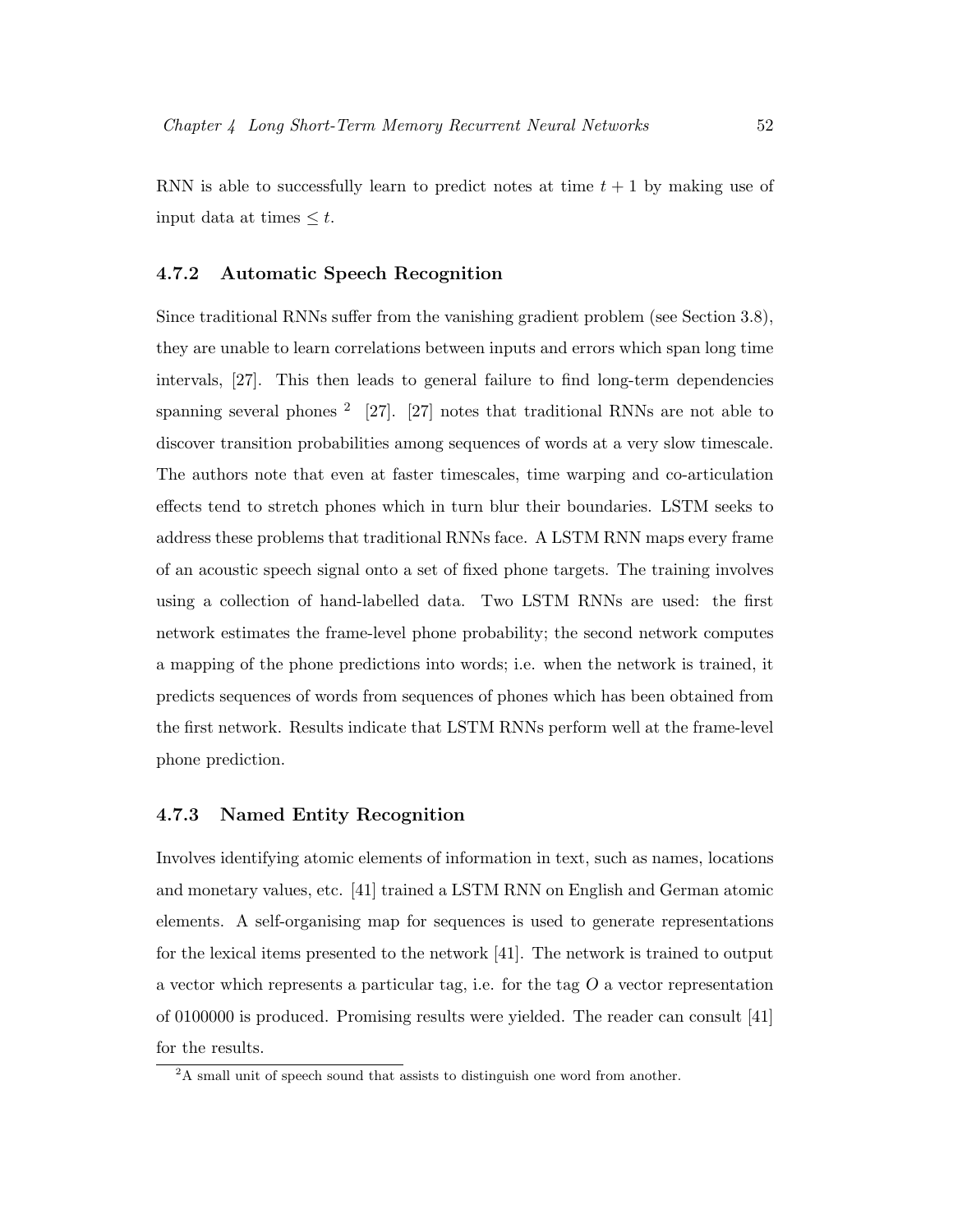## 4.8 Summary

Long Short-Term Memory RNNs are extensions of RNNs. They are able to overcome the long-term dependency problem which traditional RNNs suffer from. This chapter provided a short tutorial on how LSTM RNNs work and briefly highlighted some tasks that LSTM has been applied to. This will be useful in understanding the next chapter which applies LSTM RNNs to the profiling of calls made by users over a period of time in a mobile telecommunication network.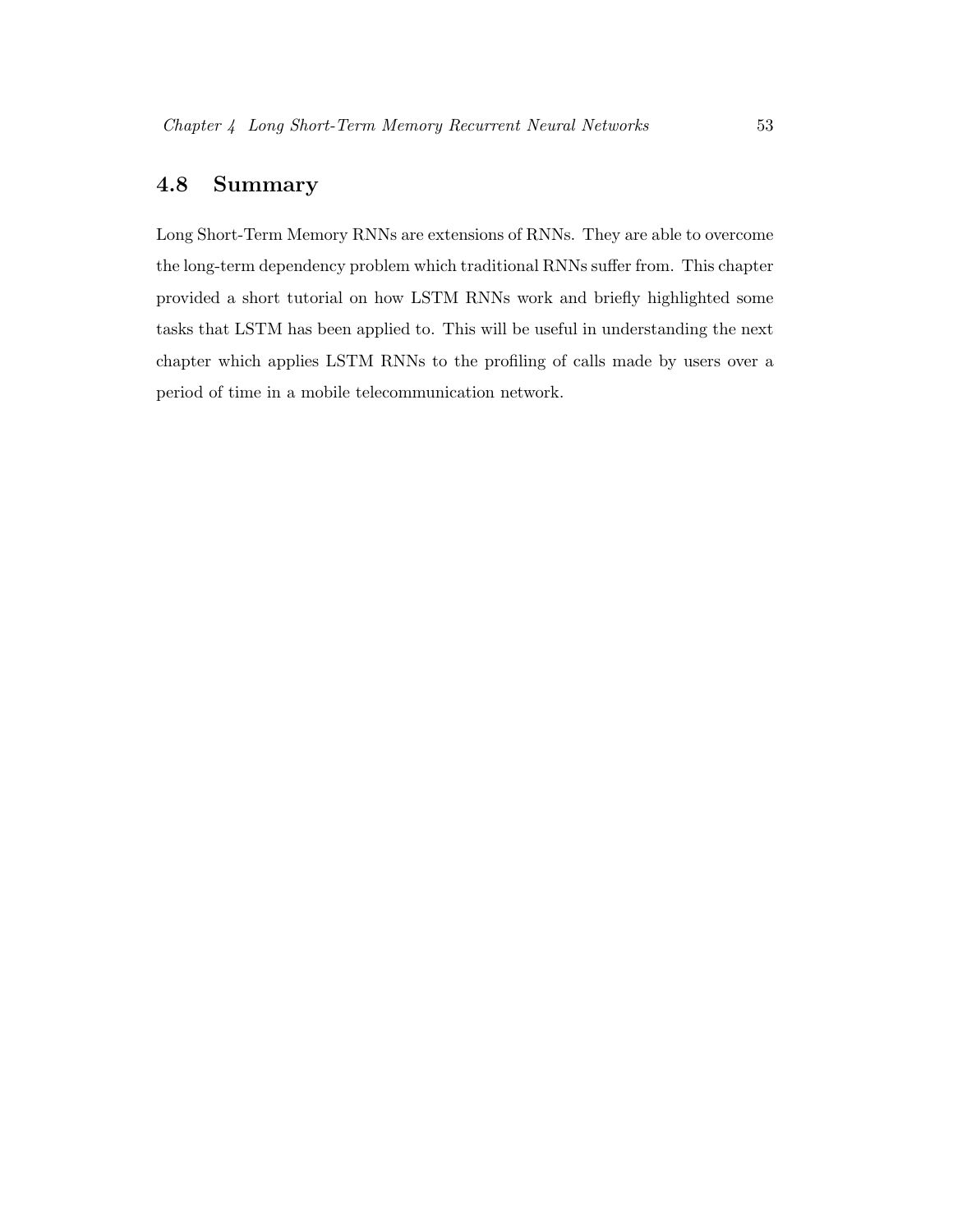## Chapter 5

# Call Pattern Analysis in Mobile Telecommunication Networks

## 5.1 Introduction

In this chapter, we present a brief overview of data mining. We then present our experiments based on the unsupervised learning modeling approaches that we applied for profiling of calls made by users over a period of time in a mobile telecommunications network. We discuss and conclude with findings from our experiments.

## 5.2 Data Mining

Knowledge discovery in databases (KDD) deals with data integration techniques and the discovery, interpretation, and visualization of patterns in large collections of data. An integral part of the KDD process is data mining. It entails the search for valuable information in large volumes of data through the exploration and analysis, by automatic or semi-automatic means, of the large quantities of data in order to discover meaningful patterns and rules [23]. Data mining originated from database technology, statistics, machine learning (AI), visualization and traditional techniques. Data mining tasks are generally of two forms:

1. Predictive Tasks – use some variables to predict unknown or future values of other variables.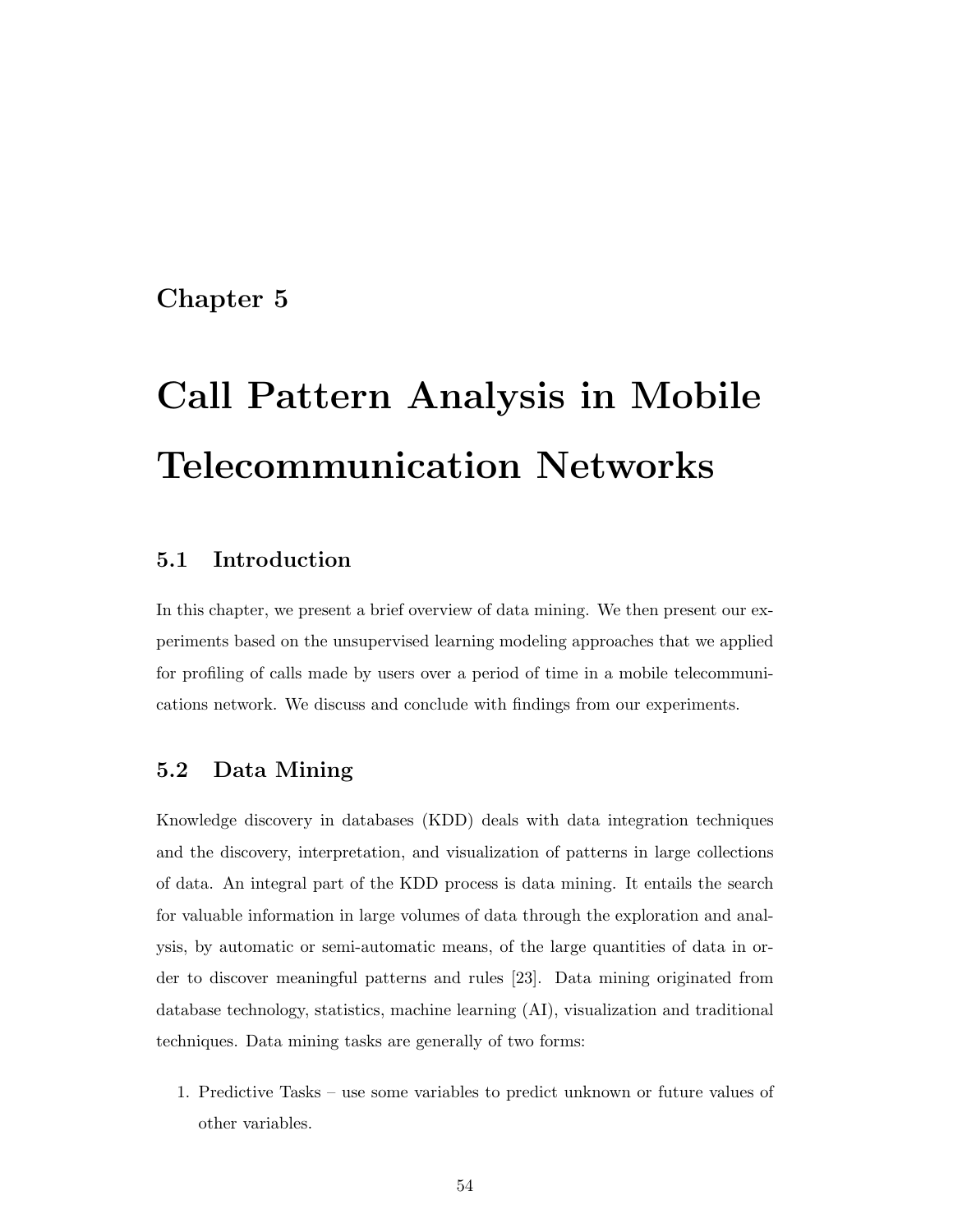2. Descriptive Tasks – find human-interpretable patterns that describe the data.

This thesis focuses on the descriptive data mining tasks. [67] discusses the foundation as well as the practical side of intelligent agents and their theory and applications for data mining and information retrieval in large databases.

Neural networks are of particular interest as data mining techniques for time series, because they offer a means of efficiently modeling large and complex problems in which there may be hundreds of predictor variables that have many interactions.

## 5.3 Self-Organizing Maps

The self-organizing map (SOM), developed by Kohonen [56], is a neural network model for the analysis and visualization of high dimensional data. It projects the nonlinear statistical relationships between high-dimensional data into simple topological relationships on a regular, typically two-dimensional grid of nodes. The SOM thereby compacts information while preserving the most important topological and/or metric relationships of the primary data elements on the two-dimensional plane. SOMs have been successfully applied in the development of adaptive devices for various telecommunication applications [55]. See [52, 73] for a bibliography on published papers.

The basic SOM model is a set of prototype vectors, with a defined neighbourhood relation. This neighbourhood relation defines a structured lattice, which may be linear, rectangular or hexagonal arrangement of map units. The SOM is formed through an unsupervised, competitive learning process. This process is initiated when a winner unit is searched, which minimizes the Euclidean distance measure between data samples x and the map units  $m_i$ . This unit is described as the bestmatching node, signified by the subscript  $c$ :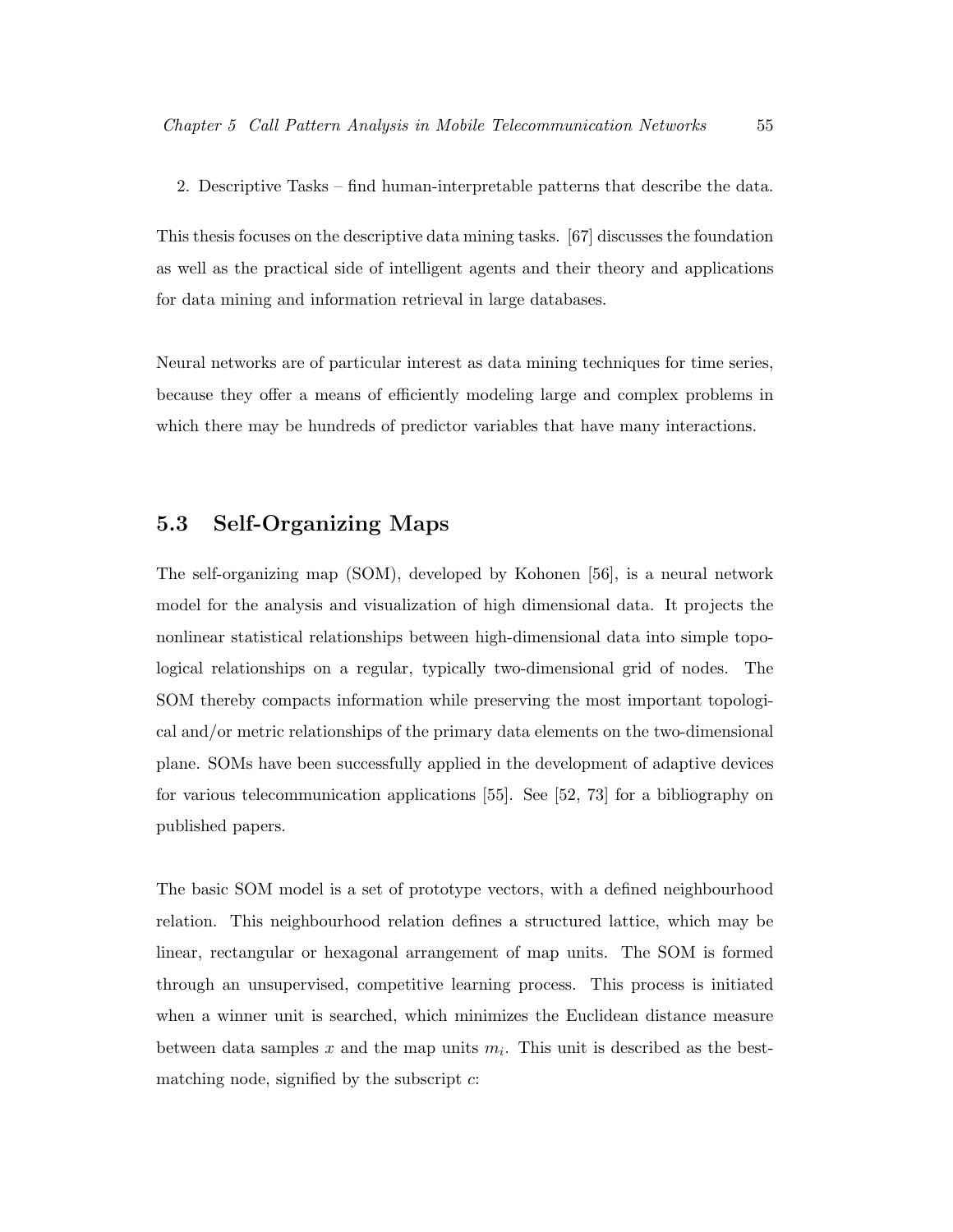$$
\|x - m_c\| = \min_{i} {\|x - m_i\|\}, \text{ or}
$$
  

$$
c = \operatorname{argmin}_{i} {\|x - m_i\|\}.
$$
 (5.1)

Then, the map units are updated in the *topological* neighborhood of the winner unit, which is defined in terms of the lattice structure. The update step can be performed by applying

$$
m_i(t+1) = m_i(t) + h_{ci}(t)[x(t) - m_i(t)]
$$
\n(5.2)

where t is an integer, the discrete-time coordinate,  $h_{ci}(t)$  is the so-called neighbourhood kernel; it is the function defined over the lattice points. The average width and form of  $h_{ci}$  defines the "stiffness" of the "elastic surface" to be fitted to the data points. In addition, the last term in the square brackets is proportional to the gradient of the squared Euclidean distance  $d(x, m_i) = ||x - m_i||^2$ . The learning rate  $\alpha(t) \in [0,1]$  must be a decreasing function of time and the neighborhood function  $h<sup>c</sup>(t, i)$  is a non-increasing function around the winner unit defined in the topological lattice of map units. A good candidate is a Gaussian around the winner unit defined in terms of the coordinates  $\bf{r}$  in the lattice of neurons

$$
h^{c}(t,i) = exp(-\frac{\|r^{i} - r^{c}\|^{2}}{2\sigma(t)^{2}}).
$$
\n(5.3)

Some other neighborhood functions are discussed in [56]. During training, the learning rate and the width of the neighborhood function are decreased, typically in a linear fashion. The map then tends to converge to a stationary distribution, which approximates the probability density of the data.

After the input samples have been presented, and the codebook vectors have converged, the map is calibrated. Calibration of the map is done to locate images of different input data items on it. In practical applications, it may be self-evident to note how a particular input data set ought to be interpreted and labeled. By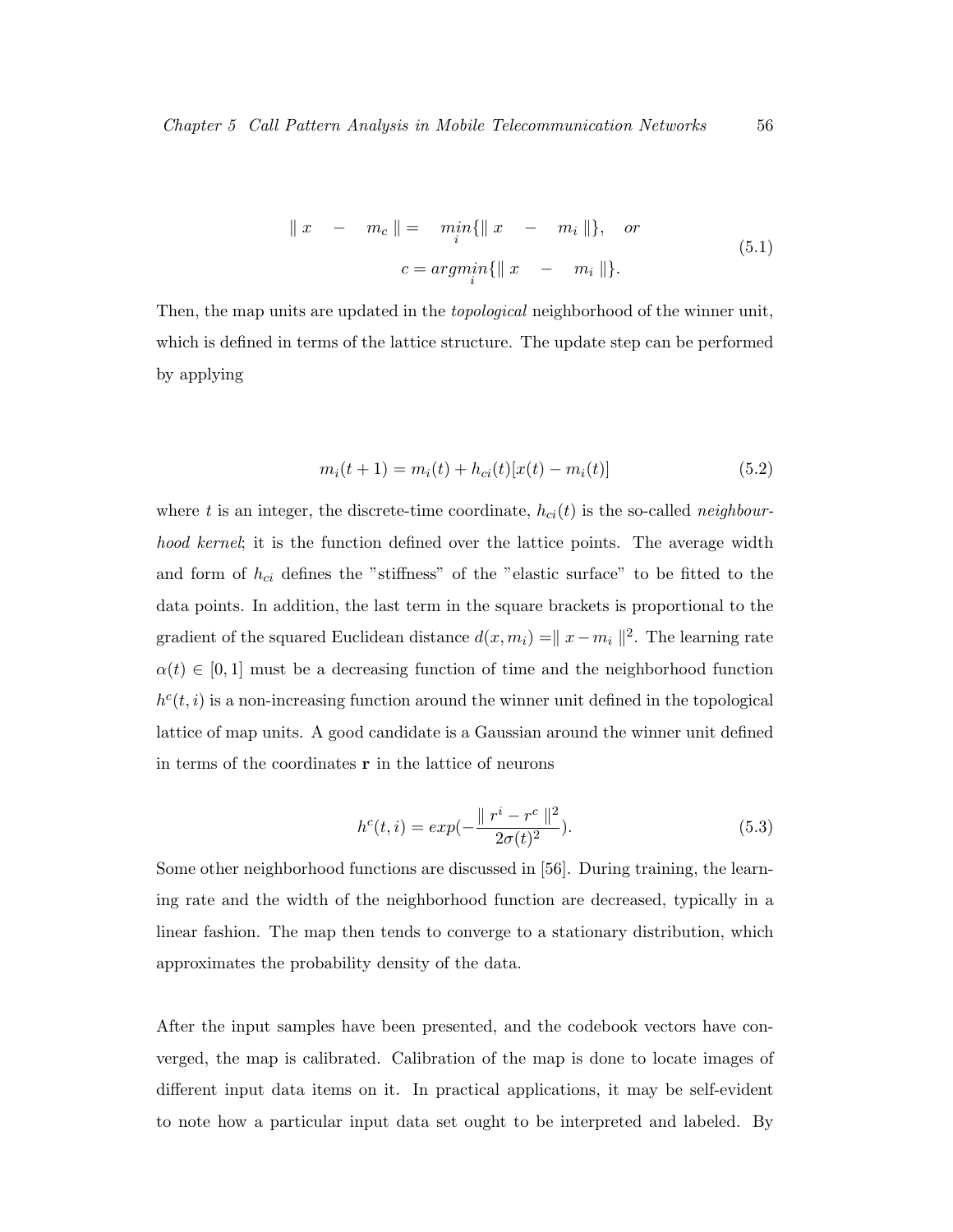providing a number of typical, manually analysed data sets, searching for the best matches on the map, and labeling the map units correspondingly, the map becomes calibrated. Since the mapping is assumed to be continuous along a hypothetical "elastic" surface, the closest reference vectors approximate the unknown input data. A number of ways of improving the performance of the SOM algorithm and a number of variants of the SOM are presented in [56].

Self-organizing maps may be visualized by using a unified distance matrix representation [91], where the clustering of the SOM is visualized by calculating distances between the map units locally and representing these with gray levels. Another choice for visualization is Sammon's mapping [79] which projects the high-dimensional map units on a plane by minimizing the global distortion of inter point distances when applying the mapping. However, in this work, we used a Kohonen Extension Map developed by [54].

#### 5.4 Experiments

We report on our experiments using self-organizing maps and LSTM recurrent neural networks to demonstrate the unsupervised learning potentials of the two neural network architectures for call profiling over a period of time in a mobile telecommunication network. Experiment 1 is a report on our published work [4, 6], which investigates the capabilities of SOM while Experiment 2 reports on unsupervised training of the LSTM architecture.

#### 5.4.1 Experiment 1: Self Organizing Map Model

We applied self-organizing maps to unsupervised classification of call data for prepaid service subscribers from a real mobile telecommunication network. The data set contains the call data of 500 masked subscribers over a period of 6 months. The data set was first normalized. Subsequently, we extracted from the data set Mobile Originating Calls (MOC). These are calls that were initiated by the subscribers. Within the 6 months period, a total of 227,318 calls originated from the 500 subscribers.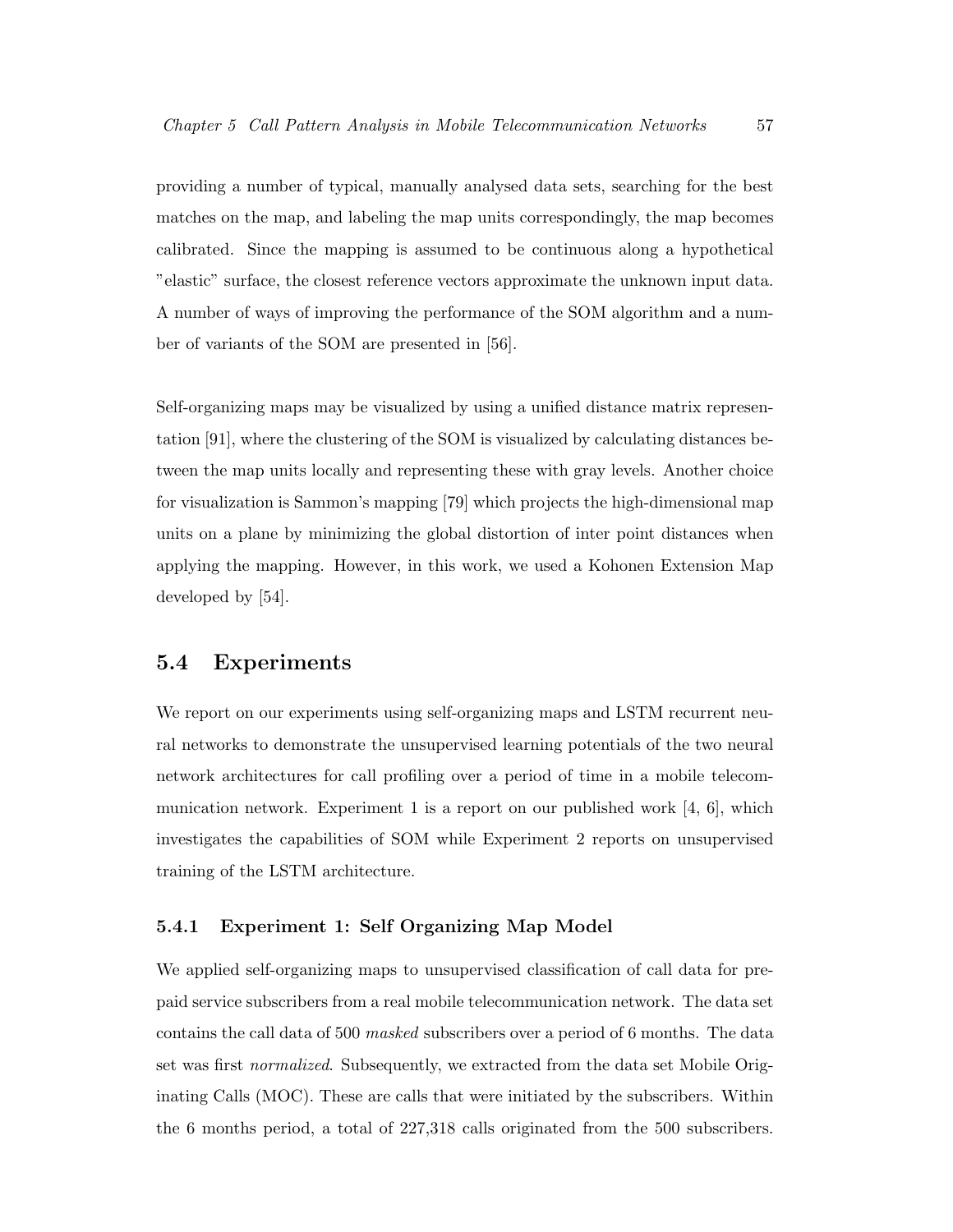The final training records after normalization contained the following fields

- 1. Subscriber number (MSISDN)
- 2. Other party called
- 3. Cell ID in use by the subscriber
- 4. Area code for the location of the subscriber
- 5. Date and time the call was made
- 6. Duration of the call

The subscriber number was not used in training but to identify the SOM of each subscriber.

#### Feature Extraction

We generated a feature vector for each subscriber. However, there were symbolic data present in our training data. These include the other party called, cell ID in use by the subscriber and the area code for the location of the subscriber. In order to convert these to numeric values, we constructed a frequency table for each of the symbolic data per subscriber. Each symbol in the frequency table for each subscriber was then ranked based on the individual frequencies. This ranking was then used as the corresponding numeric value for the symbol.

The field for date and time was also transformed. This was converted to peak (7am to 8pm) and off-peak (8pm to 7am) periods. Peak period were represented by 1, and off peak represented by 2. Thus we have a five dimensional feature vector. The number of training examples available for each subscriber varies. The subscriber with the maximum number of training examples had 7007 and the subscriber with the minimum number of examples had 3.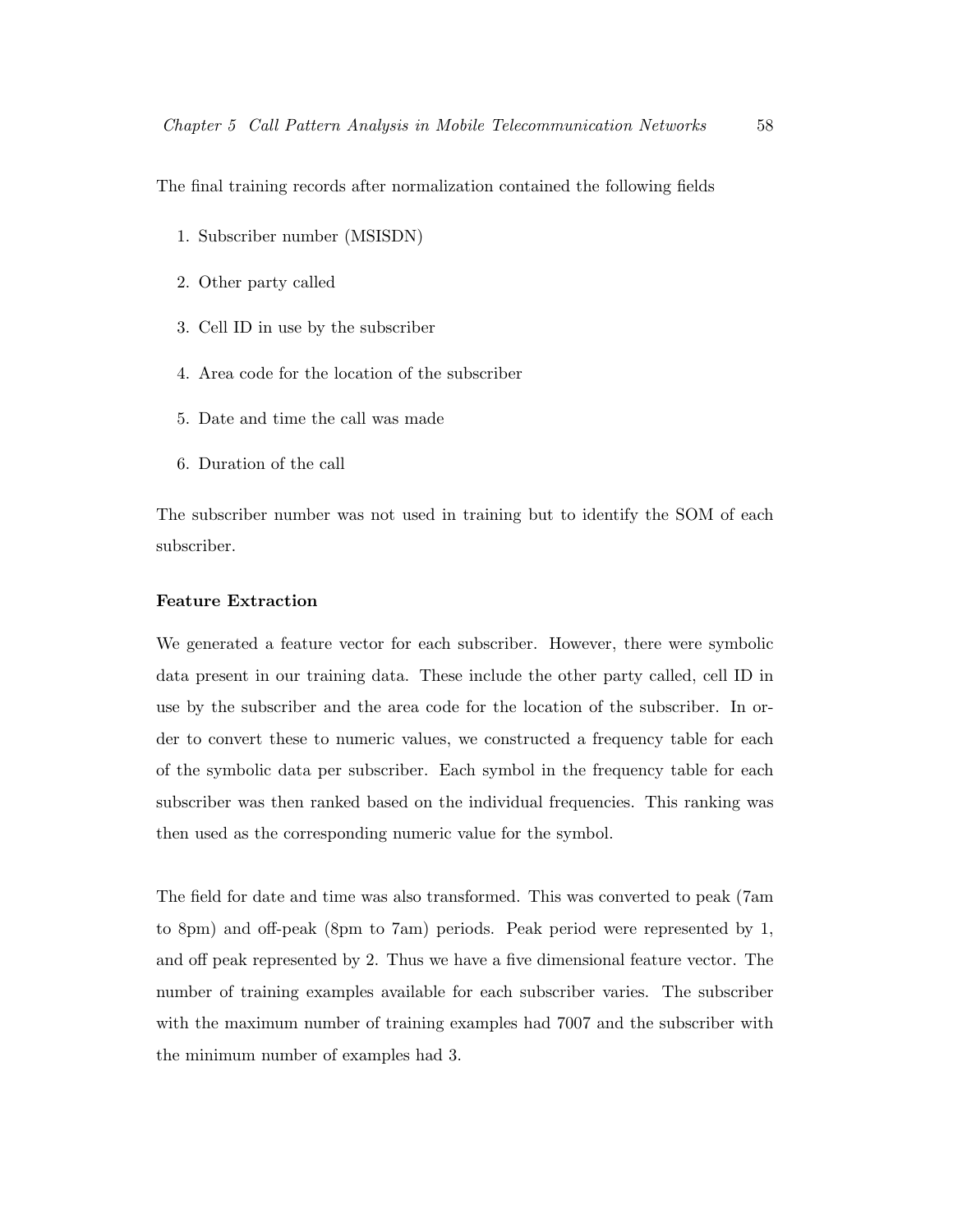### Construction of the Maps

The maps for each subscriber were generated using the standard SOM algorithm [54]. A sample of the input features are shown in Table 5.1. After training, a number of outputs are generated. The corresponding weights in a trained SOM are shown in Table 5.2. A graphical view of the map is depicted in Figure 5.1.

| C <sub>1</sub>   | C <sub>2</sub> | C <sub>3</sub> | C <sub>4</sub> | C5 | C6               | C7             | C8             | C9 |
|------------------|----------------|----------------|----------------|----|------------------|----------------|----------------|----|
| 1                | 3              | 6              | 6              | 5  | $\overline{4}$   | $\overline{2}$ | 4              | 5  |
| $\overline{4}$   | 3              | 6              | 6              | 5  | $\boldsymbol{2}$ | 5              | 4              |    |
| $\boldsymbol{2}$ | 3              | 3              | 3              | 3  |                  | 3              | $\overline{2}$ | 3  |
|                  | 1              |                |                |    |                  |                |                |    |
| 11               | 22             | 110            | 259            | 18 | 119              | 39             | 199            | 70 |

Table 5.1: A set of 9 feature vectors for a user transactions in 6 months: The calls made are labeled C1-C9 for traceability.

|                | X <sub>1</sub> | X <sub>2</sub> | X3         | X <sub>4</sub> | X5         |
|----------------|----------------|----------------|------------|----------------|------------|
| Y <sub>1</sub> | 4.896766       | 4.755345       | 4.193862   | 5.005420       | 5.490612   |
|                | 1.103238       | 1.305285       | 3.128322   | 5.005420       | 5.490612   |
|                | 2.793532       | 2.541002       | 2.048763   | 2.502710       | 2.745306   |
|                | 1.000000       | 1.000000       | 1.000000   | 1.000000       | 1.000000   |
|                | 75.058495      | 84.413177      | 162.387711 | 229.162582     | 243.718369 |
| Y <sub>2</sub> | 3.915803       | 4.298299       | 4.281914   | 4.501860       | 5.010276   |
|                | 2.442353       | 1.917373       | 2.908486   | 4.439574       | 5.010276   |
|                | 2.980540       | 2.836195       | 2.158985   | 2.219787       | 2.505138   |
|                | 1.000000       | 1.000000       | 1.000000   | 1.000000       | 1.000000   |
|                | 59.373951      | 68.149834      | 152.800949 | 211.564301     | 229.308273 |
| Y3             | 3.122192       | 3.497991       | 3.919303   | 3.922408       | 4.042710   |
|                | 3.584075       | 3.116735       | 3.086745   | 3.322197       | 2.941889   |
|                | 3.000000       | 2.901704       | 2.122239   | 1.683334       | 1.470946   |
|                | 1.000000       | 1.000000       | 1.000000   | 1.000000       | 1.000000   |
|                | 40.156727      | 49.095196      | 131.155838 | 162.034576     | 153.066940 |
| Y <sub>4</sub> | 2.653057       | 3.057090       | 3.330011   | 4.479967       | 4.837338   |
|                | 4.011194       | 4.153870       | 4.072011   | 3.789629       | 3.674676   |
|                | 2.765450       | 2.791516       | 2.671162   | 1.954079       | 1.837338   |
|                | 1.000000       | 1.000000       | 1.000000   | 1.000000       | 1.000000   |
|                | 22.448343      | 23.540915      | 43.343700  | 106.291168     | 115.231987 |
| Y <sub>5</sub> | 2.601324       | 3.252775       | 3.506822   | 4.996550       | 5.340620   |
|                | 3.995059       | 4.223461       | 4.364476   | 4.770777       | 4.681239   |
|                | 2.540669       | 2.699617       | 3.000000   | 2.440937       | 2.340619   |
|                | 1.000000       | 1.000000       | 1.000000   | 1.000000       | 1.000000   |
|                | 15.986089      | 17.336380      | 25.421503  | 104.627922     | 112.967209 |

Table 5.2: Trained Weight Vectors for Input features in Table 5.1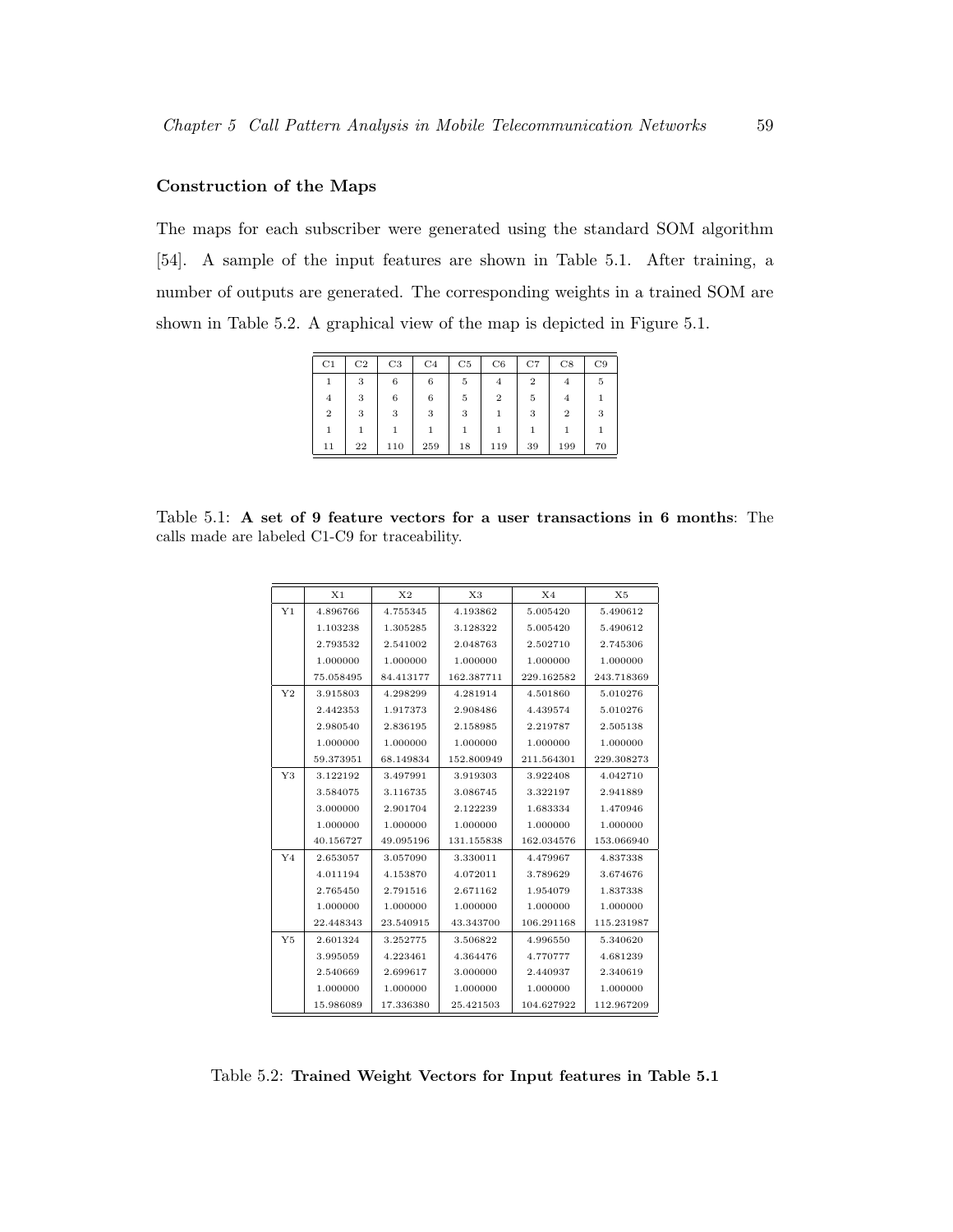### Results

A traditional Kohonen map groups similar input vectors together. Distance implies difference, but nearness does not imply resemblance. However, from the map shown in Figure 5.1, this is made visible on the map by calculating the square difference between neighbouring units of the trained map. Consequently, this value is used to colour the edge separating the units. Hence dark lines indicate strong difference and light lines indicate strong resemblance.

| C9             | C <sub>5</sub> | C1             |
|----------------|----------------|----------------|
|                |                |                |
| C8             | C7             | C <sub>2</sub> |
|                |                |                |
| C <sub>4</sub> | C6             | C <sub>3</sub> |

Figure 5.1: An extended Kohonen Map showing difference and resemblance between map units

#### Interpretation of Results

We need to distinguish clusters on the map which indicate normal and abnormal call pattern behaviour, respectively. Generally, clusters that tend to the corners of the map, especially with large distances (dark lines) seem to indicate abnormal behaviour; for instance, C4 and C8 in Figure 5.1. On inspection of the original data, it was discovered that these calls actually showed behaviour that was unusual, e.g. unusually long call duration. However, the only way we can validate our assumption is through a feedback procedure in collaboration with the fraud analysts to further investigate the knowledge extracted. The feedback will be used to label the clusters appropriately.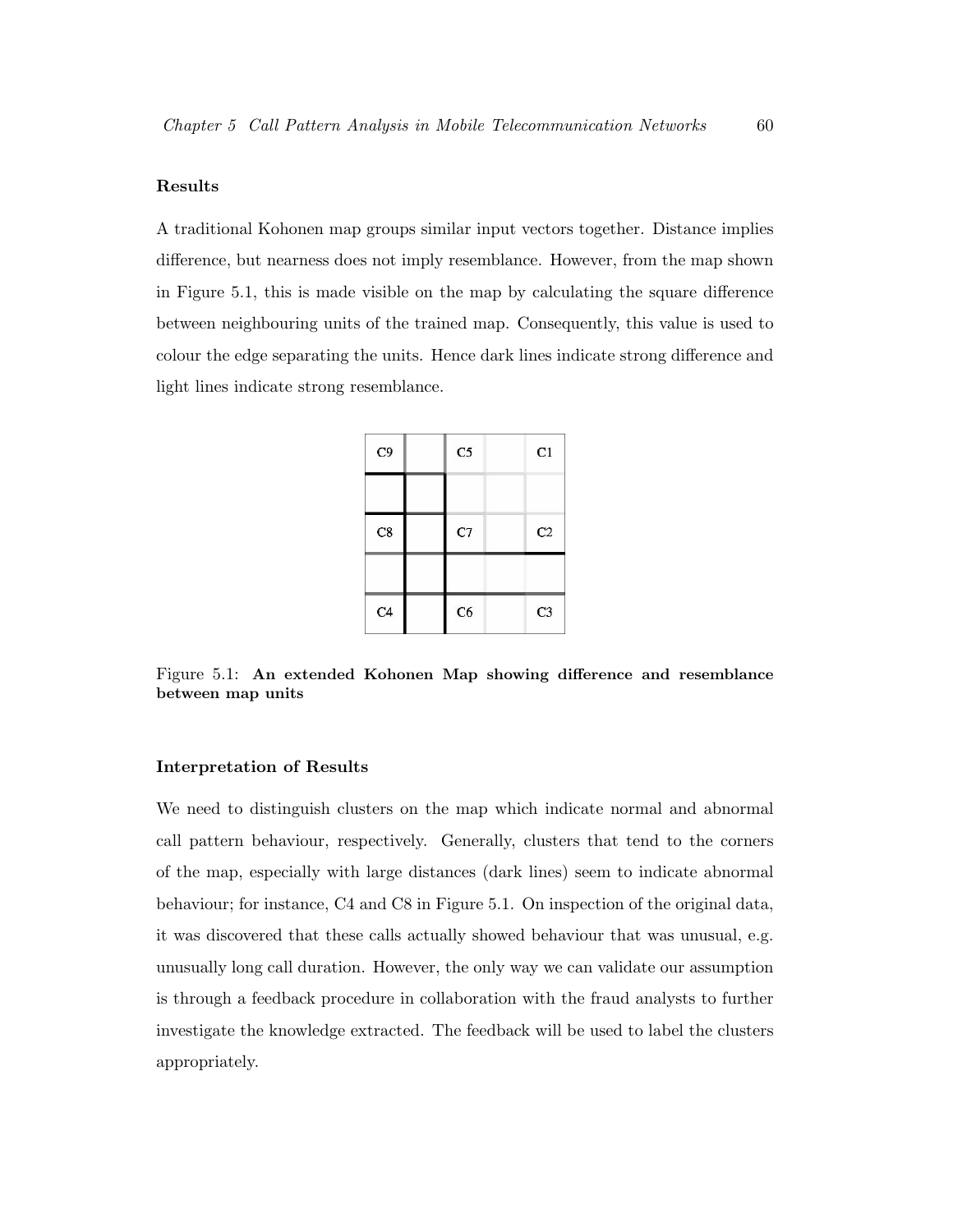### Discussion

Though we were able to represent the call profile of a mobile phone subscriber using the SOM, it must be pointed out that information on the temporal nature of the call transactions was lost in the process.

Further, the fact that different map sizes were generated for the different subscribers present a challenge when it comes to comparing the call profiles of different subscribers.

Different maps (with same sizes) are generated for the same subscriber with different runs of the algorithm. This is due to the stochastic nature of the SOM. This means that the accuracy of the map depends on the number of iterations of the SOM. Nonetheless, the algorithm preserves the topological property of the map. Observations that are close to each other in the input space (at least locally) remain close to each other in the SOM (see Figure 5.2).

| C1 | cs             |    | C3 |                | C9 | C5 | C1             | C1             | CS             |             | C3             |
|----|----------------|----|----|----------------|----|----|----------------|----------------|----------------|-------------|----------------|
|    | $\mathbf{C}^2$ |    |    |                |    |    |                | C <sub>2</sub> |                |             | C6             |
|    |                | C7 |    | C <sub>6</sub> | C8 | C7 | C2             | C7             |                |             |                |
|    |                |    |    |                |    |    |                |                | C <sub>0</sub> | $_{\rm cs}$ |                |
| C9 |                | C8 |    | C <sub>4</sub> | C4 | C6 | C <sub>3</sub> |                |                |             | C <sub>4</sub> |

Figure 5.2: Extended Kohonen Maps for 3 runs on the same input vector of size 9 showing the preservation of the topological property of the maps

Also, an important question that arises about the map is its reliability. From our result, the SOM algorithm can be used for getting insight into the call data and for the initial search of potential dependencies. In general, the findings need to be cross-validated with other principled statistical methods, in order to assess the confidence of the conclusions and to reject those that are not statistically significant. The works of [59, 54, 13] offer suggestions in this regard.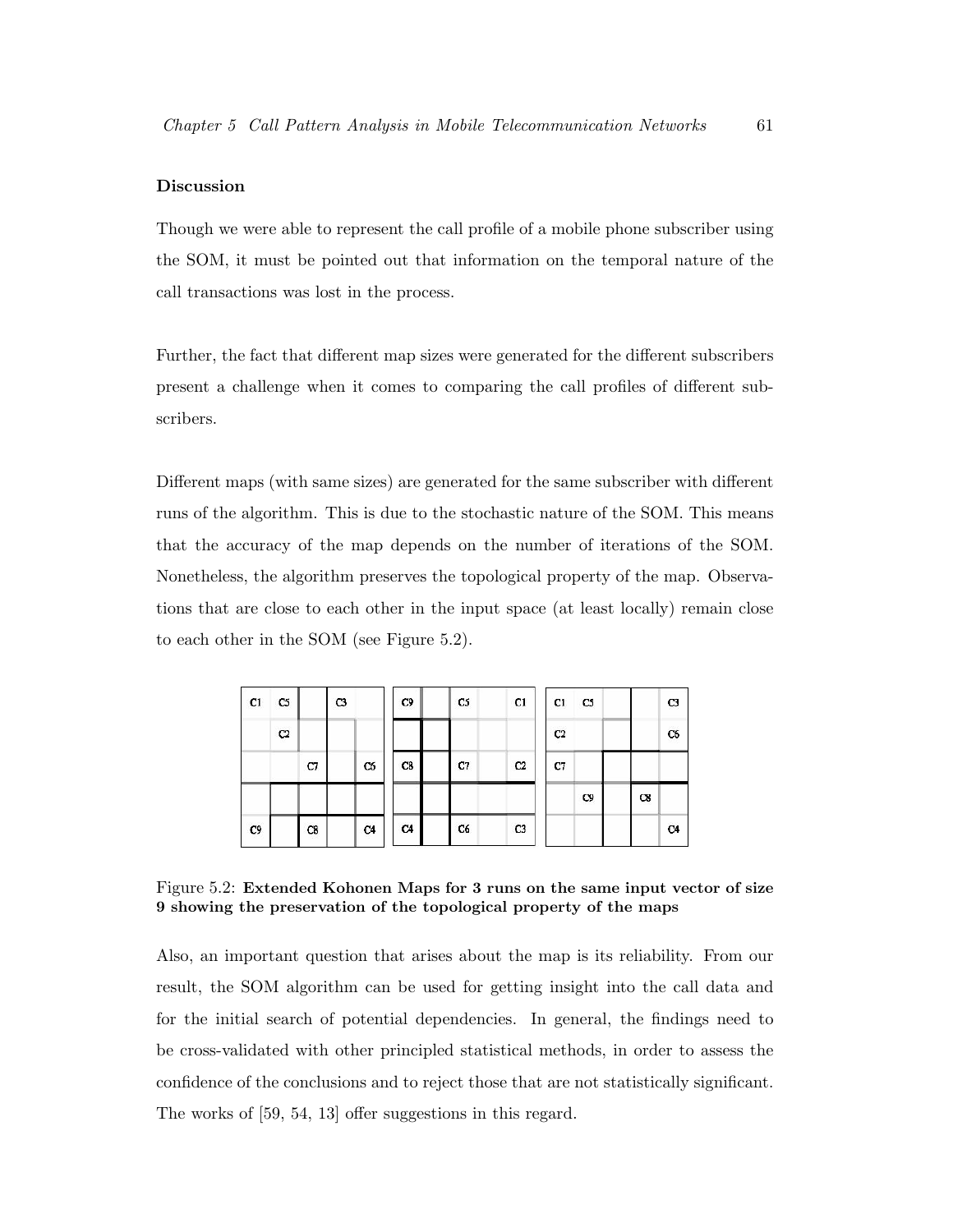# 5.4.2 Experiment 2: Unsupervised Training of LSTM Recurrent Neural Networks

We applied LSTM recurrent neural networks trained with NEO objective function (Section 4.6.2) to unsupervised discrimination of the same call data used as in experiment 1. The subscriber number was also not used in training but to identify the network outputs for each subscriber.

## Feature Extraction

A feature vector was generated for each subscriber as in experiment 1. The field for date and time was transformed into discrete time steps to represent the temporal order of the sequence. Thus we have a five dimensional feature vector. The feature vectors for each subscriber were saved in a text file where it can be read by the LSTM RNN model. Each vector was labeled for traceability. An example of a subscriber input feature vector with 9 call transactions in 6 months is shown in Table 5.3.

| C1             | C <sub>2</sub> | C <sub>3</sub> | C <sub>4</sub> | C5 | C6  | C7             | C8             | C9 |
|----------------|----------------|----------------|----------------|----|-----|----------------|----------------|----|
| 1              | 3              | 6              | 6              | 5  | 4   | $\overline{2}$ | 4              | 5  |
| $\overline{4}$ | 3              | 6              | 6              | 5  | 2   | 5              | 4              |    |
| $\overline{2}$ | 3              | 3              | 3              | 3  |     | 3              | $\overline{2}$ | 3  |
| 1              | $\overline{2}$ | 3              | $\overline{4}$ | 5  | 6   |                | 8              | 9  |
| 11             | 22             | 110            | 259            | 18 | 119 | 39             | 199            | 70 |

Table 5.3: A set of 9 feature vectors for a user call transactions in 6 months with discrete time steps to reflect the temporal order of the sequence: The calls made are labeled C1-C9 for traceability.

#### Network Architecture and Training

The LSTM RNN trained with NEO algorithm (Section 4.6.2) consisted of one singlecell memory block (this appeared sufficient to learn the task). The single linear output unit produced just one real value for each sequence. After training the network clusters the output at the end of each sequence, according to the different features between the sequences.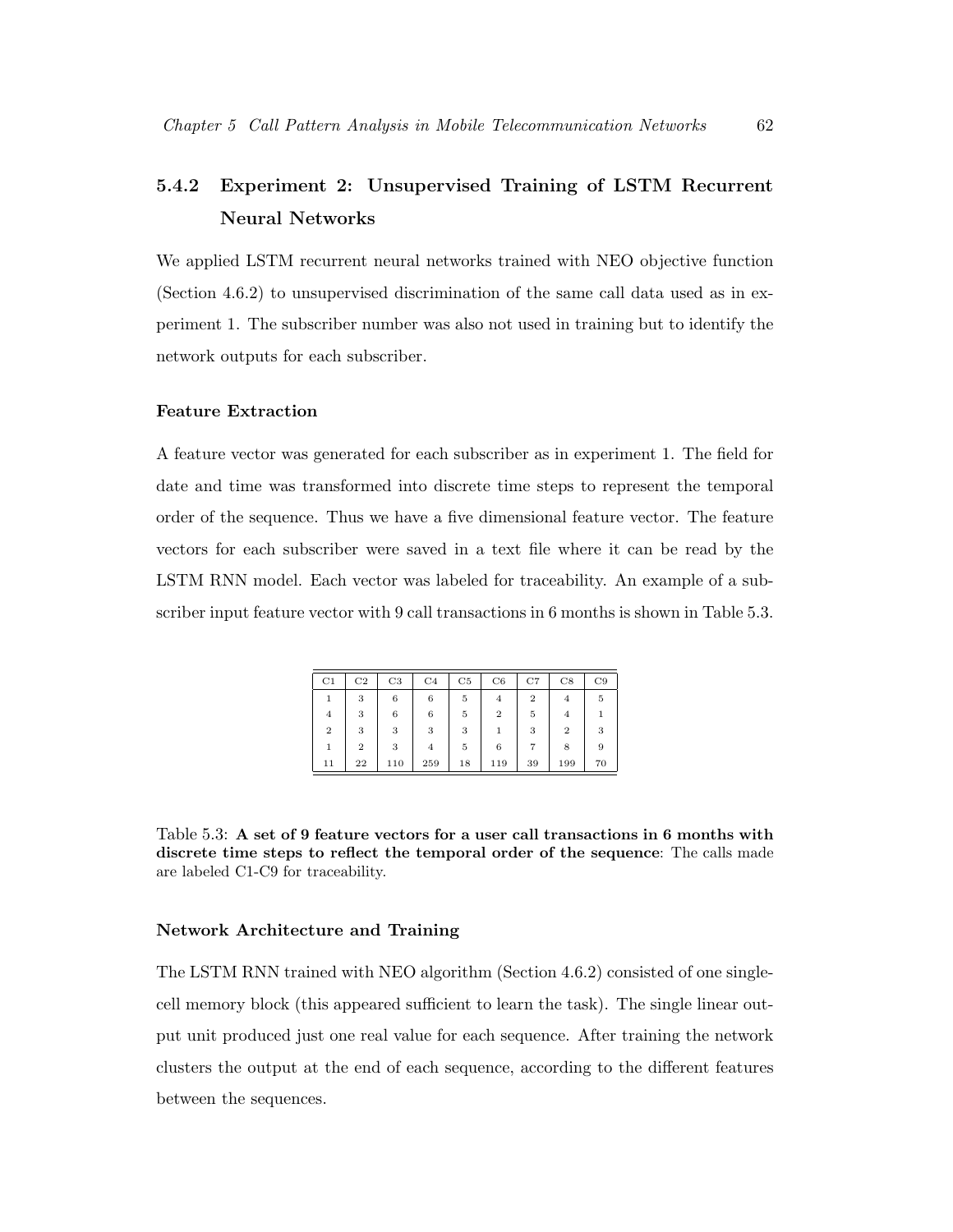In our experiment, we used LSTM network model with forget gates (Section 4.3). The network was trained until further training did not noticeably improve the result. An average of 10 runs was made for the training with the result of each run falling within the 90% confidence interval.

### Results

After training, the network's outputs form clusters of related call patterns. The clusters becomes denser based on the number of calls for each subscriber. Tables 5.4, 5.5, 5.6 and 5.7 show examples of the outputs produced by the network for 4 subscribers with 9, 13, 22 and 30 call transactions respectively in the 6 months period. See Figure 5.3 for Table 5.4, Figure 5.4 for Table 5.5, Figure 5.5 for Table 5.6 and Figure 5.6 for Table 5.7.

| C1             | 0.99589163  |
|----------------|-------------|
| C <sub>2</sub> | 0.982752837 |
| C3             | 0.995229964 |
| C4             | 0.930946741 |
| C5             | 0.985136358 |
| C6             | 0.970881254 |
| C7             | 0.980531615 |
| C8             | 0.957798918 |
| C9             | 0.992584693 |
|                |             |

Table 5.4: Trained network output for a subscriber with 9 call transactions

| C1             | 0.990109443 |
|----------------|-------------|
| C2             | 0.975707756 |
| C3             | 0.990109443 |
| C <sub>4</sub> | 0.991368568 |
| C5             | 0.88085985  |
| C6             | 0.991364486 |
| C7             | 0.880814611 |
| C8             | 0.981987861 |
| C9             | 0.966746684 |
| C10            | 0.886485079 |
| C11            | 0.989465226 |
| C12            | 0.989029876 |
| C13            | 0.990109443 |

Table 5.5: Trained network output for a subscriber with 13 call transactions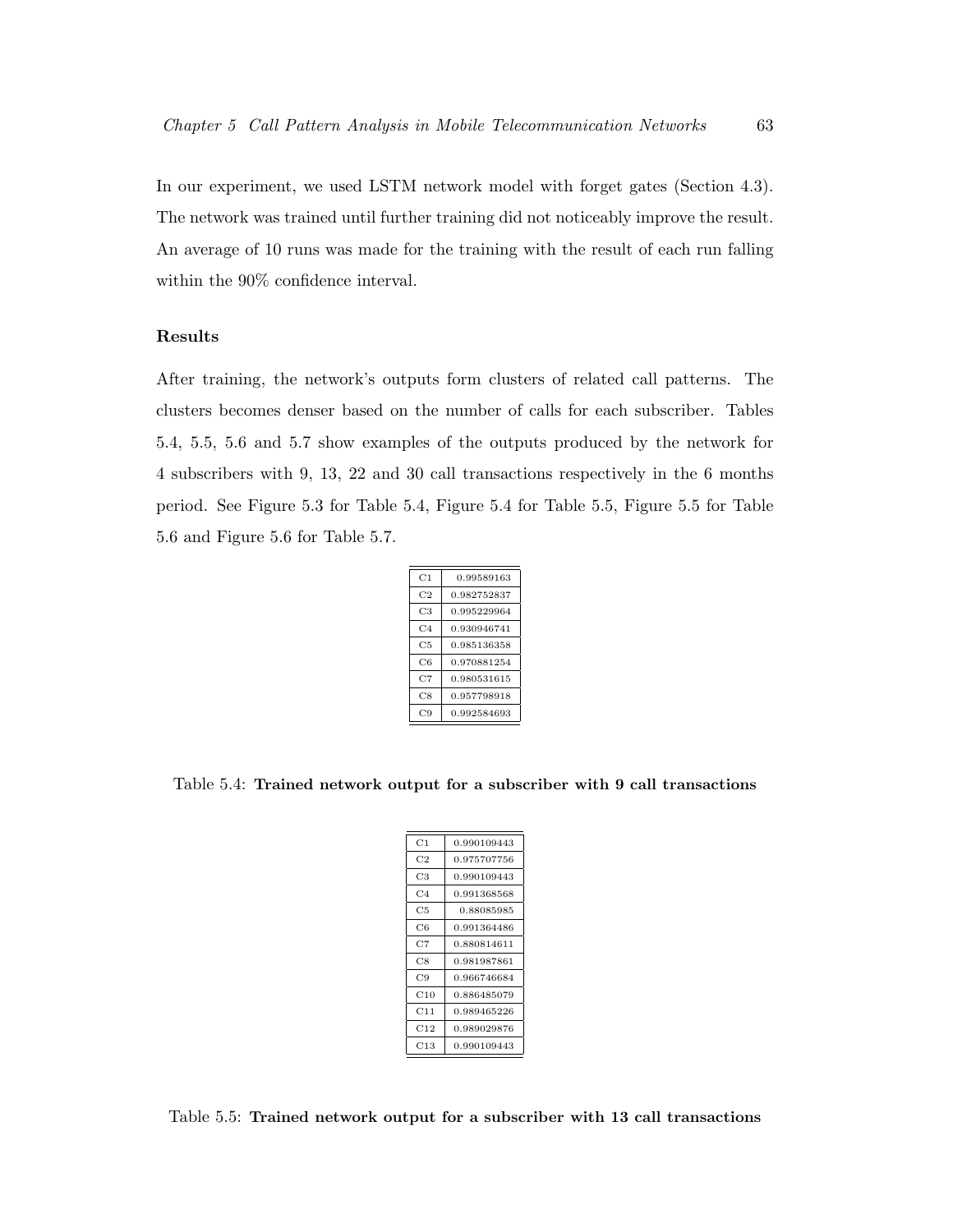| C1              | 0.999972757 |
|-----------------|-------------|
| C <sub>2</sub>  | 0.999841905 |
| C3              | 0.999879332 |
| C4              | 0.999983157 |
| C <sub>5</sub>  | 0.994692222 |
| C6              | 0.999983299 |
| C7              | 0.999970841 |
| C8              | 0.998391782 |
| C9              | 0.999924911 |
| C10             | 0.999950676 |
| C11             | 0.999904136 |
| C12             | 0.998965471 |
| C13             | 0.999960762 |
| C14             | 0.999948665 |
| C15             | 0.997908185 |
| C16             | 0.985477198 |
| C17             | 0.981955605 |
| C18             | 0.906226842 |
| C19             | 0.999720082 |
| C20             | 0.999835145 |
| C21             | 0.999983299 |
| C <sub>22</sub> | 0.999147025 |

Table 5.6: Trained network output for a subscriber with 22 call transactions



Figure 5.3: Trained network output for a subscriber with 9 call transactions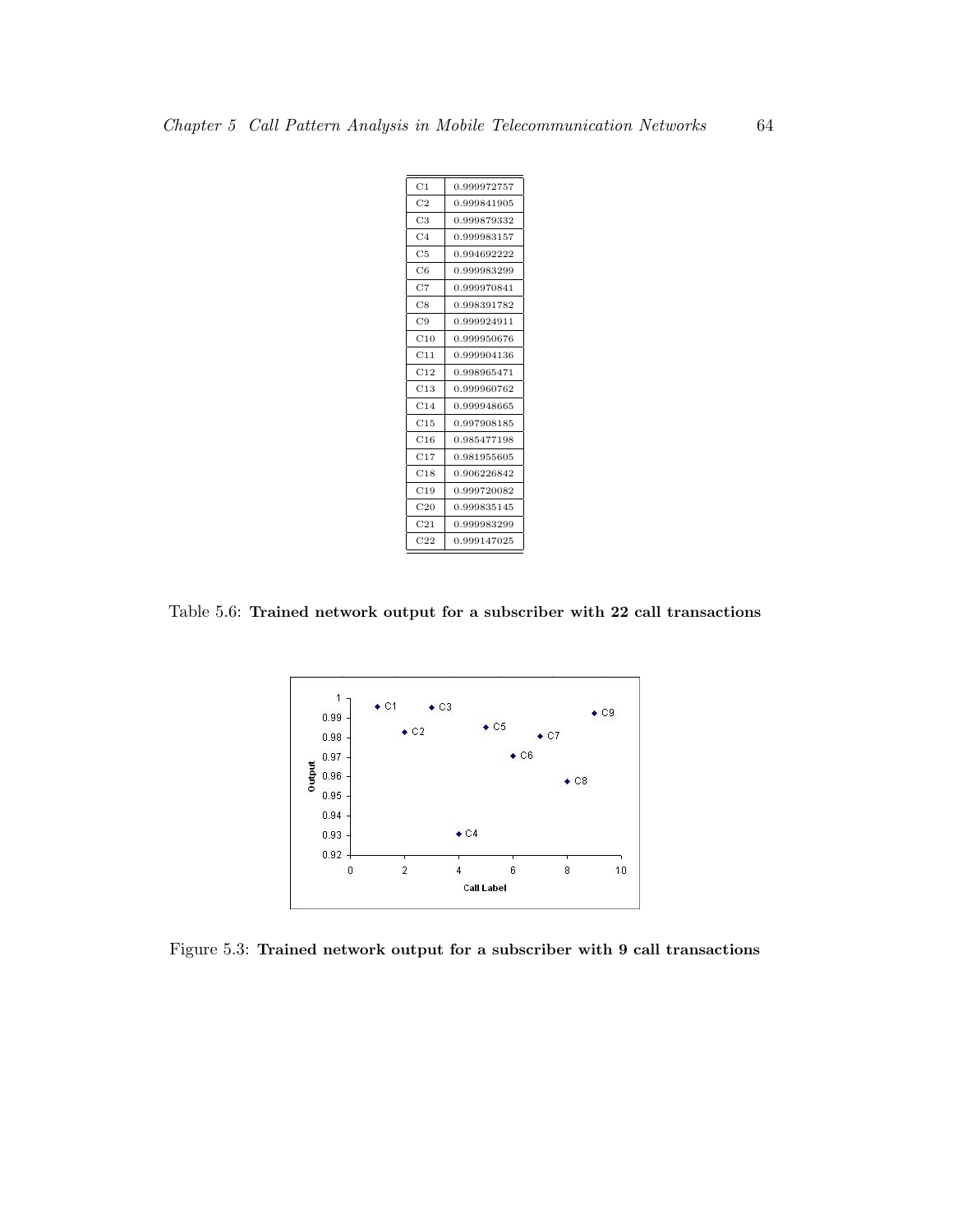| C <sub>1</sub>        | 0.999878127 |
|-----------------------|-------------|
| C <sub>2</sub>        | 0.999945895 |
| C3                    | 0.999675456 |
| C4                    | 0.99982513  |
| C5                    | 0.999689383 |
| C6                    | 0.9997588   |
| $_{\rm C7}$           | 0.994916759 |
| C8                    | 0.997774856 |
| C9                    | 0.999952796 |
| $_{\rm C10}$          | 0.999915842 |
| $^{\rm C11}$          | 0.999860702 |
| $^{\rm C12}$          | 0.999945895 |
| C13                   | 0.981674747 |
| $^{\rm C14}$          | 0.967777243 |
| $\scriptstyle\rm C15$ | 0.999945895 |
| $^{\rm C16}$          | 0.998871244 |
| C17                   | 0.999886581 |
| C18                   | 0.999922937 |
| C19                   | 0.880155866 |
| C20                   | 0.999876606 |
| C21                   | 0.996018245 |
| $^{\rm C22}$          | 0.99946733  |
| $\rm C23$             | 0.999477189 |
| $^{\rm C24}$          | 0.999817685 |
| C <sub>25</sub>       | 0.999698839 |
| C <sub>26</sub>       | 0.999895133 |
| $_{\rm C27}$          | 0.999901345 |
| $^{\rm C28}$          | 0.999681177 |
| C29                   | 0.994916759 |
| C30                   | 0.999895133 |
|                       |             |

Table 5.7: Trained network output for a subscriber with 30 call transactions



Figure 5.4: Trained network output for a subscriber with 13 call transactions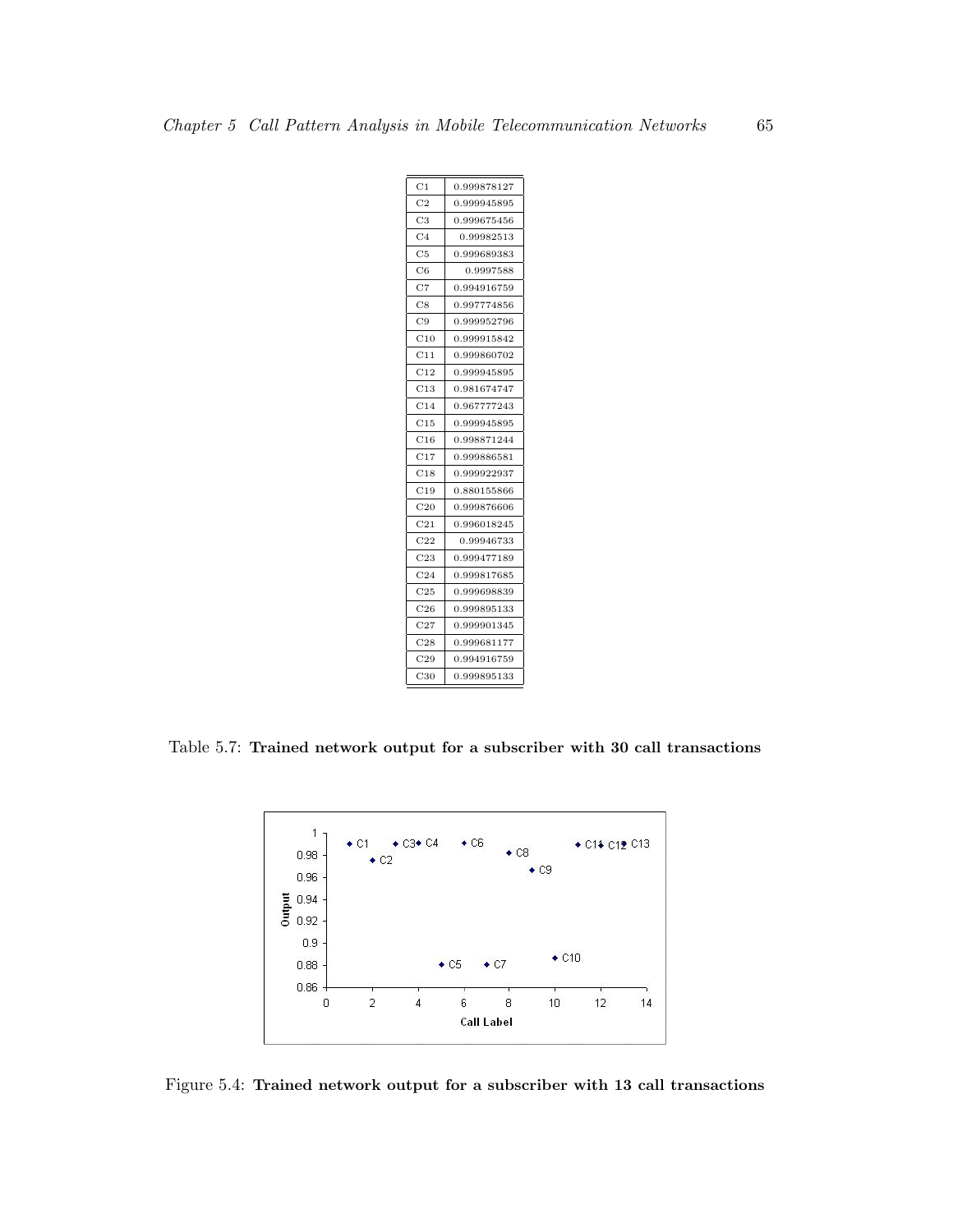

Figure 5.5: Trained network output for a subscriber with 22 call transactions



Figure 5.6: Trained network output for a subscriber with 30 call transactions

### Interpretation of Results

We noticed that certain call patterns are prominent, especially those that tend more towards the horizontal axis. For instance C4 in Figure 5.3, C5, C7 and C10 in Figure 5.4, C18 in Figure 5.5 and C19 in Figure 5.6. On inspection of the original data, it was discovered that these calls actually showed behaviour that were unusual, e.g. unusually long/short call duration, repeated calls made to a particular destination, and calls made from a particular location.

Tables 5.8, 5.9, 5.10 and 5.11 show examples of the clusters discovered by the LSTM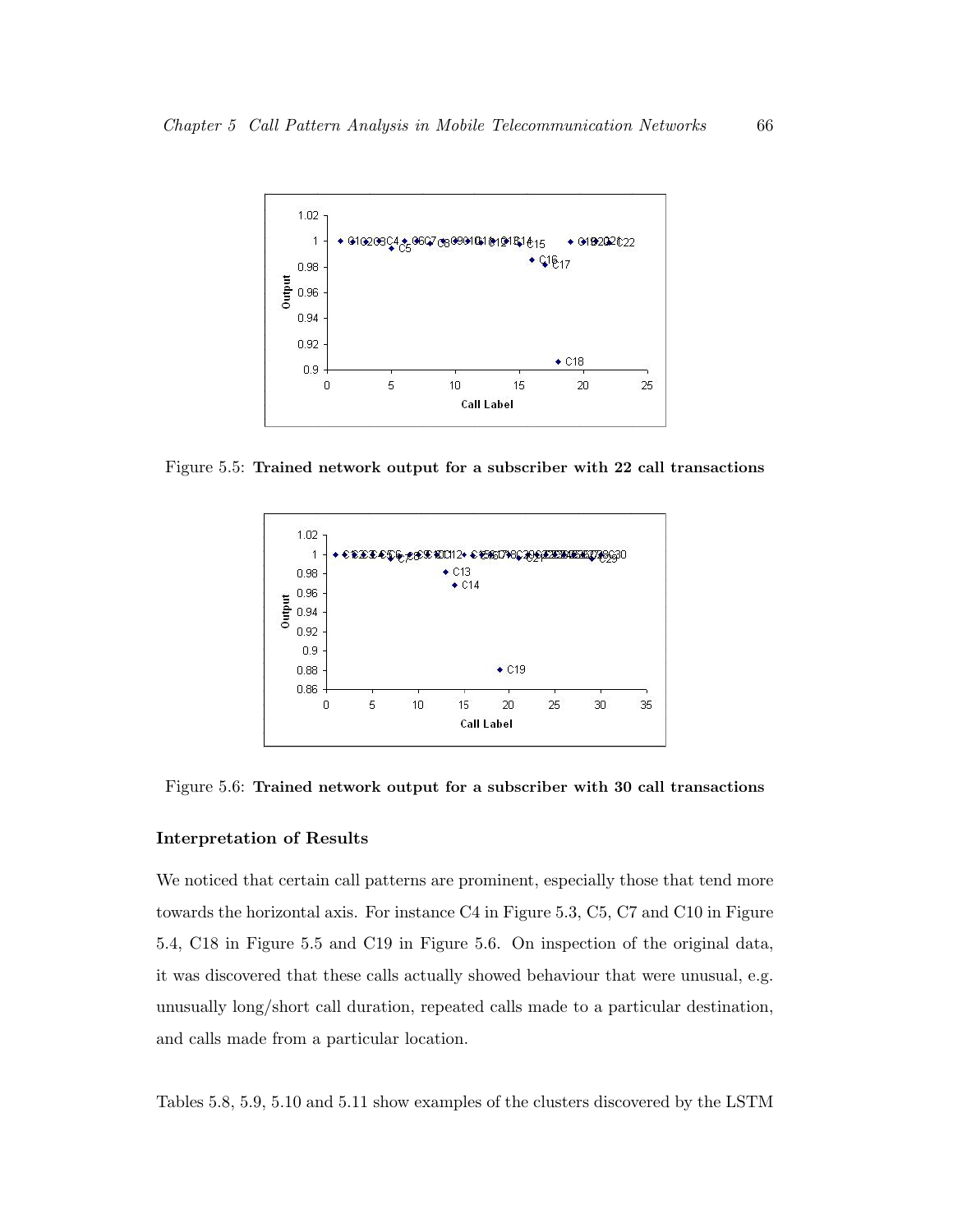network in Figures 5.3, 5.4, 5.5 and 5.6 with the salient features  $^1$  that were identified for these clusters on inspection of the original data.

| Cluster | Call Label                                       | Salient Features | Comment                                 |
|---------|--------------------------------------------------|------------------|-----------------------------------------|
|         | C4                                               | 4                | This call had the longest call duration |
| 2       | C8                                               | 3 and 4          |                                         |
| 3       | C6                                               | 3 and 4          |                                         |
|         | C <sub>2</sub> , C <sub>5</sub> , C <sub>7</sub> | 3                |                                         |
| 5       | C1, C3, C9                                       | 2 and 3          |                                         |

Table 5.8: Clusters Identified by the LSTM network for Figure 5.3

| Cluster | Call Label                    | Salient Features  | Comment                                      |
|---------|-------------------------------|-------------------|----------------------------------------------|
|         | C5, C7, C10                   |                   | These calls were made from the same location |
| ≘       | C9                            | $1, 2, 3$ and $4$ |                                              |
| 3       | C2. C8                        | 2 and 3           |                                              |
|         | C1, C3, C4, C6, C11, C12, C13 | 2 and 3           |                                              |

Table 5.9: Clusters Identified by the LSTM network for Figure 5.4

| Cluster | Call Label                             | Salient Features  | Comment                                                |
|---------|----------------------------------------|-------------------|--------------------------------------------------------|
|         | C18                                    | $1, 2, 3$ and $4$ | This call differs from others on all its call features |
|         | C <sub>16</sub> , C <sub>17</sub>      | 3 and 4           |                                                        |
|         | C5                                     | $1$ and $4$       |                                                        |
|         | C1, C2, C3, C4, C6, C7, C8, C9, C10,   |                   |                                                        |
|         | C11, C12, C13, C14, C19, C20, C21, C22 | 3 and 4           |                                                        |

Table 5.10: Clusters Identified by the LSTM network for Figure 5.5

<sup>&</sup>lt;sup>1</sup>1 is for Other party called, 2 is for Cell ID in use by the subscriber, 3 is for Area code for the location of the subscriber, 4 is for duration of call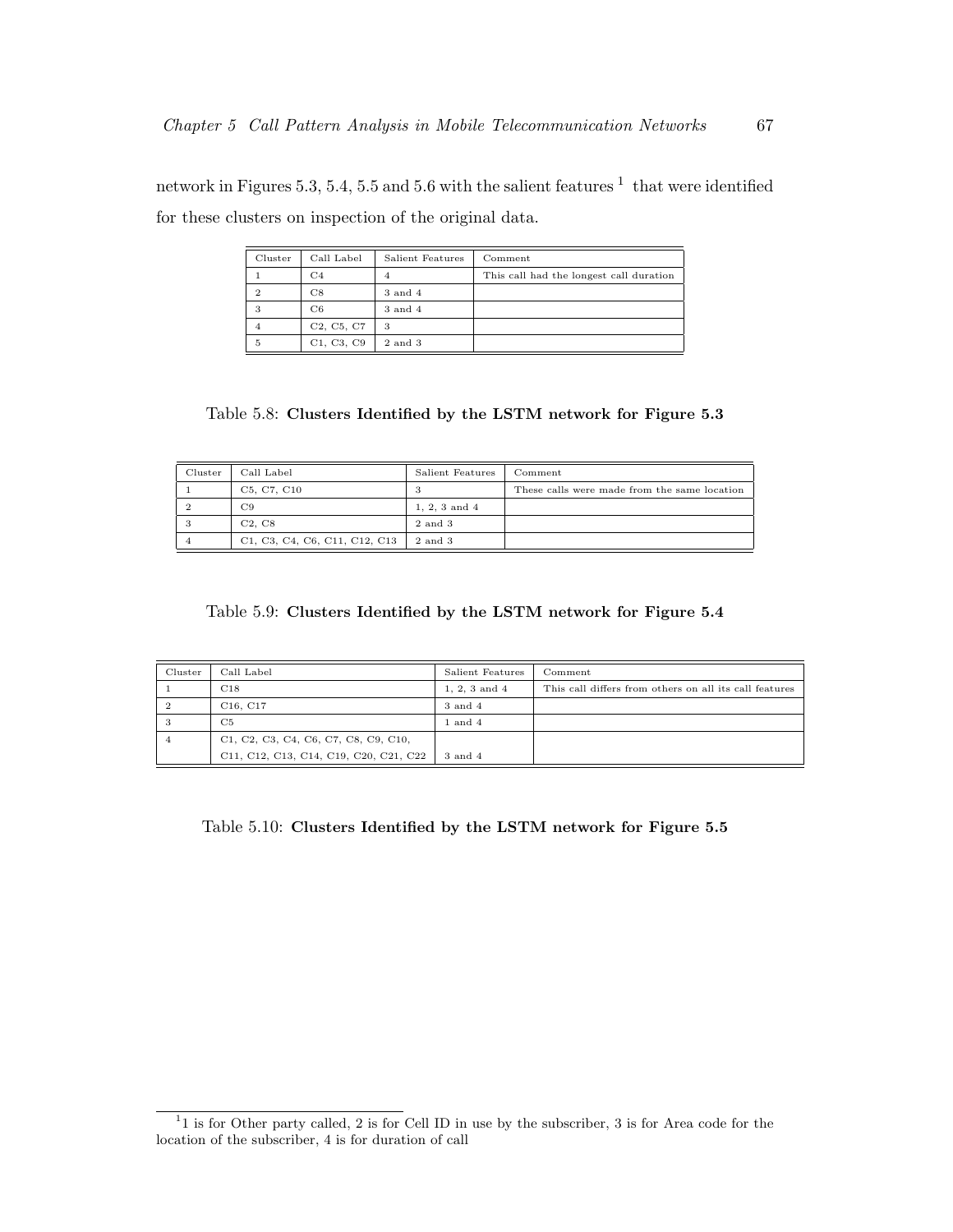| Cluster        | Call Label                                                                                                                                                      | Salient Features  | Comment                                       |
|----------------|-----------------------------------------------------------------------------------------------------------------------------------------------------------------|-------------------|-----------------------------------------------|
|                | C <sub>19</sub>                                                                                                                                                 | 4                 | This call has an usually short call duration  |
| $\overline{2}$ | C14                                                                                                                                                             | $1.2$ and $3$     |                                               |
| 3              | C <sub>13</sub>                                                                                                                                                 | $1, 2, 3$ and $4$ |                                               |
| 4              | C1, C2, C3, C4, C5, C6, C7, C8, C9, C10,                                                                                                                        |                   |                                               |
|                | C11, C12, C15, C16, C17, C18, C19, C20, C21,                                                                                                                    |                   |                                               |
|                | C <sub>22</sub> , C <sub>23</sub> , C <sub>24</sub> , C <sub>25</sub> , C <sub>26</sub> , C <sub>27</sub> , C <sub>28</sub> , C <sub>29</sub> , C <sub>30</sub> | 1. 2 and 3        | C <sub>21</sub> has the longest call duration |

Table 5.11: Clusters Identified by the LSTM network for Figure 5.6

In order to cross validate our assumption, a feedback procedure in collaboration with the fraud analysts is necessary to further investage the knowledge extracted. The feedback will be used to label the clusters appropriately.

# Discussion

It was observed from training that the results were more difficult to obtain as the number of call patterns increased for the subscribers. This suggests that the correct discriminants were harder to find for increased number of call patterns.

In unsupervised models, learning becomes possible because there is redundancy <sup>2</sup> in the input data stream [8]. Since most naturally occurring phenomena are not random, any redundancy that occurs in the distribution of the data set implies that this set does not fill the data space uniformly. Thus, redundancy in the data suggests the existence of structure in the data. Consequently, by using LSTM RNN model to represent the call profile of the mobile subscribers in an unsupervised learning fashion, we attempted to preserve the temporal nature of the sequence of call transactions, hence conserving the redundancy within the data set more accurately than the SOM model.

We also observed that, as the number of training sequences increased per subscriber, a better discrimination was noticeable.

 ${}^{2}$ Redundancy is the property of the input stimuli that distinguishes them from random noise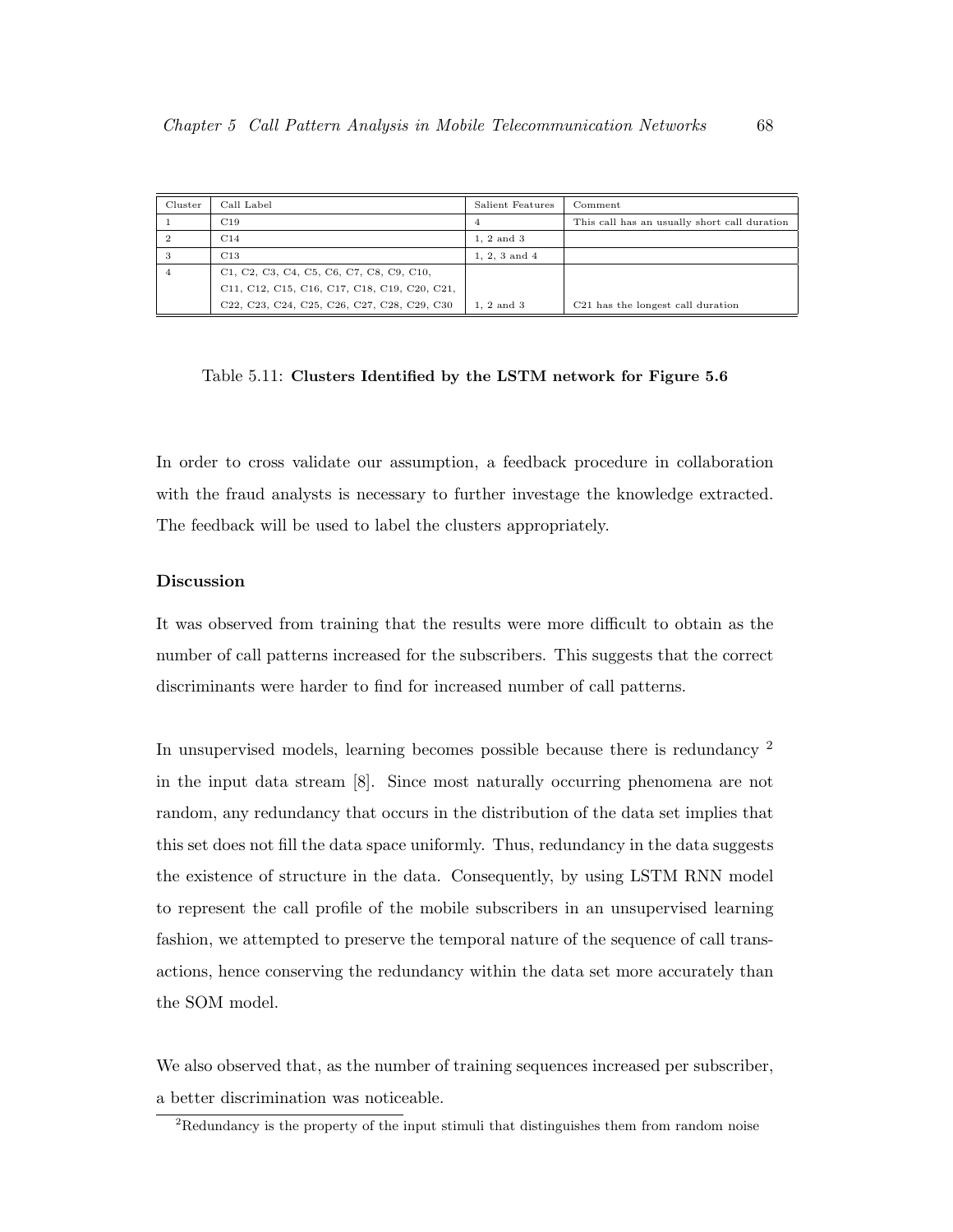In addition, because the number of training examples available for each subscriber varies, that presents a challenge when it comes to comparing the call profiles of different subscribers.

# 5.5 Assessment of Models

While SOM shows information on neighbouring units of the trained map, it provides less information on salient features between call patterns as LSTM does.

SOM help to get insight into the call data and for initial search for potential dependencies but LSTM, while preserving the temporal order of the sequence, brings out the salient features in related call patterns.

LSTM provides a better clustering of the call patterns more than SOM and its output is available in a better human-interpretable fashion.

In accordance with descriptive data mining tasks, LSTM finds human-interpretable patterns that describe the data more effectively than SOM.

The longest training patterns for a subscriber trained by the LSTM RNN model was 7007. [10] state that traditional RNNs are notoriously difficult to train, especially when the interval between relevant events in the input sequence exceed about 10 time steps. [46] also show that LSTM has been shown to bridge minimal time lags in excess of 1000 discrete time steps. Consequently, our finding suggest LSTM RNN model as an instant appeal to the problem of call profiling of user transactions with long time series, over SOM and other traditional RNNs.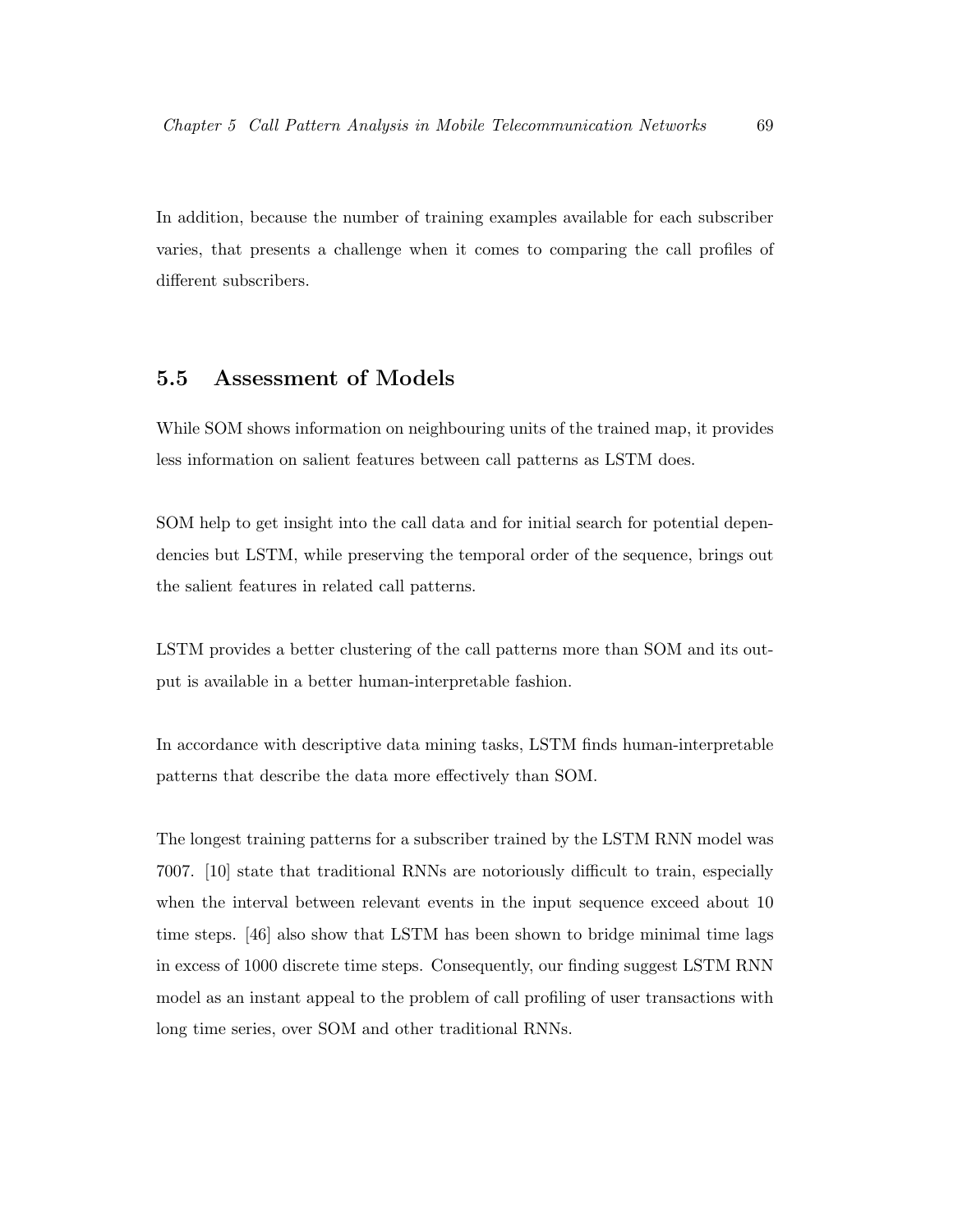# 5.6 Summary

We have presented the results of our experiments, which have enabled us to deduce a number of conclusions based on applying SOM and LSTM RNNs – in an unsupervised learning fashion – to the task of modelling subscriber call transactions time series data in a mobile telecommunication network.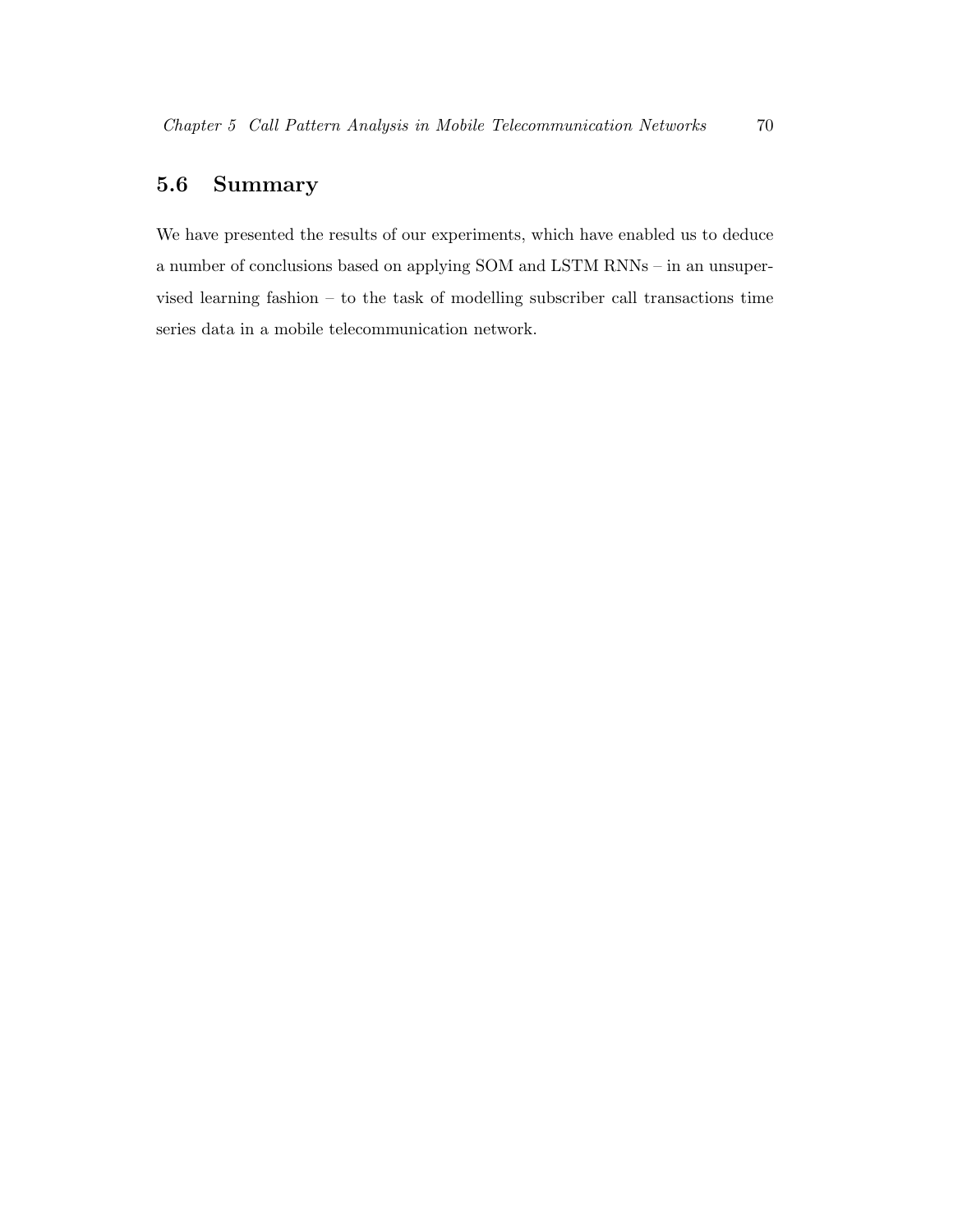# Chapter 6

# Conclusions and Directions for Future Research

# 6.1 Conclusion

In [8], it was noted that unsupervised neural networks can mainly be used in exploratory data analysis. They act on unlabelled data in order to extract an efficient internal representation of the structure implicit in the data distribution.

In accordance, the main focus of this thesis has been to investigate the unsupervised learning potentials of two neural networks - Self-Organizing Maps (SOM) and Long Short-Term Memory (LSTM) recurrent neural networks for the profiling of calls made by users over a period of time in a real mobile telecommunication network in order to conduct a descriptive data mining on the users call patterns.

Our investigation shows the learning ability of both neural networks to discriminate user call patterns with the LSTM recurrent neural network algorithm providing a better discrimination of call patterns than the SOM algorithm in terms of long time series modelling.

To our knowledge, LSTM RNN has not been used as a basis where unsupervised learning in a dynamic model fashion is applied to unlabelled call data.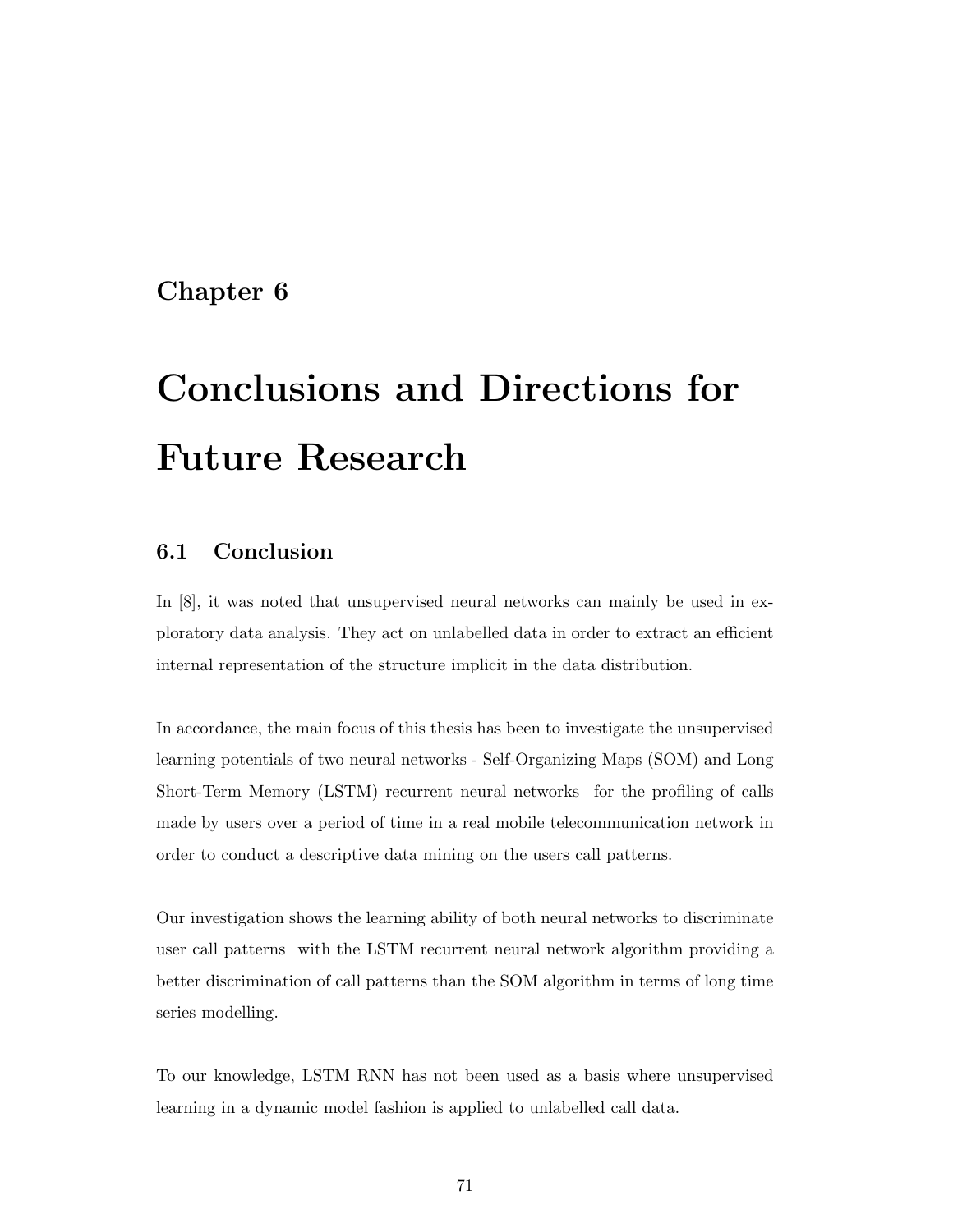In chapter 5, we have presented the results of our experiments. These results have enabled us to draw a number of conclusions of relevance to unsupervising learning capabilities of SOM and LSTM RNN as part of the fraud detection process in mobile telecommunication networks. We have shown that LSTM RNN is able to model a subscriber's call transactions over a period of time with a relatively high degree of accuracy. Also, this study provided us with a first time look at the application of LSTM RNNs, in an unsupervised learning fashion for call pattern analysis in mobile telecommunication networks.

# 6.2 Directions for Future Research

# 6.2.1 LSTM RNN Trained With Other Objective Functions

It would certainly be useful and interesting to see LSTM RNN trained with other unsupervised learning objective function applied for call pattern analysis in mobile telecommunication network. [53] reported on the training of LSTM RNN with a unsupervised learning objective function – BINGO (Section 4.6.1)

Other objective functions for unsupervised learning can also be used, resulting in promising techniques specially for those tasks involving unsupervised detection of input sequence features spanning long time periods.

# 6.2.2 LSTM RNN for Predictive Data Mining Tasks

The ideas presented in this study may be used for clustering call patterns in order to label them as normal or abnormal. The labeled data set could then be used to learn a time-series classifier, for instance a LSTM recurrent neural network model, in a supervised fashion. Our investigation suggests that LSTM RNN would do better than other temporal classifiers if we had labelled data. We intend to pursue these tracks in future work [3, 5]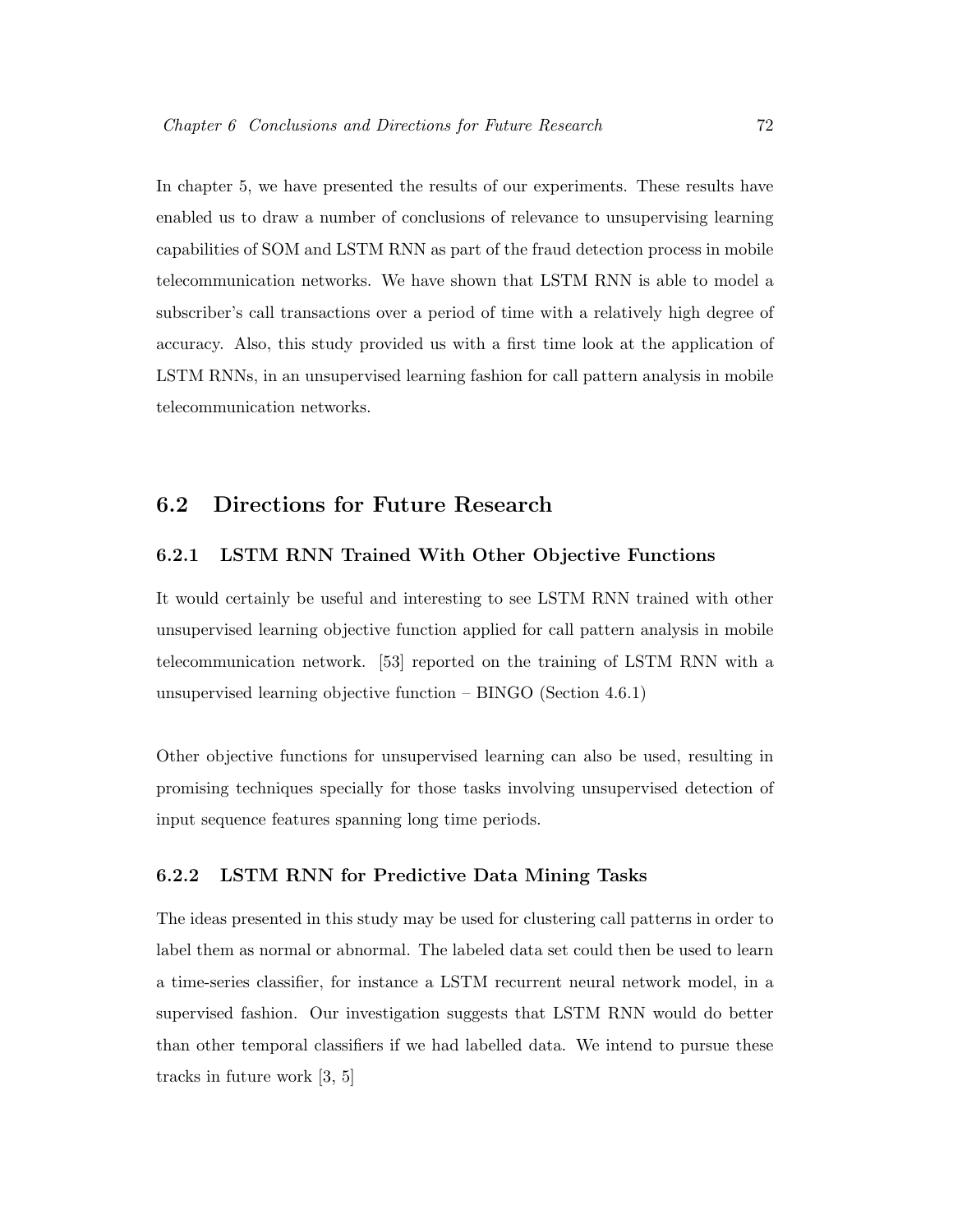Finally, combining the advantages of our approaches with a recurrent neural network model should result in promising techniques for numerous real-world tasks involving detection of input sequence features spanning extended time periods.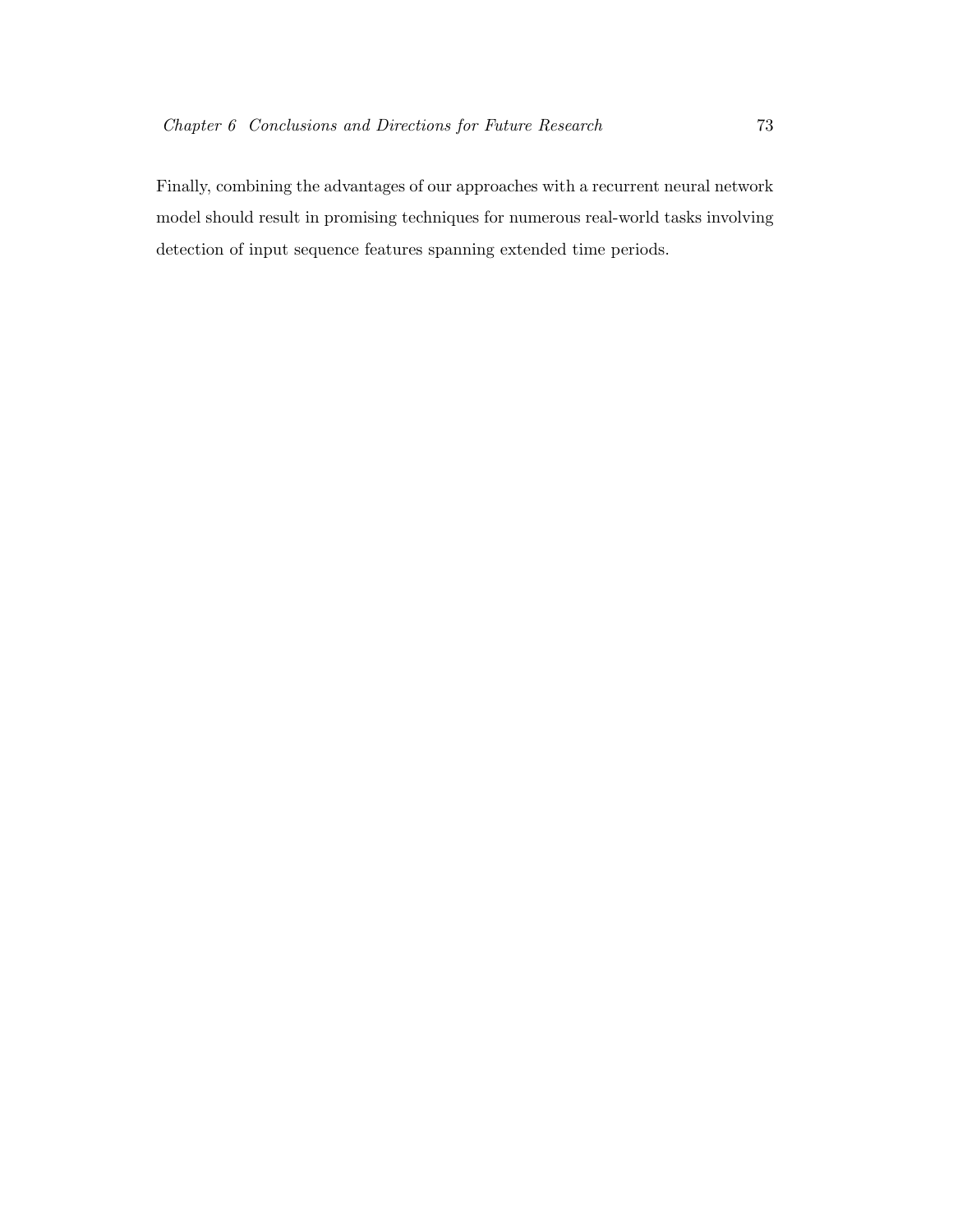# Bibliography

- [1] Phone fraud: The battle rages on. Communication News, 33(8):8, 1996.
- [2] Media releases. In Communications of Vibrant Solutions, Available at http://www.vibrantsolutions.com/20020422-Cerebrus.asp, April 2002.
- [3] O.A. Abidogun and C. W. Omlin. Intelligent fraud detection work in progress. In Proceedings of the 7th Southern African Telecommunication Networks & Applications Conference (SATNAC 2003), page 10, Southern Cape, South Africa, September 2003.
- [4] O.A. Abidogun and C. W. Omlin. Call profiling using self–organizing maps. In Proceedings of the 4th International Conference on Computational Intelligence for Modelling, Control and Automation (CIMCA 2004), pages 371–379, Gold Coast, Australia, July 2004.
- [5] O.A. Abidogun and C. W. Omlin. Intelligent fraud detection. In Proceedings of the 1st African Conference on the Digital Common (Idlelo 2004), page 19, University of the Western Cape, Bellville, Cape Town, South Africa, January 2004.
- [6] O.A. Abidogun and C. W. Omlin. A self organizing maps model for outlier detection in call data from mobile telecommunication networks. In Proceedings of the 8th Southern African Telecommunication Networks and Applications Conference (SATNAC 2004), page 4, South Western Cape, South Africa, September 2004.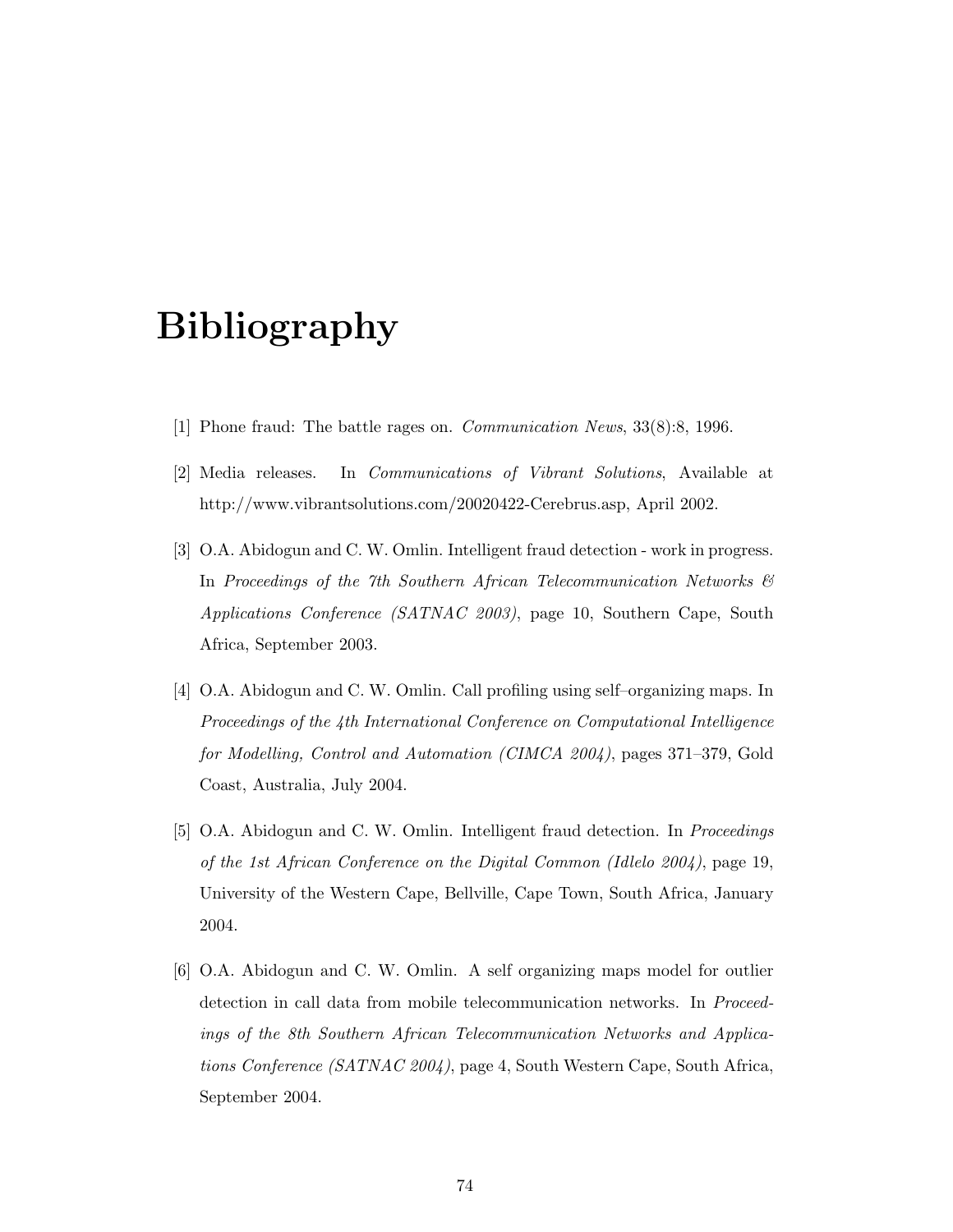- [7] A. D. Back and A. C. Tsoi. FIR and IIR synapses, a new neural network architecture for time series modelling. Neural Computation, 3:375–385, 1991.
- [8] G. A. Barreto, A. F. R. Araujo, and S. C. Kremer. A taxonomy for spatiotemporal connectionist networks revisited: The unsupervised case. Neural Computation, 15(6):1255–1320, June 2003.
- [9] P. Barson, S. Field, N. Davey, G. McAskie, and R. Frank. The detection of fraud in mobile phone networks. Neural Network World, 6(4):477–484, 1996.
- [10] Y. Bengio, P. Simard, and P. Frasconi. Learning long-term dependencies with gradient descent is difficult. IEEE Transactions on Neural Networks, 5(2):157– 166, 1994.
- [11] V. Blavette. Application of intelligent techniques to telecommunication fraud detection. In European Institute for Research and Strategic Studies in Telecommunications, Public Project 2000, page 1, Available at http://www.eurescom.de/public/projects/p1000-series/P1007/default, May 2001.
- [12] U. Bodenhausen and A. Waibel. The tempo2 algorithm: Adjusting time-delays by supervised learning. In J. E. Moody, R. P. Lippmann, and D. S. Touretzky, editors, Proceedings of Advances in Neural Information Processing Systems, Vol. 3, pages 155–161, Denver, USA, 1991. Morgan Kaufmann.
- [13] E. Bodt, M. Cottrel, and M. Verleysen. Are they really neighbour? A statistical analysis of the SOM algorithm output. In Proceedings of International Workshop on Artificial Intelligence and Statistics (AISTATS), pages 35–40, Florida, USA, 2001.
- [14] K. Boehm, W. Broll, and M. Sokolewicz. Dynamic gesture recognition using neural networks; a fundamental for advanced interation construction. In Proceedings of SPIE Conference on Electronic Imaging Science and Technology, San Jose, California, USA, 1994.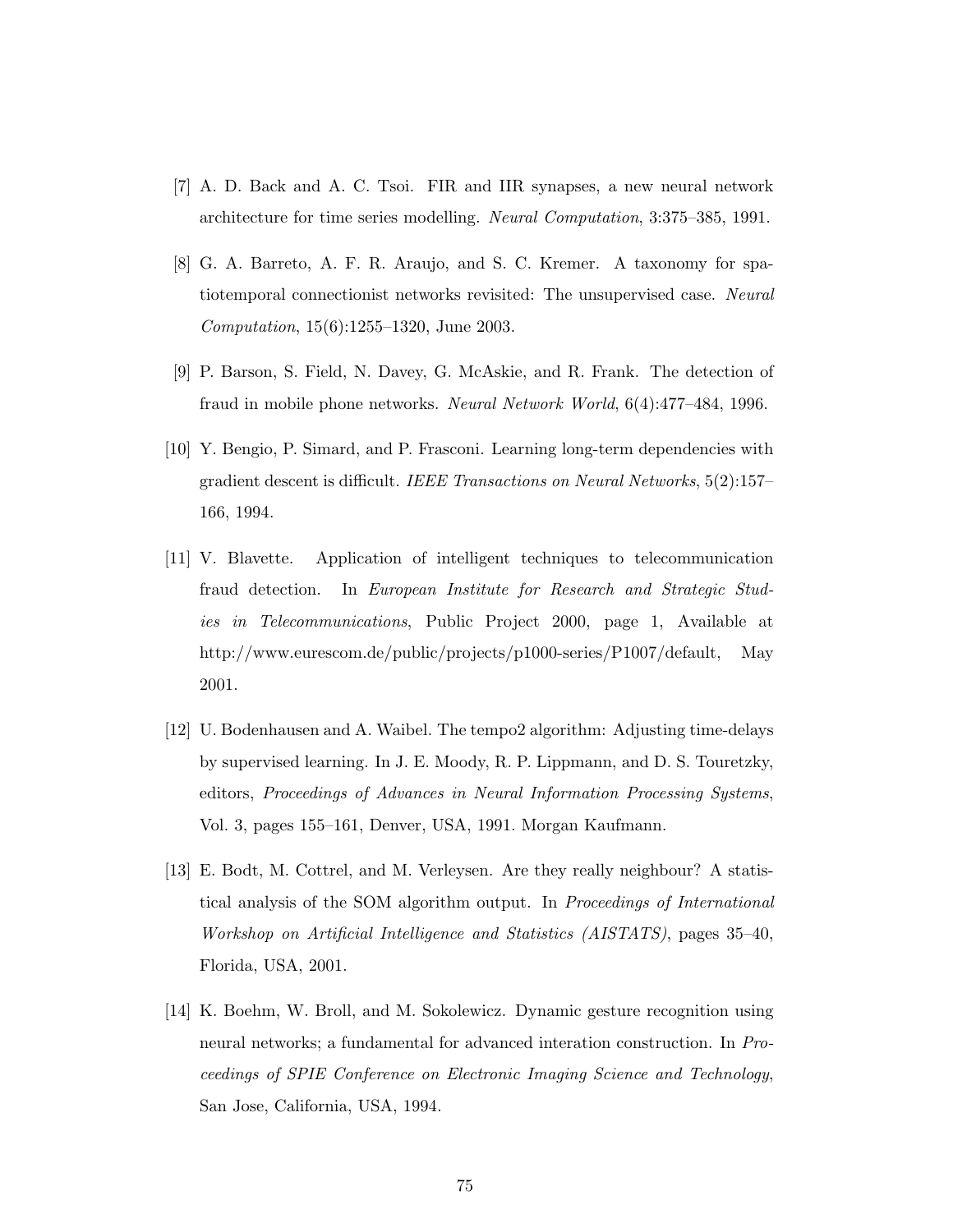- [15] R. J. Bolton and D. J. Hand. Statistical fraud detection: A review. Institute of Mathematical Statistics, 17(3):235–255, 2002.
- [16] P. Burge and J. Shawe-Taylor. Frameworks for fraud detection in mobile telecommunications networks. In Proceedings of the 4th Annual Mobile and Personal Communications Seminar, University of Limerick, Limerick, Ireland, 1996.
- [17] P. Burge and J. Shawe-Taylor. Detecting cellular fraud using adaptive prototypes. In Proceedings of AAAI-97 Workshop on AI Approaches to Fraud Detection and Risk Management, pages 9–13. AAAI Press, 1997.
- [18] P. Burge, J. Shawe-Taylor, Y. Moreau, H. Verrelst, C. Stormann, and P. Gosset. Brutus - a hybrid detection tool. In Proceedings of ACTS Mobile Telecommunications Summit, Aalborg, Denmark, 1997.
- [19] M. Collins. Telecommunications crime part1. Computers and Security, (18):577–586, 1999.
- [20] M. Collins. Telecommunications crime part2. Computers and Security, (18):683–692, 1999.
- [21] M. Collins. Telecommunications crime part3. Computers and Security,  $(19):141-148, 1999.$
- [22] J. T. Connor, L. R. Brothers, and J. Alspector. Neural network detection of fraudulent calling card patterns. In Proceedings of the International Workshop on Applications of Neural Networks to Telecommunications, Vol. 2, pages 363– 370. Laurence Erlbaum Associates, 1995.
- [23] Two Crows Corporation. Introduction to Data Mining and Knowledge Discovery). Maryland, USA, 1999.
- [24] K. C. Cox, S. G. Eick, G. J. Wills, and R. J. Brachman. Visual data mining: Recognizing telephone calling fraud. Journal of Data mining and Knowledge Discovery, 1(2):225–231, 1997.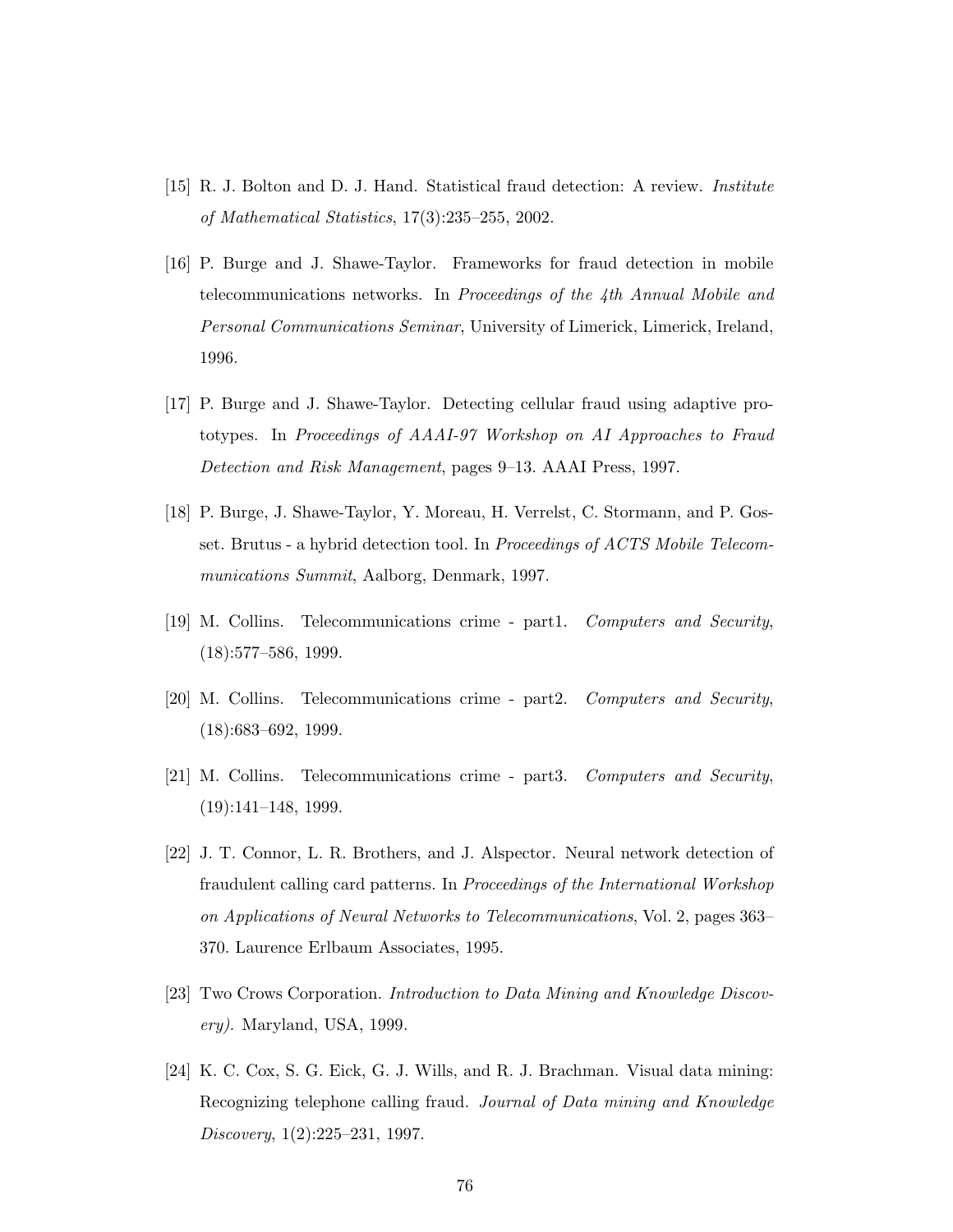- [25] A. B. Davis and S. K. Goyal. Management of cellular fraud: Knowledgebased detection, classification and prevention. In Proceedings of the 13th International Conference on Artificial Intelligence, Expert Systems and Natural Language, Vol. 2, pages 155–164, Avignon, France, 1993.
- [26] R. Drossu and Z. Obradovic. Data mining techniques for designing neural network time series predictors. In I. Cloete and J. M. Zurada, editors, Knowledge-Based Neurocomputing, chapter 10, pages 325–356. MIT Press, Massachusetts, USA.
- [27] D. Eck, A. Graves, and J. Schmidhuber. A new approach to continuous speech recognition using LSTM recurrent neural networks. Technical report, IDSIA (Istituto Dalle Molle di Studi sullIntelligenza Artificiale) Dalle Molle Institute for Artificial Intelligence, IDSIA-14-03, 2003.
- [28] D. Eck and J. Schmidhuber. Finding temporal structure in music: Blues improvisation with LSTM recurrent networks. Neural Networks for Signal Processing, pages 747–756, 2002.
- [29] R. T. Edwards. An overview of temporal backpropagation. Standford University, California, USA, 1991. Available at http://bach.ece.jhu.edu/ tim/research/tdnn/tdnn.ps.
- [30] K. Ezawa, M. Singh, and S. Norton. Learning goal oriented bayesian networks for telecommunications risk management. In Proceedings of the 13th International Conference on Machine Learning, pages 139–147. Morgan Kaufmann, 1996.
- [31] K. J. Ezawa. Fraud and uncollectible debt detection using a bayesian network based learning system: A rare binary outcome with mixed data structures. In Proceedings of the 11th Conference on Uncertainty in Artificial Intelligence, pages 157–166. Morgan Kaufmann, 1995.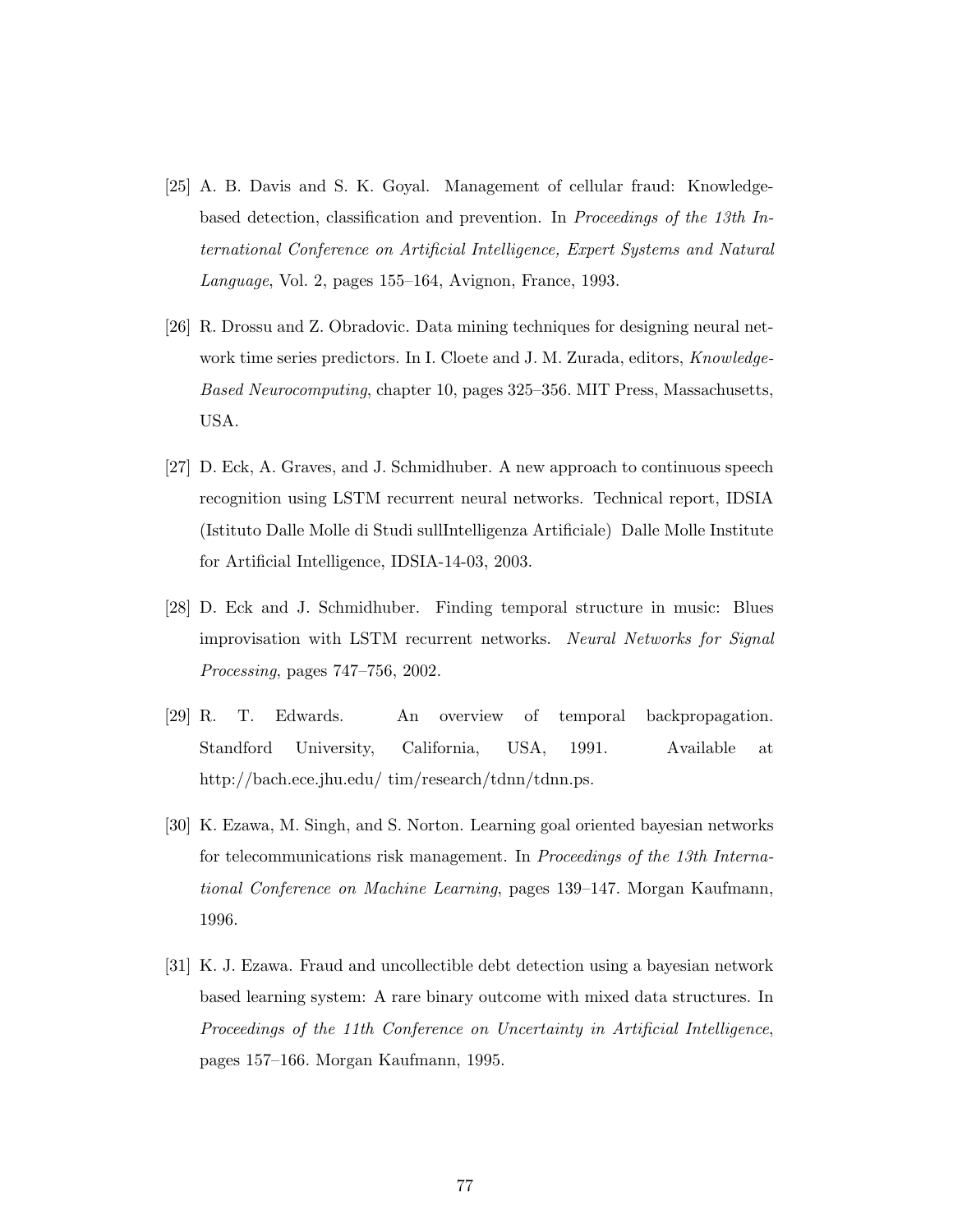- [32] K. J. Ezawa and S. W. Norton. Constructing bayesian networks to predict uncollectible telecommunications accounts. Journal of IEEE Expert,  $11(5):45-$ 51, 1996.
- [33] T. Fawcett and F. Provost. Combining data mining and machine learning for effective user profiling. In E. Simoudis, J. Han, and U. Fayyad, editors, Proceedings of the 13th International Conference on Machine Learning, pages 8–13, 1996.
- [34] T. Fawcett and F. Provost. Adaptive fraud detection. *Journal of Data mining* and Knowledge Discovery, 1(3):291–316, 1997.
- [35] S. Field and P. Hobson. Techniques for telecommunications fraud management. In J. Alspector, R. Goodman, and T. X. Brown, editors, *Proceedings of* International Workshop on Applications of Neural Networks to Telecommunications, Vol. 3, pages 107–115, New Jersey, USA, 1997. Lawrence Erlbaum.
- [36] R. J. Frank, S. P. Hunt, and N. Davey. Applications of neural networks to telecommunications systems. Department of Computer Science, University of Hertfordshire, Hatfield, Herts, United Kingdom.
- [37] P. Frasconi, M. Gori, and Y. Bengio. Recurrent neural networks for adaptive temporal processing. In Proceedings of the 6th Italian Workshop on Parallel Architectures and Neural Networks, Italy, 1993.
- [38] F. Gers. Long Short-Term Memory in Recurrent Neural Networks. PhD thesis, Federal Polytechnic School of Lausanne, Department of Computer Science, Lausanne, Switzerland, 2001.
- [39] F. Gers and J. Schmidhuber. Learning to forget: Continual prediction with LSTM. Neural Networks, 12(10):2451–2471, 2000.
- [40] F. A. Gers, N.N. Schraudolph, and J. Schmidhuber. Learning precise timing with LSTM recurrent networks. Journal of Machine Learning Research, (3):115–143, 2002.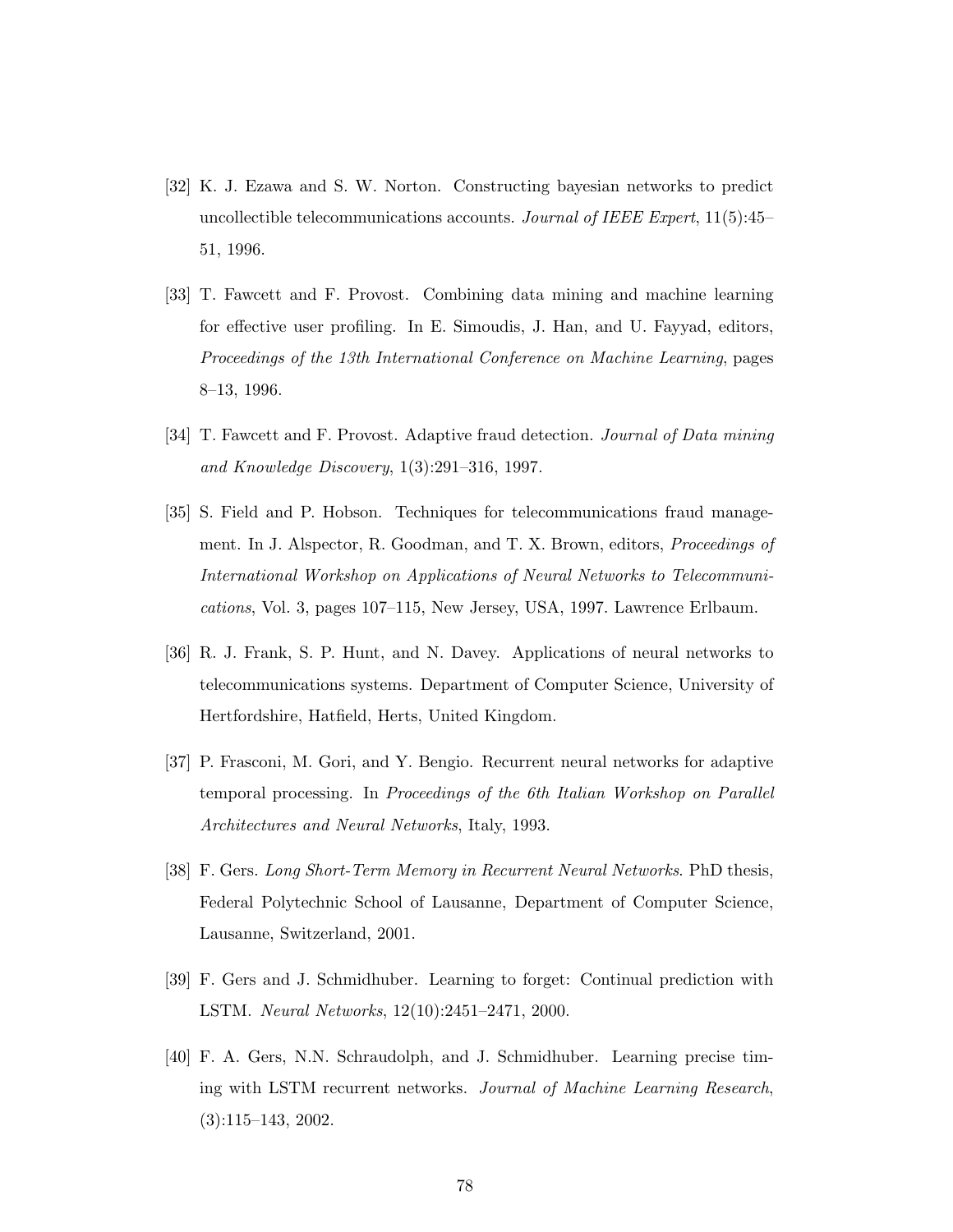- [41] J. Hammerton. Named entity recognition with long short-term memory. In Proceedings of the 7th Conference on Natural Language Learning, pages 172– 175, Edmonton, Canada, 2003.
- [42] S. Haykin. Neural Networks: A Comprehensive Foundation. Prentice Hall, New Jersey, USA, second edition, 1999.
- [43] J. Hertz, A. Krogh, and R.G. Palmer. Introduction to the Theory of Neural Computations. Addison-Wesley, California, USA, 1991.
- [44] P. Hoath. Telecoms fraud, the gory details. Computer Fraud and Security, 20(1):10–14, 1998.
- [45] S. Hochreiter, Y. Bengio, and J. Schmidhuber. Gradient flow in recurrent nets: The difficulty of learning long term-dependencies. In John F. Kolen and Stefan C. Kremer, editors, A Field Guide to Dynamical Recurrent Networks, chapter 14, pages 231–234. IEEE Press, New York, USA.
- [46] S. Hochreiter and J. Schmidhuber. Long short-term memory. IEEE Transactions on Neural Networks, 9(8):1735–1780, 1997.
- [47] S. Hochreiter and J. Schmidhuber. LSTM can solve hard long time lag problems. In Proceedings of Advances in Neural Information Processing Systems, Vol. 6, pages 473–479. Cambridge, 1997.
- [48] J. Hollmen. User Profiling and Classification for Fraud Detection in Mobile Communication Networks. PhD thesis, Helsinki University of Technology, Department of Cognitive and Computer Science and Engineering, 2000. Espoo, Finland.
- [49] P. Howard and P. Gosset. D20 project final report and results of trials. In ASPeCT: Advanced Security for Personal Communications Technologies, Report AC095/VOD/W31/DS/P/20/E, 1998.
- [50] H. Jaeger. The echo state approach to analysing and training recurrent neural network. Technical Report 43 pages, German National Research Center for Information Technology, GMD Report 148, 2001.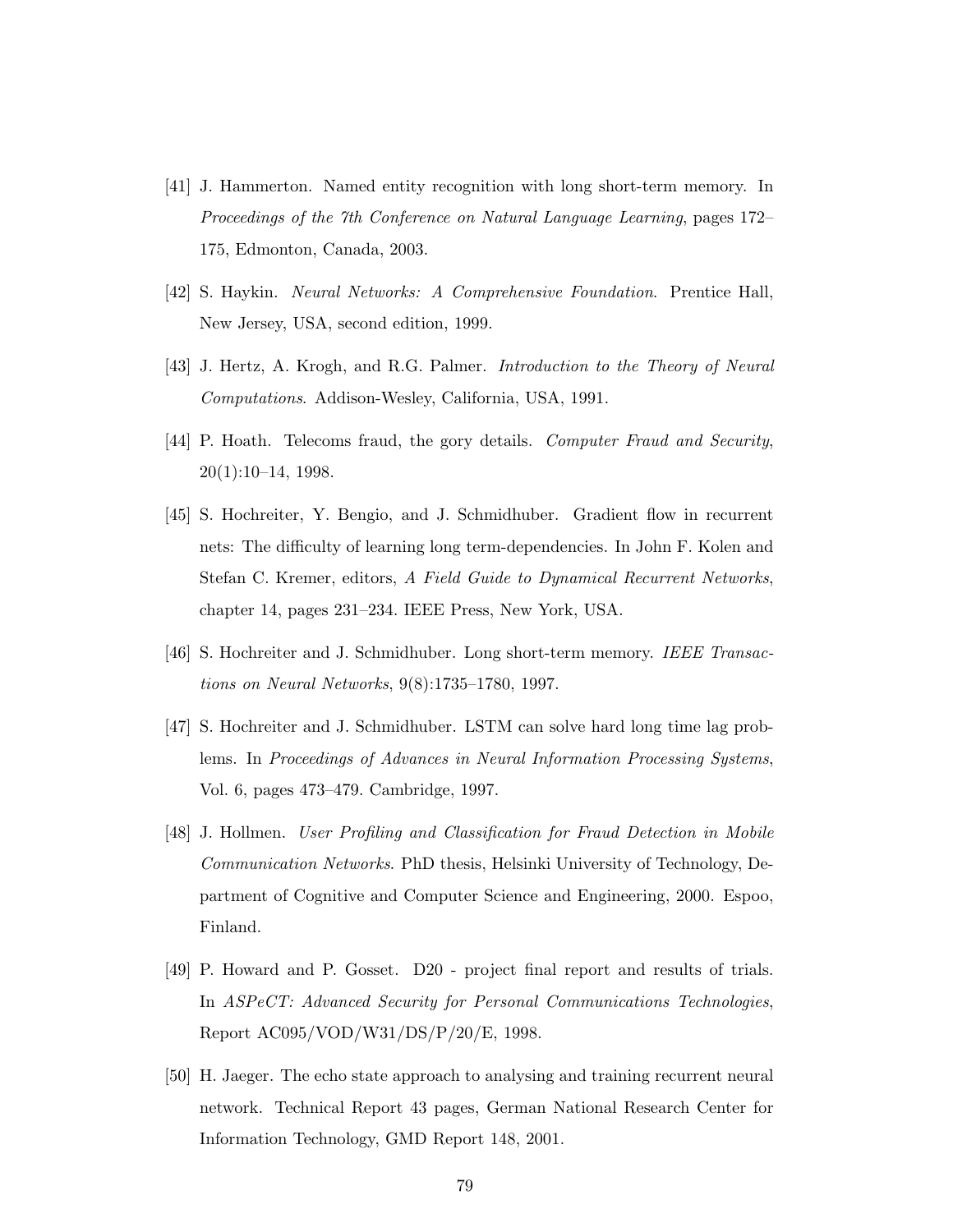- [51] M. Johnson. Cause and effect of telecoms fraud. Telecommunication (International Edition), 30(12):80–84, 1996.
- [52] S. Kaski, J. Kangas, and T. Kohonen. Bibliography of self-organizing map (SOM) papers: 1981-1997. In Neural Computing Surveys, Vol. 1, pages 102– 350, 1998.
- [53] M. Klapper-Rybicka, N. N. Schraudolph, and J. Schmidhuber. Unsupervised learning in recurrent neural networks. In Proceedings of the International Conference on Artificial Neural Networks (ICANN 2001), 2001.
- [54] P. Kleiweg. An extended Kohonen map. In University of Groningen, Available at http://www.let.rug.nl/˜kleiweg/kohonen/kohonen.html#soft, 2001.
- [55] T. Kohonen. The self-organizing map. In E. Sanchez-Sinencio and C. Lau, editors, Proceedings of the IEEE, Vol. 78, No. 9, pages 1464–1480 [1990]. IEEE Press, 1992.
- [56] T. Kohonen. Self-Organizing Maps. Springer-Verlag, Berlin, Germany, 2001.
- [57] J.F. Kolen and S.C. Kremer (Eds.). A Field Guide to Dynamical Recurrent Neural Networks. IEEE Press, New York, USA, 2001.
- [58] H. Kvarnstrom, E. Lundin, and E. Jonsson. Combining fraud and intrusion detection – meeting new requirements –. In Proceedings of the 5th Nordic Workshop on Secure IT systems (NordSec2000), Reykjavik, Iceland, October 2000.
- [59] J. Lampinen and T. Kostiainen. Self-organizing map in data analysis notes on overfitting and overinterpretation. In Proceedings of ESANN, pages 239– 244, Bruges, Belgium, April 2000.
- [60] K. Lang and G. Hinton. The development of the time-delay neural network architecture for speech recognition. Technical report cmu-cs-88-152, Carnegie Mellon University, Department of Computer Science, Pittsburgh, Pennsylvania, 1988.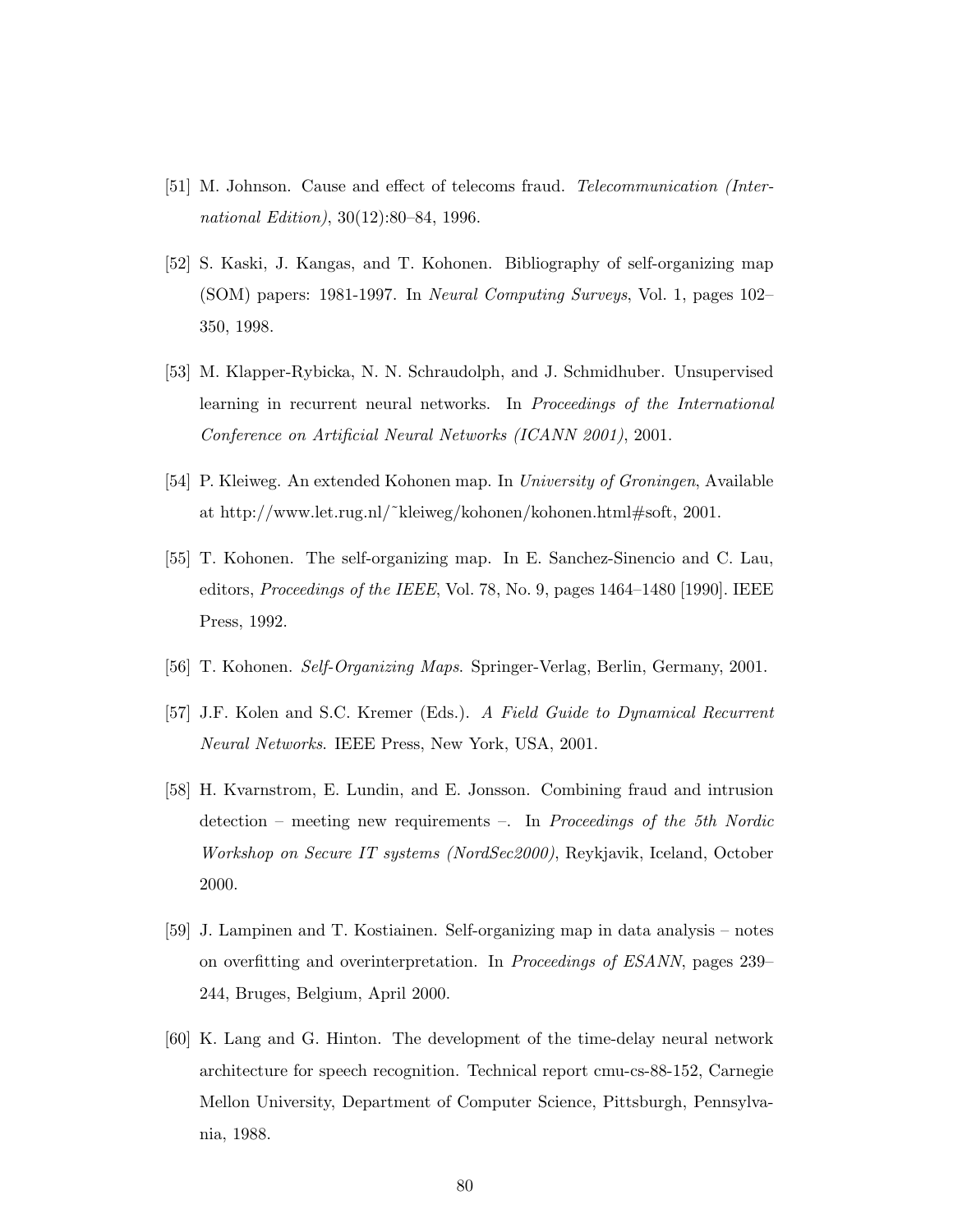- [61] D. T. Lin, J. E. Dayhoff, and P. A. Ligomenides. Adaptive time-delay neural networks for temporal correlation and prediction. *SPIE Intelligent Robots and* Computer Vision XI: Biological, Neural Net, and 3D Methods, 1826(12):170– 181, November 1992.
- [62] D. T. Lin, J. E. Dayhoff, and P. A. Ligomenides. Trajectory recognition with a time delay neural network. In Proceedings of the International Joint Conference on Neural Networks, Vol. 3, pages 197–202, New York, USA, 1992. IEEE.
- [63] E. Lundin, H. Kvarnstrom, and E. Jonsson. Generation of high quality test data for evaluation of fraud detection systems. In Proceedings of the 6th Nordic Workshop on Secure IT systems (NordSec2001), Copenhagen, Denmark, 2001.
- [64] C. Mason. Cellular/pcs carriers continue to weather losses from fraud. America's Network, 103(2):18, 1999.
- [65] R. Michalecki. Toll fraud: Multimillion-dollar telecomm problem. Communication News, 31(2):34, 1994.
- [66] T.M. Mitchell. Machine Learning. McGraw-Hill, New York, USA, 1997.
- [67] M. Mohammadian. Intelligent Agents for Data Mining and Information Retrieval. Idea Group, Pennsylvania, USA, 2004.
- [68] Y. Moreau, E. Lerouge, H. Verrelst, J. Vandewalle, C. Stormann, and P. Burge. A hybrid system for fraud detection in mobile communications. In Proceedings of European Symposium on Artificial Neural Networks (ESANN 1999), pages 447–454, Bruges, Belgium, April 1999.
- [69] Y. Moreau, B. Preenel, P. Burge, J. Shawe-Taylor, C. Stormann, and C. Cooke. Novel techniques for fraud detection in mobile telecommunication networks. In Proceedings of ACTS Mobile Telecommunications Summit, Granada, Spain, 1996.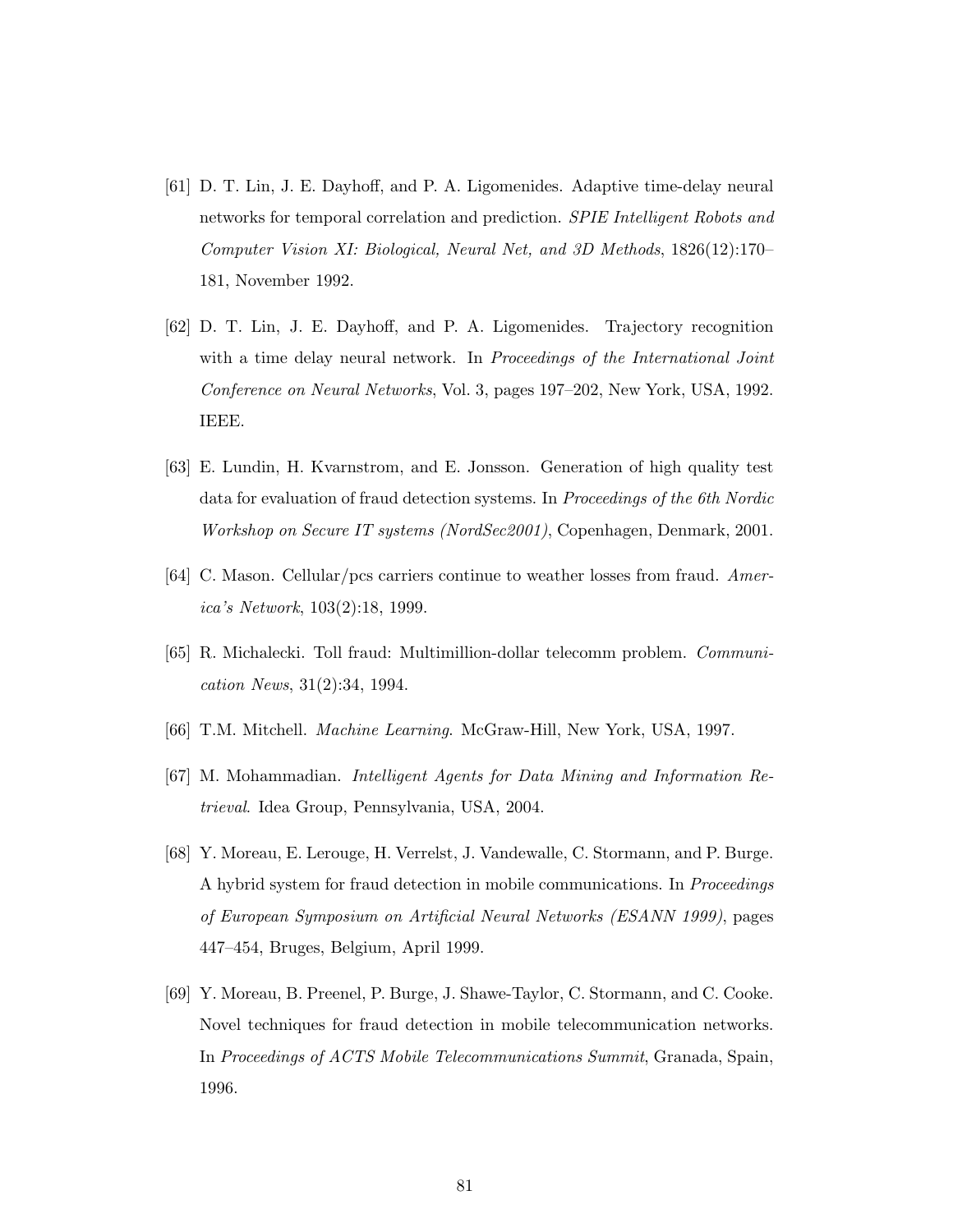- [70] Y. Moreau and J. Vandewalle. Fraud detection in mobile communications networks using supervised neural networks. In *Proceedings of SNN97*, *Europes* Best Neural Networks Practice. World Scientific, 1997.
- [71] Y. Moreau, H. Verrelst, and J. Vandewalle. Detection of mobile phone fraud using supervised neural networks: A first prototype. In Proceedings of International Conference on Artificial Neural Networks (ICANN97), pages 1065–1070, 1997.
- [72] M. Mozer. Induction of multiscale temporal structure. In J. E. Moody, S. J. Hanson, and R. P. Lippmann, editors, Proceedings of Advances in Neural Information Processing Systems, Vol. 4, pages 275–282, 1992.
- [73] M. Oja, S. Kaski, and T. Kohonen. Bibliography of self-organizing map (SOM) papers: 1998-2001 addendum. In Helsinki University of Technology, Neural Networks Research Centre, Available at http://www.cse.ucsc.edu/NCS/VOL3/vol3\_1.pdf, 2001.
- [74] S.N. Pang, D. Kim, and S.Y. Bang. Fraud detection using support vector machine ensemble. In ICORNIP2001, Shanghai, China, 2001.
- [75] T. Parker. The twists and turns of fraud. Telephony (Supplement Issue), 231:18–21, 1996.
- [76] M. B. Ring. Learning sequential tasks by incrementing adding higher orders. In Proceedings of Advances in Neural Information Processing Systems, Vol. 5, pages 115–122. Morgan Kaufmann, 1993.
- [77] D.E. Rumelhart. Parallel Distributed Processing: Explorations in the Microstructure of Cognition : Foundations (Parallel Distributed Processing). MIT Press, Massachusetts, USA, 1986.
- [78] D.E. Rumelhart, J.L. Mcclelland, and The PDP research group (Eds.). Parallel Distributed Processing). MIT Press, Massachusetts, USA, 1986.
- [79] J. W. Sammon. A nonlinear mapping for data structure analysis. IEEE Transactions on Computers, 18(5):401–409, May 1969.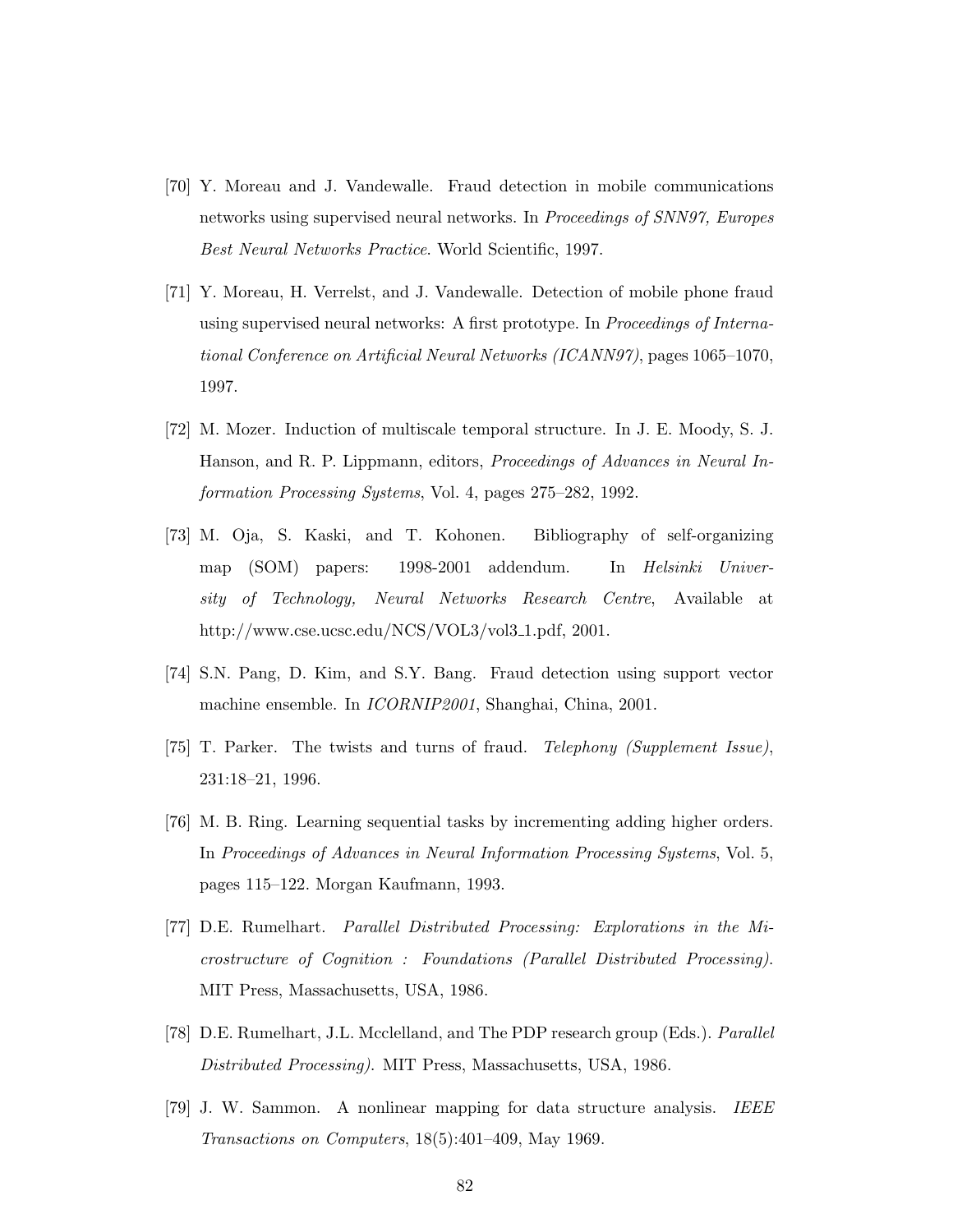- [80] N. N. Schraudolph. Optimization of Entropy with Neural Networks. PhD thesis, University of California, Department of Cognitive and Computer Science, 1995. California, USA.
- [81] N. N. Schraudolph and T. J. Sejnowski. Unsupervised discrimination of clustered data via optimization of binary information gain. In J. D. Cowan S. J. Hanson and C. L. Giles, editors, In Proceedings of Advances in Neural Information Processing Systems, number 5, pages 499–506, California, USA, 1993. Morgan Kaufmann.
- [82] R. A. Shaffer. Good guys, bad guys and digital. Forbes, 154(4):122, 1994.
- [83] C. E. Shannon. A mathematical theory of communication. Bell Systems Technical Journal, 27:379–423, 623–656, 1948.
- [84] D. O'Shea. Beating the bugs: Telecom fraud. Telephony, 232(3):24, 1997.
- [85] R. Shortland and R. Scarfe. Data mining applications in BT. Journal of BT Technology, 12(4):17–22, 1994.
- [86] G. Sun, H. Chen, and Y. Lee. Time warping invariant neural networks. In Proceedings of Advances in Neural Information Processing Systems, Vol. 4, California, USA, 1993.
- [87] C. Tiflin. Long short-term memory recurrent neural networks for signature verification. MSc thesis, University of the Western Cape, Department of Computer Science, Bellville, South Africa, 2003.
- [88] K. G. Troitzsch. Introduction to time series analysis. University of Koblenz-Landau, Koblenz, Germany, 2001. Available at http://www.unikoblenz.de/ kgt/SICSS/TimeSeries/mtes.pdf.
- [89] A. Tsoi, D. So, and A. Sergejew. Classification of electroencephalogram using Artificial Neural Networks. Advances in Neural Information Processing, (6):1151–1158, 1994.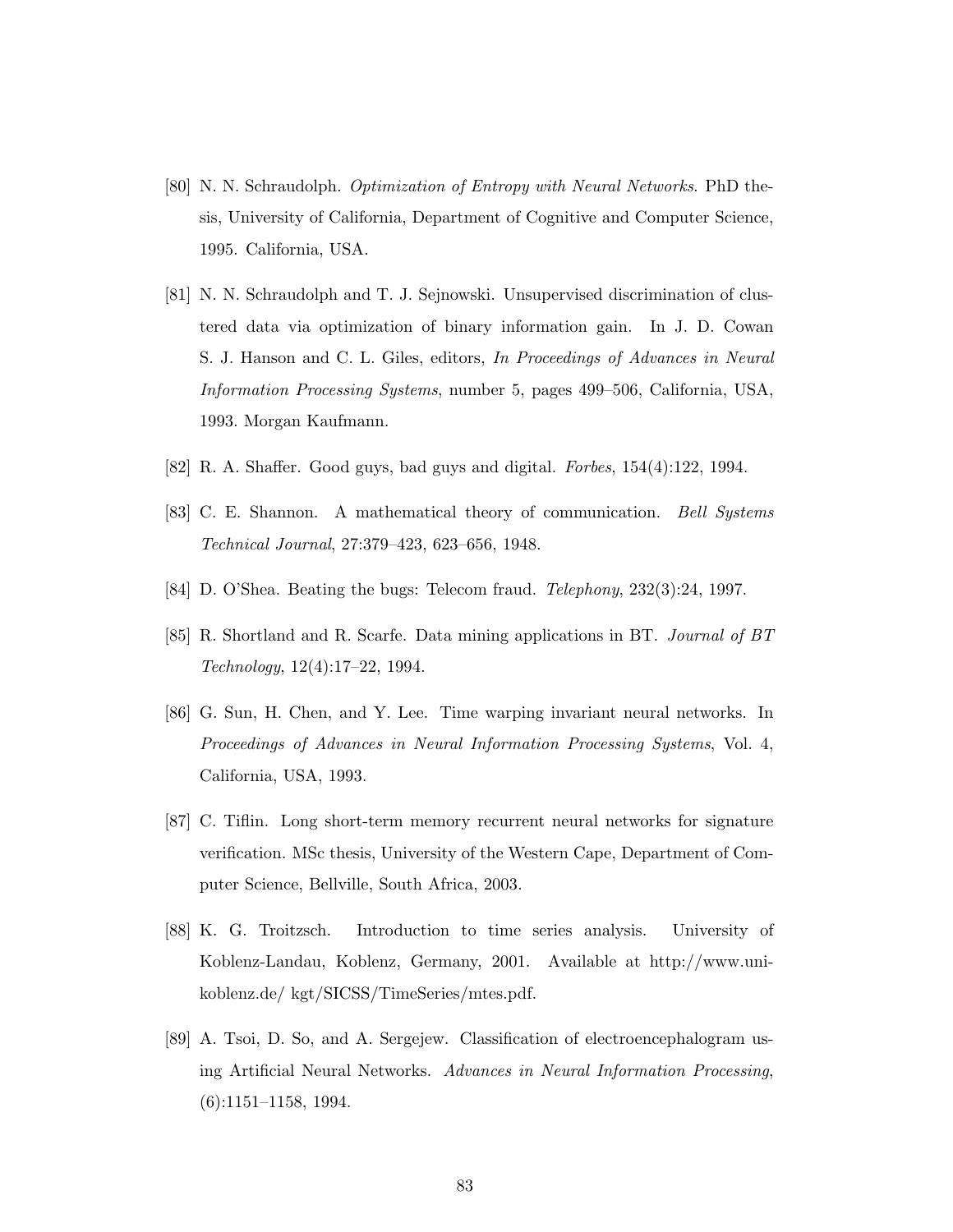- [90] J. L. Tyson. Cellular fraud swells phone bill to book size. Christian Science Monitor, 87(121):8, 1995.
- [91] A. Ultsch and H. Siemon. Kohonen's self-organizing maps for exploratory data analysis. In Proceedings of International Neural Networks Conference (INNC 90), pages 305–308, Dordrecht, Netherlands, 1990. Kluwer.
- [92] A. Vahed. Knowledge-Driven Training of Recurrent Neural Networks with Application to Time Series Modelling. PhD thesis, University of the Western Cape, Department of Computer Science, Bellville, South Africa, 2003.
- [93] P. A. Viola, N. N. Schraudolph, and T. J. Sejnowski. Emperical entropy manipulation for real-world problems. In M. C. Mozer D. S. Touretzky and M. E. Hasselmo, editors, In Proceedings of Advances in Neural Information Processing Systems, number 8, pages 851–857, Massachusetts, USA, 1996. MIT Press.
- [94] A. Waibel, T. Hanazawa, G. Hinton, K. Shikano, and K. Lang. Phoneme recognition using time-delay networks. IEEE Transactions on Acoustics, Speech, and Signal Processing, 37(3):328–339, 1989.
- [95] H. Wak and J. Zurada. Time series prediction by a neural network model based on the bi-directional computation style networks. In Proceedings of International Conference on Neural Networks, pages 2225–2230, 2000.
- [96] H. Wakuya, R. Futami, and N. Hoshimiya. A bi-directional neural network model for generation and recognition of temporal patterns. IEICE Transactions Inf. and Syst. (Japanese Edition), J77-D-II:236–243, 1994.
- [97] H. Wakuya and K. Shida. Time series prediction with a neural network model based on bi-directional computation style: An analytical study and its estimation on acquired signal transformation. IEE Transactions Japan (Japanese Edition), 122-C:1794–1802, 2002.
- [98] H. Wakuya and J. M. Zurada. Time series prediction by a bi-directional computing architecture using future-past information integration: Application